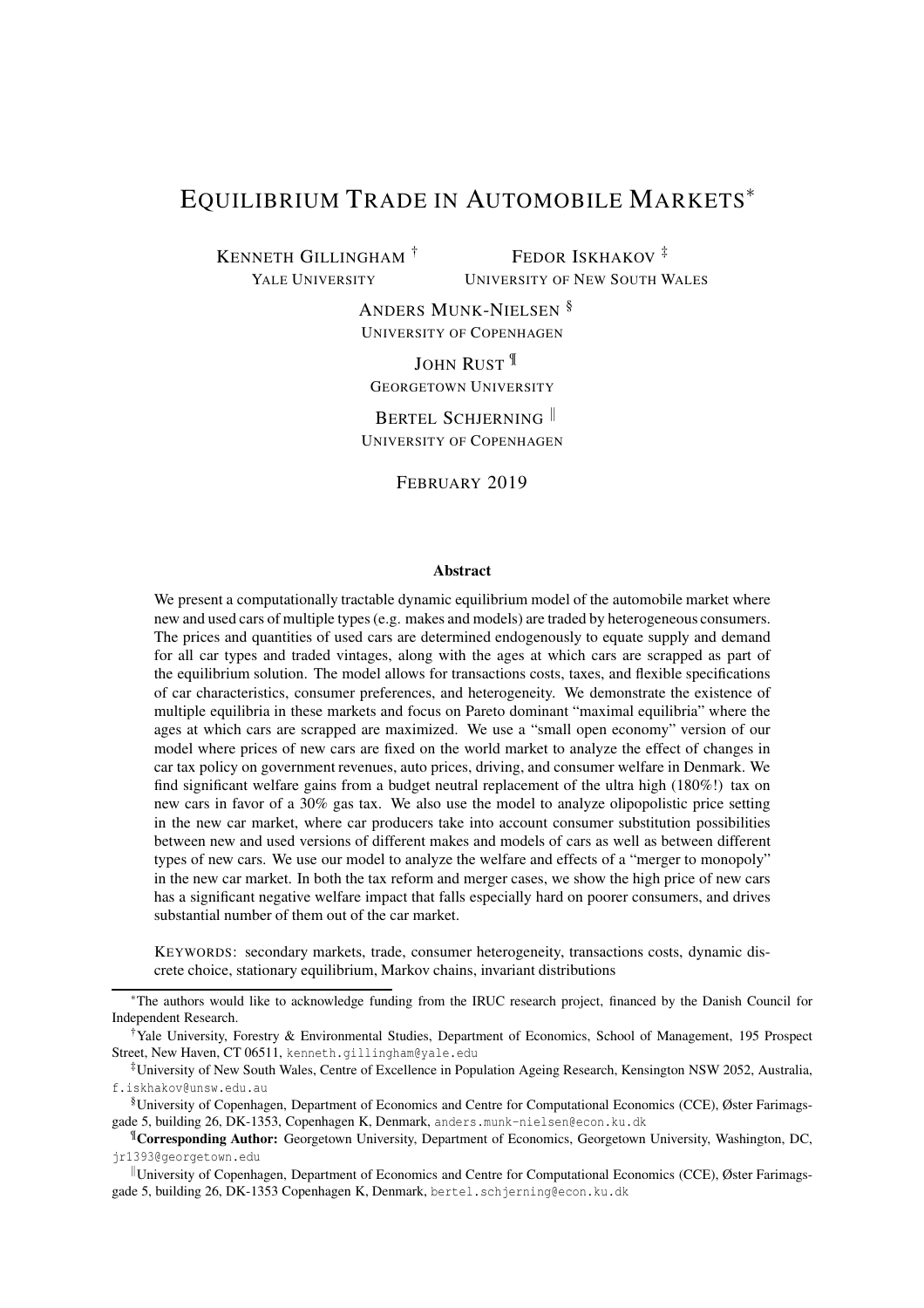## 1 Introduction

We present a computationally tractable dynamic equilibrium model of the automobile market where new and used cars of multiple types (e.g. makes and models) are traded by heterogeneous consumers. The prices and quantities of used cars are determined endogenously to equate supply and demand for all car types and traded vintages, and the ages at which cars are scrapped is also determined endogenously as part of the equilibrium. The model allows for transactions costs, taxes, and flexible specifications of car characteristics, consumer preferences and heterogeneity. We demonstrate the existence of multiple equilibria in these markets and characterize Pareto dominant "maximal equilibria" where the ages at which cars are scrapped are maximized.

Our approach is based on a dynamic discrete choice model of ownership and trading of automobile where a key part of our specification of consumer heterogeneity includes additive idiosyncratic extreme value components to the utilities from the different possible choices individuals face in the market. Preference shocks have a clear economic motivation, since they can be interpreted as representing idiosyncratic random components to the cost of maintaining an existing car, as well as idiosyncratic variation in the costs of search and in the prices and transactions costs of different cars the consumer might want to buy. These shocks constitute a fundamental source of gains from trade that rationalize the existence of secondary markets. Though our model assumes symmetrically informed buyers and sellers, it allows for non-stochastic components of transactions costs that can include taxes and costs of vehicle inspections and warranties that are standard ways markets deal with and insure against "lemons problems" that might otherwise kill off secondary markets for the reasons noted in the seminal work of [Akerlof \(1970](#page-81-0)). By varying the scale of these additive extreme value preference shocks, we show how reductions in consumer heterogeneity reduce gains from trade that utlimately kills off secondary markets when there are sufficiently large transactions costs due to taxes, information asymmetries, or other trade frictions.

We believe this is a promising framework for empirical applications, since the extreme value specification results in logit (or nested logit) functional forms for the conditional choice probabilities for the decisions to keep or trade diffent types and ages of vehicles. The logit formulas are attractive because they have the flexibility to match the rich types of trading patterns we observe in the data, including consumers who choose not to own cars (i.e. who choose the "outside good") and "brand loyalty" and "brand switching" behaviors. In addition, we show that the choice probabilities are smooth functions of car prices and that excess demands are ap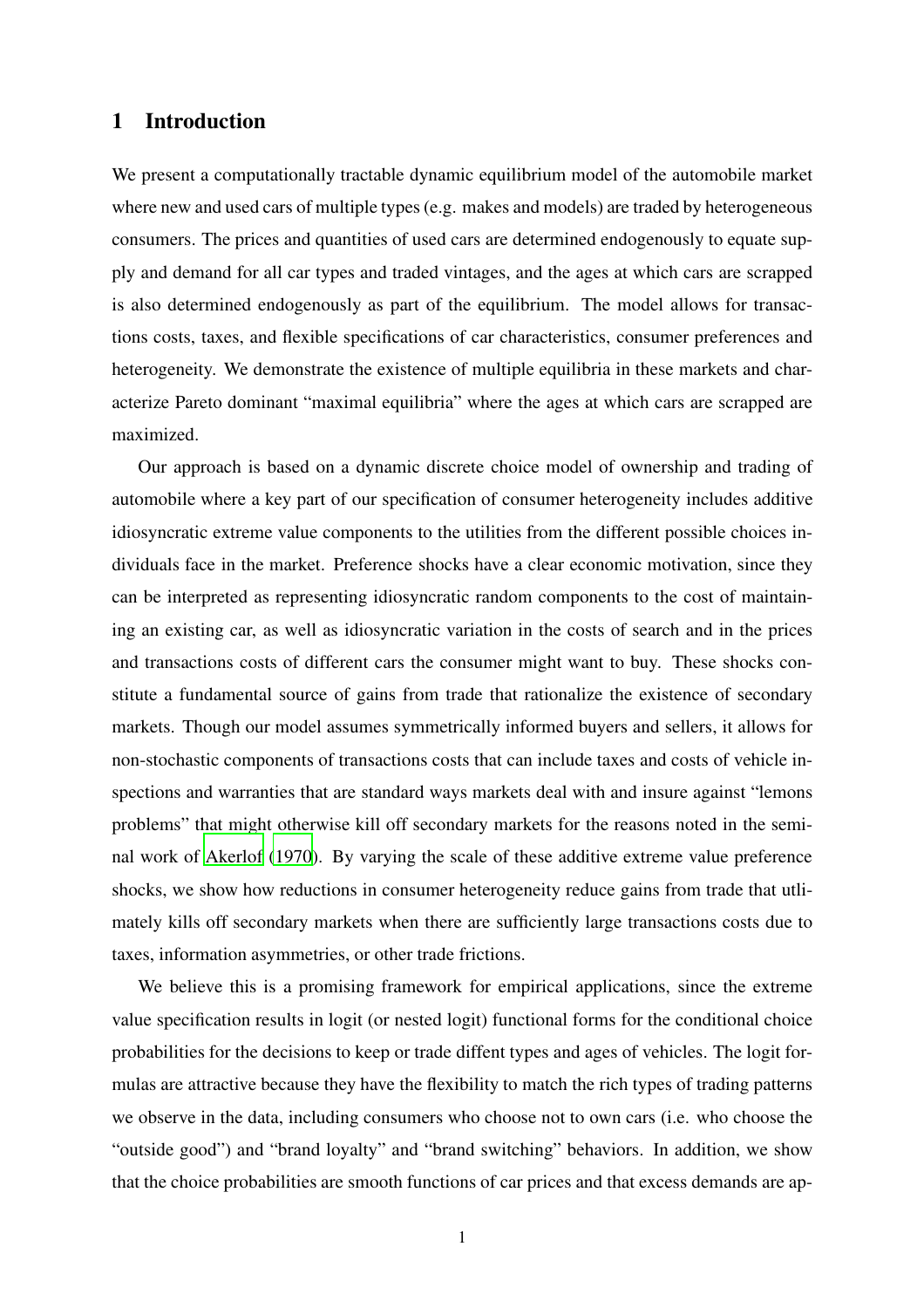propriately aggregated linear combinations of these choice probabilities and so are also smooth functions of prices. This smoothness implies that we can use a robust and efficient algorithm, Newton's method, to solve consumers' dynamic trading strategies as well as equilibrium prices. We introduce an iterative algorithm that finds converges to a maximal equilibrium in a finite number of iterations that also serves as an economically motivated equilibrium selection mechanism that endoenously determines the ages at which different types of cars are scrapped in equilibrium. The flexibility and tractability of our model makes it promising for use in empirical applications including structural estimation and policy forecasting.

We formulate our model and define equilibrium in an infinite horizon stationary environment where we can use the machinery of Markov processes to describe trading behavior and characterize the vehicle holdings of different types of consumers as invariant distributions to certain Markov chains. These Markov chains reflect both the trading of vehicles, as well as the aging and the impact of stochastic accidents that result in premature scrappage of some vehicles. The stationary equilibrium concept results in a very compact and elegant description of equilibrium. However our definition of equilibrium can be extended to non-stationary environments where macroeconomic shocks lead to fluctuations in auto trading, scrapping, and new car sales that result in "waves" in the age distribution of automobiles. We can also extend our equilibrium analysis to an "overlapping generations" framework where individual lifepan is finite. Since the notation and analysis to define and calculate equilibrium in these various extensions is substantially more complicated, we have opted to introduce our approach in its simplest form in a stationary, infinite horizon setting where we can define and characterize the equilibrium very elegantly and simply.

This work was driven by the need for large scale, practical numerical equilibrium models to evaluate car tax policy reforms in Denmark, which has one of the highest taxes on new and used cars in the world. The Danish registration tax is a piece-wise linear function of the price of a new passenger vehicles, equal to a percentage  $\tau_1$  of the vehicle price for cars that sell for less than a threshold  $P_1$  and a percentage  $\tau_2$  for vehicles that sell for more than  $P_1$ . Prior to 2016 the values of  $(P_1, \tau_1, \tau_2)$  were  $(81700, 1.05, 1.8)$ , and electric vehicles were exempted from the registration tax. Since 81700 DKK is approximately only \$12000, the majority of new cars sold in Denmark are subject to this extremely high 180% new car tax. The registration tax also applies to used car sales. Discontent over the magnitude of the registration tax lead to reforms, and in 2016 the tax schedule was changed to (185100,0.85,1.5), though electric and hybrid cars became subject to a registration tax but at a rate equal to only 20% of the registration tax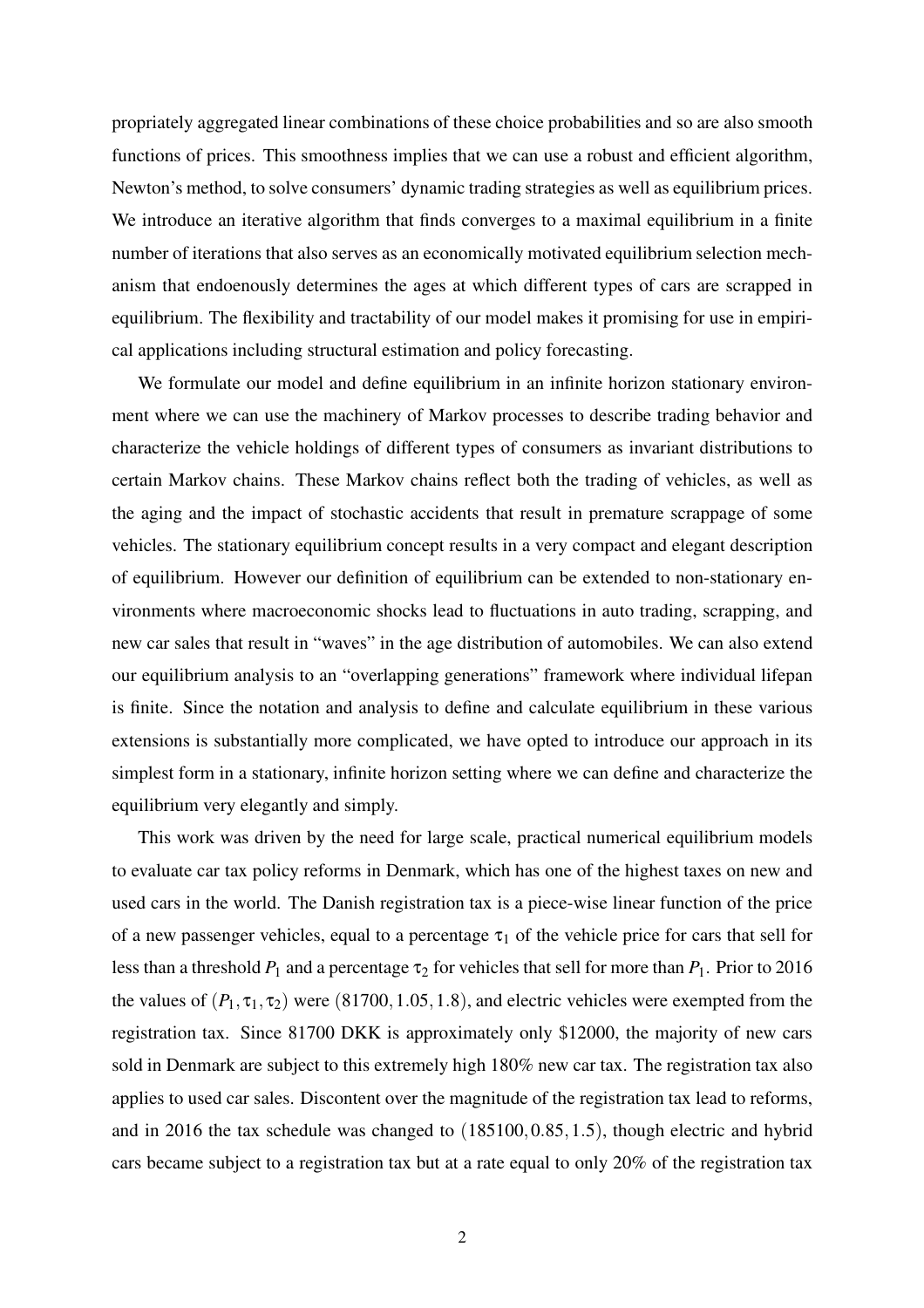for a gas powered passenger car with an additional 10000 DKK deduction through  $2019$ .<sup>1</sup> The Danish government also imposes fuel taxes and ownership taxes, but the registration tax is by far the most significant component of car taxes.

The Danish registration tax can be viewed as a substantial government-imposed transactions cost that inhibits trade in automobiles. However reducing it is not easy, since it accounts for between 30 and 50 billion DKK in tax revenue annually, i.e. about 4 to 7 percentage of Danish tax revenues. Danes are also concerned about the environmental impact of automobiles including *CO*<sup>2</sup> emissions and traffic congestion, and alternative tax policy changes under discussion include raising the fuel tax, or imposing a usage tax on VKT, vehicle kilometers travelled. In this paper we use a stylized, calibrated version of our model that is fit to roughly match a few key moments of car prices and holdings in Denmark to evaluate the effects of alternative tax changes currently under discussion on tax revenues, vehicle prices and market share, driving, and consumer welfare. In separate work, [Gillingham, Iskhakov, Munk-Nielsen, Rust and Schjerning](#page-81-1) [\(2019\)](#page-81-1), we structurally estimate a more realistic and detailed overlapping generations model of vehicle holding and trading behavior using microdata Danish Register data to obtain much more accurate and disaggregated predictions of the welfare effects of tax policy changes for different types of households in Denmark.

In section 2 we summarize the existing literature on numerical dynamic equilibrium models of the automobile market to clarify how our contribution relates to this larger body of work. In section 3 we present a dynamic equilibrium model of trading in new and used markets for multiple types of automobiles by multiple types of consumers with transactions costs. In section 4 we use the model to analyze changes in Danish tax policy relating to cars using a simple, stylized and calibrated model of the Danish car market. In section 5 we extend the model of section 3 to allow endogenous determination of the prices of new cars, under the assumption that competing new car manufacturers set Bertrand-Nash equilibrium prices that consider not only substitution possibilities between various types of new cars, but also the natural substitution between new and used cars and the option of keeping a currently held vehicle or trading an existing vehicle for another used vehicle instead of buying a new one. In section 6 we discuss extensions and other applications of the framework introduced in this paper.

 $1$ <sup>1</sup>The tax on electric vehicles is scheduled to gradually rise to parity with gas/diesel powered vehicles by 2022. Hybrid cars are taxed at a rate intermediate between the rate for electric and gas/diesel vehicles, though this advantage will also phase out by 2022.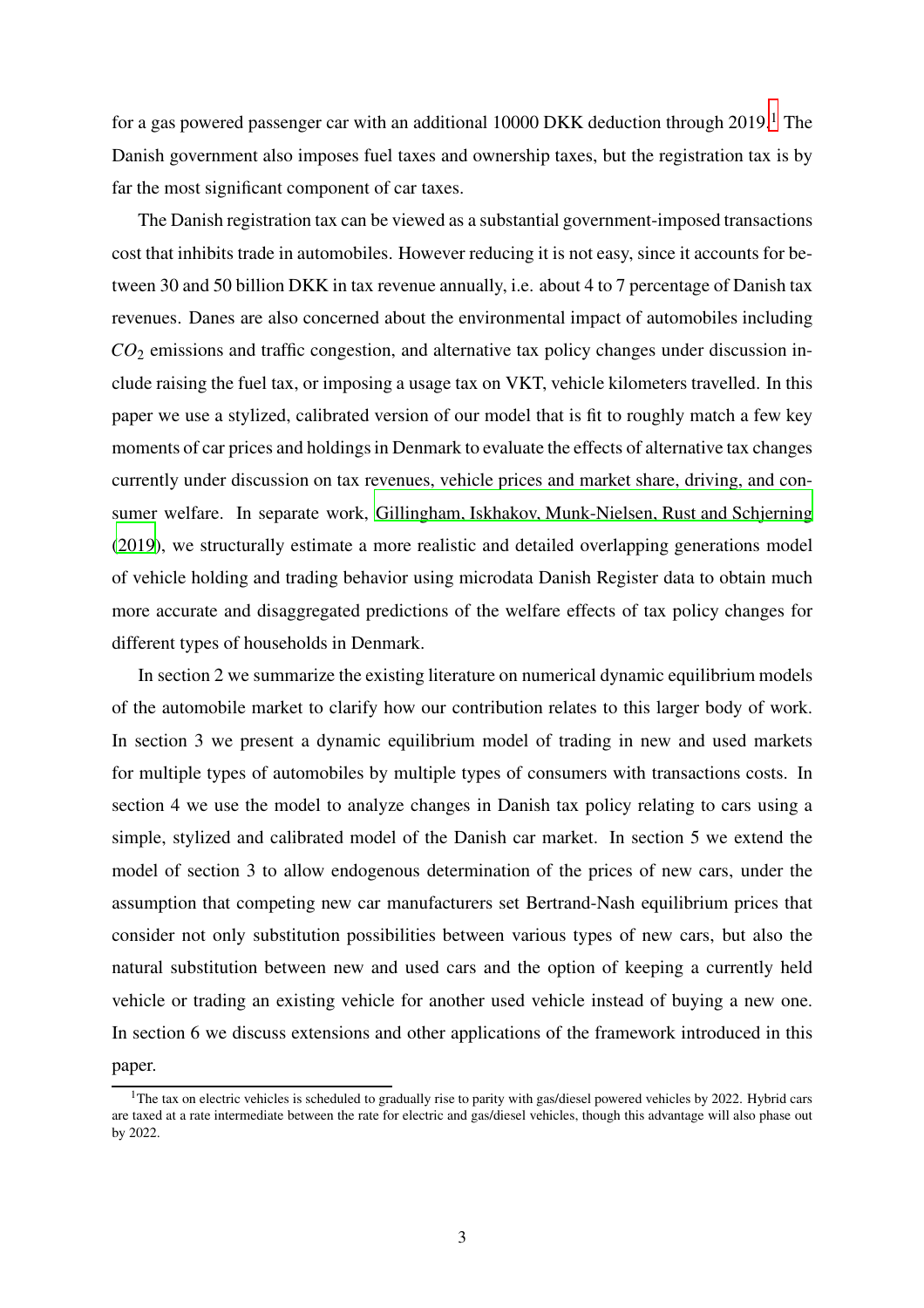### 2 Previous Models of Trade in Automobile Markets

The influential paper by [Berry, Levinsohn and Pakes](#page-81-2) [\(1995\)](#page-81-2) is the dominant approach to modeling equilibrium in the automobile market. They consider the demand for new cars in isolation, ignoring the presence of the secondary market for used cars using a static discrete choice model for new cars with a quasi-linear specification for utility. This is the basis of the well known BLP approach for estimating preferences for new cars using aggregate market share data when there are instrumental variables to deal with potential econometric price endogeneity due to unobserved car attributes that affect new car prices in equilibrium. However since used cars are natural substitutes for new cars and keeping the current used car or trading it for another used car is an alternative to buying a new car, it is not clear that a framework that ignores these obvious substitution possibilities can provide reliable estimates of the demand for new cars. In particular, we show that in a dynamic model the prices of *all traded cars* enter consumers' value functions *nonlinearly* even when car prices enters a consumer's current period utility linearly. Since the BLP estimator depends on the assumption of linearity, it cannot deal with price endogeneity issues in structural estimation of dynamic models of auto demand. For this reason, BLP may not be a reliable approach for estimating consumer preferences and new car production costs, and their incomplete static model of new car demand may not be an adequate framework to describe how new car prices and sales are determined.

[Rust](#page-82-0) [\(1985d\)](#page-82-0) and [Esteban and Shum](#page-81-3) [\(2007\)](#page-81-3) were the first to tackle the more challenging problem of solving for a full equilibrium in both the primary and secondary markets for automobiles. Rust studied the simultaneous determination of price and durability by a monopolist new car producer, and Esteban and Shum studied oligopolistic pricing of competing new car producers. Both studies explicitly account for the substitution possibilities afforded by a secondary market. Esteban and Shum explain why "The durability of cars and the existence of a secondary market have important competitive implications for new-car producers. The secondary market introduces, in the form of used cars, a large number of (imperfect) substitutes to the new cars produced each period, which limits the market power of each producer. In turn, rational firms recognize that their current production will reach the secondary market in the future and, by lowering prices in those markets, will erode future profits" (p. 332). To make progress both of these studies assume stationarity and zero transactions costs. This converts a dynamic problem into a simpler static choice problem: consumers trade each period for their most preferred vehicle, which could be either a new or used car of any type.<sup>2</sup>

 ${}^{2}$ [Esteban and Shum \(2007](#page-81-3)) also assume quality ladder preferences that further simplifies the choice problem.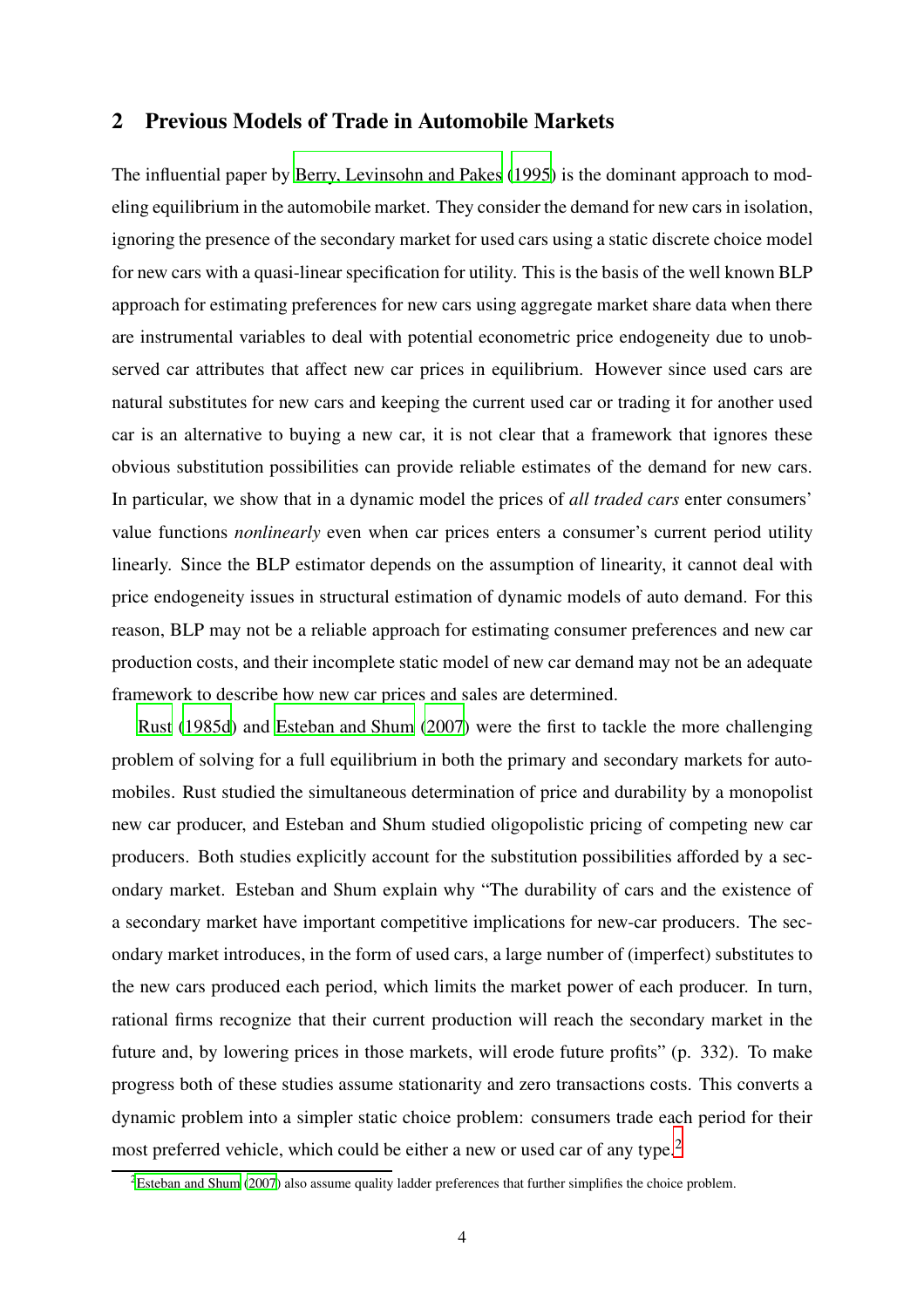Our key contribution is to introduce a dynamic equilibrium model of automobile trading that incorporates transactions costs. This results in more realistic patterns of trade in automobiles between heterogeneous consumers where the typical behavior will be to "buy and hold" rather than to trade cars every period. The implication of this is that only an endogenously determined subset of the full population of consumers will be involved in buying and selling new and used cars each period. Our dynamic equilibrium model enables us to characterize the subset of consumers who are most likely to trade, as well as different subsets of the population who are more likely to buy and hold different types of cars. Since the pattern of trade and vehicle holdings is endogenous and determined in equilibrium, a dynamic equilibrium perspective is important for studying questions of identification and how to control for endogeneity and unobserved heterogeneity when it comes to the econometric estimation of these models.

We build on a substantial theoretical and empirical literature that focused on modeling equilibrium in secondary markets for automobiles, taking the price of new cars as given. The earliest work that we are aware of on numerical equilibrium modeling of automobile markets is a series of papers by [Manski](#page-82-1) [\(1980\)](#page-82-1), [Manski and Sherman](#page-82-2) [\(1980\)](#page-82-2), and [Manski](#page-82-3) [\(1983\)](#page-82-3) that inspired subsequent research on micro-econometrically estimable equilibrium models of the automobile market. Their work was the first to introduce theoretical models of equilibrium in secondary markets for cars that could be numerically solved for prices and quantities and used for policy forecasting of a wide range of policies of interest. Another key contribution was [Berkovec](#page-81-4) [\(1985\)](#page-81-4) who microeconometrically estimated and numerically solved a large scale equilibrium model of the new and used car markets, where he posited exogenously specified supply functions for new cars as a function of new car prices. He modeled household choices of different car types and ages using a nested logit model that allows for patterns of correlation in the unobserved components of the utility of different cars to capture patterns of similarity in the observed characteristics of 13 different car classes (e.g. luxury cars, compact cars, vans, pickups, etc) and estimated the model for households that own 1, 2, or 3 cars using the 1978 U.S. National Transportation Survey.

Berkovec constructed an "expected demand function" for vehicles of different ages and classes by summing the estimated discrete choice probabilities for cars of each age and class. He defined an equilibrium to be a vector of prices (with one price for each possible age and price of car) that equates the expected demand for vehicles of each car age and type to the supply of these vehicles, net of scrappage.<sup>3</sup> Berkovec used Newton's method to compute the

<sup>&</sup>lt;sup>3</sup>Berkovec used a probabilistic model of vehicle scrappage due to [Manski and Goldin \(1983](#page-82-4)) where the probability a vehicle is scrapped is a decreasing function of the difference between the second-hand price of the car (net of any repair costs) and an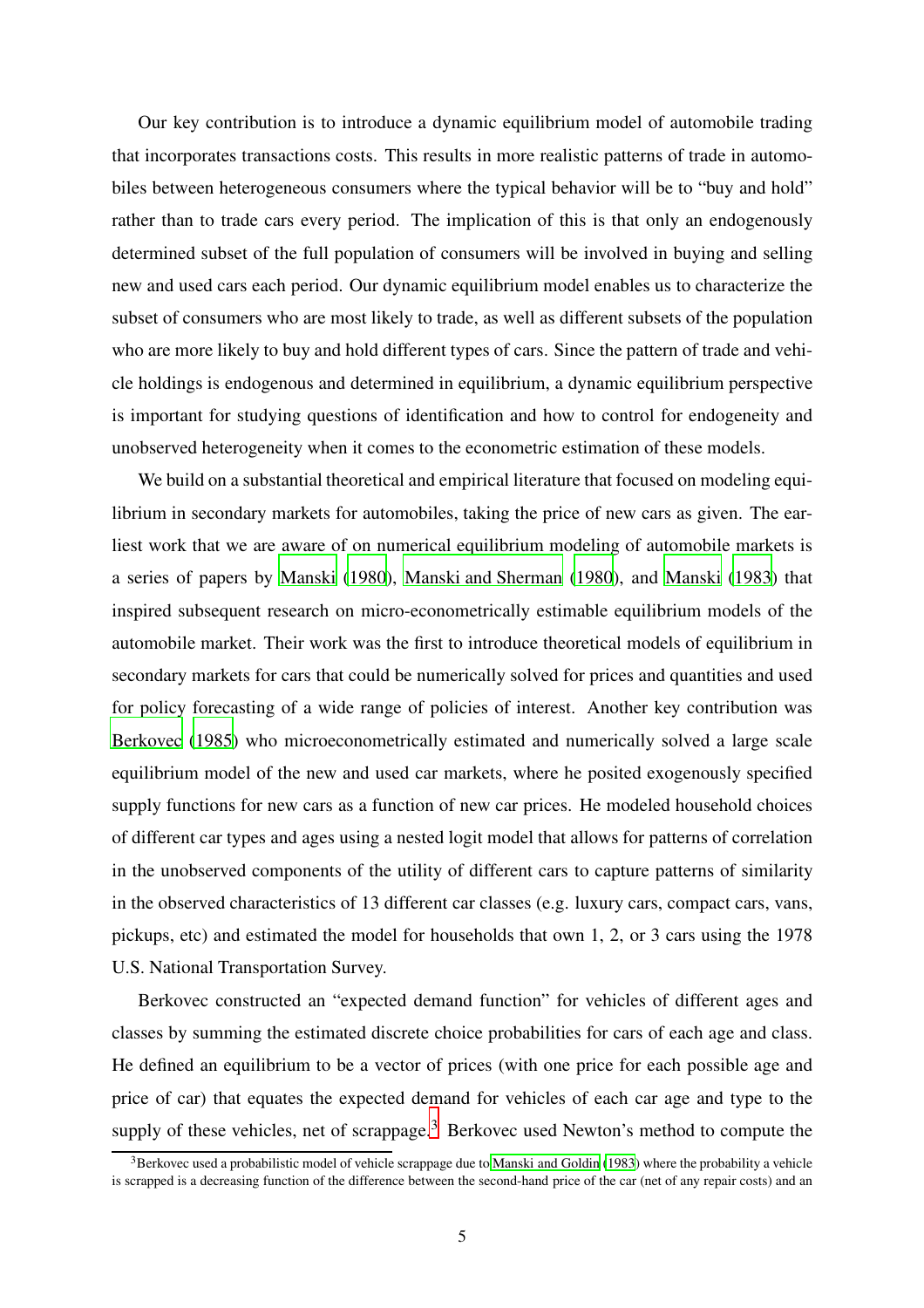equilibrium prices in the market, by finding a zero to a system 131 nonlinear equations for different vehicle class/age price categories. At the time Berkovec did his work, inverting the  $131 \times 131$  Jacobian matrix of excess demands in order to implement Newton's method was a computational challenge, unlike today.<sup>4</sup> Though Berkovec did not present the equilibrium prices calculated from his model, he concluded that "Overall, the simulation model forecasts appear to do reasonably well for the 1978-1982 period." [\(Berkovec](#page-81-4) [\(1985\)](#page-81-4), p. 213).

The contributions of Manski and Sherman and Berkovec were extremely advanced given the limits of computing power at the time, and still represent the closest point of departure and template for our own work in this area. However their work was based on short run, static equilibrium holding models of the car market. That is, they assumed that consumers make a repeated series of *static* discrete choices over the optimal type and age of car to hold, assuming quasi-linear utility functions where the utility of each car age and car type is evaluated net of the cost of maintaining the car and the expected depreciation on the car, where the latter equals the discounted difference between the price of purchasing the desired car at the start of the period, less the expected discounted resale value of the car at the end of the period.

Implicit in the static discrete choice formulation is the assumption that consumers only keep their vehicle for a single period, so that at the end of each period consumers trade their current vehicle for their most preferred vehicle type and age. [Rust](#page-82-5) [\(1985c\)](#page-82-5) formulated and solved a fully dynamic (i.e. infinite horizon) model of trading in the automobile market under the assumption of zero transactions costs and complete (i.e. symmetric) information. He assumed the state of a car is captured by its odometer value  $x_t$  which evolves according to an exogenous Markov process representing variable usage of cars with transition probability  $\Phi(x_{t+1}|x_t)$  that represents stochastic usage and deterioration of vehicles. Since *x<sup>t</sup>* fully captures the state of a car and is observable by both parties in a transaction, Rust's analysis avoided "lemons problem" information asymmetries of the type analyzed in the seminal work of [Akerlof](#page-81-0) [\(1970\)](#page-81-0) that can potentially kill off the secondary markets for cars.

Rust assumed that consumers have quasi-linear preferences for autos, i.e. nonlinear preferences for cars of different physical conditions, as captured by the vehicle odometer *x*, but utility for all other consumption *c* is additively separable and linear in *c*, so preferences take the form  $u(x, \tau) + c$  where  $\tau$  indexes potentially heterogenous preferences over how quickly utility declines as a function of car condition *x*. He showed that when there are no transactions costs and

exogenously specified scrap value for the vehicle. This implies that, except for random accidents, there is very little chance that new cars are scrapped, but the probability a used car is scrapped increases monotonically with the age of the car.

<sup>&</sup>lt;sup>4</sup>Berkovec showed that the Jacobian matrix had special structure he called "identity outer product" that enabled him to invert the Jacobian via inverting a smaller  $48 \times 48$  matrix and doing some additional matrix vector multiplications.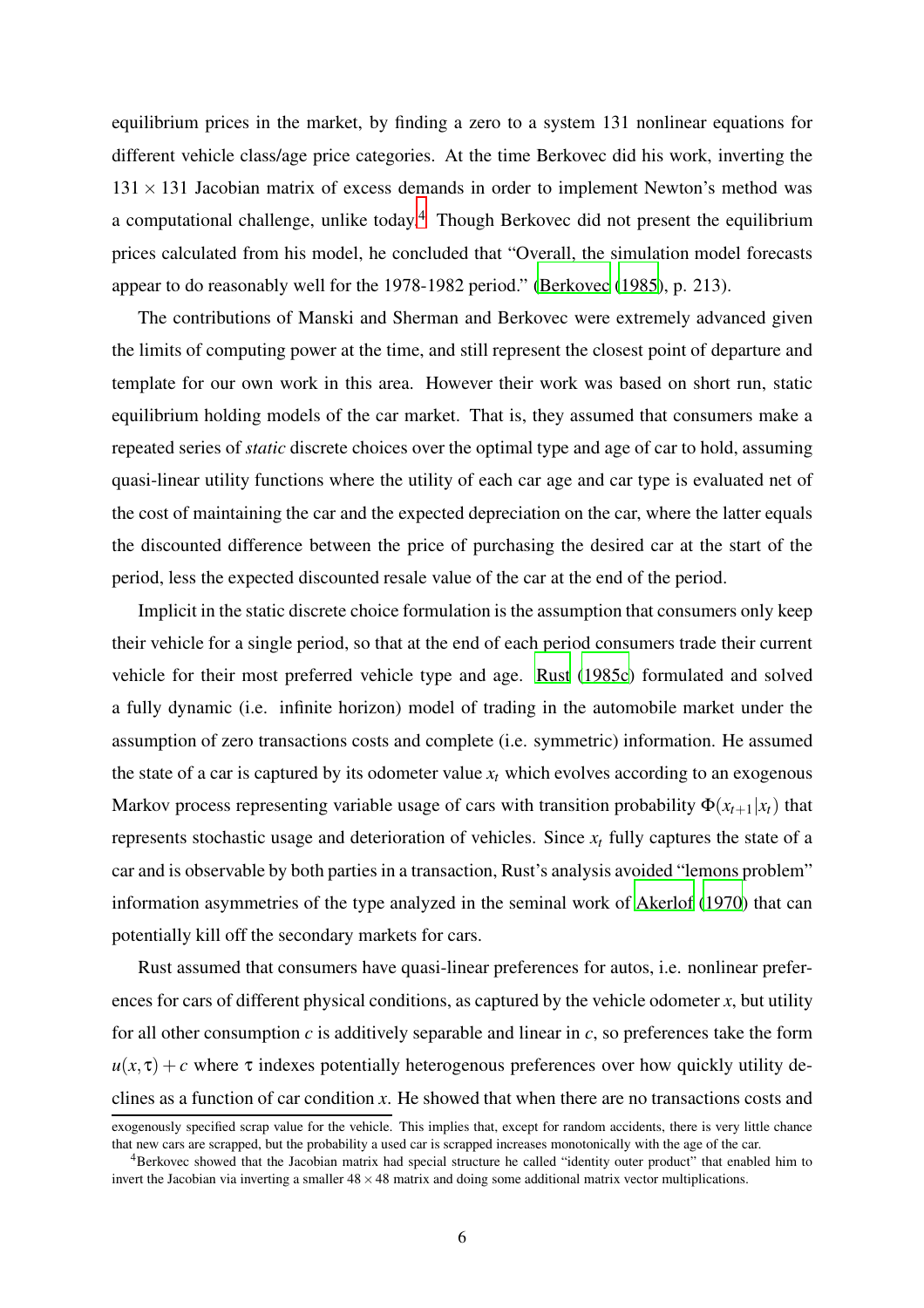the economy is in a stationary equilibrium (i.e. when there are no macro shocks or other timevarying factors altering the prices or quantities of vehicles in the market), the optimal trading strategy for all consumers is to trade their cars each period for the most preferred age/condition of car  $x^*(\tau)$ . Rust proved that a unique stationary equilibrium exists in this market where the equilibrium price function  $P(x)$  is the unique fixed point to a contraction mapping. Scrappage is endogenously determined in this model as the smallest odometer value γ where the price of a car  $P(\gamma)$  equals its scrap value *P*, under the assumption of an infinitely elastic demand for cars at an exogenously specified scrap value  $\underline{P}$ . The equilibrium price function  $P(x)$  coincides with "shadow prices" to a planning problem where a social planner chooses an optimal stopping time (the first time when  $x_t$  exceeds the optimal scrappage threshold  $\gamma$ ) that maximizes the expected discounted utility of the representative consumer for holding an infinite sequence of cars, taking the cost of new cars  $\overline{P}$  and their scrap value  $P$  as given.

Rust showed that when there are no transactions costs the optimal choice of car by consumer of type  $\tau$ ,  $x^*(\tau)$ , can be reformulated as a static utility maximization problem similar to what Manski and Berkovec assumed, where consumers choose a car to maximize a quasilinear utility that trades off the value of newness less the cost of owning a car *x* which equals the sum of expected maintenance costs and a "rental value"  $R(x)$  equal to expected depreciation,  $R(x) = P(x) - \beta E P(x)$  (where  $\beta$  is the consumer's discount factor and  $E P(x)$  is the expected resale price at the end of the period for a car whose odometer is *x* at the start of the period). Vehicle "quantities" are given by an *equilibrium holdings distribution*  $F(x)$  which is an invariant distribution to the Markov transition probability  $\Phi(x_{t+1}|x_t)$ . In a stationary equilibrium the economy is in "flow equilibrium" so that the fraction of new cars purchased each year equals  $1-F(\gamma)$ , the fraction of used cars which are scrapped. Using renewal theory, he showed that  $F(x)$ , the fraction of cars with odometer less than or equal to *x*, is a ratio of mean first passage times: i.e.  $F(x)$  equals the mean time for a new vehicle's odometer to first exceed x divided by the mean time it first exceeds the scrappage threshold  $\gamma$ <sup>5</sup>

However zero transactions costs is an unrealistic assumption that implies that consumers trade every period for their preferred condition  $x^*(\tau)$ . This is something we definitely do not observe in reality. When there are transactions costs (which are distinct from *trading costs*, i.e. the difference between the price of a car *x* a consumer wishes to buy,  $P(x)$ , less the price  $P(x')$ of the car x' that the consumer wishes sell), [Rust](#page-82-5) [\(1985c](#page-82-5)) showed that the optimal strategy

 $5$ [Rust \(1985a](#page-82-6)) showed this theory provides a good approximation to the joint distribution of ages and odometer values in the US economy using data from the 1970s. He also showed that for a range of plausible utility functions for consumers, the stationary equilibrium resulted in *convex price functions*  $P(x)$ , which implies the rapid early depreciation for new cars and the slower depreciation for older cars that we observe in most auto markets.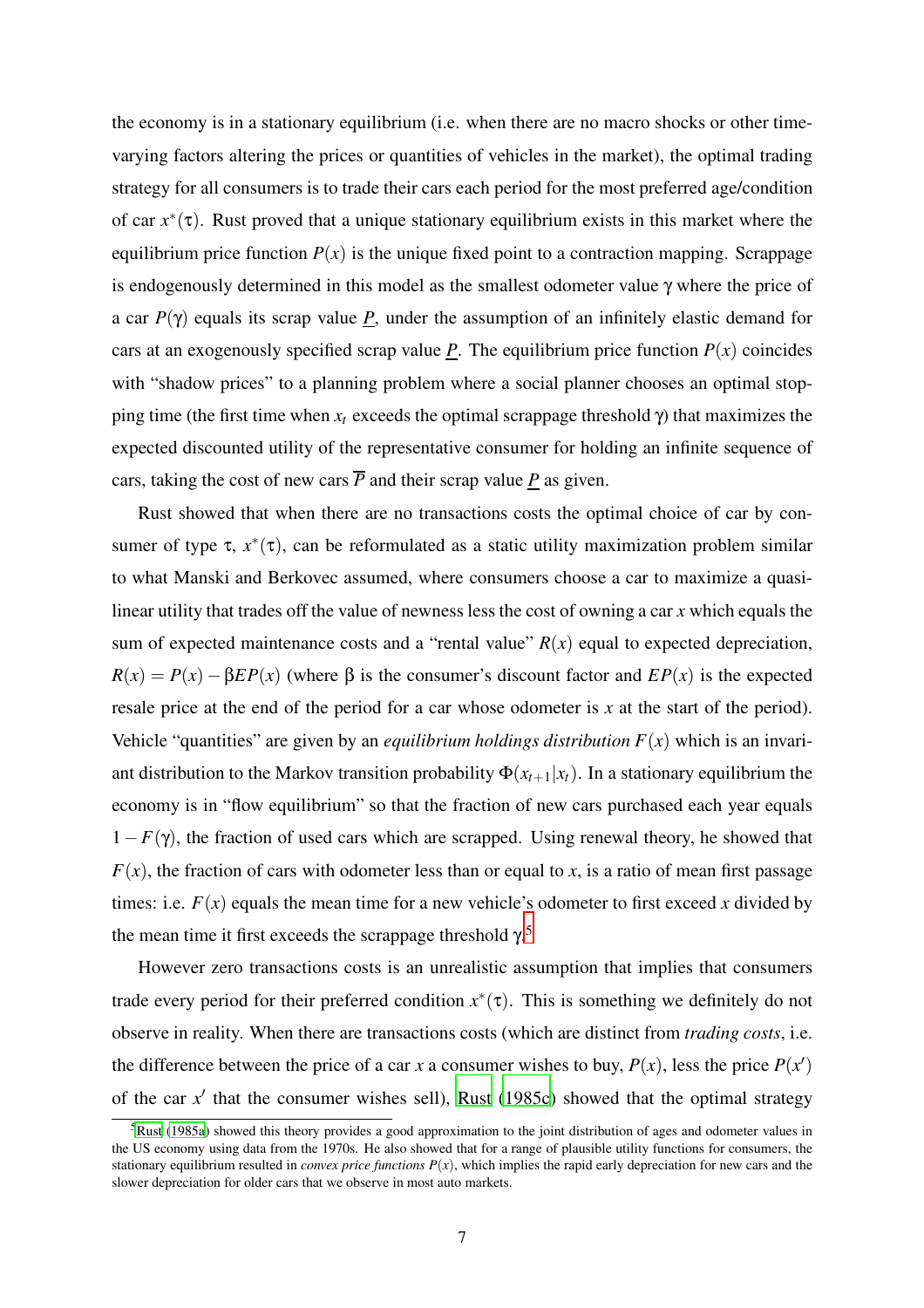generally involves keeping the current car for multiple periods. In a stationary market the optimal trading strategy in the presence of transactions costs will take the form of an "(*S*,*s*) strategy" reminiscent of optimal inventory theory. That is, each consumer type  $\tau$  will have two thresholds  $(x^*(\tau), \overline{x}^*(\tau))$  where  $x^*(\tau) < \overline{x}^*(\tau)$  and  $x^*(\tau)$  is the condition of the optimal replacement car that a consumer will choose whenever he/she trades their for a new one.  $\bar{x}^*(\tau)$ is the *replacement threshold* or odometer threshold where it is optimal to trade the current car in condition *x* for a replacement car in condition  $x^*(\tau)$ . When transactions costs are zero, then  $\overline{x}^*(\tau) = \underline{x}^*(\tau) = x^*(\tau)$  and it is optimal to trade for the optimal car  $x^*(\tau)$  every period.

Consumers who are sufficiently rich or who have a sufficiently strong preference for "newness" will replace their used car with a brand new one,  $x^*(\tau) = 0$ , so there will be a mass of consumers whose preferred replacement vehicle are new cars. However not all of these consumers will choose to buy new cars each period: only the subset whose odometer values *x* exceed their replacement thresholds  $\bar{x}^*(\tau)$  will trade. In the case of a homogenous consumer economy, positive transactions costs will completely kill off trading in the secondary market for autos: all consumers will prefer to follow a "buy and hold" transaction where all will buy a brand new vehicle  $x^* = 0$  and sell their cars at the socially optimal scrappage threshold  $\overline{x}^*(\tau) = \gamma$  which coincides with the consumer's optimal replacement threshold when consumers are homogeneous and secondary markets do not exist.

Establishing the existence of a stationary equilibrium in a heterogeneous agent economy in the presence of transactions costs is challenging. Consider a consumer of type  $\tau$  who desires to buy a relatively new but not brand new car  $x^*(\tau) > 0$ . When there are transactions costs there is no guarantee that will be some other consumer  $\tau'$  willing to sell their car this early, i.e. it might be that for any price function *P* the mimimum value of  $\bar{x}^*(\tau')$  over all consumer types  $\tau' \neq \tau$  exceeds  $x^*(\tau)$ . Thus, when transactions costs are sufficiently high there may be "no trade regions" sufficiently close to  $x = 0$  regardless of how slowly car prices depreciate there. Accounting for these regions and how they change as *P* changes enormously complicates the problem of calculating an equilibrium or even proving that one exists.

Using advanced methods from functional analysis (e.g. the Fan-Glicksburg fixed point theorem), [Konishi and Sandfort \(2002](#page-81-5)) established the existence of a stationary equilibrium in the presence of transactions costs under certain conditions. Their proof shows that it is possible for the equilibrium price function  $P(x)$  to adjust to prevent the coordination failures of the type discussed above, i.e. where some consumer type  $\tau'$  wishes to buy some sufficiently new car  $x^*(\tau')$  but no other consumer type  $\tau$  is willing to sell their used car to that consumer. However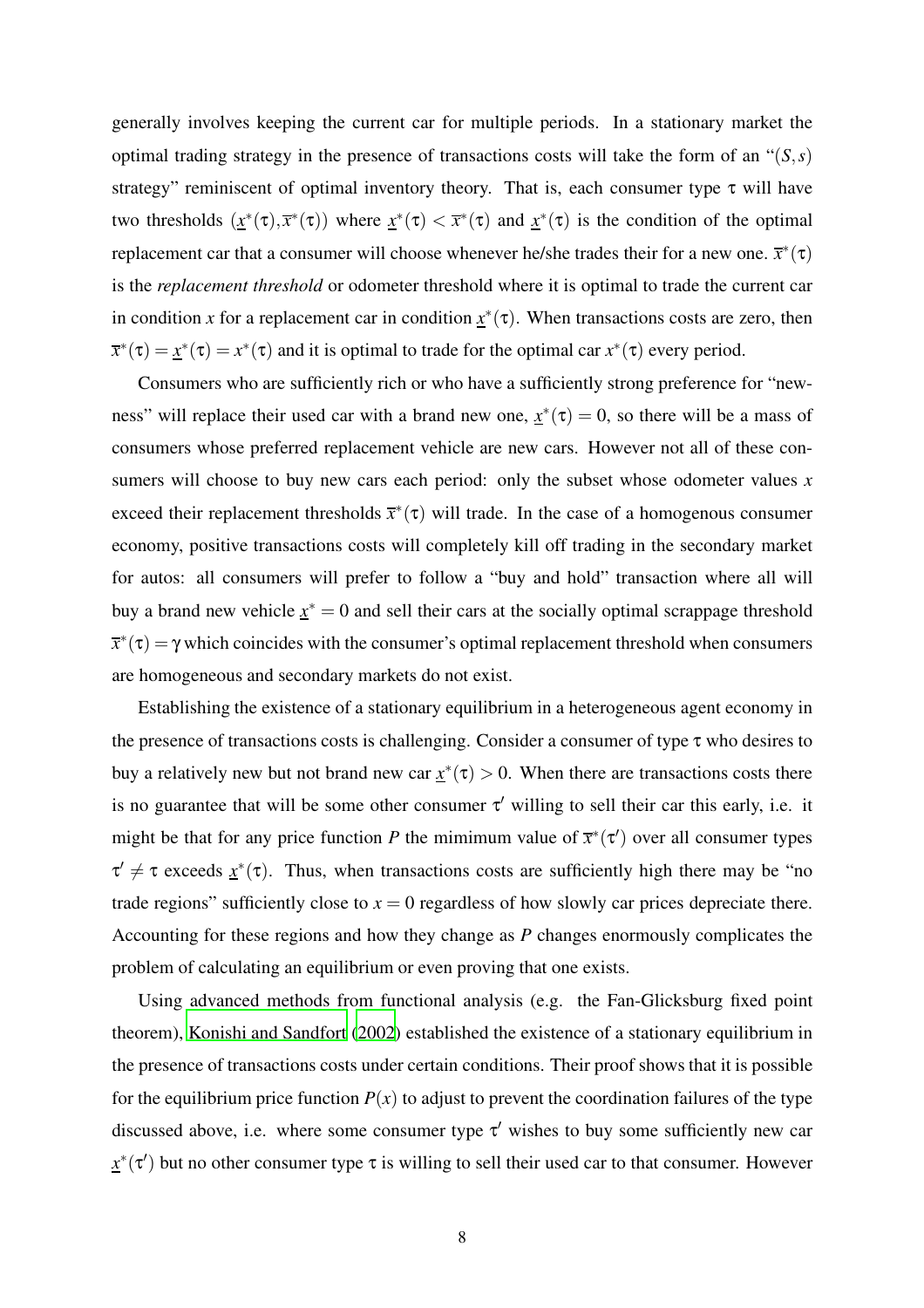to our knowledge, nobody has been able to calculate equilibria with transactions costs in the infinite-dimensional model considered by [Konishi and Sandfort \(2002](#page-81-5)), i.e. where the state of a car is given by its odometer value, *x*, which can take a continuum of possible values.

[Stolyarov \(2002](#page-82-7)) advanced the literature by assuming that the state of a car can be summarized by its age *a* which can take only a finite number of values,  $a = 0, 1, 2, \ldots, \overline{a}$ , where  $\overline{a}$  is the age where cars are scrapped. By treating car states as discrete, Stolyarov followed the work of Manski, Sherman and Berkovec, but he also assumed there is a continuum of consumers similar to the work by Rust and Konishi and Sandfort. Stolyarov showed that his continuous uni-dimensional parameterization of consumer heterogeneity with quasi-linear preferences provides sufficient gains from trade to make it possible to numerically solve the fixed point problem that characterizes the equilibrium price function.<sup>6</sup> When the state of a car is discrete, the fixed point problem becomes a finite-dimensional problem where the fixed point is the vector of equilibrium prices  $P \in \mathbb{R}^{\overline{a}}$  where  $\overline{a}$  is the scrappage age for cars in his economy.

The discrete choice model of [Stolyarov](#page-82-7) [\(2002\)](#page-82-7) differs from the one proposed by Manski and Berkovec by using a more restrictive uni-dimensional index of consumer heterogeneity τ as the source of gains from trade between consumers in the auto market. All consumers agree that a car of age *a* provides  $x_a$  units of service, where  $x_a$  declines with age. A consumer of type  $\tau$  has a quasi-linear utility function given by  $u_{\tau}(a, c) = \tau x_a + c$  where *a* is the age of the car the consumer owns and *c* is the consumption of other goods. Stolyarov also assumed probabilistic proportional transactions costs: with probability  $\alpha \in (0,1)$  a seller of a car of age *a* receives a fraction  $(1-\lambda)p_a$  of the secondary price  $p_a$ , and with probability  $(1-\alpha)$  the seller receives the full price  $p_a$ , where  $\lambda \in (0,1)$  is a proportional transactions cost parameter. This specification implies that the optimal trading strategy remains of the  $(a^*(\tau), \overline{a}^*(\tau))$  form, where  $a^*(\tau)$  is the preferred car age consumer  $\tau$  trades for whenever the age *a* of their current car exceeds  $\overline{a}^*(\tau)$ or whenever the realized value of transactions costs is zero.

Stolyarov defined an equilibrium by first deriving the steady state holding distributions *h*<sub>τ</sub>(*a*) for each consumer type τ, which has support on the interval  $(a^*(τ), \overline{a}^*(τ))$ . Demand for cars of age  $\underline{a}^*(\tau)$  occurs whenever a) the consumer draws a zero transaction cost, or b) the consumer's car first exceeds the replacement threshold  $\bar{a}^*(\tau)$ . In either case they trade their

<sup>&</sup>lt;sup>6</sup>Stolyarov did not prove that the excess demand function for cars is a continuous function of prices, not did he provide a proof of the existence of equilibrium in his model. It is not hard to see that excess demand cannot be a continuous function of prices if there are only a finite number of possible consumer types τ, so having a continuum of types appears to be a necessary condition for existence of equilibrium. Stolyarov's equation (13) for excess demand involves a univariate integration over consumer types, but this integral will generally not have a closed-form solution and must be approximated via numerical integration. However numerical integration, such as Gaussian quadrature, amounts to solving the problem using a finite number of consumer types, so in all likelihood Stolyarov found a price vector that made excess demand "small" but not exactly equal to zero.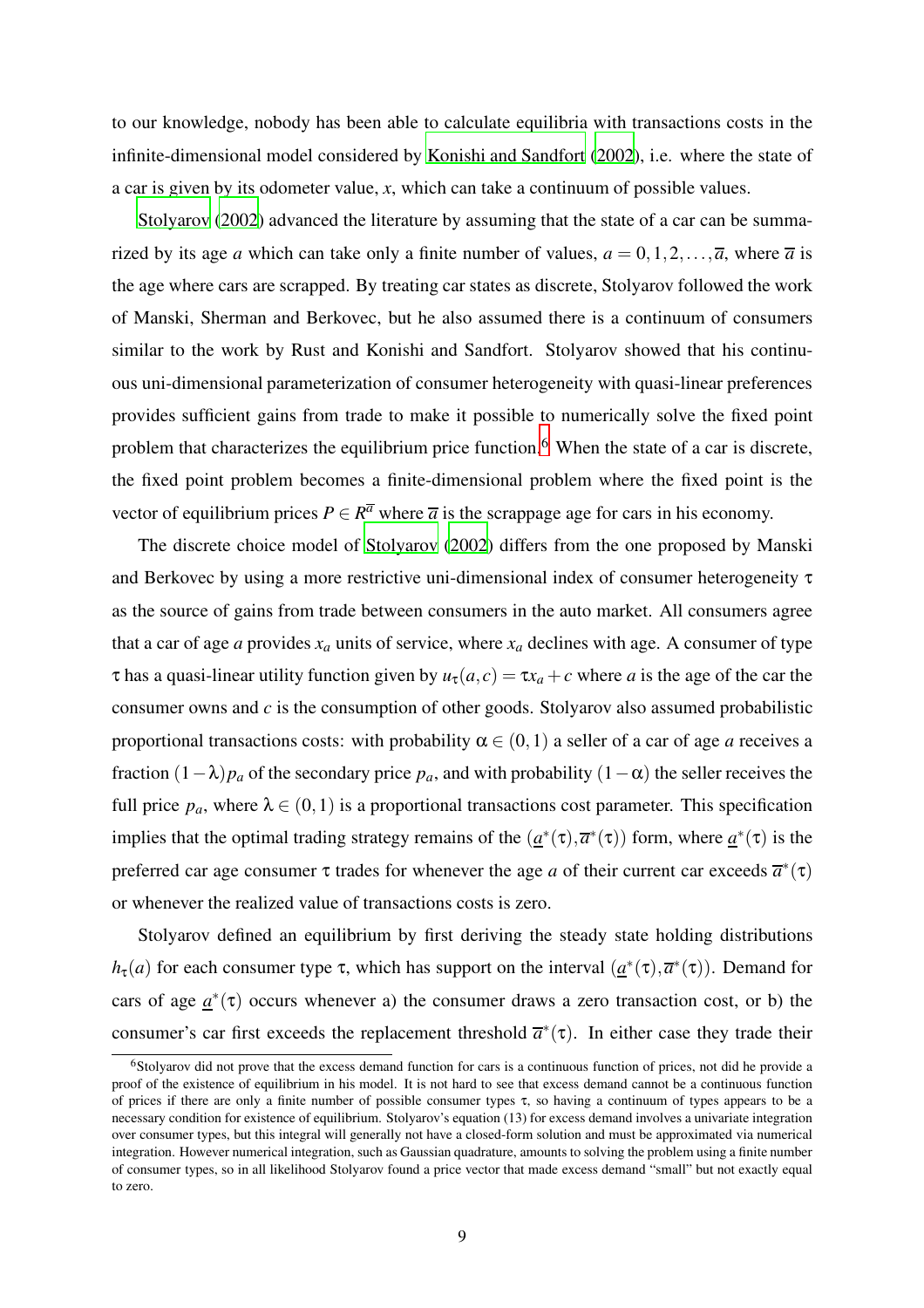car of age *a* for a replacement car of age  $\underline{a}^*(\tau)$ . Supply of cars of age *a* occurs whenever the consumer draws a zero transactions cost shock, or *a* exceeds the optimal replacement threshold  $\overline{a}^*(\tau)$ . The fractions of car supplied and demanded by consumer  $\tau$  can be calculated using the stationary holding distribution  $h_{\tau}(a)$ . Total supply and demand is then calculated by integrating over the distribution of consumer types  $\tau$ ,  $f(\tau)$ . Prices are numerically calculated to set  $ED(P) = 0$  where  $P \in R^{\overline{a}}$  and  $\overline{a}$  is an exogeneously specified age at which cars become useless, and thus provide zero services  $x_{\overline{a}} = 0.7$ 

Using a calibrated version of his model, Stolyarov showed that "that the probability of resale is nonmonotonic in the age of the good. Trade volume is relatively low in the very beginning and in the middle of a goods life. This result helps explain observed variations of resale rates across vintages for the U.S. market of used cars." (p. 1390). Stolyarov's approach has also been extended by [Gavazza, Lizzeri and Roketskiy](#page-81-6) [\(2014\)](#page-81-6) to allow households to own up to two cars using a two-dimensional specification of consumer heterogeneity. They find that "Calibration of the model successfully matches several aggregate features of the US and French used-car markets. Counterfactual analyses show that transaction costs have a large effect on volume of trade, allocations, and the primary market." (p. 3668).

Our model of equilibrium in the auto market is basically similar to [Stolyarov \(2002](#page-82-7)) except that we follow the earlier work of Manski and Berkovec by using a multi-dimensional extreme value specification of consumer heterogeneity as a key component in a hierachical specification of heterogeneity that includes both time-varying idiosyncratic preference shocks (i.e. the extreme value error terms in the model) as well as very flexible specifications for time invariant heterogeneity or types  $\tau$ , with a population distribution that can can have either continuous or finite support. The special properties of the extreme value distribution result in continuous formulas for choice probabilities even in the case where there is no other time invariant heterogeneity. We will show that the continuity of choice probabilities in the price vector *P* implies the existence of equilibrium via the Brouwer fixed point theorem. More importantly, we will show that the excess demand function for used cars in our model, *ED*(*P*), is a smooth (i.e. continuously differentiable) function of *P* that enables us to rapidly and accurately calculate equilibrium prices by solving the system of nonlinear equations  $ED(P) = 0$  by Newton's method. This makes our approach very attractive for use in empirical work and policy modeling.

There is a close connection between models of auto trading that incorporate transactions

<sup>&</sup>lt;sup>7</sup>[Stolyarov \(2002](#page-82-7)) defined an operator  $\Lambda(P) = P + ED(P)$  and actually computed *P* as an approximate fixed point of Λ.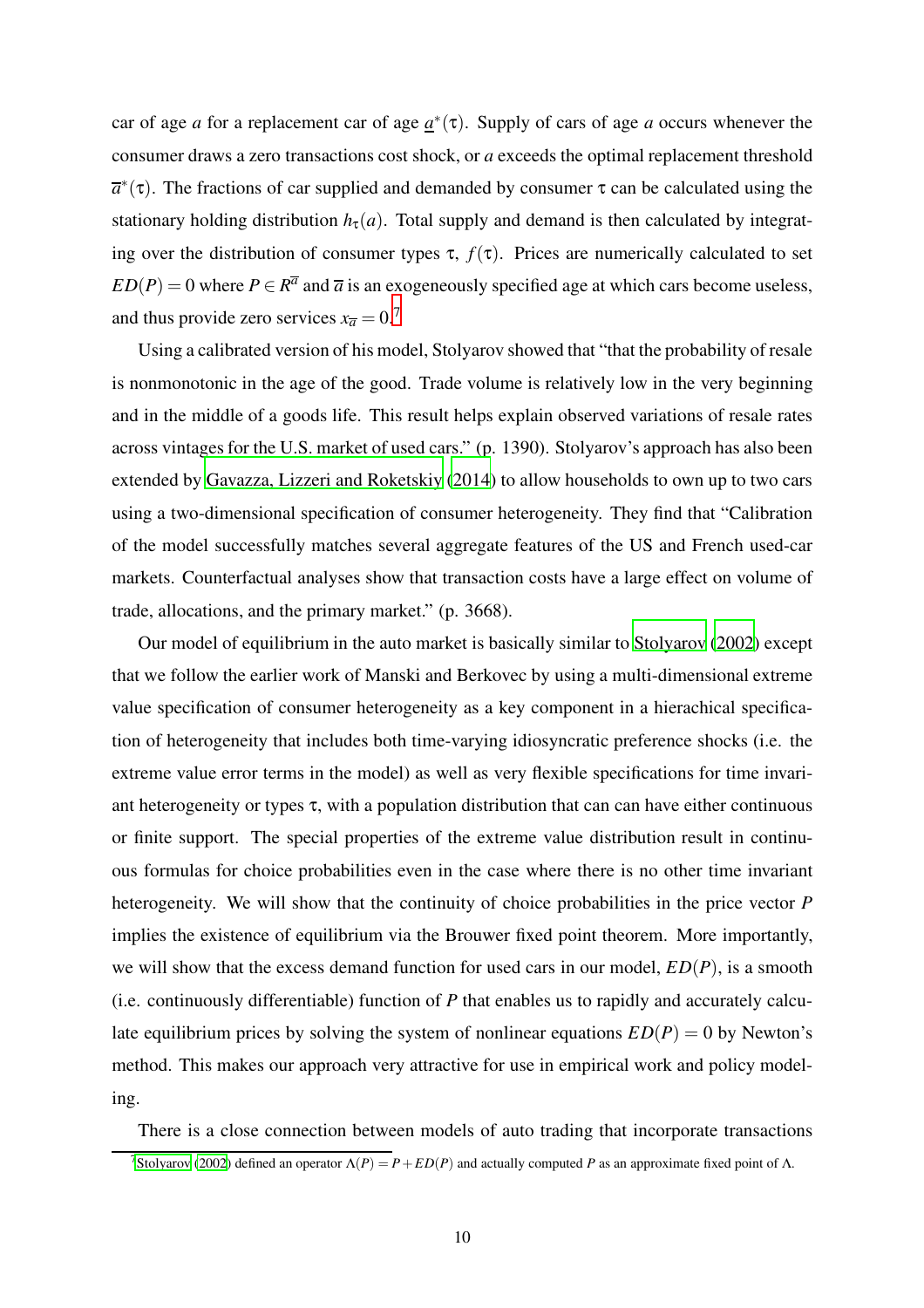costs and models that emphasize information asymmetries, such as [Akerlof](#page-81-0) [\(1970\)](#page-81-0). There are "lemons laws" in many countries that require sellers to compensate buyers for defects or problems in a car that were not disclosed and negotiated on at the time of sale. Further, a majority of used car transactions take place through intermediaries — car dealers — that are under additional legal and reputational constraints not to sell lemons to their customers. When a consumer trades in a used vehicle to a dealer, the dealer will typically inspect a vehicle to find any problems and then repair them prior to selling the car to another customer. Many used car dealers also provide limited term warranties on the cars they sell, resulting in additional protections to buyers. The costs of the mechanical inspections and repairs and warranties that mitigate the informational asymmetries result in transactions costs that are often borne by the seller, especially when the seller is a car dealer. As a result, it is not clear that informational asymmetries are actually the most serious problem inhibiting trade in used cars. Instead, the combination of lemons law disclosure restrictions and warranties show in the form of transactions costs.

[Hendel and Lizzeri](#page-81-7) [\(1999\)](#page-81-7) were among the first to study equilibria in auto markets with and without asymmetric information. In a simple two period framework, they find that adverse selection problems do not necessarily kill off the secondary market: "We find that the used market never shuts down, the volume of trade can be large, and distortions are lower than previously thought." (p. 1097). Further they note that "The empirical evidence on the presence of adverse selection in used cars is inconclusive." (p. 1112). Further, they find that it is difficult to distinguish empirically between the predictions of models with asymmetric information and those with transactions costs on the observed prices of cars. They extend their model to the case of two types of cars, Fords and Hondas and compare the implications of two hypotheses: 1) the two brands differ in the extent to which they suffer from adverse selection from 2) a symmetric information model with transactions costs where the two brands differ with respect to their relative rates of physical depreciation. The conclude that "The interpretation of these two rough sources of evidence suggested by our model is that the steeper price declines for American cars are better explained by the difference in depreciation rates than by the difference in the severity of adverse selection problem." (p. 1108). In light of this, it seems justifiable to ignore the complexities created in dynamic models of trade with asymmetric information and use transactions costs to capture trade frictions when considering how to move forward in modeling the dynamics of trading in auto markets.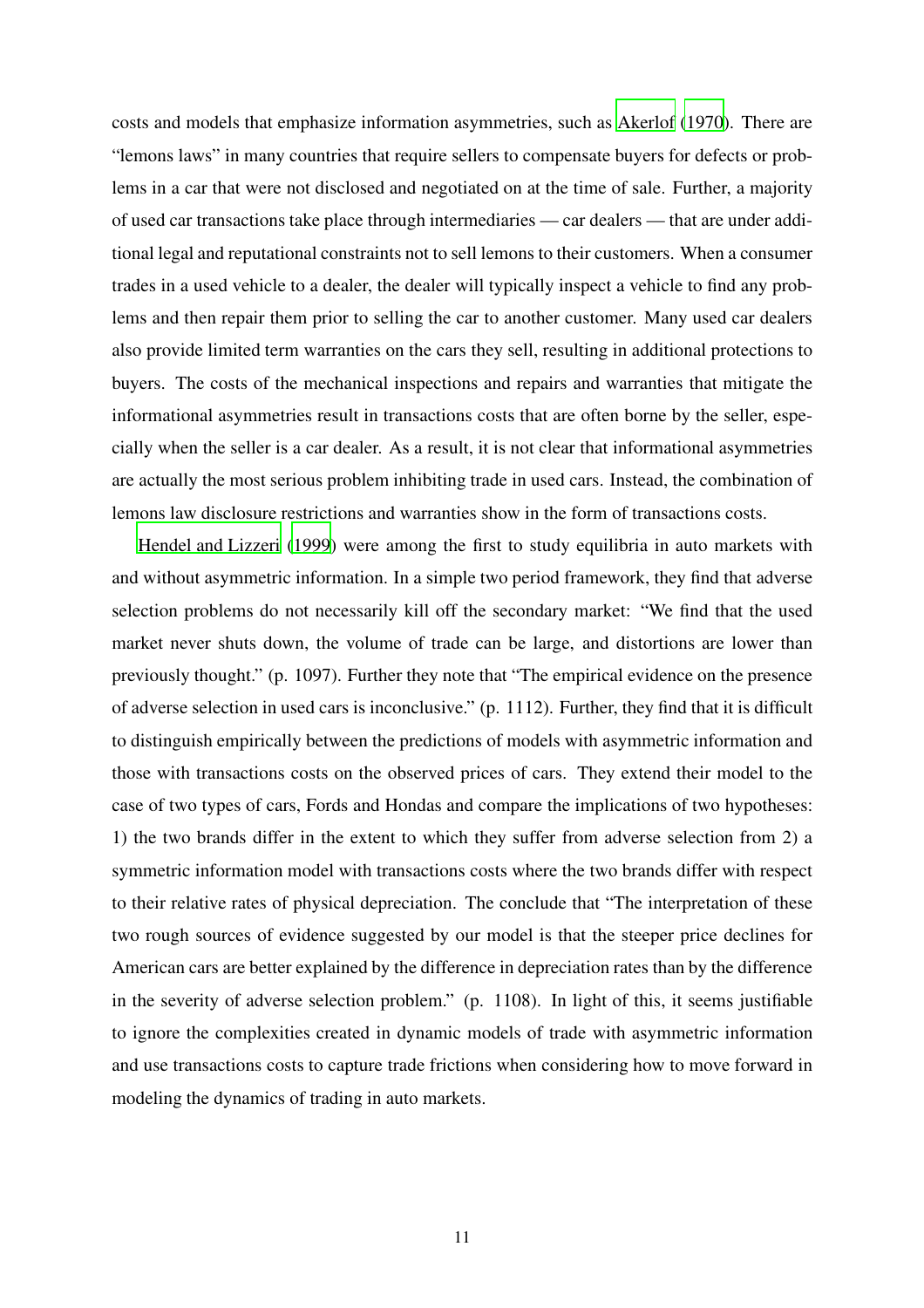### 3 Dynamic Equilibrium in the Automobile Market

In this section we introduce a dynamic model of an automobile market with multiple car types with heterogeneous consumers. We adopt an extreme value specification of time-varying consumer heterogeneity that results in a nested logit specification for choice probabilities similar to [Berkovec](#page-81-4) [\(1985\)](#page-81-4). We then add additional layers of time-invariant and time-varying observed and unobserved heterogeneity among consumers, resulting in a rich, flexible framework that is also tractable for use in empirical applications. Time-varying extreme value preference shocks is the key to the tractability of our approach, since it results in excess demand functions that are easy to compute smooth functions of the prices of cars allowing us to compute equilibria using Newton's method, just as Berkovec did.

The key difference between our model and Berkovec's is that our model is fully dynamic and allows for transactions costs, and this implies that consumers will generally follow "buy and hold" strategies similar to those characterized by [Stolyarov \(2002](#page-82-7)). However Stolyarov's specification only allows for uni-dimensional heterogeneity, and this results in restrictive patterns of trading among consumers. In particular, all consumers of the same type behave identically, always buying the same replacement car  $\underline{a}^*(\tau)$  whenever they trade. The much richer extreme value distributed time-varying heterogeneity of the consumers in our model results in positive probabilities of keeping their current car or buying any age or type of car, or the outside good. The more flexible holding and trading behavior implied by our model makes it more attractive for use in empirical work where any observed pattern of trades will have positive probability, whereas the uni-dimensional heteorgeneity in Stolyarov's model will predict that many observed trading sequences will have zero probability of occuring in any equilibrium. As we discuss below, the *IID* extreme value preference shocks in our model can be interpeted as capturing a host of idiosyncratic factors affecting consumer decisions such as unexpectedly high or low maintenance costs or search costs, and deviations in transactions prices from the expected equilibrium or "blue book" values. Thus, equilibrium prices in our model can be interpreted as *expected transaction prices,* and the additive extreme value shocks can be viewed as including deviations or residuals in actual transaction prices from the expected prices calculated in our model that arise due to idiosyncratic features of used cars that the parties to the transaction observe, but which we as the econometrician do not observe.

We start by defining an equilibrium in the secondary market, taking the prices of new cars as given and setting the price of each age of traded used cars to clear the market. Our model can therefore be viewed as an equilibrium for a "small open economy" where prices of new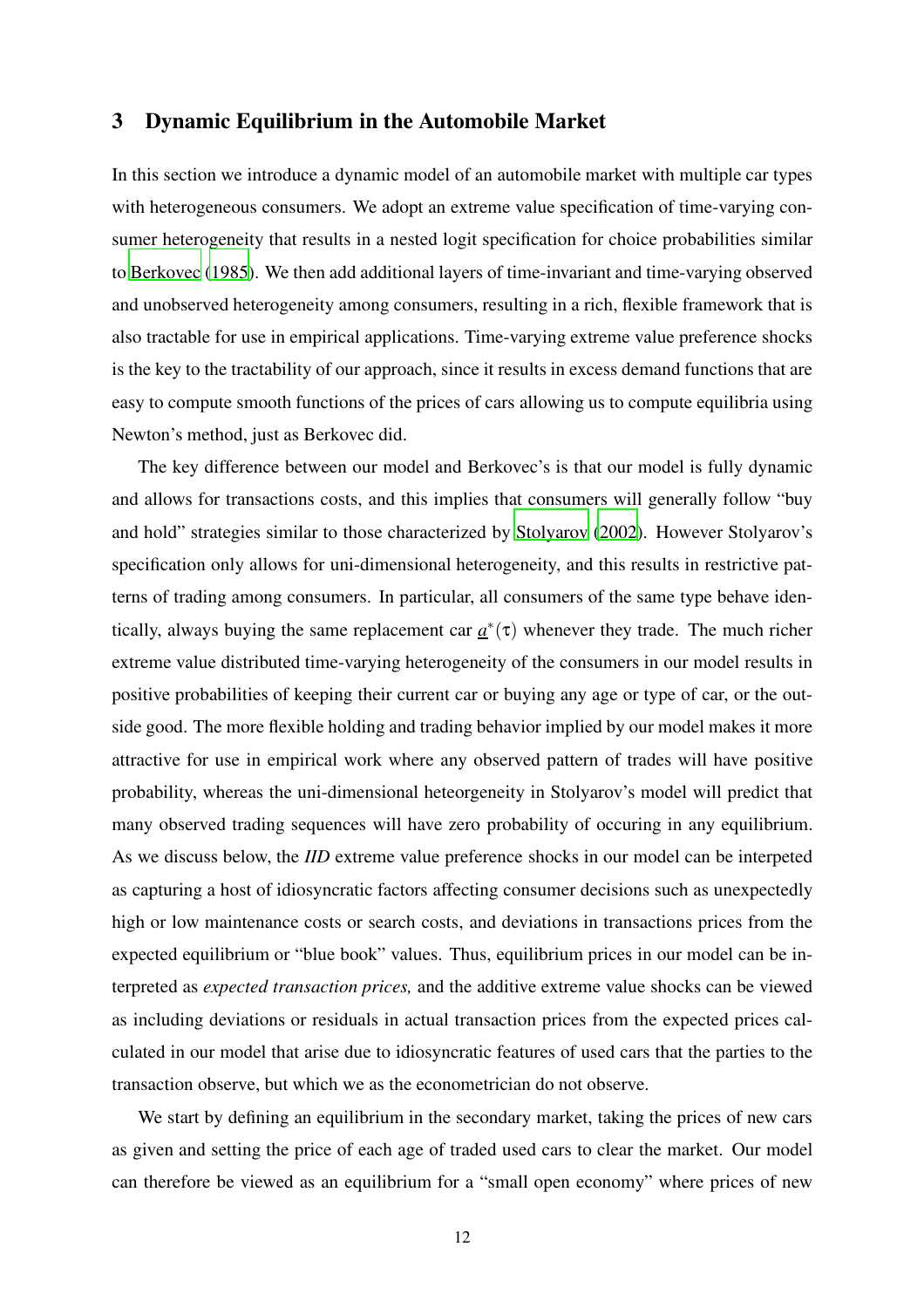cars are determined in the world market. We believe this is an appropriate way to model the automobile market in Denmark, for example. Given the extremely high Danish registration tax that we noted in the introduction, prices of new cars can be viewed as policy instruments. In section 4 we analyze the welfare and budgetary impacts of reducing the registration tax in favor of higher fuel and road usage taxes. In section 5 we show how new car prices can be fully endogenized in a dynamic oligopoly model where competing car manufacturers set new car prices to maximize profits, taking into account the responses of their competitors and the reactions of consumers whose auto holding, replacement, and scrappage decisions also change when an auto company changes the price of its new vehicles.

It is helpful to start by considering a simple special case of the general model: equilibrium in a market with a single car type and homogeneous consumers and no outside good. In this case the problem becomes particularly simple and we show equilibrium prices are the solution to a system of linear equations. We show that the results of [Rust \(1985c](#page-82-5)) apply, so equilibrium prices and the age at which cars are scrapped can be interpreted as "shadow prices" to a particular social planning problem, and where the scrappage age  $\overline{a}$  for cars is the optimal stopping boundary to an optimal stopping problem. Though this equilibrium may seem unrealistic for the reasons noted in the previous section, we will show in section [3.2](#page-22-0) that the prices from the homogeneous agent equilibrium actually provide very good starting points for the iterative solution (via Newton's method) of the much more complicated system of *nonlinear* equations that characterize equilibrium in the dynamic multiple car type heterogeneous agent economy.

### <span id="page-13-0"></span>3.1 Homogeneous consumer economy, single car type, no transactions costs

Consider a stationary, infinite-horizon economy where initially there is only one type of car (though of different ages) and consumers live forever and maximize expected discounted utility with common discount factor  $\beta \in (0,1)$ . Cars are a necessity (i.e. the disutility of not owning a car is sufficiently large that all consumers will choose to own a car) but we assume the marginal utility of an additional car is sufficiently small that no consumer would want to own more than a single car. Following the literature, we will assume consumers have a common quasi-linear utility function for cars so that the utility of a consumer who owns a car of age *a* and has income *y* that can be used for consumption of other goods is  $u(a) + \mu y$ , where  $\mu > 0$  is the "marginal utility of money". The parameter  $\mu$  is a simple way to capture "income/wealth" effects" in this model. As we will see below, consumers who have high values of  $\mu$  can be interpeted as "poor consumers" since the cost of buying a new car will involve a high utility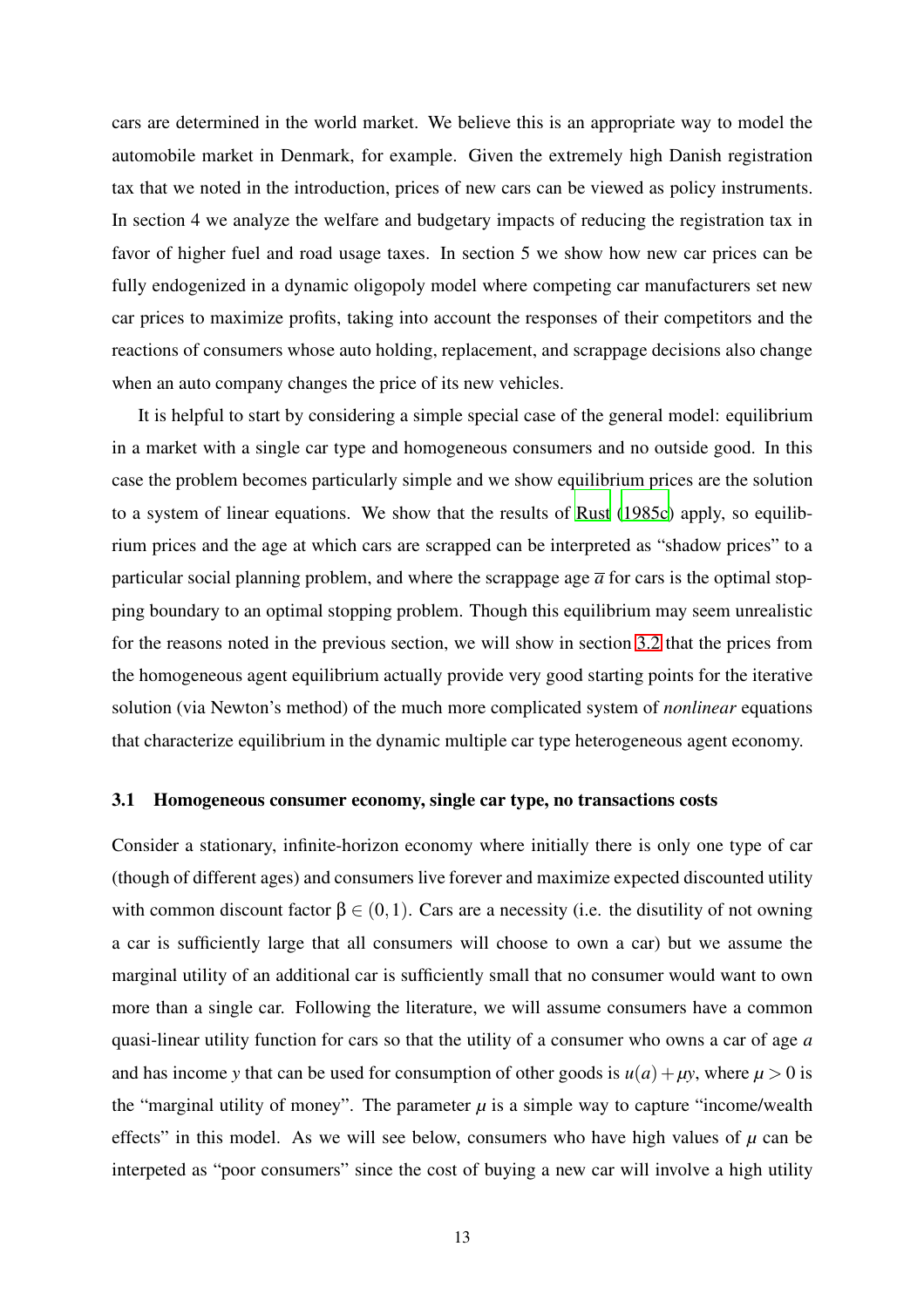opportunity cost in terms of forgone consumption of other goods. Thus,  $\mu$  will constitute a crucial parameter governing a consumer's willingness to pay for a car. We assume that the expected cost of maintaining a car and any utility from driving is subsumed into the function  $u(a)$ . In our analysis of Danish car tax policies in section 4 we will consider models where fuel prices affect desired driving and  $u(a)$  can be viewed as an indirect utility function that reflects the optimal level of driving given the age of the car and the time-invariant fuel price (which is supressed for notational simplicity).

When there are no transactions costs, we show below that it is optimal for the consumer to trade every period for their most preferred vehicle age  $a^* \in \{0, 1, \ldots, \overline{a-1}\}\$  where  $\overline{a}$  is the age at which cars in this economy are scrapped. For technical reasons we will elaborate on more below we will assume that consumers are not allowed to buy and drive cars that are destined for the scrap yard (i.e. we assume that consumers are not allowed to own any car of age  $\overline{a}$  or older). In fact in Denmark and many other countries the government does have annual or semi-annual safety inspections of cars and will not allow cars that are in sufficiently poor condition to be driven. Thus, we should imagine  $\overline{a}$  to be a sufficiently old age for a car where it is no longer economic to undertake the maintenance and repair expenses to insure the car can pass an annual government safety inspection. Since we also assume that old cars do not provide utility to car collectors, cars that cannot be driven are effectively useless to consumers and will be scrapped.

Suppose consumers can buy new cars at an exogenously fixed price  $\overline{P}$  and there is an infinitely elastic demand for cars for scrap metal at price  $\underline{P} < \overline{P}$ . In addition, assume there is a secondary market where used cars are traded and consumers can buy or sell a car of age *a* at a price  $P(a)$  with no transtions cost, where  $a \in \{1, \ldots, \overline{a} - 1\}$ . Note that consumers do incur *trading costs* of  $P(a^*) - P(a)$  when they sell their car of age *a* to buy a desired car of age  $a^*$ . However it is important to note that we assume there are no taxes or additional transactions costs in addition to this trading cost.

The Bellman equation for a consumer who owns a car of age  $a \in \{1, \ldots, \overline{a-1}\}$  is given by

<span id="page-14-0"></span>
$$
V(a) = \max\left[u(a) + \beta V(a+1), \max_{d \in \{0,1,\dots,\overline{a}-1\}}[u(d) - \mu[P(d) - P(a)] + \beta V(d+1)]\right].
$$
 (1)

Notice that we consider the decision at the *start of each period* and assume that a consumer always owns a car, so at this point we exclude the possibility of selling an existing car and not replacing it with another one. We also exclude the possibility of owning a new car  $a = 0$  at the start of the period. The reason this is excluded is that if the consumer had purchased a new car in the previous period, that car would be of age  $a = 1$  at the start of the current period. While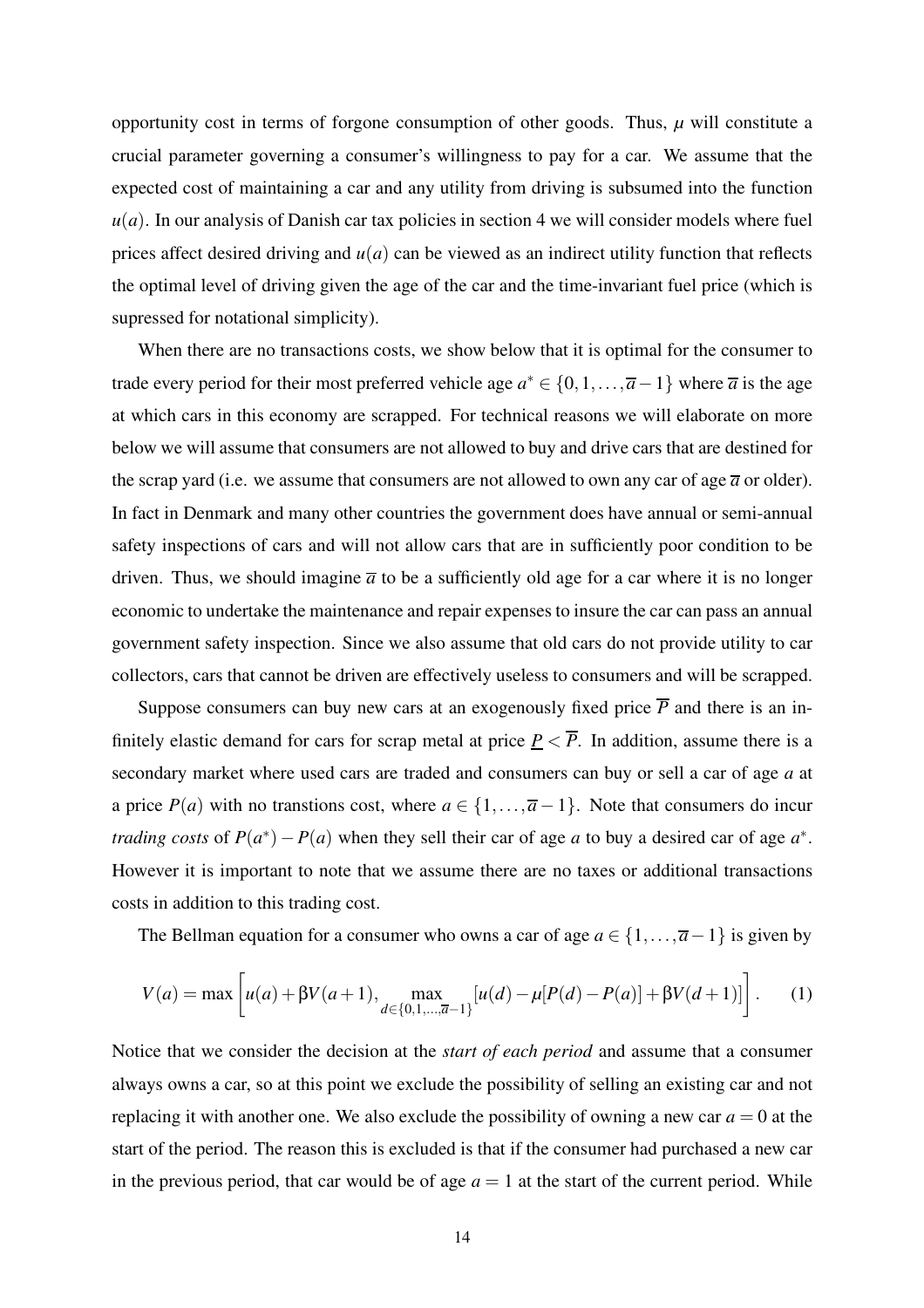we do allow the consumer to buy a new car (by selling their existing car and purchasing a new car at price  $P(0) = \overline{P}$ ), due to our timing convention and definition of *a* as the age of the *current car, at the start of the current period, before the consumer has made a decision on whether to trade it or keep it,* it is not possible for the age of an existing car to be  $a = 0$ . However we assume trading occurs instantaneously, so just after consumers have made their trades it will be possible to see a positive fraction of consumers who purchase brand new cars. Thus at the start of each period, prior to trading, the possible values of the age state variable are  $a \in \{1, 2, ..., \overline{a}\}.$ 

Given our assumption that consumers are prohibited from driving cars that are age  $\bar{a}$  or older, the Bellman equation for a consumer with a car of age  $a \geq \overline{a}$  is given by

$$
V(a) = \max_{d \in \{0, ..., \overline{a}-1\}} [u(d) - \mu [P(d) - P(a)] + \beta V(d+1)].
$$
 (2)

It is easy to see from the Bellman equation [\(1\)](#page-14-0) that is always optimal for consumers to trade for a preferred car age  $a^*$ , equal to the value of *d* that attains the maximum in the sub-maximization problem in the second term in brackets in the Bellman equation [\(1\)](#page-14-0). This implies that

$$
V(a) = u(a^*) - \mu[P(a^*) - P(a)] + \beta V(a^* + 1)
$$
\n(3)

and in particular,

$$
V(a^*) = u(a^*) + \beta V(a^* + 1)
$$
\n(4)

and

$$
V(a^* + 1) = V(a^*) - \mu [P(a^*) - P(a^* + 1)].
$$
\n(5)

so these equations imply that

<span id="page-15-0"></span>
$$
V(a^*) = \frac{u(a^*) - \beta \mu [P(a^*) - P(a^* + 1)]}{1 - \beta}.
$$
\n(6)

Note that the expression for  $V(a^*)$  in equation [\(6\)](#page-15-0) is for a consumer who already owns the optimal age car, *a*<sup>∗</sup>. If the consumer trades each period for a car of age *a*<sup>∗</sup> the present value of utility from owning a future sequence of cars of age  $a^*$  is  $u(a^*)/(1-\beta)$ . If the first period is period  $t = 0$  then the consumer does not incur any cost of buying car  $a^*$  in period  $t = 0$  since the consumer already owns it. But starting in period  $t = 1$  and continuing for every  $t \in \{1, 2, 3, ...\}$ the consumer will incur future trading costs in order to trade back to their preferred car age  $a^*$ . These trading costs are  $[P(a^*) - P(a^* + 1)]$  in every period  $t \in \{1, 2, 3, ...\}$  and the present value of these costs (translated from dollars to utils) equals  $βμ[P(a<sup>*</sup>) – P(a<sup>*</sup>+1)]/(1−β)$ . The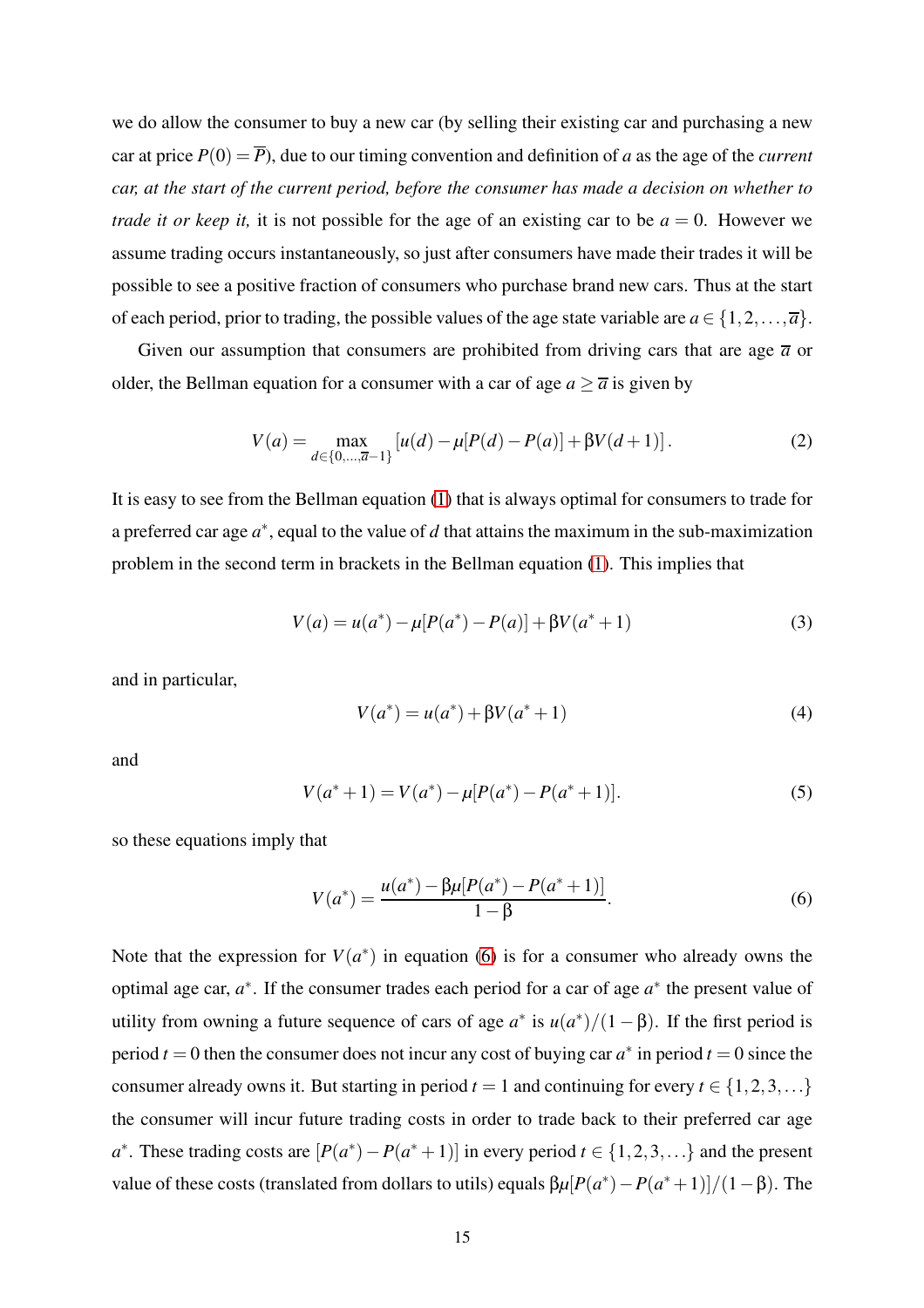extra factor  $\beta$  is necessary to discount these trading costs back to period  $t = 0$ . So this is the intuitive explanation for the expression of the value function in equation [\(6\)](#page-15-0).

Now consider a consumer with a car of age  $a \neq a^*$ . This consumer will have to sell this car in period  $t = 0$  and buy the optimal age car  $a^*$ . The trading cost for this is  $[P(a^*) - P(a)]$ (which could be negative if  $a < a^*$ ). The Bellman equation [\(1\)](#page-14-0) implies that

<span id="page-16-0"></span>
$$
V(a) = V(a^*) - \mu[P(a^*) - P(a)] = \frac{u(a^*) - \mu[P(a^*) - \beta P(a^* + 1)]}{1 - \beta} + \mu P(a). \tag{7}
$$

This equation tells us that the discounted utility of a consumer from buying their optimal choice of car *a*<sup>\*</sup> equals the discounted stream of utilities (net of maintenance cost)  $u(a^*)/(1-\beta)$ , less the discounted stream of *depreciation costs* (converted to utils)  $\mu[P(a^*) - \beta P(a^* + 1)]/(1 - \beta)$ .

If all consumers have the same discount factor  $β$  and have homogeneous preferences, then in equilibrium all consumers must be indifferent between holding any of the available ages of vehicles. That is, there should be no consumer who has a strict preference for any particular age  $a^* \in \{0, 1, \ldots, \overline{a} - 1\}$ . Given that we assume new car prices and scrap prices are exogenously fixed at values  $\overline{P}$  and  $\underline{P}$ , respectively, there are only  $\overline{a}-1$  "free prices" left to equilibrate supply and demand for used cars of ages  $a \in \{1, \ldots, \overline{a-1}\}$ , and their prices are  $(P(1), \ldots, P(\overline{a}-1))$ . In a homogeneous consumer economy, these prices must adjust to make consumers indifferent about holding any of the ages of vehicles,  $d \in \{0, 1, \ldots, \overline{a} - 1\}$ . From equation [\(7\)](#page-16-0) we see that the discounted utility from a policy of trading for a car of age *d* in every period  $t \in \{0, 1, 2, ...\}$ is given by  $U(d)$  given by

$$
U(d) = \frac{u(d) - \mu[P(d) - \beta P(d+1)]}{1 - \beta}
$$
\n(8)

If consumers are indifferent between all available ages of vehicles, then  $U(d) = K$  for all  $d \in$  $\{0,1,\ldots,\overline{a}-1\}$  for some constant *K*, or

$$
u(d) - \mu[P(d) - \beta P(d+1)] = K(1 - \beta),\tag{9}
$$

for  $d \in \{0, 1, \ldots, \overline{a} - 1\}$ . These indifference restrictions imply a system of  $\overline{a} - 1$  linear equations in the  $\bar{a}$  − 1 unknowns *P*(1),...,*P*( $\bar{a}$  − 1). This system can be written in matrix form as

<span id="page-16-1"></span>
$$
X \times P = Y \tag{10}
$$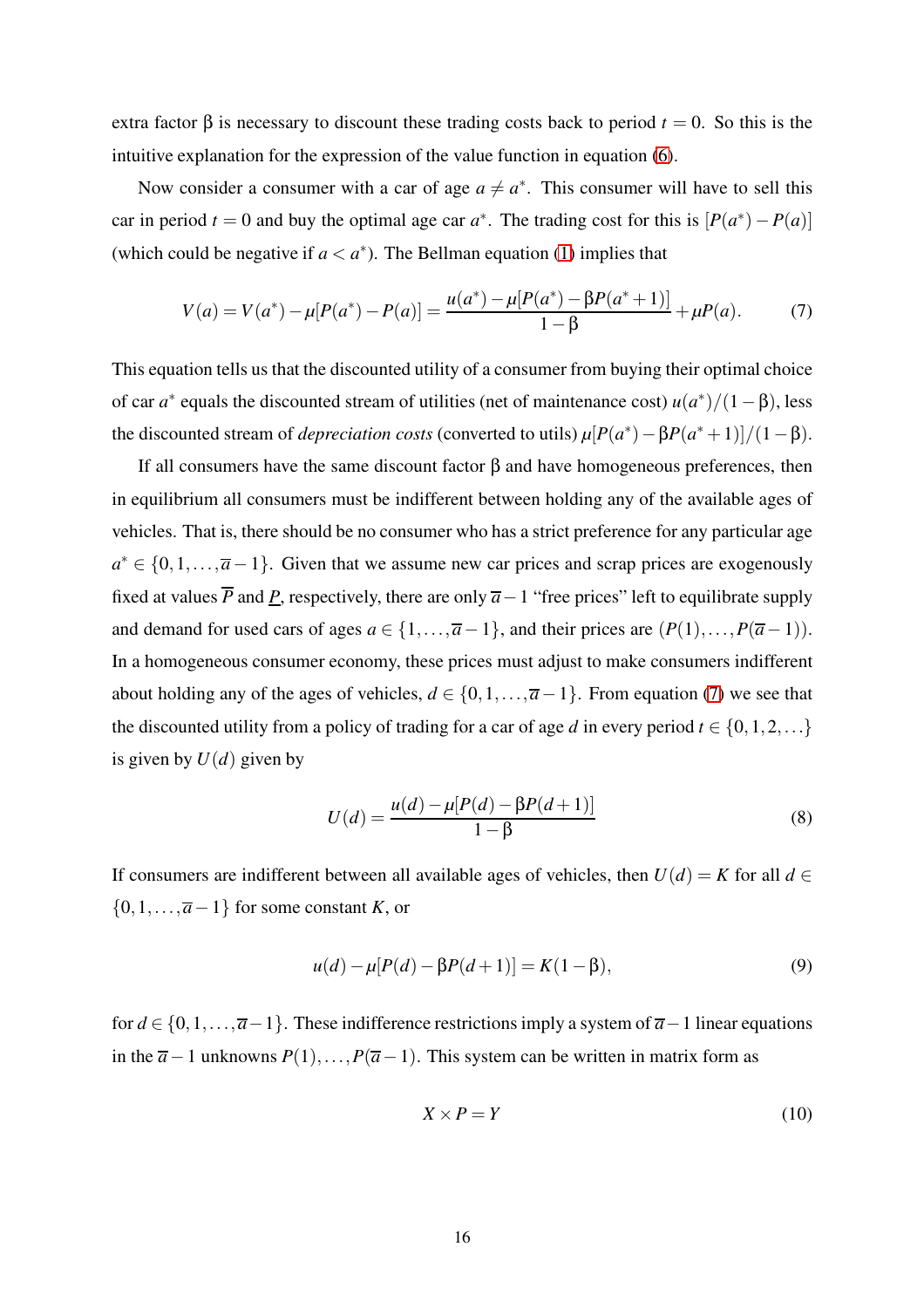where  $P' = (P(1),...,P(\overline{a}-1))$  and *X* is the  $\overline{a}-1 \times \overline{a}-1$  matrix given by

$$
X = \begin{bmatrix} -\mu(1+\beta) & \mu\beta & 0 & \cdots & 0 & 0 \\ \mu & -\mu(1+\beta) & \mu\beta & 0 & \cdots & 0 \\ 0 & 0 & 0 & \cdots & 0 & 0 \\ 0 & 0 & \cdots & \mu & -\mu(1+\beta) & \mu\beta \\ 0 & 0 & \cdots & 0 & \mu & -\mu(1+\beta) \end{bmatrix},
$$
(11)

and *Y* is a  $\gamma$  – 1 × 1 vector given by

$$
Y = \begin{bmatrix} u(0) - u(1) - \mu \overline{P} \\ u(1) - u(2) \\ \cdots \\ u(\overline{a} - 3) - u(\overline{a} - 2) \\ u(\overline{a} - 2) - u(\overline{a} - 1) - \mu \beta \underline{P} \end{bmatrix}.
$$
 (12)

Notice that we do not impose a) monotonicity or b) the restriction that  $P(a) \in [P, \overline{P}]$  on the solution  $P$  to the linear system [\(10\)](#page-16-1). Thus, we need to check if the solution has these properties. If it does, it is an equilibrium since the price vector results in all consumers being indifferent between holding any one of the available vehicles that are traded in the new or secondary markets,  $a \in \{0, 1, \ldots, \overline{a} - 1\}$ . The equilibrium "quantities" are the holdings of vehicles of these different ages. It is easy to see that without any accidents or "endogenous scrappage" of cars prior to the scrappage threshold age  $\overline{a}$ , then the equilibrium or steady state age distribution of cars will be uniform on the interval  $\{0,\ldots,\overline{a}-1\}$ , so that a fraction  $1/\overline{a}$  of the total vehicle stock will be of age *a* at the *beginning of each period* just *after* the consumers have made their trading decisions (the distribution will be uniform on the set  $\{1,\ldots,\overline{a}\}$  at the start of the period, but just *before* they have traded their vehicles).

This implies in particular that (assuming all consumers hold just one car) that the fraction  $1/\overline{a}$  of the population will buy a new car each period, and the corresponding fraction will scrap their cars, so the market will be in "flow equilibrium". It will also be in "stock equilibrium" since the fact that consumers are indifferent about which age vehicle they own and hold, they can be arranged so that their demand for the different ages is also uniform, matching the supply. Thus there will be zero excess demand for any vehicle age  $a \in \{0, 1, \ldots, \overline{a} - 1\}$  for the price function given above.

Note that multiple equilibria are possible in this model. That is, we can find different values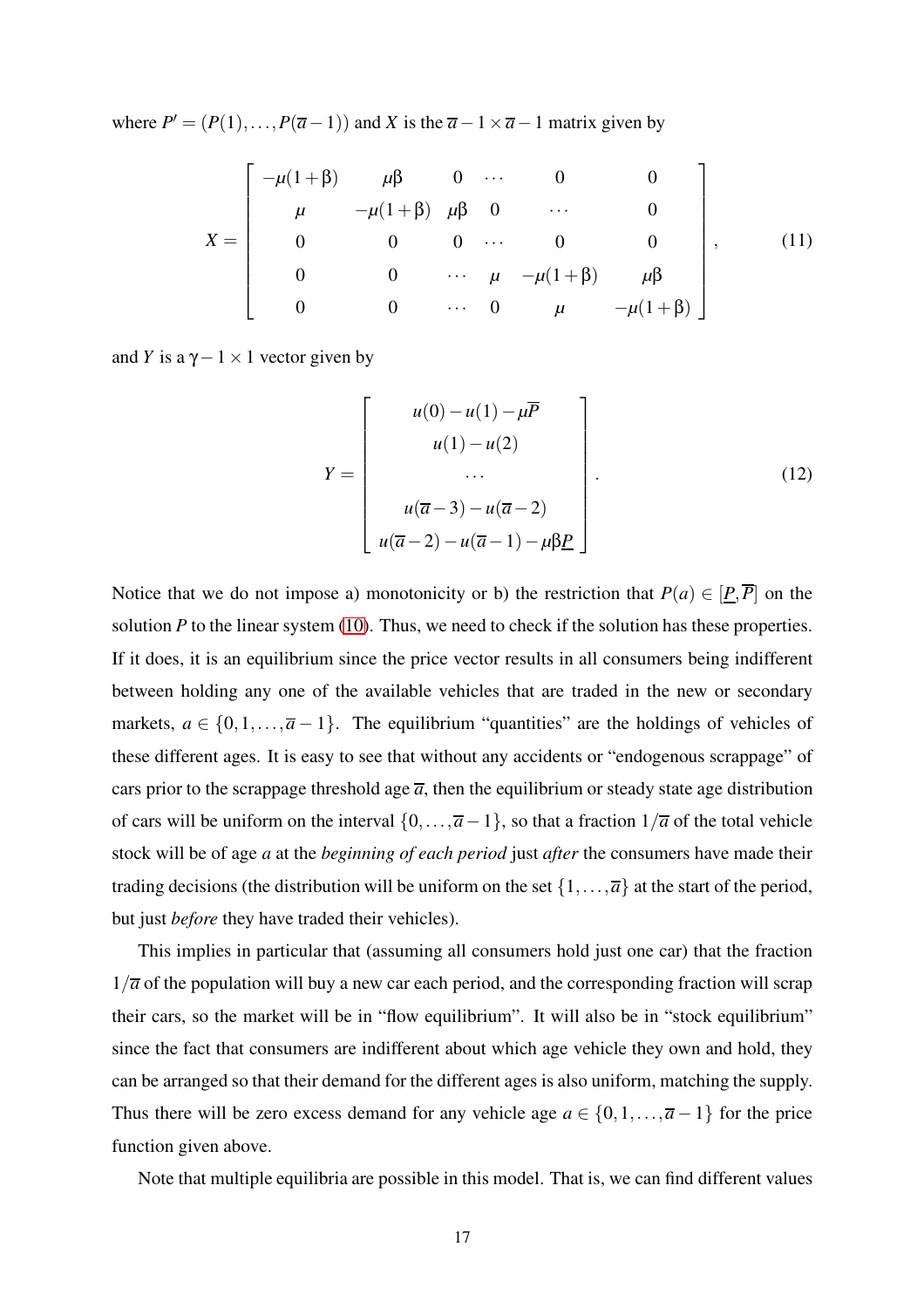of  $\overline{a}$  and different corresponding price vectors *P* (one for each conjectured value of  $\overline{a}$ ) that satisfy the linear system [\(10\)](#page-16-1) and are monotonically decreasing from  $\overline{P}$  to *P*. These equilibria can be Pareto-ranked, with the equilibria corresponding to larger values of  $\overline{a}$  being Paretopreferred by consumers to equilibria with smaller values of  $\bar{a}$ . That is, consumer welfare is lower in equilibria where cars are scrapped "prematurely". However  $\bar{a}$  cannot be increased to arbitrarily large values for a fixed utility function  $u(a)$ . Eventually for large enough  $\overline{a}$ , the solution *P* to the linear system [\(10\)](#page-16-1) is no longer monotonically decreasing from  $\overline{P}$  to *P* and thus no longer constitutes an equilibrium.

Thus, there is a range of potential homogeneous consumer equilibria that can be ranked by the scrappage age  $\overline{a}$ , i.e. the smallest age *a* for which  $P(a) = P$ . We will now show that there is a largest possible value of *a* and we will refer to the corresponding equilibirum as the *maximal equilibrium.* We now show that this maximal value of  $\overline{a}$  equals the scrappage threshold a social planner would choose in an appropriately specified social planning problem. However there is a sense in which the other Pareto-subdominant equilibria in this model are artificial — a consequence of the government restriction that consumers cannot drive cars once they reach the scrappage age  $\overline{a}$ . If this restriction is removed, we will show that the Pareto-dominanted values of  $\overline{a}$  that are less than the maximal value cannot be supported in equilibrium because they are dominated by "autarky"  $-$  i.e. consumers can obtain higher utility by buying new cars and keeping them until they scrap them at an optimal age of their choosing. This optimal scrappage age will be γ, the scrappage age in the Pareto dominant maximal equilibrium.

The consumer's autarky problem turns out to be mathematically equivalent to the social planning problem. In the latter the social planner determines the optimal age to scrap cars in order to maximize consumer utility, in the absence of a secondary market. Thus the social planning problem is equivalent to a *regenerative stopping problem* — the planner chooses the optimal age threshold at which to replace their current car with a brand new one to maximize the consumer's expected discounted utility over an infinite horizon. The value function  $W(a)$ to this problem is given by

<span id="page-18-0"></span>
$$
W(a) = \max [u(0) + \beta W(1) - \mu[\overline{P} - \underline{P}], u(a) + \beta W(a+1)].
$$
 (13)

It is easy to see from the Bellman equation above that  $W(0) = u(0) + \beta W(1)$  and thus, any consumer who is "endowed" with a brand new car would never immediately replace it with another new one since this would involve the additional replacement cost  $\overline{P} - \underline{P}$ . However if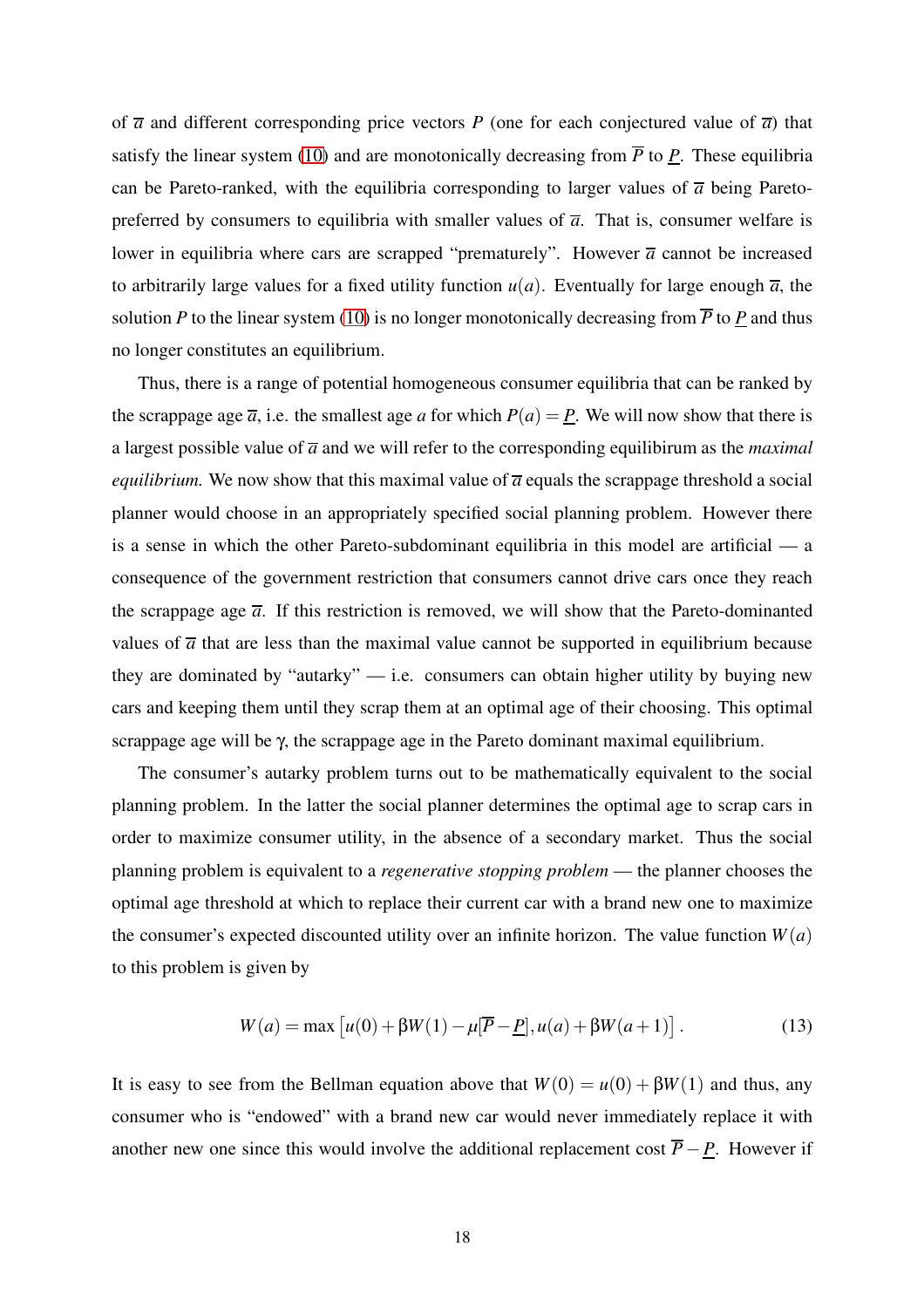$u(a)$  is decreasing sufficiently rapidly there will be a finite age,  $\overline{a}$ , for which we have

<span id="page-19-4"></span>
$$
W(\overline{a}) = u(0) + \beta W(1) - \mu[\overline{P} - \underline{P}] \ge u(\overline{a}) + \beta W(\overline{a} + 1)
$$
\n(14)

and we define  $\overline{a}$  as the smallest integer satisfying the inequality above and it is easy to show that for this  $\overline{a}$  we have

$$
W(\overline{a}) = W(0) - \mu[\overline{P} - \underline{P}].
$$
\n(15)

Using the value function to the social planning problem, we can define a *shadow price function*  $P(a)$  by

<span id="page-19-0"></span>
$$
P(a) = \overline{P} - [W(0) - W(a)]/\mu.
$$
 (16)

Notice that this shadow price function statisfies  $P(0) = \overline{P}$ ,  $P(\overline{a}) = P$ , and  $P(a)$  is monotonically declining in *a* for the values of *a* for which  $W(a)$  is monotonically decreasing in *a*, which is the set of  $a \in \{0, 1, \ldots, \overline{a} - 1\}$ . However it is not hard to see from the Bellman equation [\(13\)](#page-18-0) that for  $a < \overline{a}$  we have

$$
W(a) = u(a) + \beta W(a+1),
$$
\n(17)

which simply says that it is optimal for the consumer to keep their car if its age is younger than the optimal scrappage age  $\overline{a}$ . However using this condition, it is easy to verify that the shadow prices [\(16\)](#page-19-0) make consumers indifferent between all car ages  $a \in \{0, 1, \ldots, \overline{a} - 1\}$ . Specifically, we want to show that

<span id="page-19-3"></span>
$$
u(a) - \mu[P(a) - \beta P(a+1)] = K \tag{18}
$$

for  $a \in \{0, 1, \ldots, \overline{a-1}\}$  where  $\overline{a}$  is the optimal scrapping threshold from the solution to social planning problem [\(13\)](#page-18-0) and  $P(a)$  is given by the "shadow prices" in equation [\(16\)](#page-19-0). Notice that equation [\(16\)](#page-19-0) implies that

<span id="page-19-2"></span>
$$
P(a) - \beta P(a+1) = \overline{P} - W(0)/\mu \left[ (1 - \beta) + \left[ W(a) - \beta W(a+1) \right] / \mu. \tag{19}
$$

However the Bellman equation [\(13\)](#page-18-0) implies that for all  $a < \overline{a}$  we have

<span id="page-19-1"></span>
$$
W(a) - \beta W(a+1) = u(a).
$$
 (20)

Substituting equation [\(20\)](#page-19-1) into equation [\(19\)](#page-19-2) we obtain

$$
P(a) - \beta P(a+1) = [\overline{P} - W(0)/\mu](1-\beta) + u(a)/\mu
$$
 (21)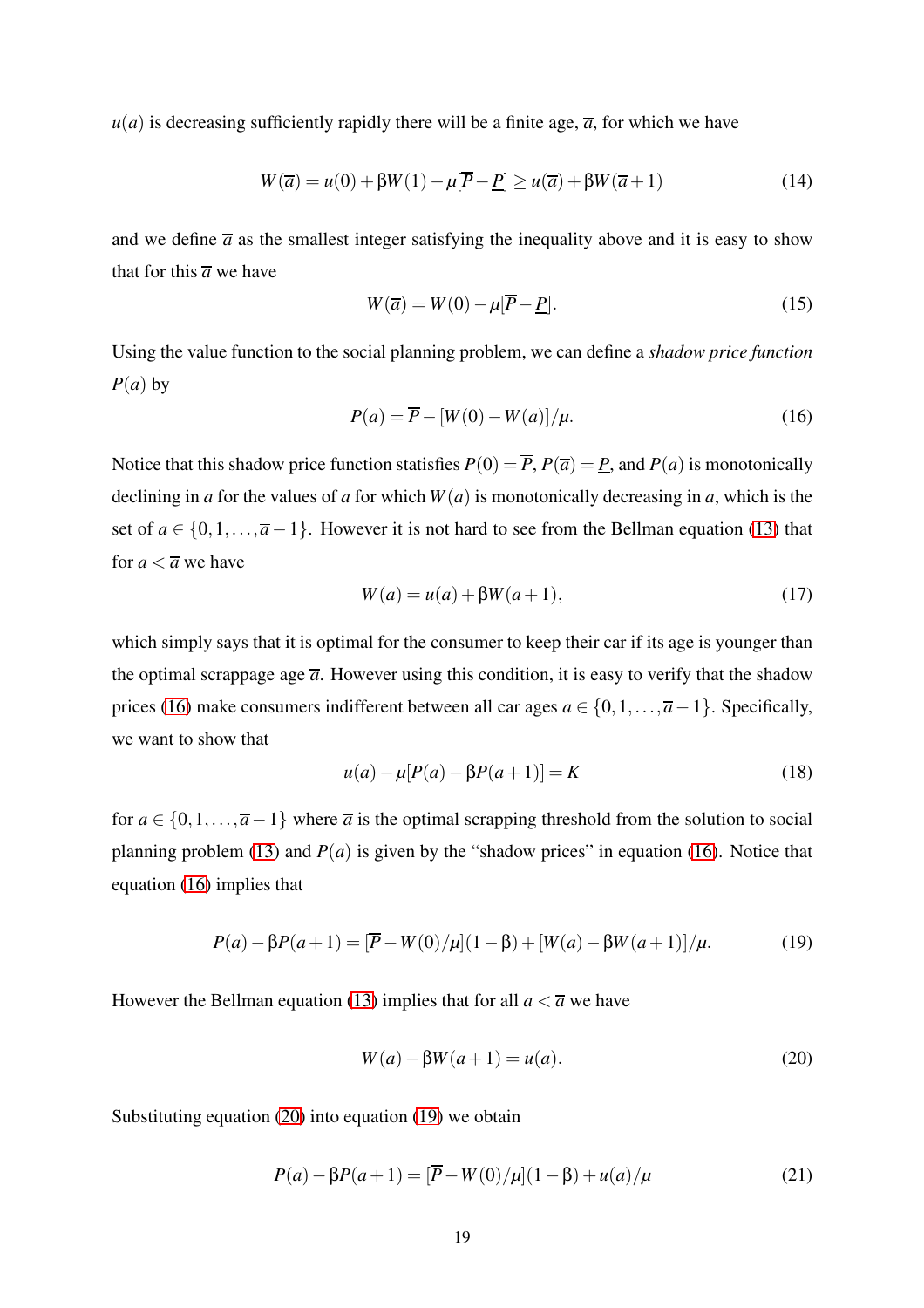and substituting this expression into the left hand side of the indifference condition [\(18\)](#page-19-3) we obtain

$$
u(a) - \mu[P(a) - \beta P(a+1)] = u(a) - \mu[\overline{P} - W(0) / \mu](1 - \beta) - u(a) = [W(0) - \mu \overline{P}](1 - \beta).
$$
 (22)

Since  $W(0) - \mu \overline{P}$  does not depend on *a*, it follows that the shadow prices in equation [\(16\)](#page-19-0) do result in a homogeneous consumer equilibrium as claimed.

We can also solve for the value function  $W_{\overline{a}}(a)$  for a potentially suboptimal policy of "keep" the car until age  $\overline{a}$  and then scrap it" for some other arbitrary scrappage age  $\overline{a}$  not necessarily equal to the optimal scrappage age from the solution to equation [\(14\)](#page-19-4) above. We have

$$
W_{\overline{a}}(a) = u(a) + \beta W_{\overline{a}}(a+1), \quad a \in \{0, 1, \ldots, \overline{a} - 1\}
$$
  

$$
W_{\overline{a}}(\overline{a}) = W_{\overline{a}}(0) - \mu[\overline{P} - \underline{P}].
$$

This is a linear system of equations that has a unique solution  $W_{\overline{a}}$  and clearly we have  $W_{\overline{a}}(a) \leq$  $W(a)$  since  $W(a)$  constitutes the optimal car replacement policy. It is easy to follow the same steps as above to show that we can define shadow prices  $P_{\overline{a}}(a) = \overline{P} - [W_{\overline{a}}(0) - W_{\overline{a}}(a)]/\mu$  analogous to the shadow price function [\(16\)](#page-19-0) defined in terms of the optimal value function *W*. By construction, these shadow prices will make the consumer indifferent between choosing to buy different ages of cars available in the secondary market and hence are the same as the solutions to equation [\(10\)](#page-16-1). However for choices of  $\overline{a}$  that exceed the socially optimal scrappage threshold, the solutions will not necessarily be monotonically decreasing in *a* and prices may dip below *P* for some values of *a*, and for this reason these solutions will not constitute valid equilibria. For values of  $\overline{a}$  that are less than the socially optimal scrappage threshold, the value functions  $W_{\overline{a}}(a)$  will be monotonically decreasing in *a* and hence the shadow prices  $P_{\overline{a}}(a)$  will also be monotonically decreasing in *a* (and thus lie in the interval  $[\underline{P}, \overline{P}]$  since by construction we have  $P_{\overline{a}}(0) = \overline{P}$  and  $P_{\overline{a}}(\overline{a}) = P$ ), however even these candidate solutions cannot be equilibria in the secondary market absent an arbitrary restriction or government regulation that mandates that all cars of age  $\bar{a}$  or older must be scrapped. Without this restriction, then the "autarky solution" is for consumers to keep cars until the optimal scrappage age  $\bar{a}$  given by the smallest integer satisfying inequality [\(14\)](#page-19-4), and no consumer would choose to participate in a secondary market equilibrium that involved scrapping cars earlier than this socially optimal scrappage age  $\bar{a}$ .

Theorem 0 *The consumer's discounted utility in the Pareto dominant homogeneous consumer equilibrium equals the welfare the consumer obtains from the solution to the social planning*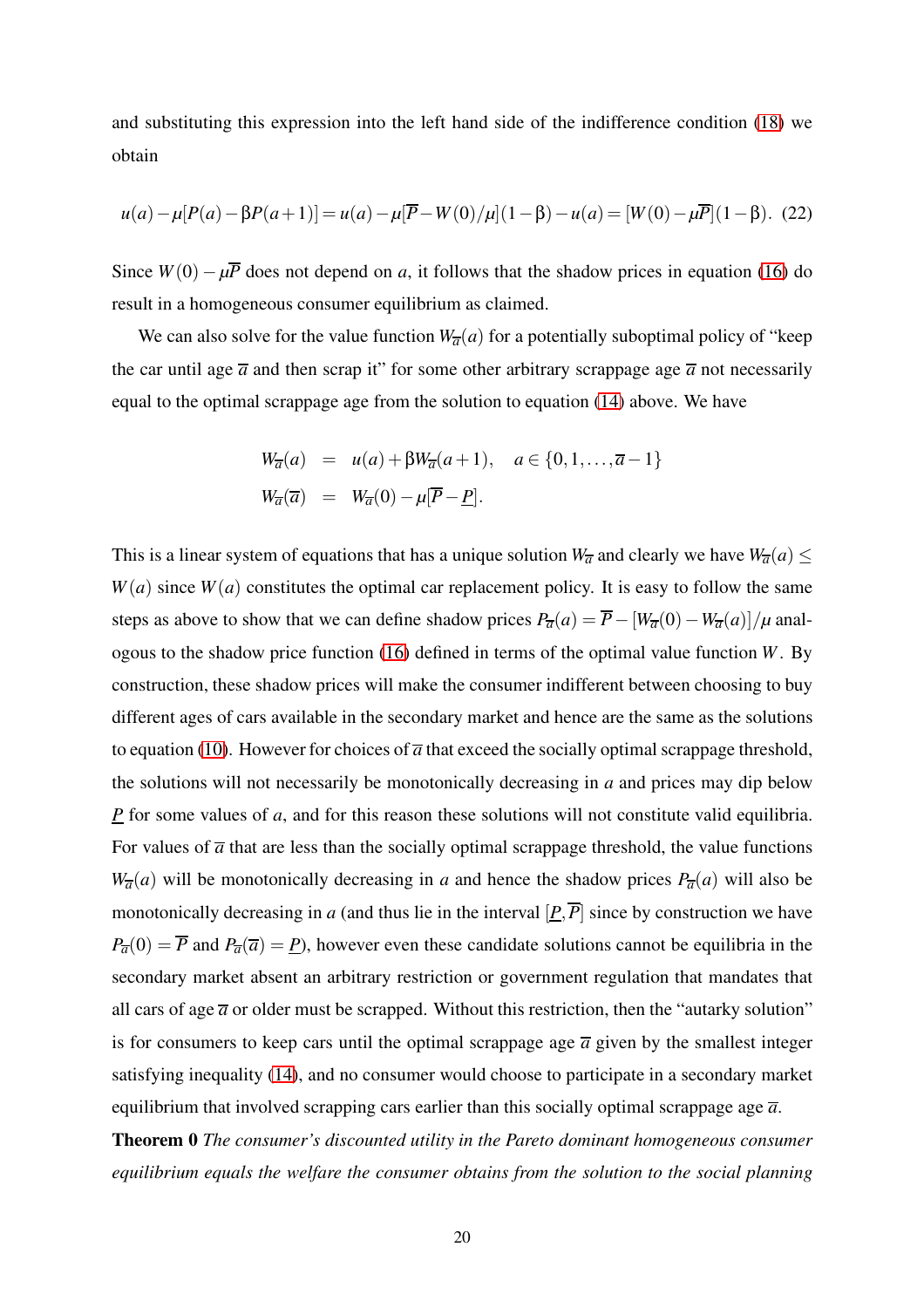*problem. That is,*

$$
W(a) = V(a), \quad a = 1, \dots, \overline{a} \tag{23}
$$

*where a is the optimal scrappage threshold and W is the value function from the solution to the social planning problem [\(13\)](#page-18-0), and V is the solution to the consumer problem [\(1\)](#page-14-0) in the homogeneous consumer equilibrium where prices P are given by the shadow prices in equation*  $(16)$  *and also for a* = 0 *we have* 

$$
u(0) + \beta V(1) = W(0)
$$
 (24)

*so that the discounted utility of a consumer in the homogeneous consumer equilibrium who is endowed with a new car at time*  $t = 0$  *is the same as the welfare the consumer would receive under the social planner problem, which is equivalent to a "buy and hold" strategy where the consumer never trades the car until its age exceeds the scrappage threshold a, at which age the consumer scraps their existing car and buys a new one.*

It is also easy to see that the following Corollary holds.

Corollary *Let a be an integer that does not equal the optimal scrappage threshold given by the solution to the social planning problem in [\(13\)](#page-18-0) and [\(14\)](#page-19-4). Let the shadow price function*  $P_{\overline{a}}(a)$ *be given by*

$$
P_{\overline{a}}(a) = \overline{P} - \left[W_{\overline{a}}(0) - W_{\overline{a}}(a)\right] / \mu, \quad a \in \{0, 1, \dots, \overline{a}\}
$$
 (25)

*where the value function*  $W_{\overline{a}}(a)$  *is given by the solution to equation* (23). Define the value *function*  $V_{\overline{a}}(a)$  *as the value a consumer would obtain in a hypothesized secondary market where the trading strategy involves selling their current car of age a for a replacement car of age d* ∈ {0,1,...,*a* − 1} *each period, and the consumer is indifferent about which age car d to replace their current car with*

$$
V_{\overline{a}}(a) = \frac{u(d) - \mu [P_{\overline{a}}(d) - \beta P_{\overline{a}}(d+1)]}{1 - \beta} + \mu P_{\overline{a}}(a). \tag{26}
$$

*Then we have:*

$$
V_{\overline{a}}(a) = W_{\overline{a}}(a), \quad a \in \{0, 1, \dots, \overline{a}\}
$$
 (27)

From the Corollary it is now straightforward to see why the existence of Pareto suboptimal equilibria depend on a legal restriction that forces consumers to scrap cars prior to the optimal scrappage threshold  $\overline{a}$  given by the smallest solution to equation [\(14\)](#page-19-4). The reason is that if such an equilibrium existed, the welfare that a consumer would obtain in such a market from owning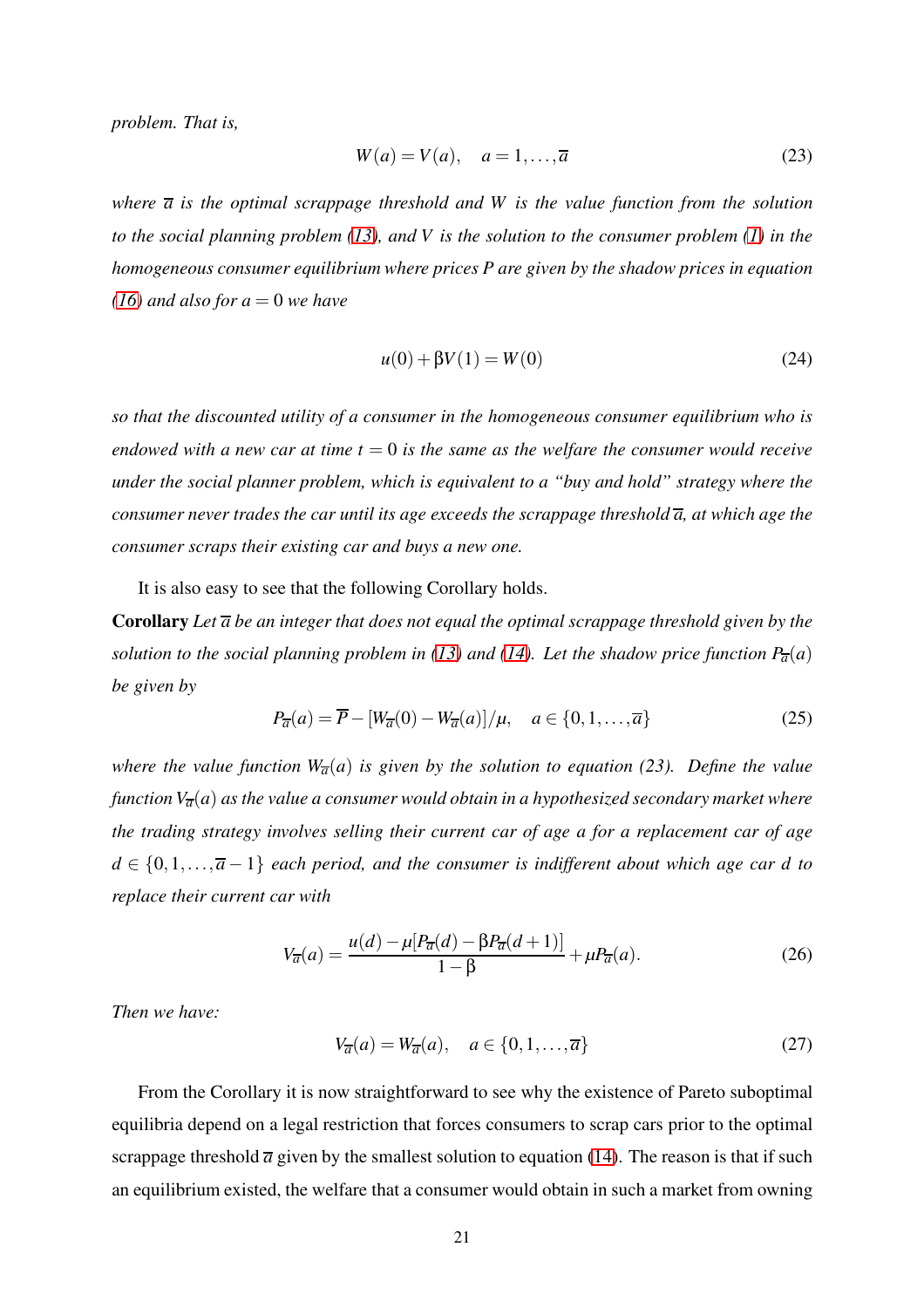a car of age *a* is  $V_{\overline{a}}(a)$  but by the Corollary this equals  $W_{\overline{a}}(a) < W(a)$  where the latter is the *welfare a consumer can secure in autarky.* That is,  $W(a)$  is the welfare a consumer can obtain from following a "buy and hold" trading strategy and never trading in the secondary market. Thus, we conclude that all consumers would abandon the secondary market if they had the freedom to choose when to scrap their autos. Thus, only the Pareto dominant equilibrium will exist if there are no legal restrictions on when consumers can scrap their autos. In the Paretodominant equilibrium consumers are indifferent between avoiding the secondary market and following a buy and hold strategy, or a frequent trading strategy of trading every period for a preferred car of age  $a^*$ . Since they are indifferent between holding any car of age a traded in the market, whether the secondary market exists or not is of no consequence to them. Thus, in order to provide an adequate explanation of why secondary markets for cars exist, we need to extend our model to allow for consumer heterogeneity which will provide a source of gains from trade.

### <span id="page-22-0"></span>3.2 Heterogeneous consumer economy with transactions costs

Similar to the homogeneous consumer model already presented, the heterogeneous consumer model is based on an economy with a continuum of consumers but where cars are indexed by a finite number of possible ages *a* where initially we assume there is a single type of car traded in the market. Thus,  $a = 0$  indexes a brand new car and we continue to maintain the assumption that the government imposes a legal restriction that prevents consumers from owning cars after they reach an age  $\overline{a}$  where they are considered no longer safe to drive and have only scrap value. We continue to make the "small open economy" assumption that there is an exogenously specified infinitely elastic supply of new cars at price  $\overline{P}$  and an infinitely elastic demand for cars for their scrap value at price *P* where  $P < \overline{P}$ .

We extend the model in the previous subsection in four ways. First, we allow an "outside good" i.e. a consumer's option not to own a car. To handle this we let  $a = \emptyset$  denote the *state* of a consumer who currently owns no car and let  $d = \emptyset$  denote the *decision* of a consumer not to own a car. Second, we allow for idiosyncratic time-varying heterogeneity indexed by continuously distributed multivariate extreme value random variables ε to be discussed in more detail below. Third, we allow for transactions costs and fourth, we allow for stochastic accidents that can lead to "premature scrapping" of automobiles. We will discuss the fourth extension in the next subsection, [3.3,](#page-23-0) and then we return to describe the rest of the model including the consumer value functions and our definition of equilibrium.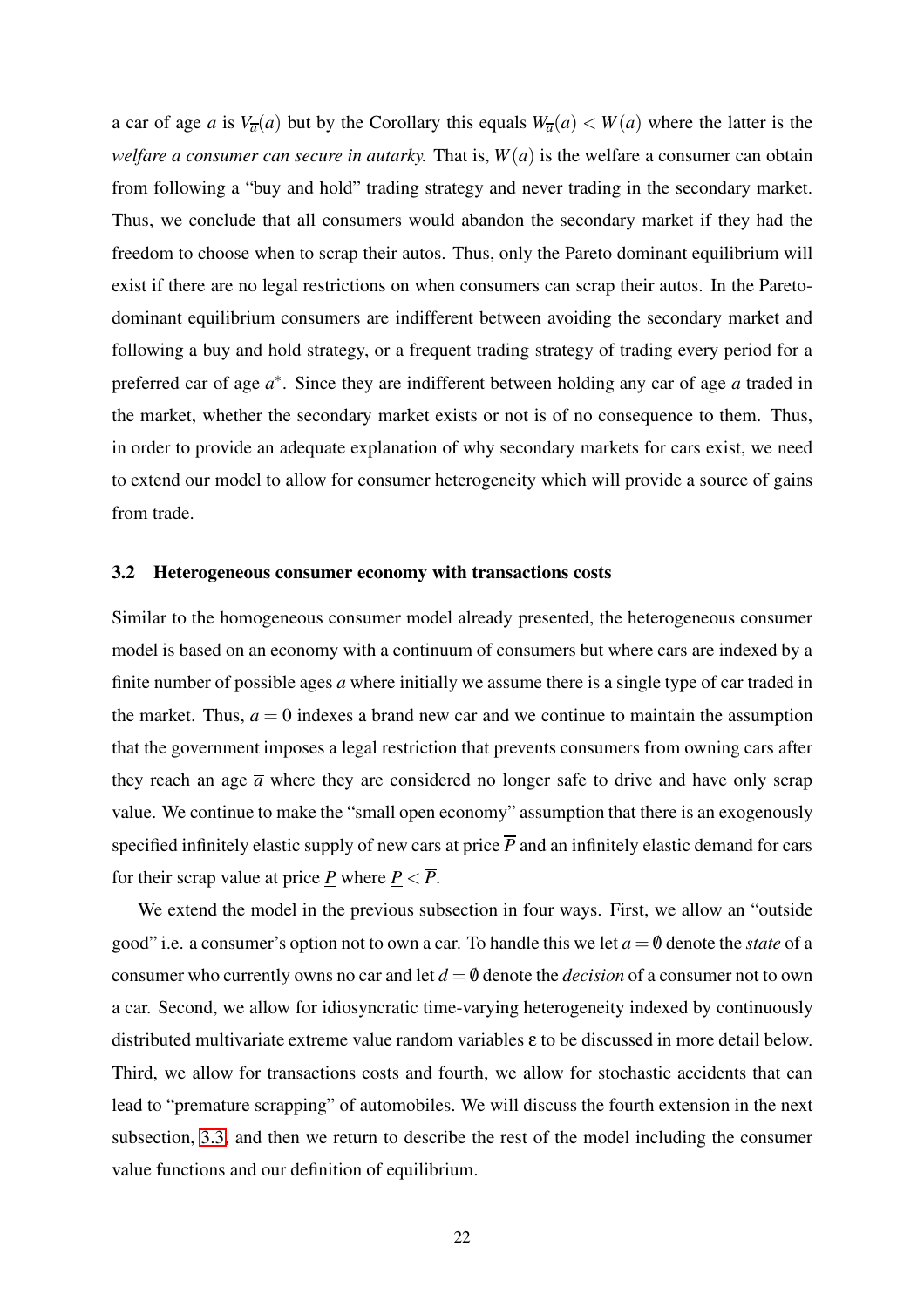### <span id="page-23-0"></span>3.3 Stochastic Accidents

In the model discussed so far, the only way cars are scrapped (and thus removed from the economy) is when they reach the threshold age  $\overline{a}$  where all cars are scrapped. Without stochastic accidents there will be a uniform invariant age distribution of cars on the set  $\{1,2,\ldots,\overline{a}\}$  but this is not what we observe in the data: the age density of cars slopes downward so there are fewer old cars relative to new ones. In this section we extend the model to allow for stochastic accidents that result in downward sloping age distributions similar to what we observe.<sup>8</sup>

Let  $\alpha(a)$  be the probability that a car of age *a* is involved in an accident that results in a total loss and its subsequent scappage and removal from the car stock. We represent this as a probability  $\alpha(a)$  of transiting to the scrappage age  $\overline{a}$  next period, where it is scrapped with probability 1. Thus, with probability  $1 - \alpha(a)$  a car of age *a* becomes age  $a + 1$  next period, and with probability  $\alpha(a)$  it transits to the scrappage state  $\overline{a}$ . If a car is at the scrappage state  $\overline{a}$ , then if the economy is in 'flow equilibrium," the number of cars that are scrapped equal the number of new cars sold, since otherwise the stock of cars will either decrease or increase over time if scrappage of cars does not equal the production of new cars.

We can represent the aging of cars in the presence of stochastic age-dependent accidents via an  $\overline{a}+1\times \overline{a}+1$  transition probability matrix O given by

<span id="page-23-1"></span>
$$
Q = \begin{bmatrix} 0 & 1 - \alpha(0) & 0 & \cdots & 0 & \alpha(0) \\ 0 & 0 & 1 - \alpha(1) & \cdots & 0 & \alpha(1) \\ 0 & 0 & \cdots & 1 - \alpha(j) & \cdots & \alpha(j) \\ 0 & 0 & \cdots & 0 & 1 - \alpha(\overline{a} - 2) & \alpha(\overline{a} - 2) \\ 0 & 0 & 0 & \cdots & 0 & 1 \\ 0 & 1 - \alpha(0) & 0 & \cdots & 0 & \alpha(0) \end{bmatrix} .
$$
 (28)

The rows of *Q* are indexed by the choice of car *d* at the start of the period, so  $d = (0,1,...,\overline{a})$ and the columns are indexed by the end of period age *a* of the car, where we represent an accident as a transition from any age  $a < \overline{a}$  to the scrappage age  $\overline{a}$  where we assume is an age that corresponds to such poor physical condition that the only releastic option is to scap the car.

To see how this transition probability matrix represents car aging and the impact of stochastic accidents, note for example the first row of *Q* which indicates that a brand new car will

<sup>8</sup>Though we focus on accidents for simplicity, it is possible to extend the analysis to allow for a variety of types of "stochastic deterioration" such as the case where the state of the car is captured by its odometer value (similar to the model of [Rust](#page-82-5) [\(1985c\)](#page-82-5)) and the stochastic state transitions can be interpreted as stochastic variability in usage/driving of cars by different consumers.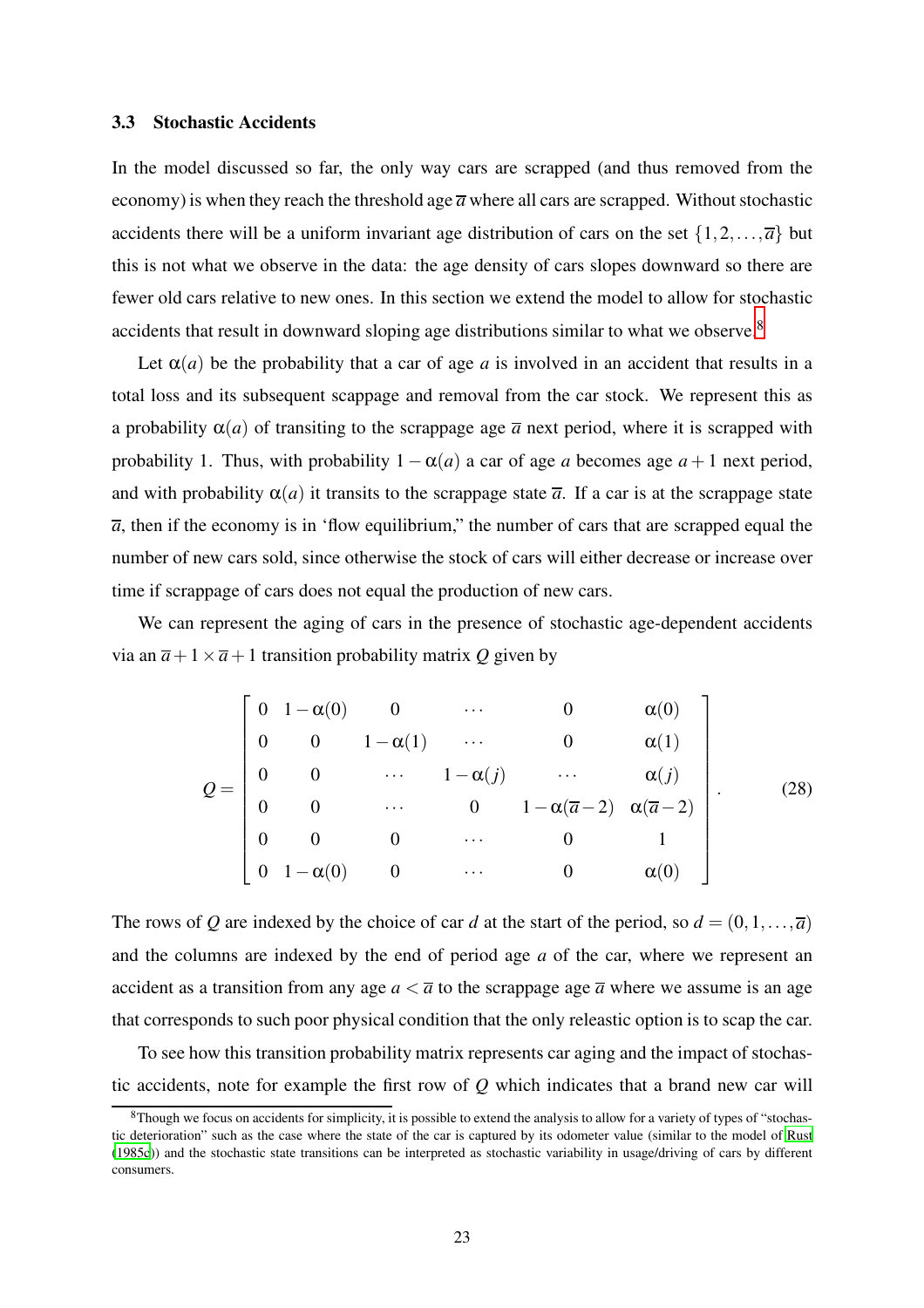become a 1 year old car next period with probability  $1-\alpha(0)$  (i.e. if there is no accident) or a car of age  $\overline{a}$  with probability  $\alpha(0)$ . Note that a car of age  $\overline{a}-1$  will become a car of age  $\overline{a}$  with probability 1, regardless whether it experiences an accident or not. The last row of *Q* reflects the concept of *flow equilibrium* which is a restriction that once any car reaches the scrappage age  $\overline{a}$  it is immediately scrapped and replaced by a new car. However we assume that the act of scrapping a car of age  $\bar{a}$  and replacing it with a brand new on takes place instantaneously, so the transition probabilities in the first and last rows of *Q* are identical: a scrapped car is replaced by a brand new car, which either becomes a 1 year old car with probability  $1 - \alpha(0)$  if it has no accident, or it becomes a scrap vehicle (of age  $\bar{a}$ ) if it has an accident, which occurs with probability  $\alpha(0)$ .<sup>9</sup>

The stationary age distribution of car holdings implied by the transition probablity matrix *Q* is a  $(1 \times \overline{a} + 1)$  row vector *q* satisfying

<span id="page-24-0"></span>
$$
q = qQ \tag{29}
$$

We can see immediately that  $q(0) = 0$ , i.e. our assumption that vehicles that are scrapped are instantaneously replaced by brand new vehicles implies that in steady state, we will not observe any brand new vehicles in the economy at the start of any period. In effect, brand new cars are only brand new for an instant, and thus occupy no actual mass in the stationary age distribution of vehicles. However there is a positive probability mass on vehicles of age  $\overline{a}$ , but since these vehicles are instantaneously replaced by brand new vehicles, we can interpret  $q(\overline{a})$  as also equal to  $q(0)$ , though just for an instant. Since the market is in flow equilibrum, the number of cars that are scrapped equals the sales of brand new vehicles, so we can interpret  $q(0) = q(\overline{a})$  as the volume of sales of new vehicles.

The other components of *q* give the invariant probabilities for ages  $a = 1, \ldots, \overline{a}$  given by

$$
q(\overline{a}) = \frac{1}{1 + \sum_{a=1}^{\overline{a}-1} \prod_{i=0}^{a-1} (1 - \alpha(i))}
$$
(30)

and

<span id="page-24-1"></span>
$$
q(a) = q(\overline{a}) \prod_{i=0}^{a-1} (1 - \alpha(i)) \quad a = 1, ..., \overline{a} - 1.
$$
 (31)

If we make an alternative assumption that there is a one period lag between when a vehicle is scrapped and when it is replaced by a brand new vehicle, then the first element of the last row of

<sup>&</sup>lt;sup>9</sup>An alternative treatment is to assume that a car of age  $a = \overline{a}$  becomes a new car (age  $a = 0$ ) with probability 1. This amounts to assuming a one period lag between the time a car of age  $\bar{a}$  is scrapped and when it is replaced by a new one.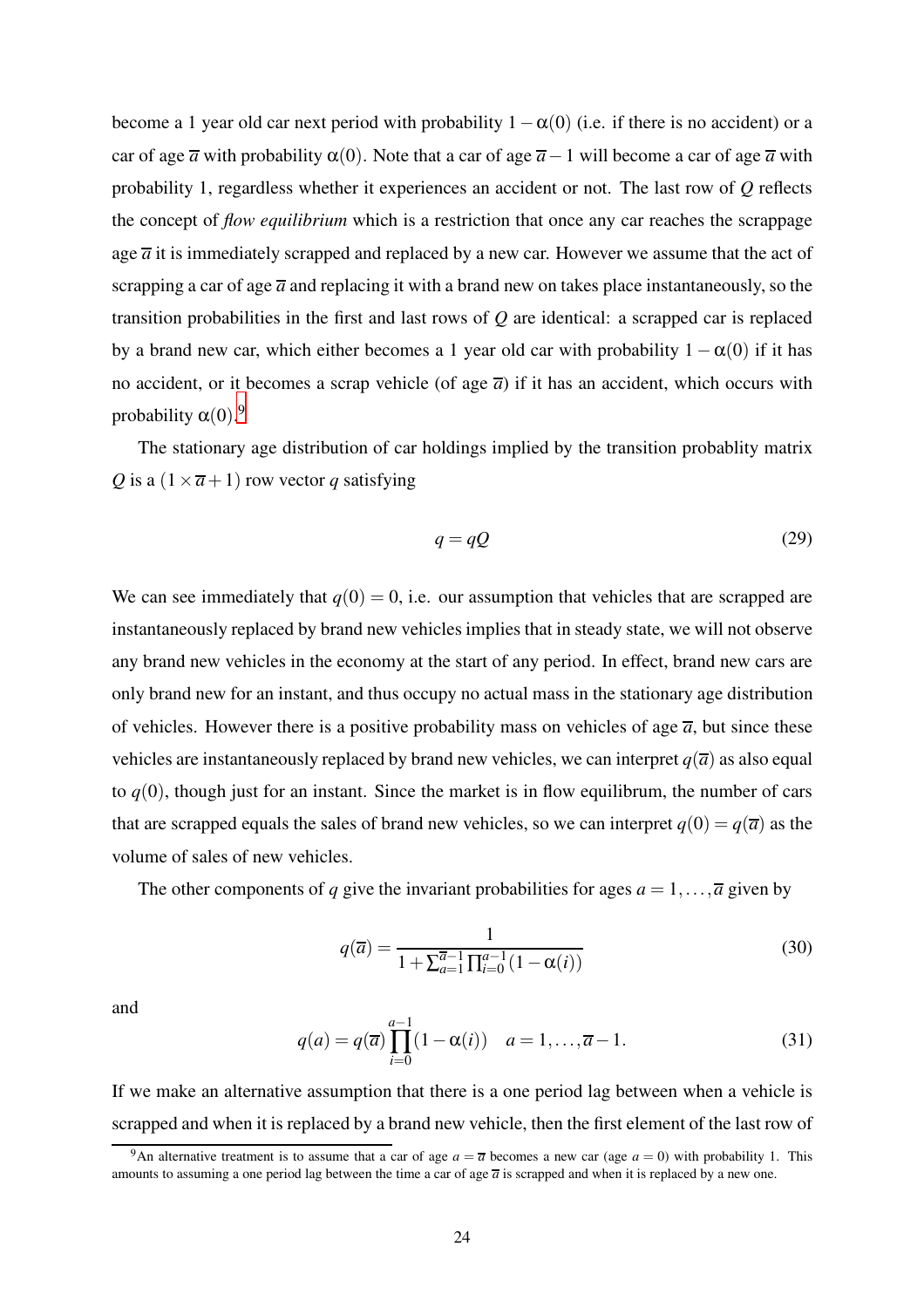*Q* equals 1, and then it is easy to see that if *q* is a solution to equation [\(29\)](#page-24-0), then  $q(0) = q(\overline{a}) > 0$ . In this case there will be brand new vehicles in the steady state age distribution, but we can interpret them as "inventory" of brand new cars waiting to be sold and similarly  $q(\overline{a})$  is a positive inventory of cars waiting to be scrapped. It is not hard to show that under this latter interpretation, the fraction of new cars in steady state will equal

$$
q(0) = q(\overline{a}) = \frac{1}{2 + \sum_{a=1}^{\overline{a}-1} \prod_{i=0}^{a-1} (1 - \alpha(i))}
$$
(32)

but the fractions of other ages of vehicles continues to be given by formula [\(31\)](#page-24-1). In the remainder of this paper we adopt the original interpretation of instantaneous replacement of scrapped vehicles by brand new ones. Under this interpretation there is never any "inventory" of brand new vehicles so  $q(0) = 0$ , but in steady state flow equilibrium requires that the sales of new vehicles equals  $q(\overline{a})$ , the fraction of vehicles of the oldest age  $\overline{a}$  that are scrapped.

Since there will be no cars of age 0 in the invariant holdings distribution at the start of any time *t*, it is convenient to work with the reduced  $\overline{a} \times \overline{a}$  transition probabiity matrix, given by the lower  $\overline{a} \times \overline{a}$  submatrix of *Q* in equation [\(28\)](#page-23-1) which we will henceforth also refer to as *Q* 

<span id="page-25-0"></span>
$$
Q = \begin{bmatrix} 0 & 1 - \alpha(1) & \cdots & \alpha(1) \\ 0 & \cdots & \cdots & \cdots \\ \cdots & 0 & 1 - \alpha(\overline{a} - 2) & \alpha(\overline{a} - 2) \\ 0 & \cdots & 0 & 1 \\ 1 - \alpha(0) & \cdots & 0 & \alpha(0) \end{bmatrix}.
$$
 (33)

It is easy to see that the last  $\bar{a}$  components of the invariant probability *q* from equation [\(28\)](#page-23-1) is also an invariant probability distribution for the transition submatrix *Q* given in equation [\(33\)](#page-25-0).

Similar to the homogeneous consumer case, we assume that there are legal restrictions that prevent consumers from driving/owning cars that are older than the threshold age  $\bar{a}$  where the resale price of a car equals the value,  $P(\overline{a}) = \underline{P}$ , and will therefore be scrapped. The technical reason why we make this assumption will become clearer shortly when we define equilibrium, but it has to deal with the difficulty of mathematically representing the infinitely elastic demand for vehicles at the exogenously specified scrap value *P*.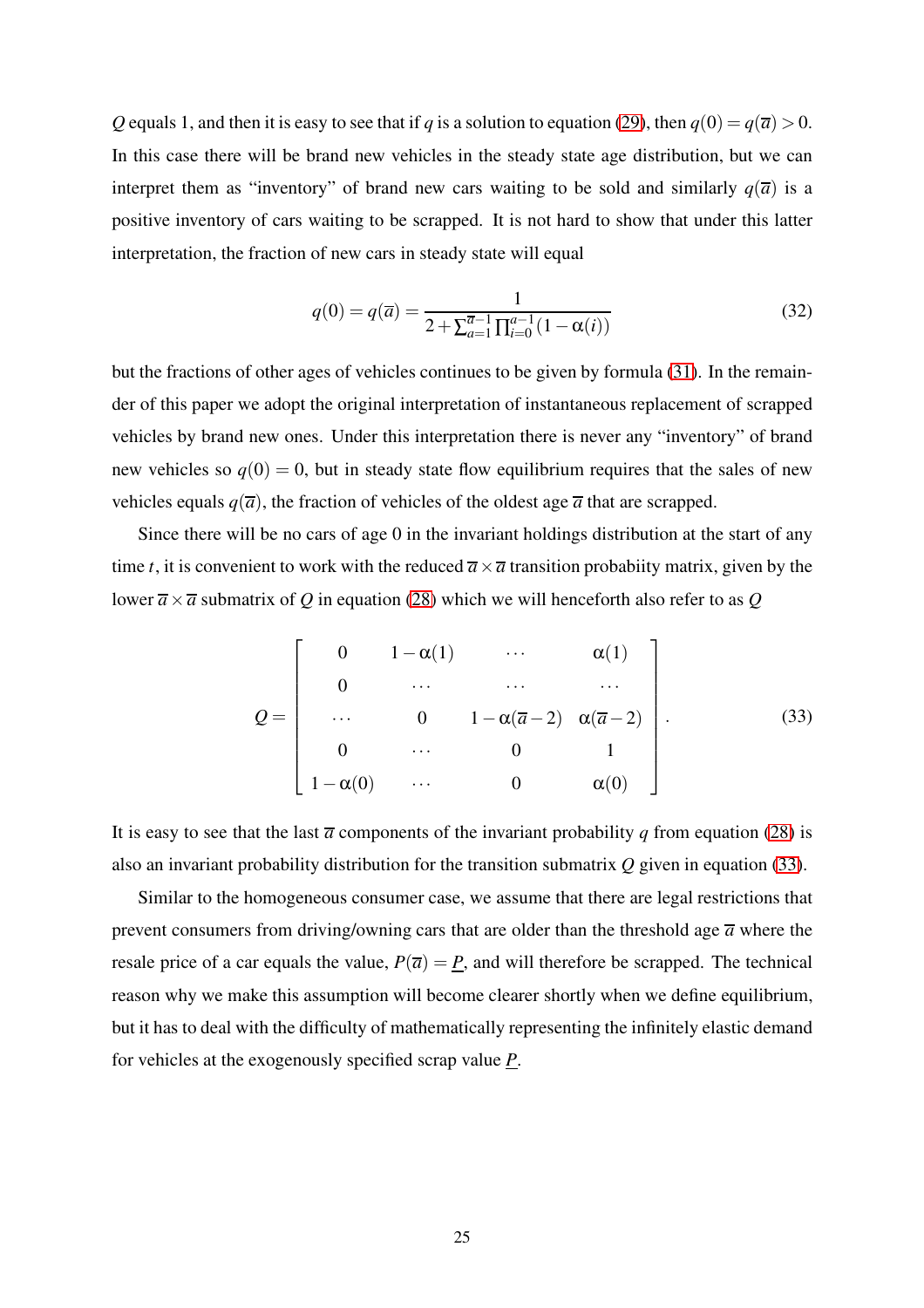#### 3.4 Consumer value functions and definition of equilibrium

We assume that there are a continuum of consumers in the economy and that all time varying heterogeneity is idiosyncratic, that is, independently distributed across different consumers. In this paper we do not allow for any "macro shocks" that are experienced by all consumers. An example would be a time-varying fuel price that affects the utility of driving for all consumers, or time variation in the price of new cars that all consumers must pay. Thus we will be focusing on a *stationary equilibrium* similar to the one defined in [Rust \(1985c](#page-82-5)) where there is a time invariant price function  $P(a)$  satisfying  $P(0) = \overline{P}$ ,  $P(a) = \underline{P}$  for  $a \ge \overline{a}$ , and for each  $a \in \{1, \ldots, \overline{a} - 1\}$  *P*(*a*) equates the supply of cars of age *a* sold by existing consumers in the secondary market to the demand for cars of age *a* by other consumers in the economy. We assume there is an infinitely elastic supply of new cars at price  $\overline{P}$  which implies that  $P(0) = \overline{P}$ , and we also assume there is an infinitely elastic demand for cars for their scrap value *P* which implies that  $P(\overline{a}) = \underline{P}$ , where  $\overline{a}$  is the smallest age where  $P(a)$  equals  $\underline{P}$ .

The assumption of an infinitely elastic demand for cars for their scrap value, regardless of what age that they are scrapped, implies that  $P(a) \geq P$ . However the scrappage age  $\overline{a}$  should be endogenously determined in equilibrium, similar to the way the scrappage threshold γ was endogenously determined in the stationary equilibrium analyzed in [Rust \(1985c\)](#page-82-5), and the finite state case in section [3.1.](#page-13-0) Unfortunately it is not clear how to do this in a heterogeneous consumer economy with transactions costs because we are not aware of a way of representing equilibrium prices as shadow prices to a social planning problem. We now describe an alternative approach to the endogenous determination of  $\overline{a}$  by iteratively searching for a "maximal" equilibrium" similar to the one defined in section [3.1](#page-13-0) except that in the heterogenous consumer case the endogenously determined value of  $\bar{a}$  in the maximal equilibrium does not have an interpretation as the optimal stopping threshold to a social planning problem.

We continue to impose a restriction that consumers are not allowed to own cars that are equal to or older than the scrappage age  $\bar{a}$ . This is in part empirically motivated (i.e. most governments inspect vehicles and do not allow them to be driven if they are sufficiently old or unsafe), but we acknowledge that there is an artificial aspect of these restriction because it fails to specify how the government determines the appropriate value for  $\overline{a}$ . Similar to the homogeneous consumer case analyzed in section [3.1,](#page-13-0) we will show there can be multiple Pareto-ranked equilibria for different values of  $\overline{a}$  provided  $\overline{a}$  is not too large. However when  $\overline{a}$  is sufficiently large, it will not be possible to find values of prices *P* that set excess demand to zero and satisfy the restriction  $P(a) \geq P$  for  $a \in \{1, ..., \overline{a} - 1\}$ . This is because consumers prefer newer cars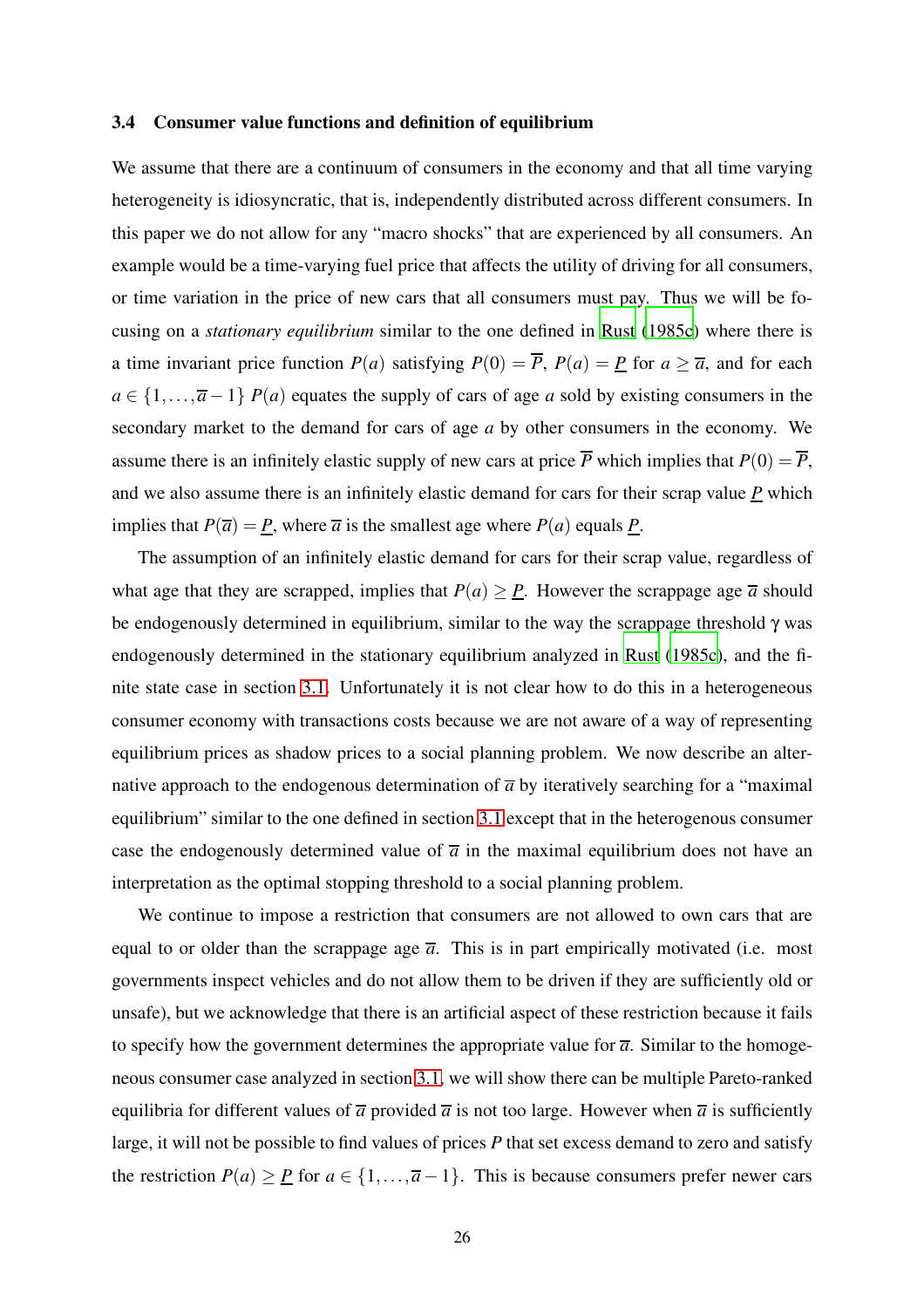to older cars so it will not be possible to induce sufficiently many consumers to buy old cars of age *a* close to the scrappage age  $\overline{a}$  unless  $P(a)$  is set below *P* when  $\overline{a}$  is sufficiently large. Since such candidate solutions violate the equilibrium constraint that  $P(a) \geq P$  implied by our assumption of an infinitely elastic demand for cars for their scrap value, it follows that there will be an upper bound on the value of  $\overline{a}$ .

**Definition:** A maximal equilibrium is the largest value of the scrappage age  $\overline{a}$  for which there *exists a solution to the system of equations*  $ED(P) = 0$ *, where*  $ED: R^{\overline{a}-1} \to R^{\overline{a}-1}$  *is a system of equations defining the excess demands by consumers for cars of ages a* ∈ {1,2,...,*a*−1] *(to be defined below) that satisfies the restriction that*  $P(a) \ge P$  *<i>for*  $a \in \{1, 2, ..., \overline{a} - 1\}$ *.* 

We assume that a maximal equilibrium exists and provide an algorithm for computing it. Our algorithm uses Newton's method to solve the system of equations  $ED(P) = 0$  for sequence of candidate values of  $\overline{a}$ . At the *i*<sup>th</sup> step of this iterative process the candidate equilibrium has scrappage age  $\overline{a_i}$  and a price vector  $P_i$ . We check the solution to see if it satisfies the constraint  $P_i(a) \geq P$  for  $a \in \{1, 2, ..., \overline{a_i} - 1\}$ . If so, then we increment  $\overline{a_i}$  by one and search for a new equilibrium until we encounter a value of  $\overline{a}_i$  where these price constraints are violated. The maximal equilibrium is given by scrappage age  $\overline{a}_{i-1}$  from the previous iteration and the equilibrium prices are given by the vector  $P_{i-1}$ .

We argue that maximal equilibrium is a reasonable solution concept and equilibrium selection rule for the car market. We can interpret it as the outcome of a decentralized trading process where the used price  $P(a)$  is bid up whenever there is an excess demand for a car of age *a*, and conversely  $P(a)$  falls whenever there is an excess supply for cars of age *a*. Once a decentralized market equilibrium obtains, the government codifies it by imposing restriction that cars are no longer safe to drive and must be scrapped when they reach age  $\bar{a}$ . Under this interpretation, the only real constraint imposed by the government restriction is that it prevents consumers from buying and holding cars in excess of the scrappage age  $\overline{a}$  for their "collector's value" – a phenomenon that is difficult to capture in our model.<sup>10</sup>

We introduce a flexible specification for transactions cost via a function  $T(P,d,a)$  which depends on the full vector of new and used car prices and the age *d* of a car a consumer wants to buy and potentially the age *a* of car that the consumer sells. An example that falls within this

<sup>&</sup>lt;sup>10</sup>An alternative approach to computing equilibrium would be to relax the assumption that consumers are unable to own vehicles beyond a government-defined scrappage age  $\bar{a}$  and allow individual consumers to determine the time when prefer to scrap their vehicles, possibly allowing additional heterogeneity in the form of extreme value shocks that affect the binary decision of whether to sell a car in the used market or scrap it similar to the specifications of [Manski and Goldin \(1983\)](#page-82-4) and [Berkovec \(1985](#page-81-4)). However any algorithm for computing an equilibrium will need to impose some bound on the set of possible vehicle ages that can be traded or held in equilibrium. Thus we do not see any way to avoid imposing an arbitrary restriction that consumers are not allowed to keep cars that are sufficiently old.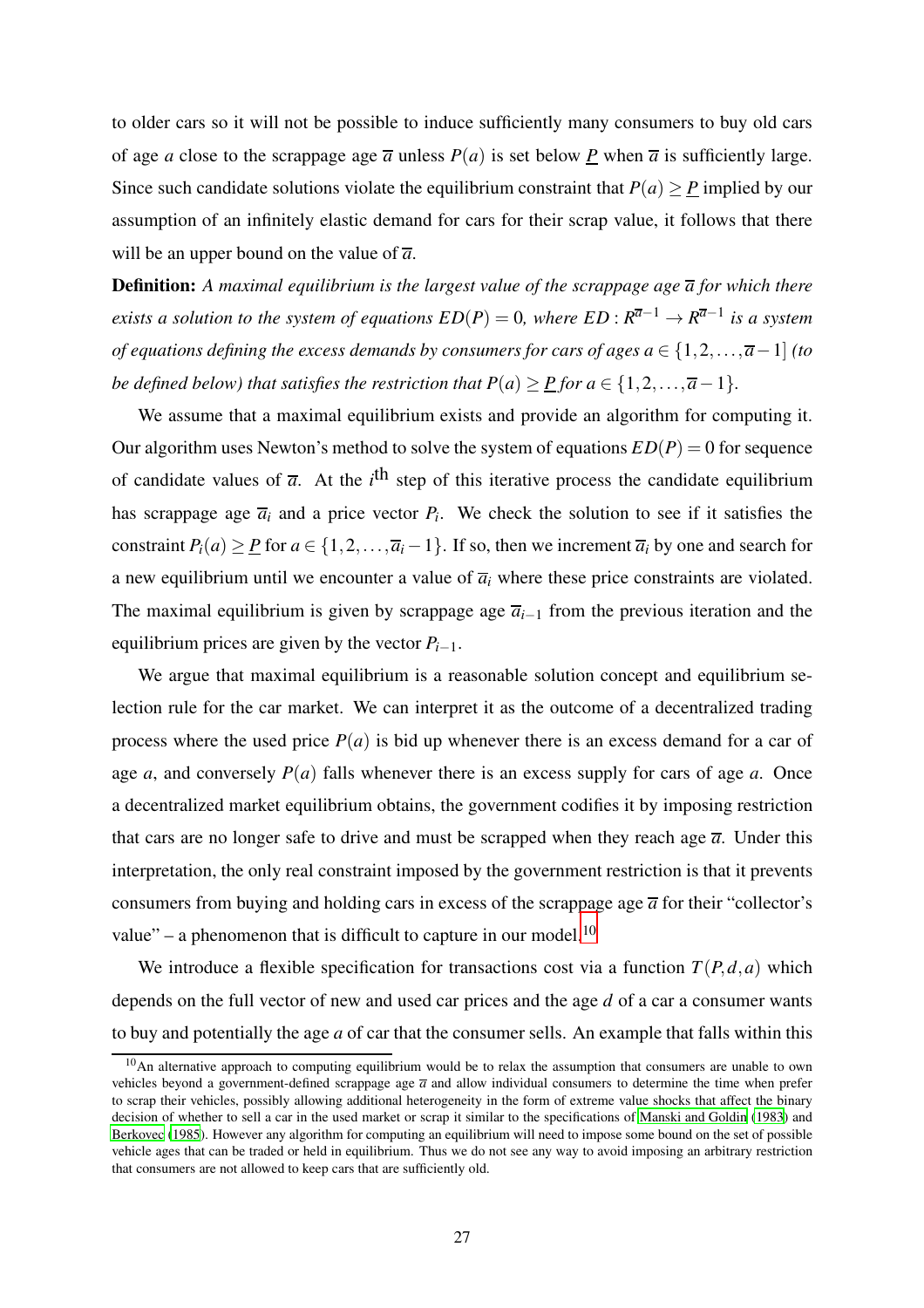general specification is given by

$$
T(P,d,a) = T + \rho[P(d) - P(a)]\tag{34}
$$

where  $\rho > 0$  is a proportional transactions costs or sales tax on the net cost of the vehicle trade,  $P(d) - P(a)$ . We assume that transactions costs are borne by the buyer. There is an element of arbitrariness whether transactions costs are born by the seller or buyer, since inspection and repair costs incurred by a seller (such as a car dealer) could be added to the price the dealer charges and thus be equally regarded as paid by the buyer. We adopt the convention that these costs are paid by the buyer and this includes any sales or new car taxes charged by the government.

We assume that consumers live forever and discount future utility at a common value  $\beta \in (0,1)$ . The *state* of a consumer is given by the vector  $(a, \varepsilon)$  where *a* denotes the age of the current car that the consumer owns  $(a \in \{1, 2, ..., \overline{a}\})$  or  $a = \emptyset$  if the consumer does not currently own a car. Similar to section [3.1](#page-13-0) we assume that consumers want at most one car so we assume there is zero marginal utility from owning more than one car.  $\epsilon$  is a vector with the same number of components as the number of choices the consumer has, and represents the idiosyncratic, time-varying extreme valued idiosyncratic shocks that capture a variety of phenomena such as search costs, maintenance expenditures, and deviations in car transaction prices from the "blue book" or expected prices to the realized values in particular transactions that reflect specific features of the cars being traded that the buy and seller can observe but which are not observed by the econometrician. Thus,  $\varepsilon_t$  will be an *IID* shock process that is independent over time for a particular consumer and independently distributed across consumers in the economy. The state variable  $a_t$  will be serially correlated as a result of the consumer's vehicle holding and trading decisions, but we also assume this state is independently distributed across different consumers.

Let  $V(a, \varepsilon)$  be the value function for a consumer in state  $(a, \varepsilon)$ , and let  $D(a)$  be the set of feasible choices for a consumer whose car state is *a*. If the consumer has no car,  $a = 0$ , they can remain in the no-car state or choose one of the ages of cars available for sale in the market, so we have

$$
D(\mathbf{0}) = \{\mathbf{0}, 0, 1, \dots, \overline{a} - 1\},\tag{35}
$$

so the decision  $d = \emptyset$  corresponds to staying in the no-car state,  $d = 0$  corresponds to buying a new car, and so forth. If the consumer owns a car of age *a*, we let the choice *d* = −1 denote the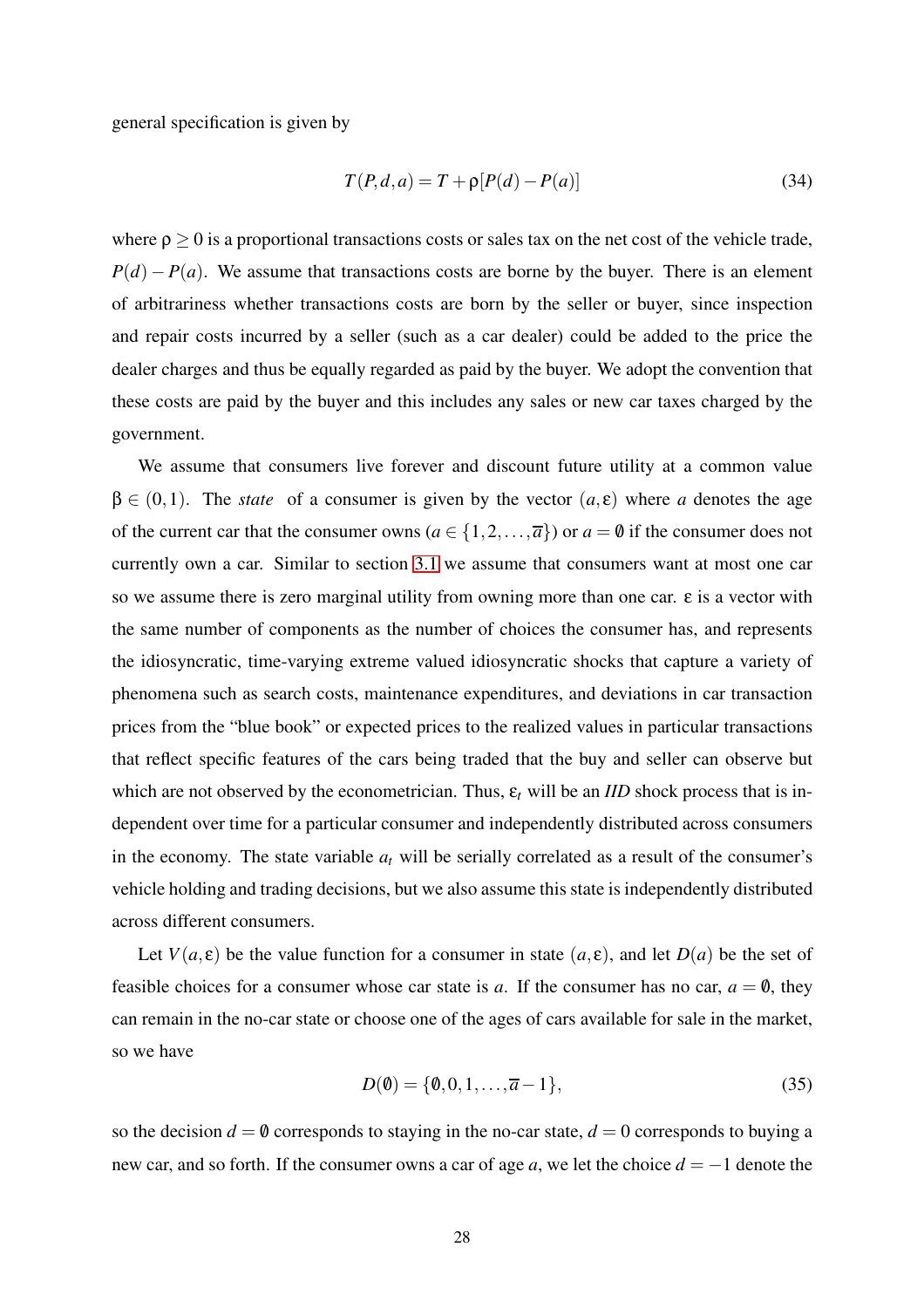decision to keep the current car rather than trade it for another vehicle. So the choice set in this case is given by

$$
D(a) = \{0, -1, 0, 1, \dots, \overline{a} - 1\}.
$$
\n(36)

Note the distinction between the decision  $d = -1$  (keep the current car of age *a*) and  $d = a$  (trade for another car of the same age *a*). These are not equivalent choices since the latter involves search and transactions costs that are avoided by the decision to keep the current vehicle.

Consider the Bellman equation for  $V(\mathbf{0}, \varepsilon)$ , the discounted utility of a consumer who does not own a car.

$$
V(\mathbf{0}, \varepsilon) = \max \left[ v(\mathbf{0}, \mathbf{0}) + \varepsilon(\mathbf{0}), \max_{d \in \{0, 1, \dots, \overline{a} - 1\}} [v(d, \mathbf{0}) + \varepsilon(d)] \right],
$$
 (37)

where

$$
v(d, \mathbf{0}) = u(d) - \mu[P(d) + T(P, d, \mathbf{0})] + \beta[(1 - \alpha(d))EV(d + 1) + \alpha(d)EV(\overline{a})]
$$
  

$$
v(\mathbf{0}, \mathbf{0}) = u(\mathbf{0}) + \beta EV(\mathbf{0}),
$$
 (38)

where  $u(d)$  is the utility of a *d*-year old car,  $u(0)$  is the utility of the no-car state, and  $EV(a)$ and  $EV(\emptyset)$  are the conditional expectations of the value functions  $V(a, \varepsilon)$  and  $V(\emptyset, \varepsilon)$ , which represents the expectation of future utility for a consumer who owns a car of age *a* and who does not currently own a car, respectively. Similarly, the Bellman equation for a consumer who owns a car of age *a* has both the option to "purge" their car, i.e. sell the car but not buy another to replace it, and to keep their car (as given by the decision  $d = -1$ ) in addition to trading it for another car. So the value function is given by

<span id="page-29-2"></span>
$$
V(a,\varepsilon) = \max\left[v(\mathbf{0},a) + \varepsilon(\mathbf{0}), v(-1,a) + \varepsilon(-1), \max_{d \in \{0,1,\dots,\overline{a}-1\}}[v(d,a) + \varepsilon(d)]\right],\tag{39}
$$

where  $v(0, a)$  is the value of selling one's current car of age *a* and not replacing it

<span id="page-29-0"></span>
$$
v(\mathbf{0},a) = u(\mathbf{0}) + \mu P(a) + \beta EV(\mathbf{0}),\tag{40}
$$

and  $v(-1, a)$  is the value of keeping the current car of age *a* 

<span id="page-29-1"></span>
$$
v(-1, a) = u(a) + \beta [(1 - \alpha(a))EV(a+1) + \alpha(a)EV(\overline{a})],
$$
\n(41)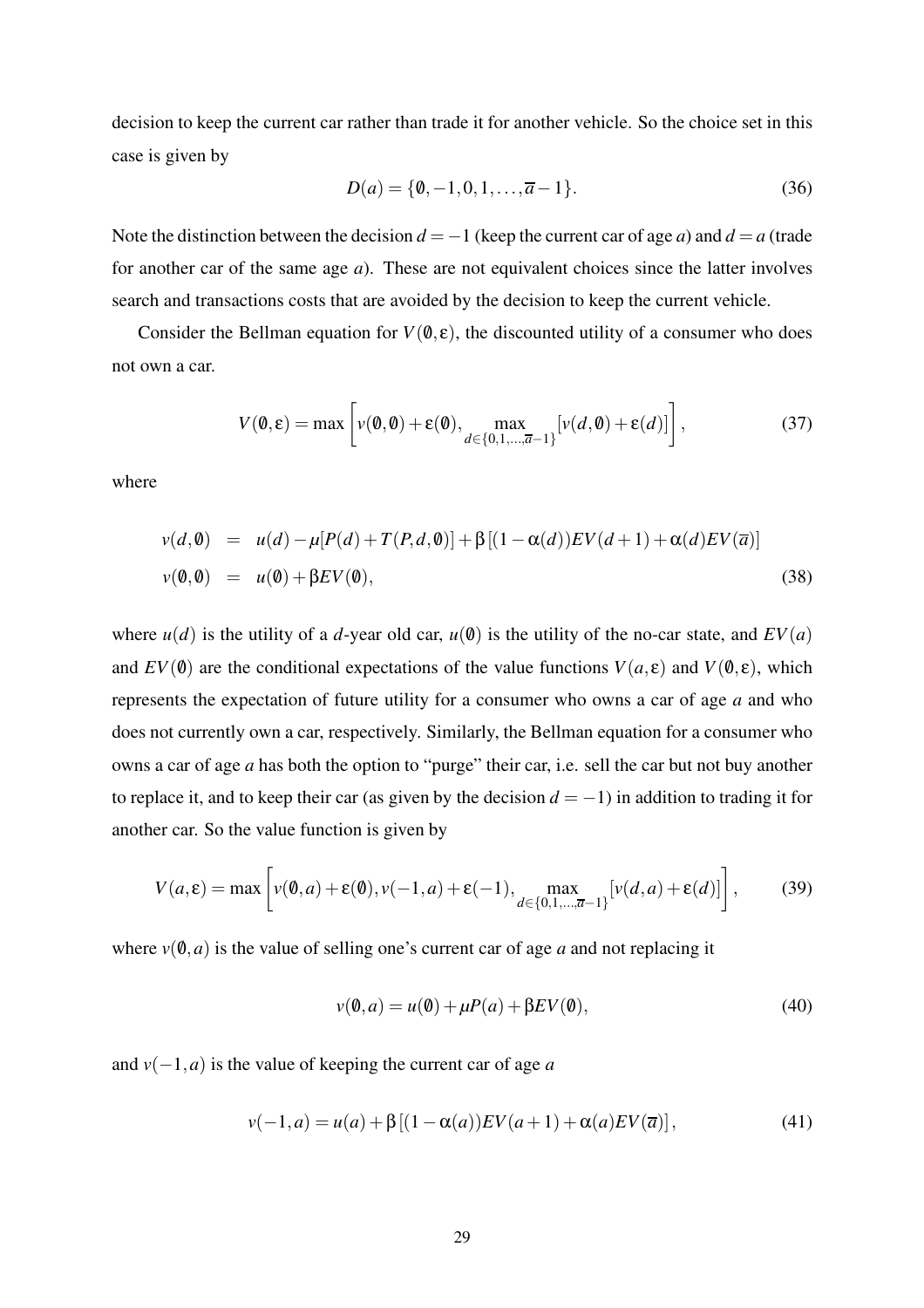and *v*(*d*,*a*) is the value of trading the current car *a* for a car of age  $d \in \{0,1,\ldots,\overline{a}-1\}$ 

<span id="page-30-3"></span>
$$
v(d,a) = u(d) - \mu[P(d) - P(a) + T(P,a,d)] + \beta[(1 - \alpha(d))EV(d+1) + \alpha(d)EV(\overline{a})].
$$
 (42)

When ε is a vector of *IID* preference shocks with a Type 1 extreme value distribution with mean value normalized to zero and scale parameter σ, we can use the "max-stable" property (i.e. that the family of extreme value distributions are closed under the max operator, see e.g. [McFadden](#page-82-8) [\(1981\)](#page-82-8)) to write

<span id="page-30-0"></span>
$$
EV(\mathbf{0}) \equiv \int V(\mathbf{0}, \varepsilon) dF(\varepsilon) = \sigma \log \left( \exp\{v(\mathbf{0}, \mathbf{0})/\sigma\} + \sum_{d=0}^{\overline{a}-1} \exp\{v(d, \mathbf{0})/\sigma\} \right), \tag{43}
$$

where  $F(\varepsilon)$  is the CDF of the multivariate Type 1 extreme value distribution. Similarly we have

<span id="page-30-4"></span>
$$
EV(a) = \sigma \log \left( \exp\{v(\theta, a)/\sigma\} + \exp\{v(-1, a)/\sigma\} + \sum_{d=0}^{\overline{a}-1} \exp\{v(d, a)/\sigma\} \right) \tag{44}
$$

for  $a \in \{1, 2, ..., \overline{a} - 1\}$ , and

<span id="page-30-1"></span>
$$
EV(\overline{a}) = \sigma \log \left( \exp\{v(\emptyset, a) / \sigma\} + \sum_{d=0}^{\overline{a}-1} \exp\{v(d, a) / \sigma\} \right)
$$
(45)

where the last equation reflects the constraint that consumers are not allowed to keep their car once it reaches the scrappage age  $\overline{a}$ . We can stack equations [\(43\)](#page-30-0) to [\(45\)](#page-30-1) above into a single system of nonlinear equations for the  $(\overline{a} + 1) \times 1$  vector of expected value functions  $EV = (EV(0), EV(1), \ldots, EV(\overline{a}))$  as

<span id="page-30-2"></span>
$$
EV = \Gamma(EV, P) \tag{46}
$$

where  $\Gamma$  is the "smoothed Bellman operator" see, e.g. [Rust \(1985b](#page-82-9)).

**Lemma 0**  $\Gamma$  *is a contraction mapping in EV and hence has a unique fixed point EV(P) for each value of P.*

Proof: This follows from Blackwell's sufficient condition for a contraction mapping, which is implied by the monotonicity and the quasilinearity properties of the  $\Gamma$  operator, i.e. 1) if  $EV' \geq EV$  then  $\Gamma(EV', P) \geq \Gamma(EV, P)$ , and 2) if *e* is a vector of ones of dimension  $\overline{a} + 1 \times 1$ and  $\alpha$  is any positive scalar, then  $\Gamma(EV + \alpha e, P) = \Gamma(EV, P) + \beta \alpha$ , and the fact that  $\beta \in (0, 1)$ , see [Rust, Traub and Wozniakowski](#page-82-10) [\(2002\)](#page-82-10).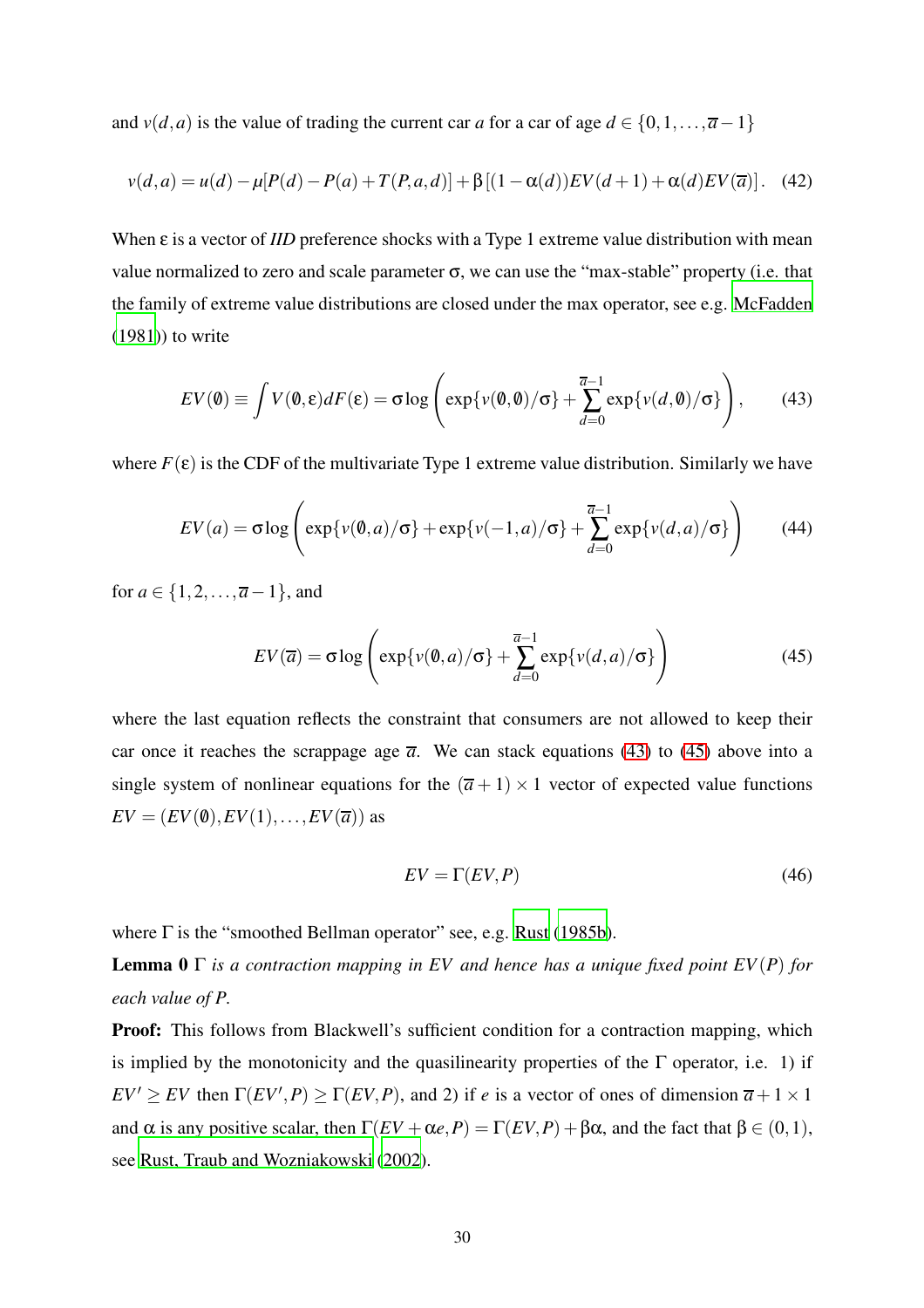The consumer's dynamic programming can be solved in the usual way, by finding a fixed point  $V = \Lambda(V)$  of the standard (non-smoothed) Bellman equation, however it is much faster computationally to solve the problem by first finding the unique fixed point *EV* to the smoothed Bellman operator  $\Gamma$  in equation [\(46\)](#page-30-2) and then constructing successively, the "decision-specific" value functions  $v(d, a)$  given in equations [\(40\)](#page-29-0), [\(41\)](#page-29-1), and [\(42\)](#page-30-3) above, then then in turn using these to construct the usual value function  $V(a, \varepsilon)$  given in equation [\(39\)](#page-29-2). The reason, of course, is to avoid the curse of dimensionality. Consider a case where  $\overline{a} = 50$ . Then solving for *EV* from the smoothed Bellman operator in equation [\(46\)](#page-30-2) involves computing a contraction fixed point in *R* <sup>51</sup>, whereas solving a related version of the Bellman equation for the decision-specific value functions  $v(d, a)$  would require solving for a fixed point in  $R^{2651}$  and directly solving the Bellman equation [\(39\)](#page-29-2) requires approximating the fixed point  $V(a, \varepsilon)$  to a contraction mapping on an infinite-dimensional space of functions of up to 52 continuous state variables, ε.

We obtain further computational speed-up by using the method of *policy iteration* [\(Howard](#page-81-8) [\(1960\)](#page-81-8)) which is mathematically equivalent to the use of Newton's method to solve for *EV* as a zero of the mapping  $H(EV, P) = EV - \Gamma(EV, P) = 0$ . It is easy to see from the definition of the smoothed Bellman operator Γ that this is a continuously differentiable function of *EV* so its gradient  $\nabla_{EV}\Gamma(EV, P)$  exists and is a continuous function of *EV* for any *P*. Then the policy iteration (Newton's method) algorithm provides a sequence of approximations {*EVt*} to the zero  $H(EV, P) = 0$  given by

$$
EV_{t+1} = EV_t - [I - \nabla_{EV}\Gamma(EV_t, P)]^{-1}[EV_t - \Gamma(EV_t, P)].
$$
\n(47)

Policy iteration typically converges after a small number of iterations (typically fewer than 10) to a highly accurate approximation of the true fixed point. It is typically far faster and more accurate than the use of sucessive approximations  $EV_{t+1} = \Gamma(EV_t, P)$  that is the standard method for approximating contraction fixed points. To find an equilibrium we will be repeatedly invoking Newton's method for an "outer iteration" to find a zero (in prices *P*) of the excess demand function  $ED(P) = 0$ , but for each value of *P* from this outer algorithm we need to find the corresponding fixed point  $EV = \Gamma(EV, P)$  to the smoothed Bellman operator. So this "inner" fixed point will be repeatedly calculated and thus it is important to use the fastest and most accurate algorithms possible to solve the consumer's dynamic programming problem.

In order to define the excess demand function, we need to have formulas for the conditional choice probabilites  $\Pi(d|a, P)$ , which represents the probability that a consumer who is in state *a* will choose option  $d \in D(a)$ . Under the extreme value assumption for  $F(\varepsilon)$  it is well known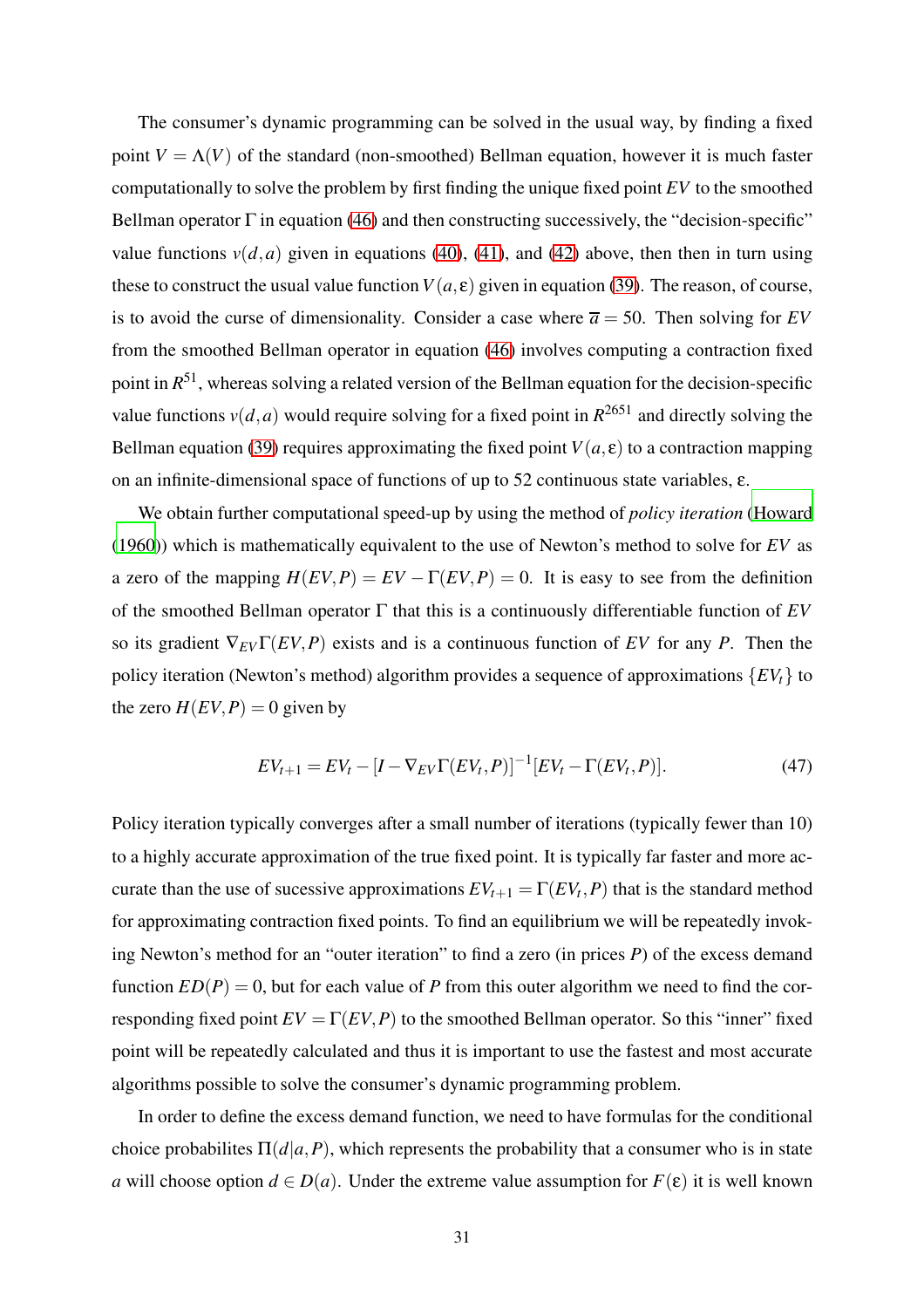that  $\Pi(d|a, P)$  is given by the standard multinomial logit formula. When  $a < \overline{a}$  we have

$$
\Pi(d|a,P) = \frac{\exp\{v(d,a,P)/\sigma\}}{\exp\{v(d,a,P)/\sigma\} + \exp\{v(-1,a,P)/\sigma\} + \sum_{d'=0}^{\overline{a}-1} \exp\{v(d',a,P)/\sigma\}},\qquad(48)
$$

and when  $a = \overline{a}$  the choice probability is

$$
\Pi(d|\overline{a},P) = \frac{\exp\{v(d,\overline{a},P)/\sigma\}}{\exp\{v(\emptyset,\overline{a},P)/\sigma\} + \sum_{d=0}^{\overline{a}-1} \exp\{v(d,\overline{a},P)/\sigma\}},
$$
(49)

reflecting the constraint that the consumer cannot keep a car of age  $\overline{a}$  or older, and if  $a = \emptyset$  the choice probability is given by

$$
\Pi(d|\mathbf{0},P) = \frac{\exp\{v(d,\mathbf{0},P)/\sigma\}}{\exp\{v(\mathbf{0},\mathbf{0},P)/\sigma\} + \sum_{d=0}^{\overline{a}-1} \exp\{v(d,\mathbf{0},P)/\sigma\}}.
$$
(50)

There are only two other objects we need to introduce in order to define the excess demand function *ED*(*P*) and equilibrium in this model. The trading dynamics implied by the model are given by the  $(\overline{a}+1\times \overline{a}+1)$  Markov transition probability matrix  $\Delta(P)$  given by

<span id="page-32-0"></span>
$$
\Delta(P) = \begin{bmatrix}\n\Pi(1|1) + \Pi(-1|1) & \Pi(1|2) & \cdots & \Pi(\overline{a} - 1|1) & \Pi(0|1) & \Pi(0|1) \\
\Pi(1|2) & \Pi(2|2) + \Pi(-1|2) & \cdots & \Pi(\overline{a} - 1|2) & \Pi(0|2) & \Pi(0|2) \\
\cdots & \cdots & \cdots & \cdots & \cdots \\
\Pi(1|\overline{a}) & \Pi(2|\overline{a}) & \cdots & \Pi(\overline{a} - 1|\overline{a}) & \Pi(0|\overline{a}) & \Pi(0|\overline{a}) \\
\vdots & \vdots & \ddots & \vdots & \ddots \\
\Pi(1|\emptyset) & \Pi(2|\emptyset) & \cdots & \Pi(\overline{a} - 1|\emptyset) & \Pi(0|\emptyset) & \Pi(0|\emptyset)\n\end{bmatrix},
$$
\n(51)

where we have suppressed the dependence of the choice probabilities on the price vector *P* to simplify notation. Notice that the diagonal elements of  $\Delta(P)$  equal  $\Pi(a|a) + \Pi(-1|a)$ , i.e. the probability of remaining in the same state *a* equals the sum of the probability that the consumer chooses to trade their vehicle of age *a* for another vehicle of age *a*,  $\Pi(a|a)$ , plus the probability that the consumer chooses not to trade and keep their current vehicle of age *a*,  $\Pi(-1|a)$ . However we do not allow a consumer whose car is of age  $\overline{a}$  to keep this vehicle, or buy a vehicle of this age, so we restrict  $\Pi(-1|\overline{a}) = 0$  and  $\Pi(\overline{a}|a) = 0$  for  $a \in \{1, 2, ..., \overline{a} - 1\}$ .

We refer to ∆(*P*) as the *trade transition probability matrix* because it represents the dynamics of how consumers change the status of owning or not owning cars during the instantaneous trades that take place just after the start of each period *t* but before the economy transits to the next period  $t + 1$ . Notice the subtle notational distinction between the empty set symbol  $\emptyset$  and the numeral 0: for example  $\Pi(\emptyset|\emptyset)$  represents the "self-transition" from the no car state to itself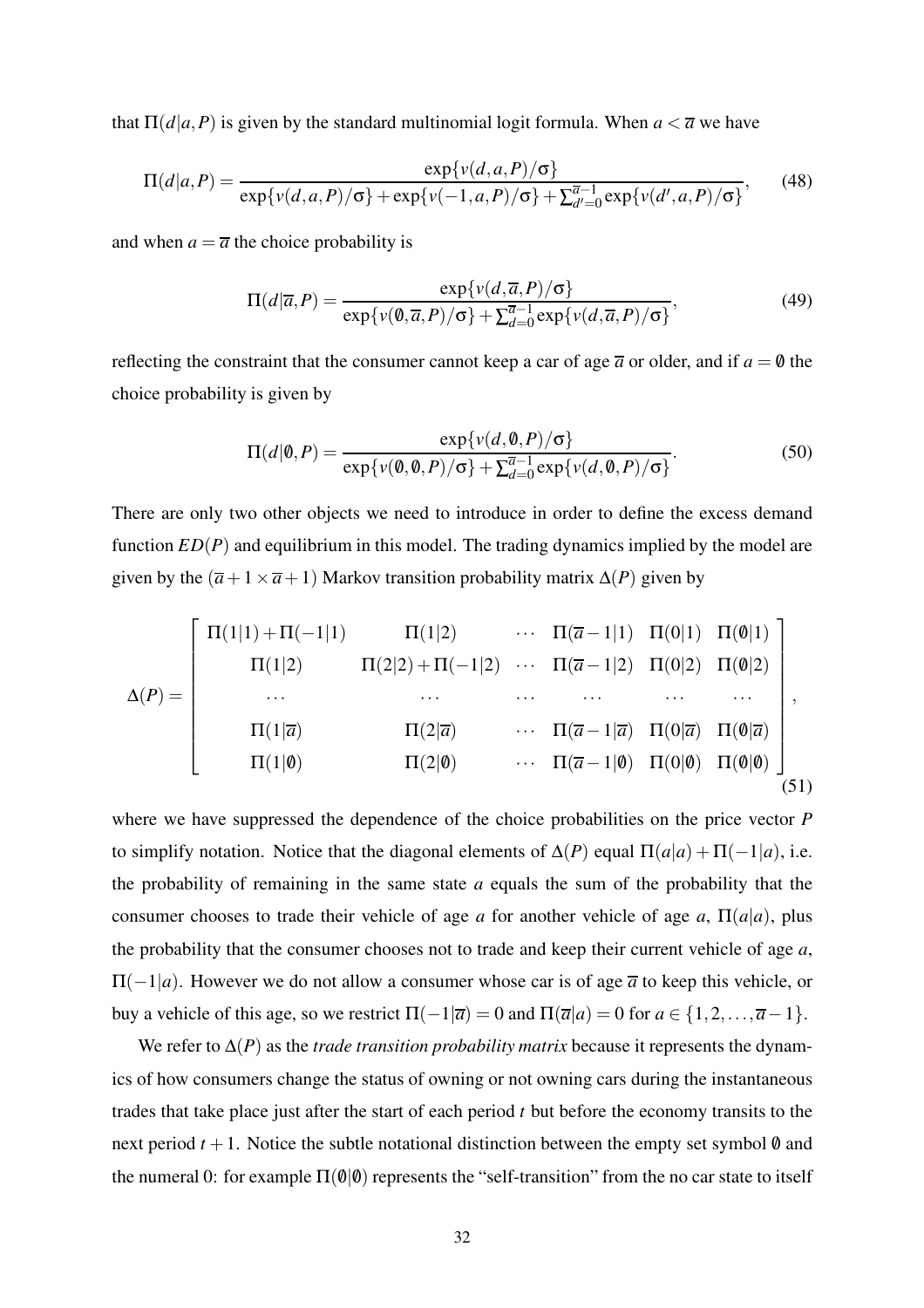— i.e. the probability that a consumer who does not own a car at the start of period *t* chooses to remain without a car (i.e. to choose the "outside good" again), whereas  $\Pi(0|\theta)$  represents the fraction of consumers who do not have a car at the start of period *t* who choose to purchase a brand new car,  $d = 0$ . Clearly the transition probabilities in the first row of  $\Delta(p)$  must add up to 1, since all consumers who do not own a car face the same choice set  $d \in \{0,0,1,\ldots,\overline{a}-1\}.$ 

Let  $\Omega$  be the  $(\overline{a} + 1) \times (\overline{a} + 1)$  Markov transition matrix formed by bordering the  $\overline{a} \times \overline{a}$ accident/aging transition probability matrix *Q* for cars given in equation [\(33\)](#page-25-0) as follows

<span id="page-33-0"></span>
$$
\Omega = \left[ \begin{array}{cc} Q & 0 \\ 0' & 1 \end{array} \right] \tag{52}
$$

where 0 is an  $\overline{a} \times 1$  vector of zeros. We continue to refer to  $\Omega$  as the *aging/accident transition probability matrix* because it summarizes all possible transitions in car holdings including individuals who do not have a car. The latter transition probability is captured by the constant 1 in the  $(\bar{a}+1,\bar{a}+1)$  element of this matrix and reflects the natural constraint that a consumer who does not own a car at the start of the period will also not own a car at the end of the period.

The first lemma below establishes that *EV*, the value functions *v*, and the choice probabilities  $\Pi$ , and thus the full transition probability matrix  $\Delta(P)$  are continuously differentiable functions of prices, *P*. This lemma is a key result for the applicability of Newton's method, since the excess demand function  $ED(P)$  will be defined in terms of choice probabilities and an invariant probability measure  $q(P)$  that we define below. In order to show that  $ED(P)$  is a continuously differentiable function of *P* we need to first show that all of these other objects are continuously differentiable in *P*.

**Lemma 1** *Let*  $EV = \Gamma(EV, P)$  *be the unique fixed point of the smoothed Bellman operator*  $\Gamma$ *and let*  $\nabla_{EV} \Gamma(EV, P)$  *be the gradient of*  $\Gamma$  *with respect to EV. Then we have:* 

$$
\nabla_{EV}\Gamma(EV,P) = \beta \Delta(P)\Omega
$$
\n(53)

*where*  $\Delta(P)$  *is the transition probability matrix given in equation* [\(51\)](#page-32-0) *and*  $\Omega$  *is the transition probability matrix given in equation [\(52\)](#page-33-0).*

Proof: This can be shown via algebra after differentiating the Γ operator with respect to *EV* in equations [\(43\)](#page-30-0), [\(44\)](#page-30-4) and [\(45\)](#page-30-1) above and expressing the result as a matrix product.  $\Box$ 

**Lemma 2** *EV*, the unique fixed point of the smoothed Bellman operator  $EV = \Gamma(EV, P)$  in *equation [\(46\)](#page-30-2), the choice-specific value functions v, the choice probabilities* Π*, and trade transition probability matrix* ∆(*P*) *are continuously differentiable functions of P.*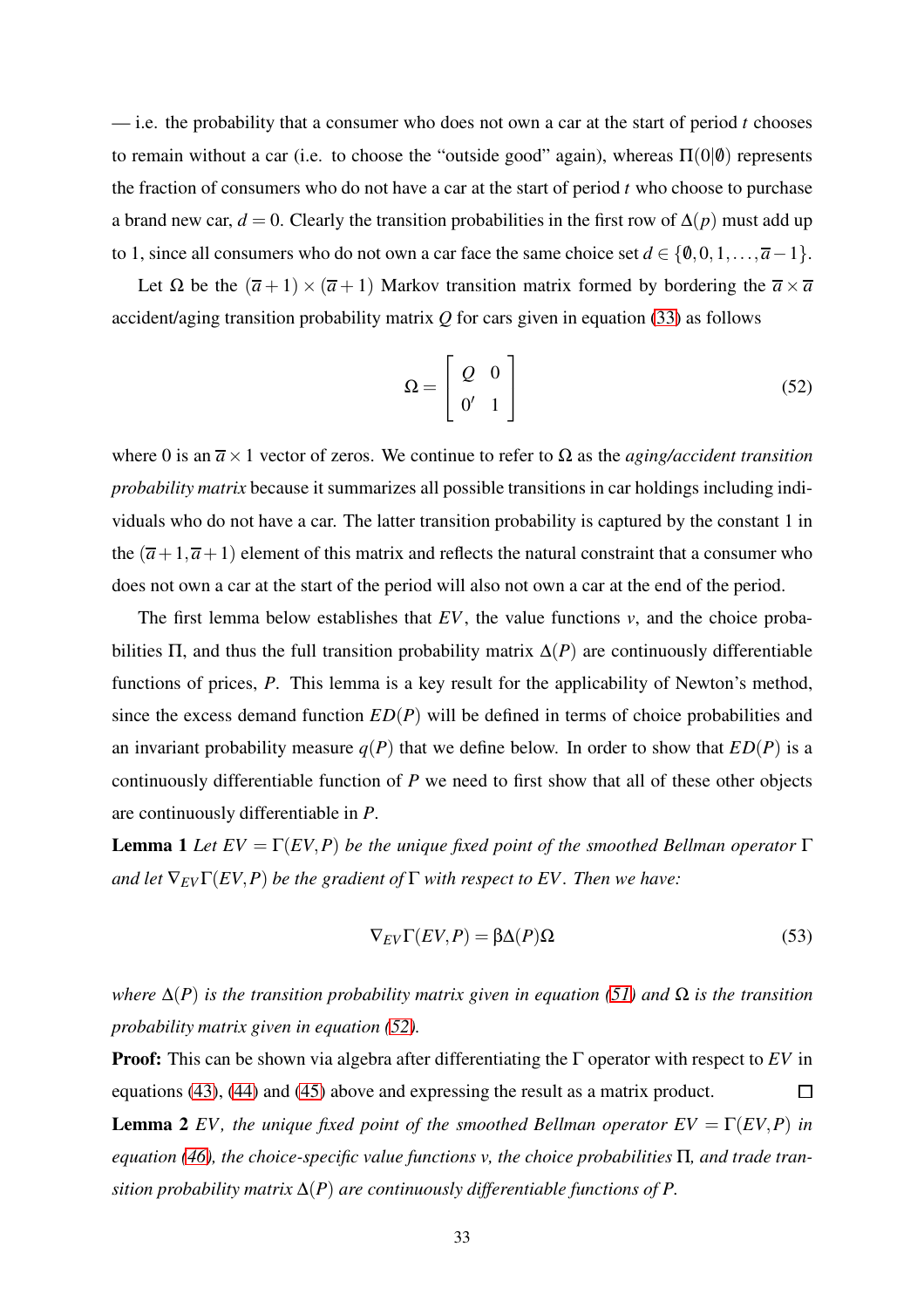**Proof:** This follows from the Implicit Function Theorem provided we can show that 1)  $\Gamma$  is a continuously differentiable function of *P*, and 2) the  $(\overline{a}+1) \times (\overline{a}+1)$  matrix  $I - \nabla_{EV} \Gamma(EV, P)$ is nonsingular for any *P* where  $EV = \Gamma(EV, P)$ , where  $\nabla_{EV}$  denotes the gradient operator with respect to *EV*. However by Lemma 1 we have  $\nabla_{EV}\Gamma(EV,P) = \beta\Delta(P)\Omega$ . This implies that  $I - \nabla_{EV} \Gamma(EV, P)$  is nonsingular with inverse equal to

$$
[I - \beta \Delta(P)\Omega]^{-1} = \sum_{t=0}^{\infty} \beta^t [\Delta(P)\Omega]^t
$$
 (54)

where the latter series is convergent due to the assumption that  $\beta \in (0,1)$  and  $\|\Delta(P)\Omega\| = 1$ . It is easy to show that  $\nabla_P \Gamma(EV, P)$  exists and is continuous in *EV* and *P* using the formulas for  $\Gamma$ in equations [\(43\)](#page-30-0), [\(44\)](#page-30-4) and [\(45\)](#page-30-1) above. Thus, by the Implicit Function Theorem we have that  $EV(P)$  is a continuously differentiable function of *P* with gradient given by

$$
\nabla_P EV(P) = [I - \beta \Delta(P) \Omega]^{-1} \nabla_P \Gamma(EV, P). \tag{55}
$$

 $\Box$ 

Consider the  $1 \times (\overline{a}+1)$  row vector  $q(P)$  defined by

<span id="page-34-0"></span>
$$
q(P) = q(P)\Delta(P)\Omega
$$
\n(56)

It is easy to see that equation [\(56\)](#page-34-0) characterizes the *steady state or invariant holdings distribution of cars in the economy.* To see this, note that the product of the two  $(\overline{a}+1) \times (\overline{a}+1)$ Markov transition probabilities  $\Delta(P)$  and  $\Omega$  is another Markov transition probability matrix that represents the *evolution of the age distribution of cars in the economy.* That is, at the start of period *t* assume there is an initial distribution  $q(P)$  of car holdings in the economy, where the first component of  $q(P)$  is the fraction of consumers who own cars aged 1 year old, and component  $\overline{a}$  is the fraction of consumers who own cars aged  $\overline{a}$  and the final component is the fraction of consumers who do not own a car. Then the product  $q(P)\Delta(P)$  represents the distribution of holdings immediately after trading occurs at period *t*, which we have assumed occurs instantaneously. Thus, *q*(*P*)∆(*P*) can be called the *post-trade holdings distribution* and it will have positive mass on consumers who own brand new vehicles but zero mass of individuals who own cars of age  $\overline{a}$  due to the restriction that consumers are not allowed to keep cars once they reach the scrappage age  $\overline{a}$ . Notice that component  $\overline{a}$  of the row vector  $q(P)\Delta(P)$  equals the fraction of consumers who purchase *new cars.* It follows from equation [\(33\)](#page-25-0) that the corre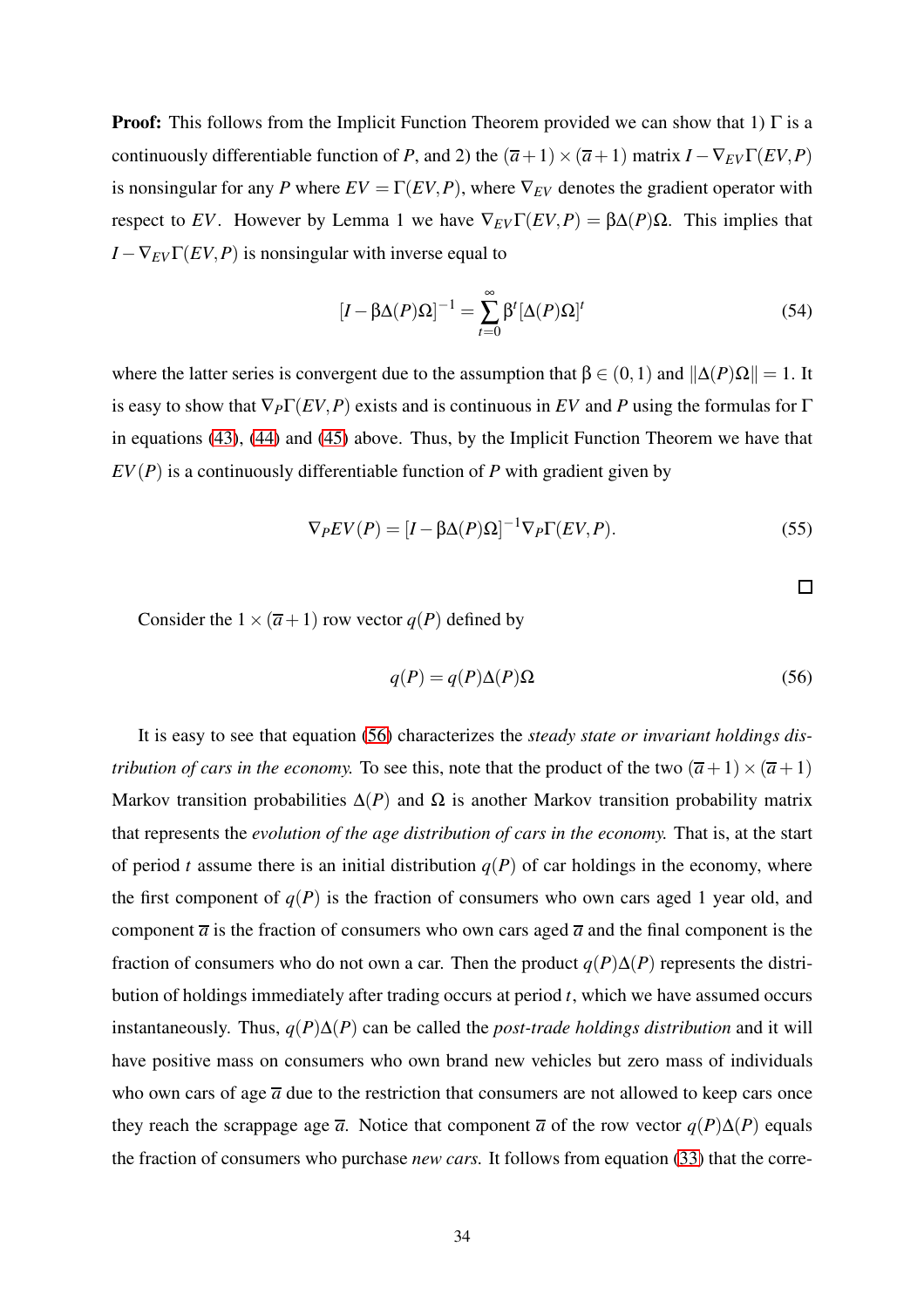sponding component of  $q(P) \Delta(P) \Omega$  represents the fraction of consumers who hold cars of age  $\overline{a}$ . Thus, the first  $\overline{a}$  components of *q*(*P*) represent the holdings of cars of age  $a = (1, 2, \ldots, \overline{a})$ and the last component represents the fraction of consumers who do not own a car.

Even though the transition matrix *Q* given in [\(33\)](#page-25-0) has a unique invariant distribution  $q = qQ$ (a row vector with  $\overline{a}$  components), the transition matrix  $\Omega$  in equation [\(52\)](#page-33-0) has a continuum of invariant distributions corresponding to various possible divisions of consumers between owning cars and the outside good. Let  $q(\emptyset) \in [0,1]$  be the fraction of consumers who have no car in steady state. We can express all invariant distributions to  $\Omega$  as  $(1 \times \overline{a} + 1)$  vectors of the form  $((1 - q(0))q, q(0))$ . However in a stationary equilibrium, the fraction of the consumers who choose the outside good will be uniquely determined as part of the equilibrium, and this implies that the transition matrix ∆(*P*)Ω will have a unique invariant distribution *q*(*P*), which defines the holdings distribution of cars as an implicit function of prices, *P* where the last component of this vector is  $q(0, P)$ , the fraction of consumers holding the outside good in equilibrium.

To see this, note that for any *P*, the last component of the matrix  $q(P)\Delta(P)$  equals the fraction of the population who chooses to have no car. So in a stationary equilibrium, we must have

<span id="page-35-0"></span>
$$
q(0,P) = q(0,P)\Pi(0|0,P) + [1 - q(0,P)] \left[ \sum_{a=1}^{\overline{a}} \Pi(0|a,P)q(a) \right].
$$
 (57)

The left side of equation [\(57\)](#page-35-0) is the "supply" of the outside good, i.e. the fraction of the population who did not own a car at the start of period  $t$ , and the right hand side of equation [\(57\)](#page-35-0) is the "demand" for the outside good, i.e. the sum of the fraction of the popluation who do not own cars and choose not to buy a car again this period, plus the fraction of the population who do own cars, but who decide to sell them to "purchase the outside good" instead. In steady state, these two fractions must be the same, so equation [\(57\)](#page-35-0) defines the fraction of consumers who choose to own no car in steady state,  $q(0, P)$ , as an implicit function of *P*. Thus, if the economy is in a stationary equilibrium, the fraction of the population choosing the outside good  $q(\emptyset, P)$  is uniquely determined in this equilibrium, which in turn identifies the particular invariant distribution of the transition probability matrix Ω given by  $q(P) = (1$  $q(\emptyset, P)$  $q, q(\emptyset, P)$ .

In fact, we can solve equation [\(57\)](#page-35-0) for this expression for  $q(\theta, P)$  for any *P* resulting in

$$
q(\mathbf{0}, P) = \frac{\sum_{a=1}^{\overline{a}} \Pi(\mathbf{0}|a, P) q(a)}{1 - \Pi(\mathbf{0}|\mathbf{0}, P) + \sum_{a=1}^{\overline{a}} \Pi(\mathbf{0}|a, P) q(a)}.
$$
(58)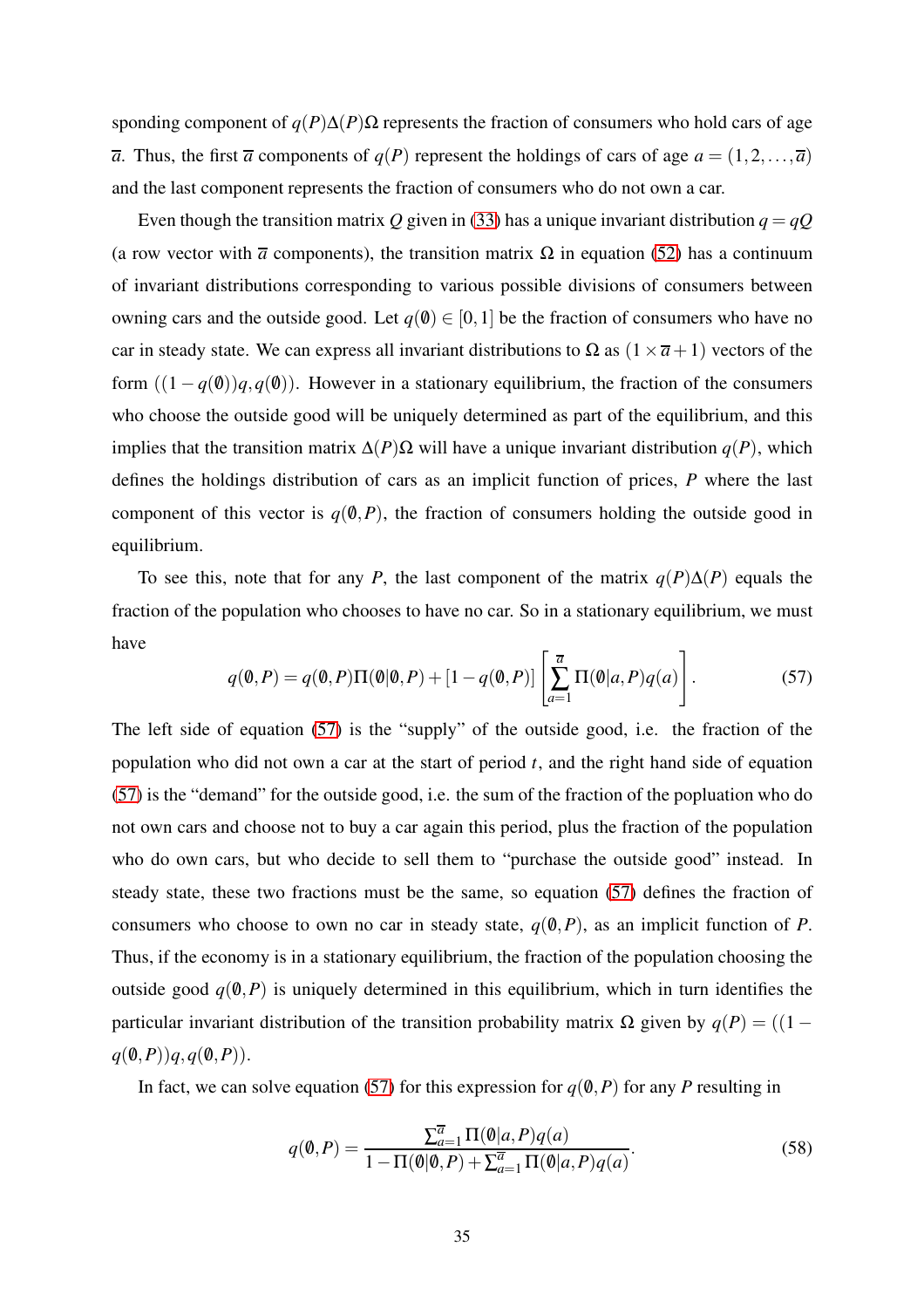This formula has an intuitive interpretation: it is the invariant probability of the outside good state 0 for a two state Markov chain with  $2 \times 2$  transition probability matrix *M* given by

$$
M = \left[\begin{array}{cc} \Pi(\emptyset|\emptyset,P) & 1 - \Pi(\emptyset|\emptyset,P) \\ \sum_{a=1}^{\overline{a}} \Pi(\emptyset|a,P)q(a) & 1 - \sum_{a=1}^{\overline{a}} \Pi(\emptyset|a,P)q(a) \end{array}\right],
$$
(59)

where  $\Pi(\emptyset|\emptyset, P)$  is the transition probability for staying in the "outside good state" whereas the lower right (2,2) element is the transition probability for staying in the "car state", and  $q(\emptyset, P)$  is the invariant probability of the no-car state implied by the two state Markov chain *M*. Once we know this probability, we have the invariant probabilities for the various car ages are  $[1-q(0,P)]q(a)$ ,  $a=1,\ldots,\overline{a}$  where  $q(a)$  are given by formulas [\(30\)](#page-24-0) and [\(31\)](#page-24-1) above.

Now we are in position to define excess demand. First we note that there are  $\overline{a}$  − 1 "unknowns", the prices  $P = (P(1),...,P(\overline{a}-1))$ . We define the excess demand function  $ED(P)$ :  $R^{\overline{a}-1} \to R^{\overline{a}-1}$  as

<span id="page-36-0"></span>
$$
ED(P) = D(P) - S(P) \tag{60}
$$

where the demand function is given by

$$
D(P) = \begin{bmatrix} \Pi(1|\emptyset, P)q(\emptyset, P) + [1 - q(\emptyset, P)] \left[ \sum_{a=1}^{\overline{a}} \Pi(1|a, P)q(a) \right] \\ \Pi(2|\emptyset, P)q(\emptyset, P) + [1 - q(\emptyset, P)] \left[ \sum_{a=1}^{\overline{a}} \Pi(2|a, P)q(a) \right] \\ \cdots \\ \Pi(\overline{a} - 2|\emptyset, P)q(\emptyset, P) + [1 - q(\emptyset, P)] \left[ \sum_{a=1}^{\overline{a}} \Pi(\overline{a} - 2|a, P)q(a) \right] \\ \Pi(\overline{a} - 1|\emptyset, P)q(\emptyset, P) + [1 - q(\emptyset, P)] \left[ \sum_{a=1}^{\overline{a}} \Pi(\overline{a} - 1|a, P)q(a) \right] \end{bmatrix}
$$
(61)

and supply is given by

$$
S(P) = \begin{bmatrix} [1 - q(0, P)]q(1)[1 - \Pi(-1|1, P)] \\ [1 - q(0, P)]q(2)[1 - \Pi(-1|2, P)] \\ \cdots \\ [1 - q(0, P)]q(\overline{a} - 2)[1 - \Pi(-1|\overline{a} - 2, P)] \\ [1 - q(0, P)]q(\overline{a} - 1)[1 - \Pi(-1|\overline{a} - 1, P)]. \end{bmatrix}
$$
(62)

where  $q(a)$ ,  $a = 1, \ldots, \overline{a}$  is the invariant distribution of car ages given by formulas [\(30\)](#page-24-0) and [\(31\)](#page-24-1) above and  $q(\emptyset, P)$  is the fraction of the population choosing the outside good given by equation [\(58\)](#page-35-0).

Theorem 1 *Let P be a stationary equilibrium price vector with equilibrium scrappage threshold*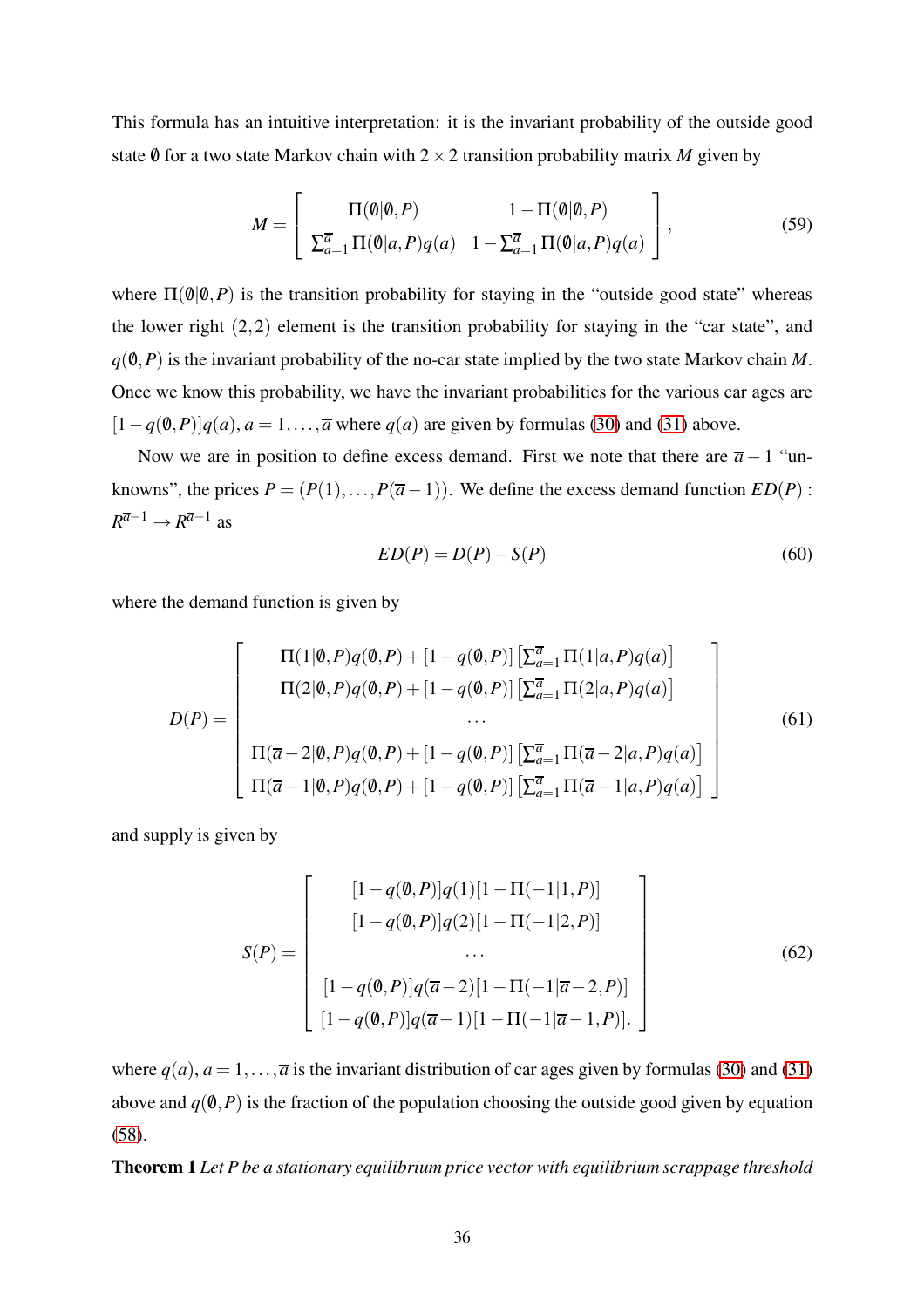$\overline{a}$ , *i.e.* a solution to  $ED(P) = 0$ . Then the implied holdings distribution  $q(P)$  is an invariant *distribution of*  $\Delta(P)$ *, i.e.* 

<span id="page-37-0"></span>
$$
q(P) = q(P)\Delta(P) \tag{63}
$$

**Proof** In a stationary equilibrim equation [\(58\)](#page-35-0) holds as discussed above. It is not hard to show that by rearranging this equation and the equilbrium condition  $ED(P) = 0$ , and the fact that the components of  $q(P)$  must add to 1 for any *P* that equation [\(63\)](#page-37-0) must hold, i.e.  $q(P)$  is an invariant distribution of ∆(*P*).  $\Box$ 

Theorem 2 *Let P be a stationary equilibrium price vector with equilibrium scrappage threshold a from a solution to ED*(*P*) = 0 *and let* ∆(*P*) *be trade transition probability matrix given in equation [\(51\)](#page-32-0). Then the invariant probability distribution q*(*P*) *given in [\(63\)](#page-37-0) is the unique invariant probability distribution for the transition probability matrix* Ω *in equation [\(52\)](#page-33-0) and thus also of the product matrix*  $\Delta(P)\Omega$ 

<span id="page-37-1"></span>
$$
q(P) = q(P)\Delta(P) = q(P)\Omega = q(P)\Delta(P)\Omega.
$$
\n(64)

**Proof** We have already shown that the set of all possible invariant distributions of  $\Omega$  takes the form  $((1 - q(0))q, q(0))$  for any  $q(0) \in [0, 1]$ . Notice that the invariant distribution  $q(P)$  $q(P) \Delta(P)$  in equation [\(63\)](#page-37-0) above takes this form for the particular value  $q(0) = q(0, P)$  where  $q(\emptyset, P)$  is given in [\(58\)](#page-35-0). So this implies that  $q(P) = q(P) \Omega$ , i.e.  $q(P)$  is the only invariant distribution of Ω that is also consistent with equilibrium in the secondary market. The final equality in equation [\(64\)](#page-37-1) follows from simple substitution and shows that  $q(P)$  is also an invariant distribution of  $\Delta(P)\Omega$ .  $\Box$ 

Theorems 1 and 2 serve as elegantly simple characterizations of stationary equilibrium prices and quantities (holdings distribution) for an exogenously specified scrappage age  $\bar{a}$ . In Theorem 3 we establish that for any  $\overline{a} > 1$  at least one stationary equilibrium will exist.

**Theorem 3** For any  $\overline{a} > 1$  there exists a stationary equilibrium price and quantity vector  $(P, q(P))$  *satisfying* [\(64\)](#page-37-1)*.* 

**Proof:** For any given  $\overline{a}$  define a mapping  $\Lambda(P) : R^{\overline{a}-1} \to R^{\overline{a}-1}$  by

$$
\Lambda(P) = P + ED(P) \tag{65}
$$

where  $R^n_+$  denotes the positive orthant of  $R^n$  and  $ED(P)$  is defined in equation [\(60\)](#page-36-0) above. From the lemmas above, it follows that *ED* and thus  $\Lambda$  is a continuous mapping from  $R^{\overline{a}-1} \to R^{\overline{a}-1}$ . Note also that for any *P* the components of  $ED(P)$  lie in the interval  $[-1,1]$ . Thus, when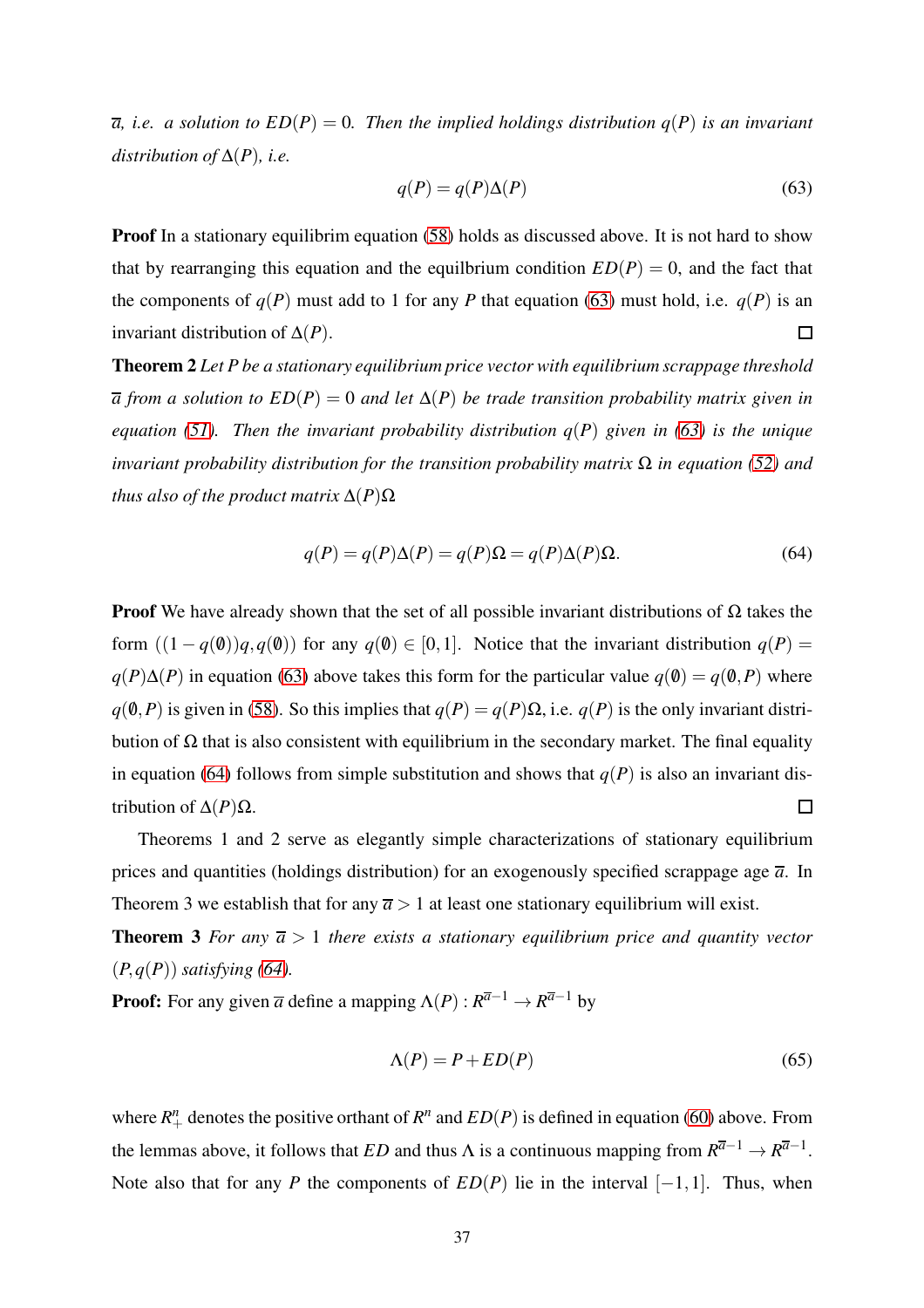prices are sufficiently high, a vanishing number of consumers will wish to buy any new car but nearly all consumers will want to sell their cars, so *ED*(*P*) will be close to a vector with all its components equal to −1. Similarly, for a sufficiently low set of prices (possibly negative), nearly all consumers will wish to buy used cars and very few will want to sell their vehicles at such low prices. So for such prices *ED*(*P*) will be close to a vector with all of its components equal to  $+1$ . It follows that we can define a compact box *B* in  $R^{\overline{a}-1}$  where  $\Lambda$  satisifies an "inward pointing" property on the boundaries of this box, so it follows that  $\Lambda : B \to B$ . Since Λ is a continuous mapping and *B* is a compact, convex set, the Brouwer fixed point theorem implies that a fixed point to  $\Lambda$  exists, and it is clear that any such fixed point is a stationary equilibrium, at least in the sense that it sets  $ED(P) = 0$  and solves equation [\(64\)](#page-37-1).  $\Box$ 

Theorem 3 implies a multiplicity of solutions *ED*(*P*) indexed by different choices of the scrappage threshold  $\overline{a}$ . However not all such solutions are 'valid' stationary equilibria because as we noted, a valid equilibrium must also satisfy the stronger requirement that  $P(a) \geq P$ ,  $a \in \{1, \ldots, \overline{a} - 1\}$  that is implied by our assumption of an infinitely elastic demand for cars for their scrap value  $P$ . We defined a *maximal equilibrium* as the largest value of  $\overline{a}$  such that this additional restriction on prices is satisified. The existence of a maximal equilibrium can be established via additional assumptions on preferences: specifically, if the utility from a car  $u(a)$ is strictly monotonically decreasing and unbounded below, then for sufficiently large values of  $\overline{a}$  and values of *a* sufficiently close to  $\overline{a}$ , a negligible fraction of consumers will choose to buy such old cars unless their price falls below  $\underline{P}$  or even takes negative values. Any such value of  $\overline{a}$  will constitute an upper bound on the scrappage age in a maximal equilibrium. On the other hand, for values of  $\overline{a}$  that are sufficiently small, it will generally be possible to find a stationary equilibrium that satisifes the constraint  $P(a) \ge P$  for  $a \in \{1, 2, ..., a-1\}$ . Any such value of  $\overline{a}$ is a lower bound for the scrappage age in a maximal equilibrium. Thus, we can find a maximal equilibrium iteratively by starting with an initial guess for  $\overline{a}$  and sequentially increasing it by 1 and computing the corresponding stationary equilibrium  $(P, q(P))$  until we reach a point where *P* violates the inequality restrictions.

Rather than impose general restrictions on preferences to ensure the existence of a maximal stationary equilibrium, the virtue of our computational approach is that we can establish existence constructively, via a direct computation of the equilibrium using the iterative algorithm described above. Figure [1](#page-40-0) illustrates a computed maximal equilibrium for example where  $\overline{P} = 190$ ,  $\underline{P} = 1$ ,  $\beta = 0.95$ ,  $\sigma = 1$  and  $T(P, a, d) = 1 + 0.03P(d)$ . We used the scrappage threshold and shadow prices from the social planning problem as our initial guess for  $\overline{a}$  and  $P$ . In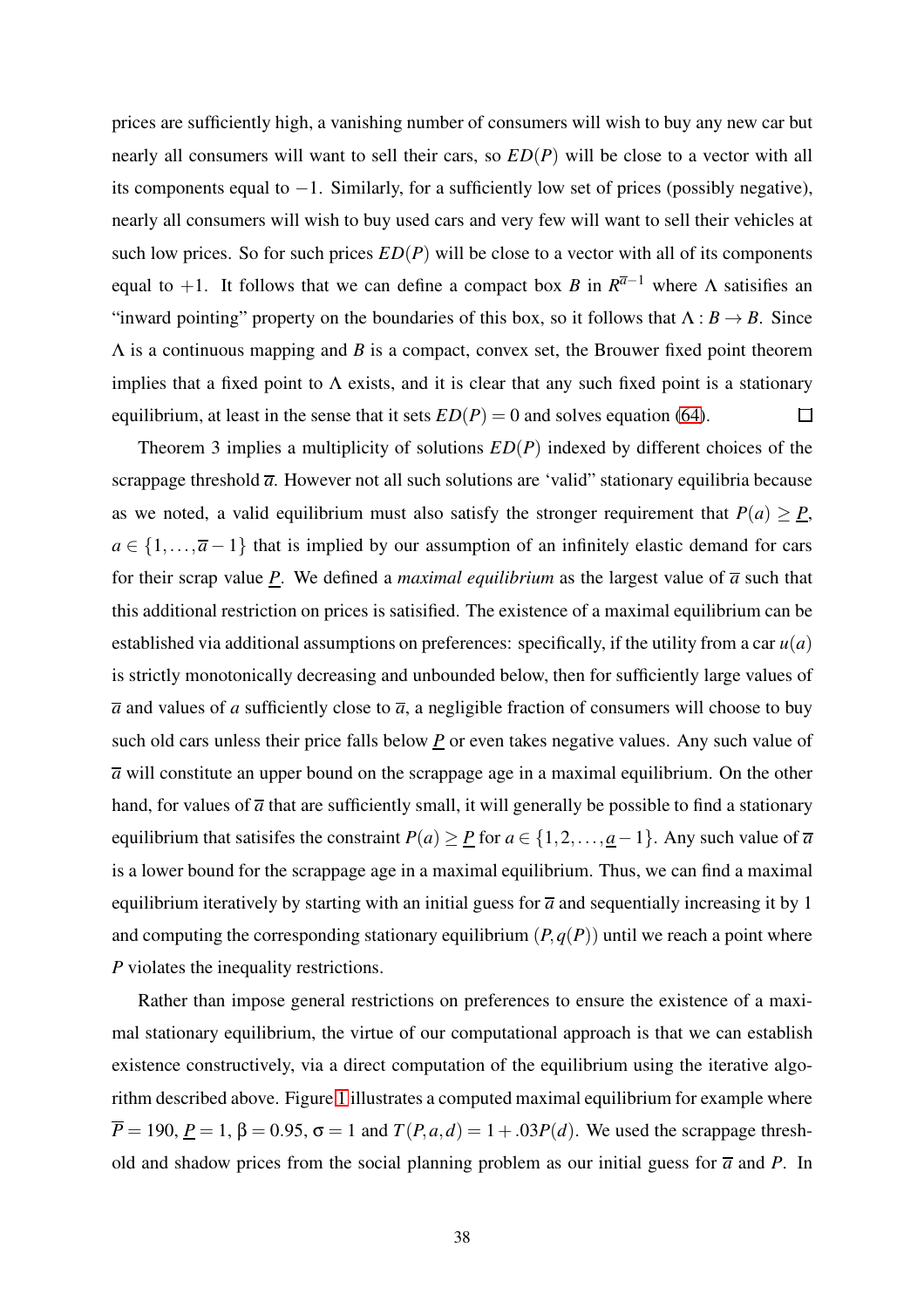the maximal equilibrium  $\bar{a} = 11$  whereas the initial guess from the solution to the homogenous consumer, no transactions cost social planning problem was  $\bar{a} = 10$ .

There are several points to notice from the example equilibrium in figure [1.](#page-40-0) First the homogeneous agent, no transaction cost theory presented in section [3.1](#page-13-0) is definitely not irrelevant: we see from the top panel in this figure that the shadow prices to the social planning problem problem provide a very good initial guess for the prices in the heterogenous agent maximal equilibrium with transactions costs. The second panel presents the stationary holdings distribution  $q(P)$  and we see that due to accidents, the age distribution of cars has a realistic downward sloping shape. Given our normalization of the utility of the outside good  $u(0) = 0$ , nearly the entire population chooses to own a car in steady state, and 10.75% of the population scraps old cars when then reach age  $\bar{a} = 11$  or have an accident, so in flow equilibrium there is an equal fraction of consumers buying new cars (though not necessarily the same people who have an accident or scrap their old cars).

The final panel of figure [1](#page-40-0) plots  $EV(a)$  for  $a \in \{1, \ldots, \overline{a}\}\)$  to show the welfare gains obtained from increasing the initial guess of stationary equilibrium with  $\bar{a} = 10$  to the maximal equilibrium where  $\bar{a} = 11$ . We see there is a strict Pareto improvement, and even the small fraction of individuals who do not have a car experience a Pareto gain, since the value of owning a car is higher in the maximal equilibrium. Thus, even though transactions costs inhibit trade, the gains from trade resulting from consumer heterogeneity (as captured by the inclusion of the idiosyncratic extreme value shocks) more than compensates for the dampening effect of transactions costs and cars actually live one year longer in the heterogeneous agent maximal equilibrium.

#### 3.5 Equilibria with Time-Invariant Heterogeniety

The model outlined above has consumer heterogeneity of a particular type, namely only transient, idiosyncratic heterogeneity that is due to the *IID* preference shocks. This idiosyncratic heterogeneity is sufficient to generate trade and equilibrium even in the presence of transactions costs, but it does not enable the model to capture the larger gains from trade from the operation of a secondary market that come from trade between consumers with persistent differences in preferences for cars. These persistent differences can be captured by allowing for different *types* of consumers, which we denote by τ. The types can index permanent differences in consumer preferences, which we denote by utility functions indexed both by the age of the car *a* and the type of the consumer,  $\tau$ , given by  $u_{\tau}(a)$ . In Appendix 1 we also cover the intermediate case where there is time-varying, idiosyncratic heterogeneity similar to the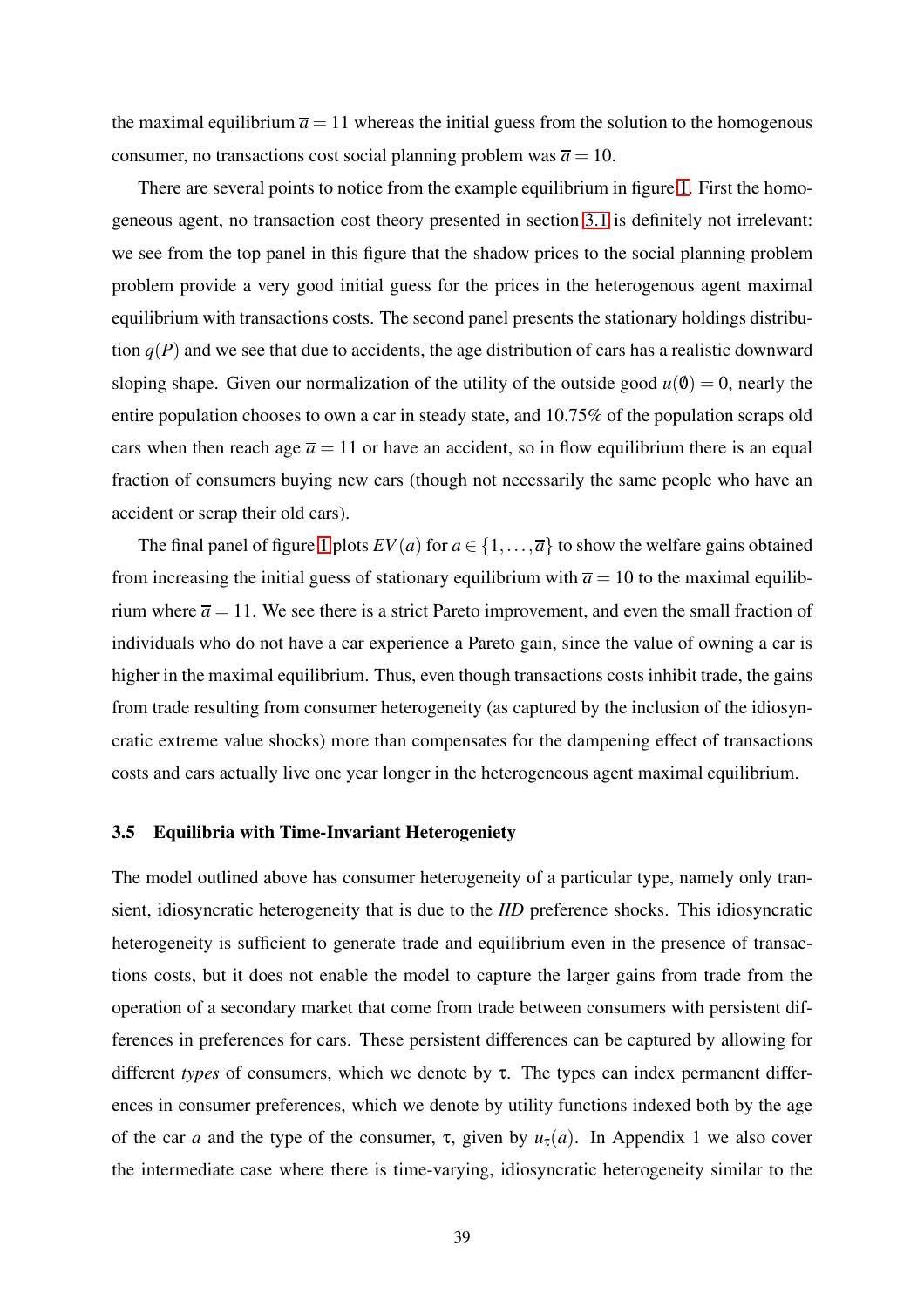

## <span id="page-40-0"></span>Figure 1: Example Stationary Equilibrium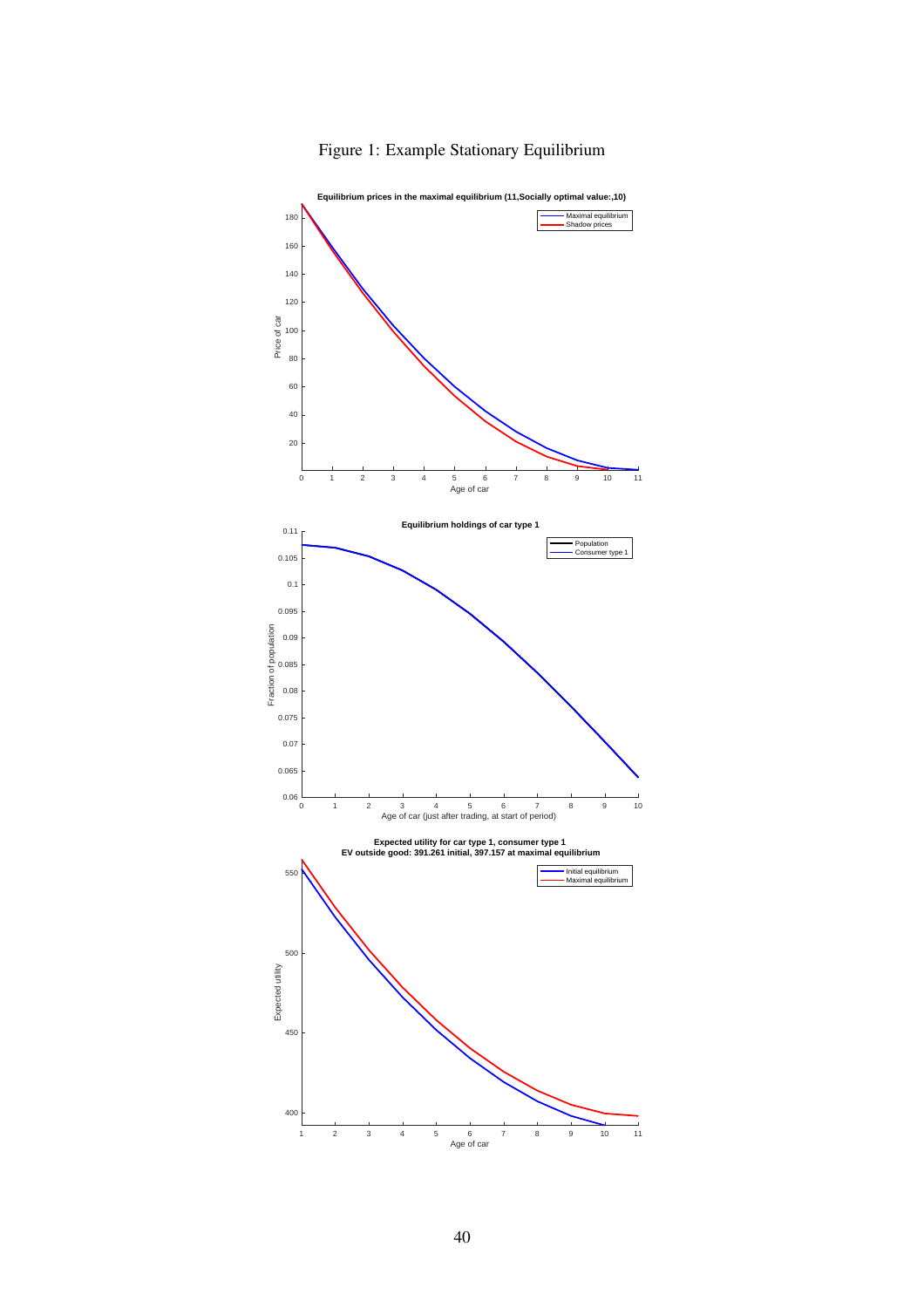$\varepsilon_t$  shocks, but serially correlated over time for a given consumer even though we continue to assume independence in the shocks across different consumers.

In our continuum consumer economy let there be a finite number of types  $\{\tau_1,\ldots,\tau_n\}$  and let  $f(\tau_i)$  be the fraction of consumers of type  $\tau_i$ ,  $i = 1, ..., n$ . Let  $v_{\tau}(d, a)$  be the decision-specific value function for a type  $\tau$  consumer, and  $\Pi_{\tau}(d|a)$  be the corresponding choice probability for these consumers. In addition, let  $\Delta_{\tau}(P)$  be the trade transition probability matrix for a consumer of type  $\tau$  when the price vector is *P*, given by formula [\(51\)](#page-32-0) above. In a stationary equilibrium, consumers will end up "specializing" in their holdings of different ages of automobiles, and there may be differences across types of consumers in the fraction of each type that holds the outside good. To account for this and define an equilibrium with a finite number of different types of consumers, let  $q_{\tau}(P)$  be the invariant probability distribution for the transition probability matrix  $\Delta_{\tau}(P)\Omega$ , i.e.

<span id="page-41-0"></span>
$$
q_{\tau}(P) = q_{\tau}(P)\Delta_{\tau}(P)\Omega.
$$
\n(66)

That is, in a stationary equilibrium, the distribution of holdings of consumers of type  $\tau$  will be given by the solution  $q_{\tau}(P)$  to equation [\(66\)](#page-41-0). The aggregate stationary holdings distribution *q*(*P*) will be given by

$$
q(P) = \sum_{\tau} q_{\tau}(P) f(\tau). \tag{67}
$$

We will need to show that in a stationary equilibrium we have  $q(P) = q(P)\Omega$ , i.e. the aggregate distribution of holdings is an invariant distribution with respect to the aging/accident transition probability Ω. But before demonstrating this, we define the equilibrium price vector *P* as the value of *P* that sets aggregate excess demand,  $ED(P) = 0$ , similar to the previous sections. However with different types of consumers we must calculate supplies and demands weighting by the probability  $f(\tau)$  of each type of consumer, in recognition that different types consumers have different trading behaviors and also different stationary holdings distributions in equilibrium.

Let *S*(*a*,*P*) be the aggregate supply of cars of age *a*,  $a = 1, \ldots, \overline{a-1}$  when the price is *P*. This is given by

<span id="page-41-1"></span>
$$
S(P)(a) = \sum_{\tau} q_{\tau}(a, P)[1 - \Pi_{\tau}(-1|a, P)]f(\tau)
$$
\n(68)

where  $q_{\tau}(a, P)$  is the fraction of cars of age *a* held by consumers of type  $\tau$  implied by the invariant distribution  $q_{\tau}(P)$  given in equation [\(66\)](#page-41-0). Similarly let  $D(a, P)$  be the aggregate demand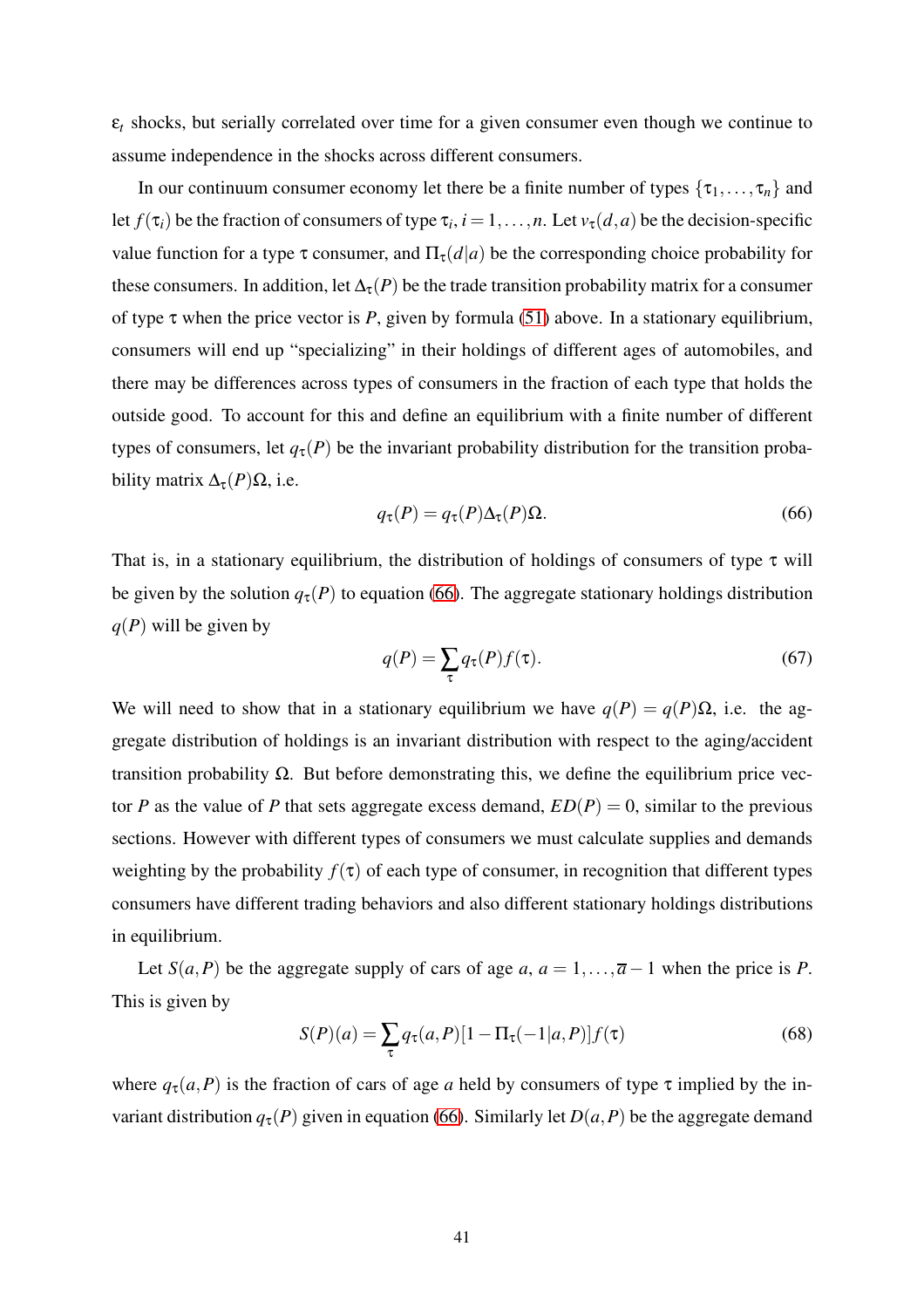for cars of age  $a = 1, \ldots, \overline{a} - 1$  given by

<span id="page-42-0"></span>
$$
D(P)(a) = \sum_{\tau} \left[ \Pi_{\tau}(a|\mathbf{0}, P) q_{\tau}(\mathbf{0}, P) + \sum_{a'=1}^{\overline{a}} \Pi_{\tau}(a|a', P) q_{\tau}(a', P) \right] f(\tau)
$$
(69)

Then *S*(*P*) and *D*(*P*) are the  $\overline{a}$  − 1 × 1 vectors whose elements are given by formulas [\(68\)](#page-41-1) and [\(69\)](#page-42-0), respectively. Note that equation [\(66\)](#page-41-0) and the fact that the first column of  $\Omega$  is the first basis vector  $e_1 = (1, 0, \dots, 0)'$  implies that for each  $\tau$  we have

<span id="page-42-1"></span>
$$
q_{\tau}(\mathbf{0}, P) = \Pi_{\tau}(\mathbf{0}|\mathbf{0}, P)q_{\tau}(\mathbf{0}, P) + \sum_{d'=1}^{\overline{a}} \Pi_{\tau}(\mathbf{0}|a', P)q_{\tau}(a', P), \qquad (70)
$$

which can be interpreted as "the excess demand for the outside good is 0, for each type  $\tau$ ." Equation [\(70\)](#page-42-1) can be solved for a unique solution  $q_\tau(\mathbf{0},P)$  similar to equation [\(57\)](#page-35-1) in the case of only a single time invariant type of consumer in section [3.2.](#page-22-0) This implies that for each consumer type  $\tau$ , when  $q_{\tau}(\emptyset, P)$  is given by the solution to [\(70\)](#page-42-1) then  $q_{\tau}(P)$  will be uniquely determined invariant distribution to  $\Delta_{\tau}(P)\Omega$ .

Summing equation [\(70\)](#page-42-1) over all consumer types we have

$$
\sum_{\tau} q_{\tau}(\mathbf{0}, P) f(\tau) = \sum_{\tau} \left[ \Pi_{\tau}(\mathbf{0} | \mathbf{0}, P) q_{\tau}(\mathbf{0}, P) + \sum_{d'=1}^{\overline{a}} \Pi_{\tau}(\mathbf{0} | a', P) q_{\tau}(a', P) \right] f(\tau).
$$
(71)

Thus we have shown that, in equilibrium, the following equation holds for  $a = 1, 2, \ldots, \overline{a} - 1$ and  $a = \emptyset$ 

<span id="page-42-2"></span>
$$
\sum_{\tau} q_{\tau}(a, P) f(\tau) = \sum_{\tau} q_{\tau}(P) \Delta_{\tau}(P)(a) f(\tau)
$$
\n(72)

Since  $q_{\tau}(P)$  and  $q_{\tau}(P)\Delta_{\tau}(P)$  are probability distributions for each consumer type  $\tau$ , they must sum to 1. It follows that  $\sum_{\tau} q_{\tau}(P) f(\tau)$  and  $\sum_{\tau} q_{\tau}(P) \Delta_{\tau}(P) f(\tau)$  are also probability distribuitons which also sum to 1. If follows from this and equation [\(72\)](#page-42-2) that

$$
\sum_{\tau} q_{\tau}(\overline{a}, P) f(\tau) = \sum_{\tau} \left[ \Pi_{\tau}(0 | \emptyset, P) q_{\tau}( \emptyset, P) + \sum_{a'=1}^{\overline{a}} \Pi_{\tau}(0 | a', P) q_{\tau}(a', P) \right] f(\tau).
$$
(73)

which states that in equilibrium the market is in *flow equilibrium* — i.e. the demand for new cars equals the supply of cars of age  $\overline{a}$  which are scrapped. We summarize this discussion as Theorem 4 *If a stationary equilibrium exists to the economy with consumers with time invariant*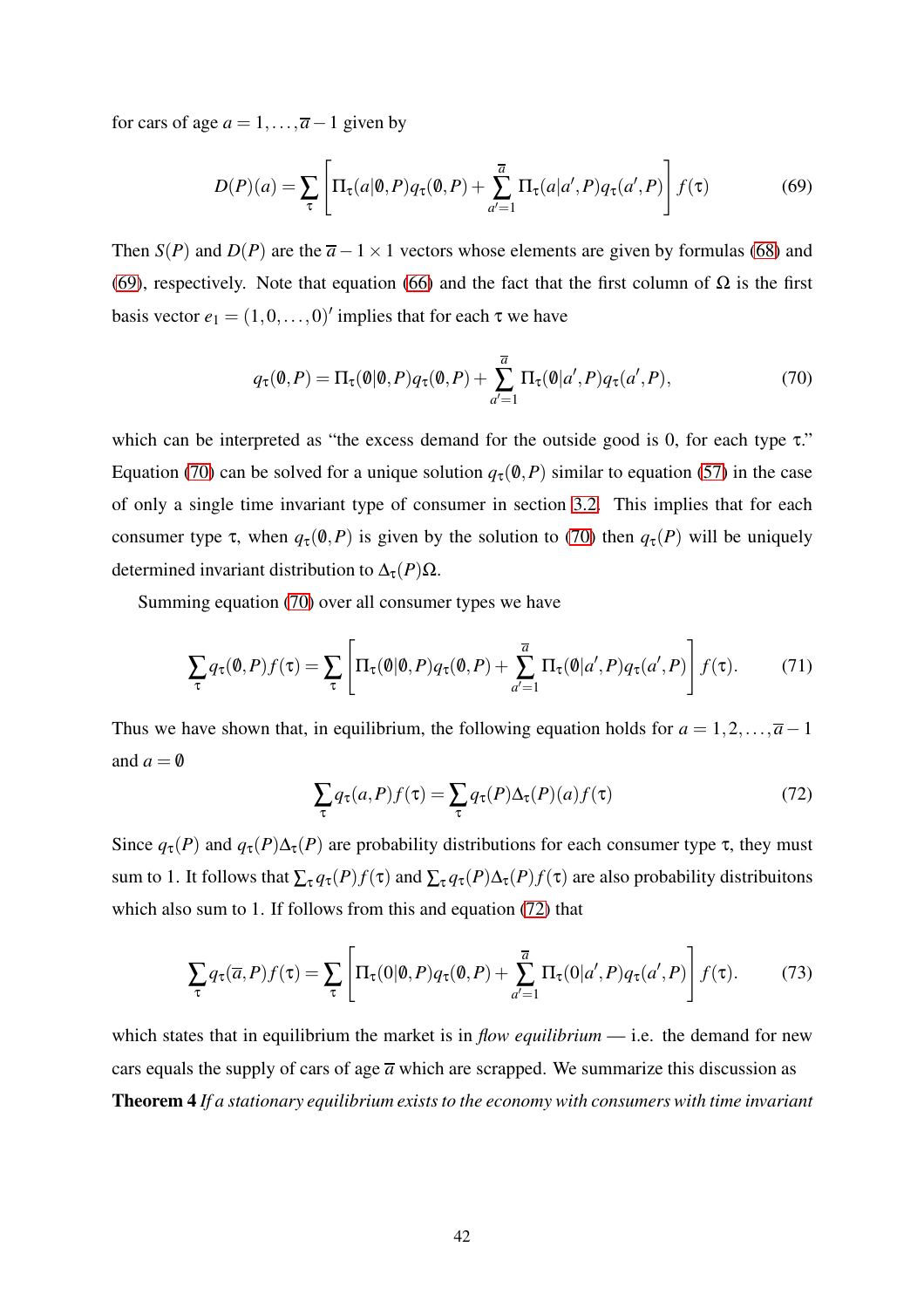*heterogeneity, then q*(*P*) *is an invariant distribution*

<span id="page-43-0"></span>
$$
q(P) = \sum_{\tau} q_{\tau}(P)f(\tau) = \sum_{\tau} q_{\tau}(P)\Delta_{\tau}(P)f(\tau) = q(P)\Omega.
$$
 (74)

**Proof:** The equilibrium condition that  $ED(P) = 0$  implies that the first equation in [\(74\)](#page-43-0) holds. Using that equation, post-multiply *q* by  $\Omega$  to get

$$
q(P)\Omega = \sum_{\tau} q_{\tau}(P)\Delta_{\tau}(P)f(\tau)\Omega = \sum_{\tau} q_{\tau}(P)\Delta_{\tau}(P)\Omega f(\tau) = \sum_{\tau} q_{\tau}(P)f(\tau) = q(P). \tag{75}
$$

Our approach to solving an equilibrium changes in the presence of time-invariant heterogeneity. To continue to be able to use Newton's method to solve the system of equations *ED*(*P*) = 0 we must verify smoothness of  $q_\tau(P)$  in *P*, i.e. that  $q_\tau(P) = q_\tau(P) \Delta_\tau(P) \Omega$  is a welldefined implicit function of *P* that is continuously differentiable in *P*. This is not immediately evident, since a straightforward application of the Implicit Function Theorem would involve writing  $q_{\tau}(P)$  as a zero of the following system of equations

<span id="page-43-1"></span>
$$
q_{\tau}(P)[I - \Delta_{\tau}(P)\Omega] = 0 \tag{76}
$$

 $\Box$ 

However since  $\Delta_{\tau}(P) \Omega$  is a transition probability matrix, it is easy to see that ie *e* is an  $(\overline{a} +$ 1) × 1 vector of 1s that  $[I - Δ<sub>τ</sub>(P)Ω]e = 0$  so the matrix  $[I - Δ<sub>τ</sub>(P)Ω]$  is singular, which violates a key condition needed for the application of the Implicit Function Theorem to gaurantee the existence and continuity of  $\nabla_{P}q_{\tau}(P)$ .

Lemma 3 *For each consumer type*  $\tau$ ,  $q_\tau(P) = q_\tau(P) \Delta_\tau(P) \Omega$  *is the unique invariant distribution to the transition probability matrix*  $\Delta_{\tau}(P)\Omega$  *and it is a continuously differentiable function of P.* **Proof:** We have already shown that  $q_\tau(P)$  is the unique invariant distribution to  $\Delta_\tau(P)\Omega$ . The uniqueness of this invariant distributino enables us to write  $q_{\tau}(P)$  as the solution to a system of linear equations that is related to, but distinct from the linear system [\(76\)](#page-43-1) with the key difference being that the matrix in this related system of linear equations is invertible for each *P*. This means that we can write  $q_{\tau}(P)$  explicitly in terms of the inverse of this matrix, which can be shown by inspection to be a function of *P* since it depends on *P* only via the matrix  $\Delta_{\tau}(P)$  which is continuously differentiable in *P* by Lemma 2. Hence, using matrix calculus we can write an explicit formula for the gradient  $\nabla_{P}q_{\tau}(P)$  which we use to implement Newton's method to solve the system of equations  $ED(P) = 0$ . The details of this are contained in Appendix 2.  $\square$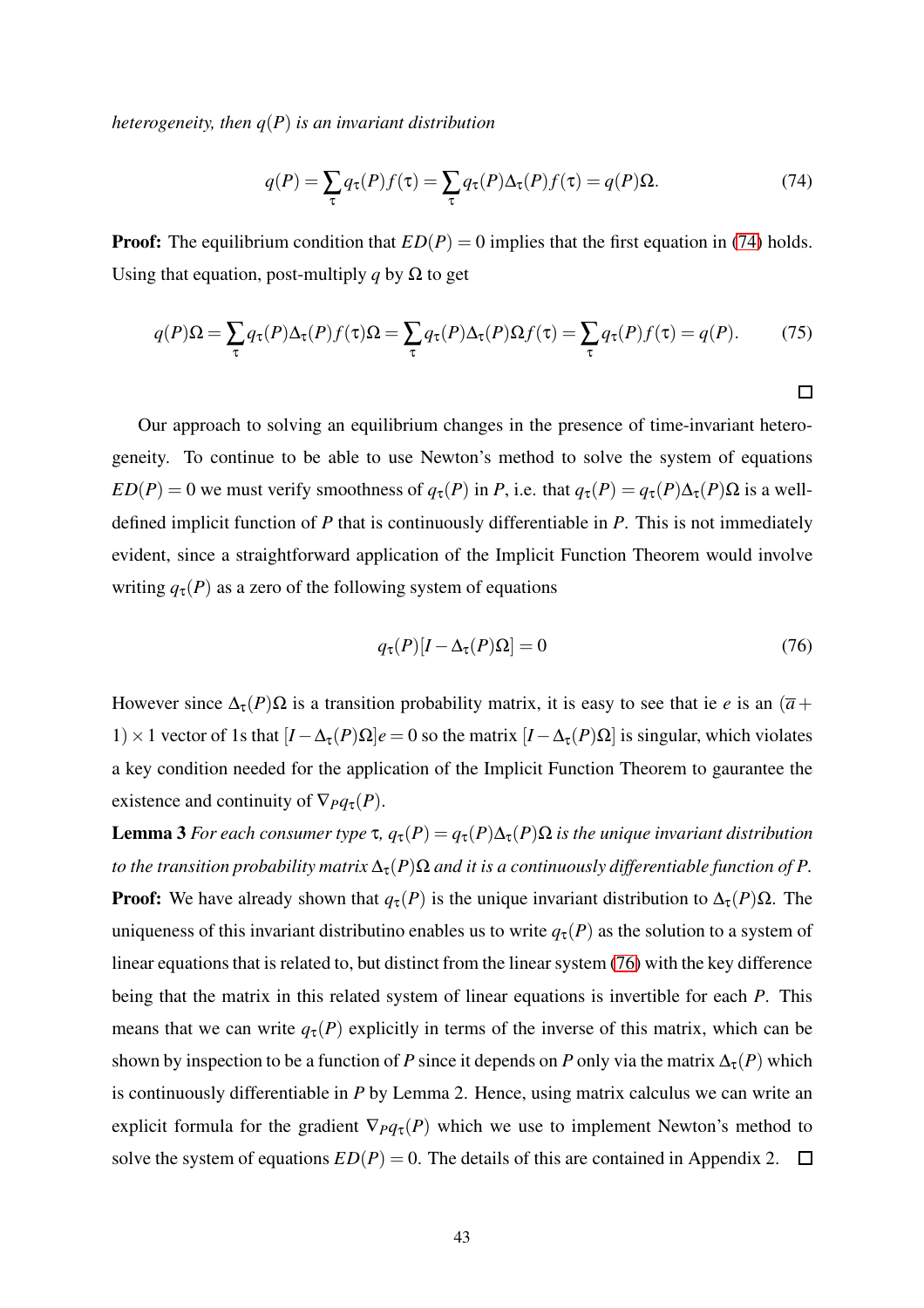Note that it will not generally be the case that  $q_{\tau}(P) = q_{\tau}(P) \Delta_{\tau}(P)$ , even in stationary equilibrium. This condition is equivalent to the condition that *excess demand for each type* τ *equals zero* and this will not generally hold if there is net trade between different types of consumers in the economy. The only requirement that equilibrium imposes is that aggregate demand (for all types) equals the aggregate supply of each type of car of each age  $a = 1, \ldots, \overline{a} - 1$ . There may be a net excess demand or supply of cars by different types of consumers reflecting patterns of specialization and gains from trade across different types of consumers. For example, poor consumers may choose to specialize in holding older cars while rich consumers specialize in holding newer cars. We will illustrate such an equilibrium below, and in this equilibrium the rich consumers will be net demanders of newer cars and net suppliers of older cars, and the poorer consumers will be net demanders of older cars but not of newer cars. Most of the trade between rich and poor consumers occurs for cars of roughtly middle ages: the rich supply their middle aged cars to the poor consumers and supply and demand will be equal in aggregate, but the supply of middle aged cars of the rich will not equal the demand by the rich for these cars, and similarly the demand for middle aged cars by poor consumers will not equal the supply of these cars by other poor consumers.

We summarize this discussion in Theorem 5.

Theorem 5 *If a stationary equilibrium exists to the economy with consumers with time invariant heterogeneity given above, then in general we have*

$$
q(P) \neq q(P)\Delta(P)
$$
 and  $q(P) \neq q(P)\Delta(P)\Omega$  (77)

where

$$
\Delta(P) = \sum_{\tau} \Delta_{\tau}(P) f(\tau). \tag{78}
$$

Comparing Theorem 5 (for an economy with mulitple time invariant types of consumers) and Theorem 2 (for an economy with only one time invariant type of consumer) the condition for "demand equilibrium"  $q(P) = q(P) \Delta(P)$  holds in the homogenous type case but not in general in the heterogeneous type case. However the condition that  $q(P) = q(P)\Omega$ , i.e. the aggregate holdings distribution of cars is an invariant distribution of  $\Omega$ , holds in both cases.

Figure [2](#page-45-0) illustrates some of the equilibrium in a heterogeneous agent economy with two types of consumers. We set the discount factor for all agents to  $\beta = .95$  and normalized the σ parameter for the extreme value shocks affecting utility (which can be interepreted as a type of *IID* time-varying heterogeneity) to  $\sigma = 1$ . Consumers of type  $\tau_1$  have utility func-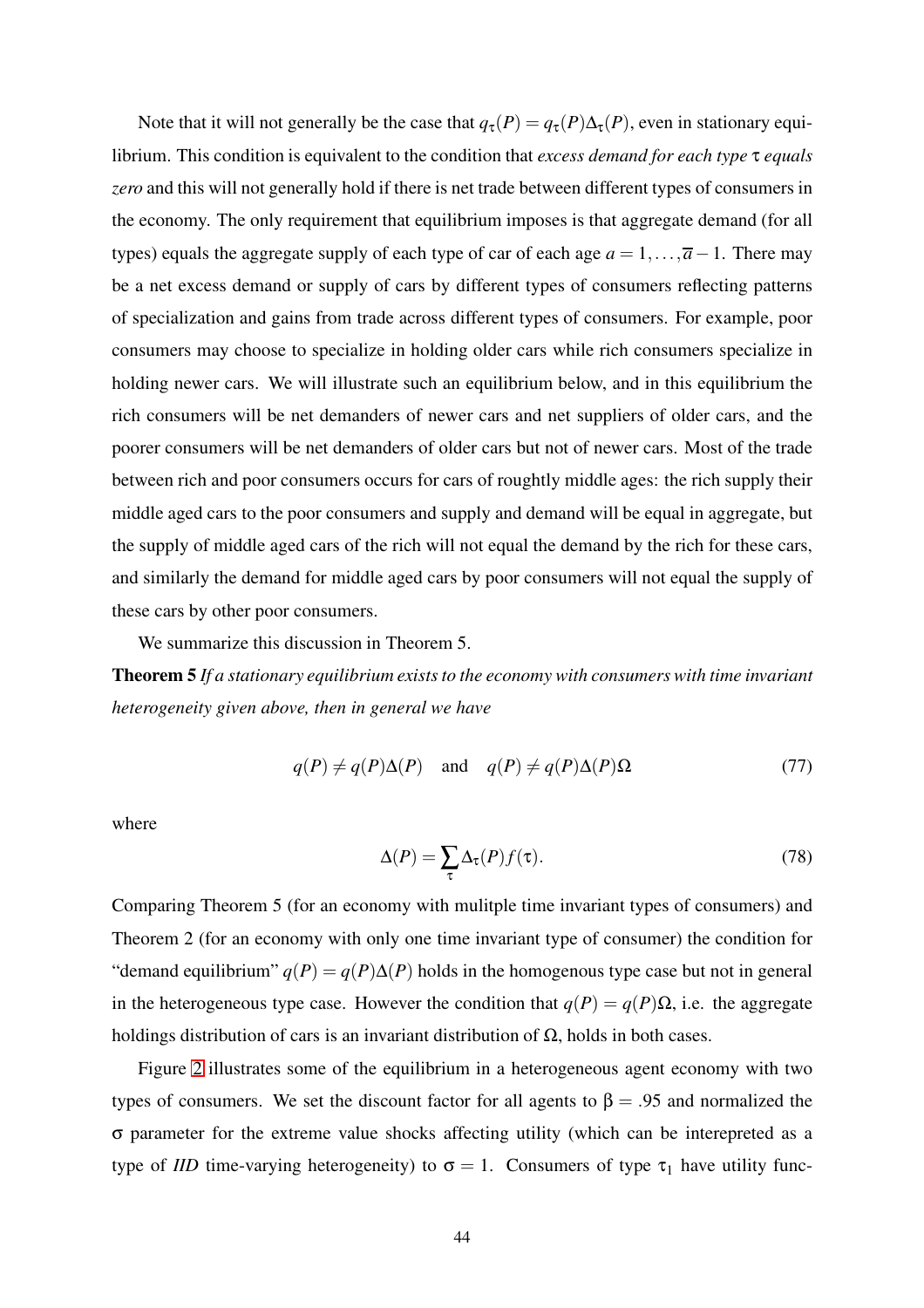#### <span id="page-45-0"></span>Figure 2: Equilibrium Price Functions in a Two Type Economy



tions  $u(a, y, \tau_1) = 45 - 3.2a - y$  where *y* represents non-car consumption. Their utility for the outside good is 0. Type  $\tau_2$  consumers have utility function  $u(a, y, \tau_2) = 55.1 - 2.7a + 1.5y$  and have a utility for the outside good which is also normalized to 0. Thus, type  $\tau_1$  consumers have a lower "marginal utility of money" (i.e.  $\mu = 1$ ) than type  $\tau_2$  consumers, and they also have a stronger preference for cars as reflected by the fact that the utility decreases more quickly with the age of car compared to type  $\tau_2$  consumers.

Thus it seems reasonable to conjecture that type  $\tau_1$  consumers are akin to "richer" consumers who would be more likely to own newer cars in equilibrium, whereas type  $\tau_2$  consumers can be considered as "poorer" consumers who are likely to own older cars in equilibrium. However it is not clear *a priori* whether what relative fractions of type  $\tau_1$  and  $\tau_2$  consumers will choose to have no car. Notice that type  $\tau_2$  consumers actually obtain higher utility from sufficiently new cars, if we ignore the disutility of money (sacrifice of consumption of other goods) needed to buy newer cars. So the question of which types of cars these two different types of consumers will hold is an interesting one and can be answered by calculating an equilibrium and displaying the equilibrium holdings distributions  $q<sub>\tau</sub>$  for the two consumer types.

Figure [2](#page-45-0) plots two equilibria, one for the case where there are zero transactions costs,  $T = 0$ , and the other for the case where  $T = 5$ . The hetergenous agent equilibrium is plotted as the blue line in both panels of figure [2.](#page-45-0) For comparison we also plot price functions for zero transaction cost homogenous agent economies, and the red line plots the equilibrium for an economy with only type 1 (rich) consumers adn the green line is the equilibrium in an economy with only type 2 (poor) consumers. The heterogenous agent equilibrium has 20% rich consumers and 80% poor consumers.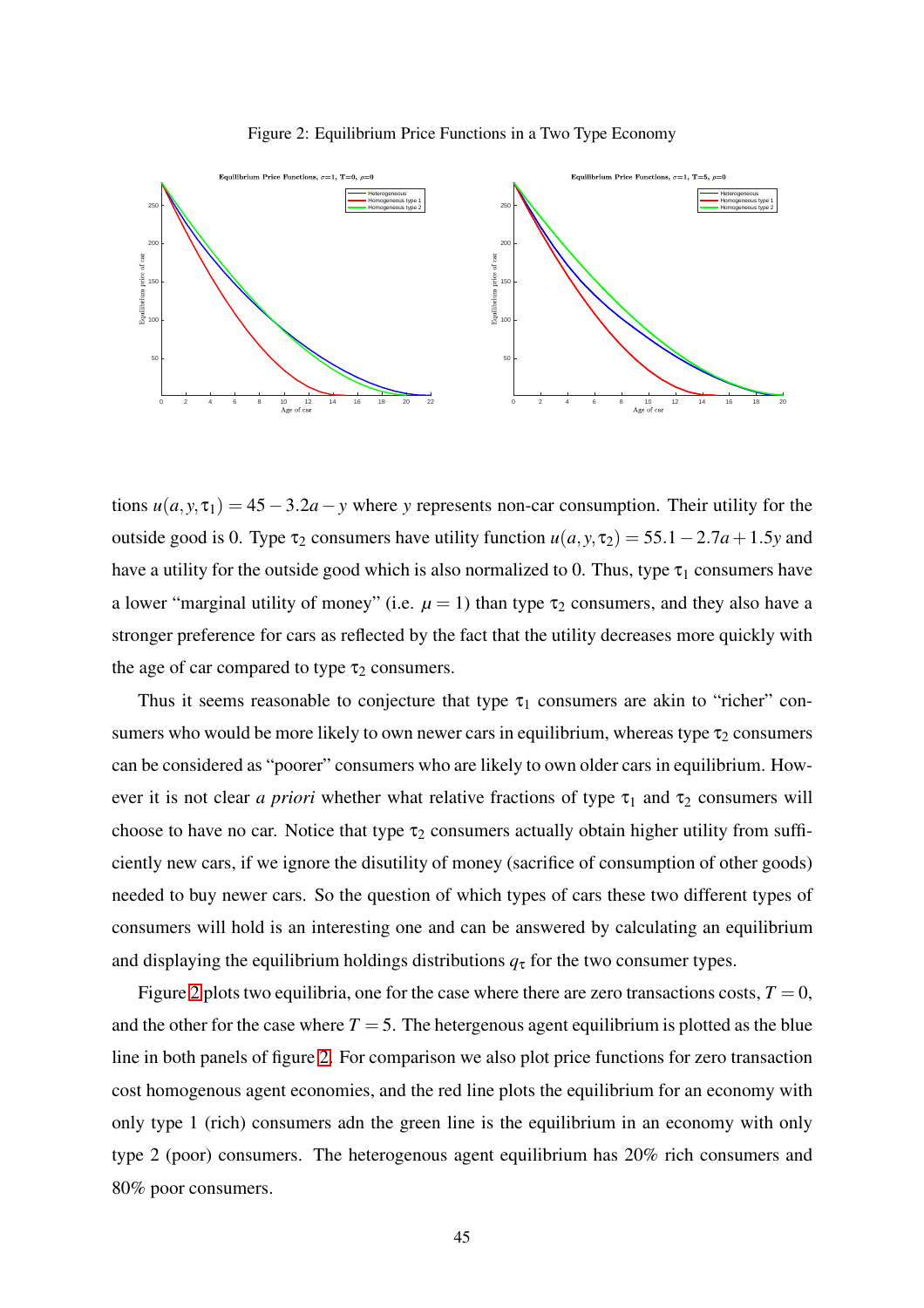<span id="page-46-0"></span>



Notice that when transactions costs are zero, there is an equilibrium with  $\overline{a} = 22$  but when  $T = 5$  the maximum supportable equilibrium has  $\bar{a} = 20$ : thus the higher transactions costs have succeeded in partially "killing off" the market for used cars. Also note how the heterogenous agent equilibrium (blue line) starts out closer to the homogeneous agent equilibrium with only rich consumers (red line) for relatively new cars, but approaches the homogenous agent equilibrium prices in an economy with only poor consumers as car ages increase. This is due to the pattern of specialization in car holdings that we illustrated in figure [3](#page-46-0) below.

The self-sorting of the two types of consumers into the ages of cars they hold in equilibrium is obvious from figure [3.](#page-46-0) The "rich" type  $\tau_1$  consumers hold the newest cars and in particular are much more likely to buy new cars than the poorer type  $\tau_2$  consumers. In addition, the poor are much more likely not to own a car compared to the rich. These findings are ones we might expect, where there is "specialization in holdings" that enables gains from trade between the two types of consumers: the rich consumers buy brand new cars and hold them for several years and then sell them to poor consumers who also hold them for several years, trading the cars over a succession of poor owners until the car is scrapped.

The effect of transactions costs on the holdings and trade in secondary markets for cars is also evident in figure [3:](#page-46-0) as transactions costs increase, fewer consumers hold cars and more choose the outside good. This reduces the demand for new cars and the aggregate holdings of cars in the economy.

We believe that very rich patterns of holding cars and trading cars can be obtained from this relatively simple dynamic equilibrium model. We believe it can be extended in various interesting directions, such as allowing for multiple types of cars and oligopoly competition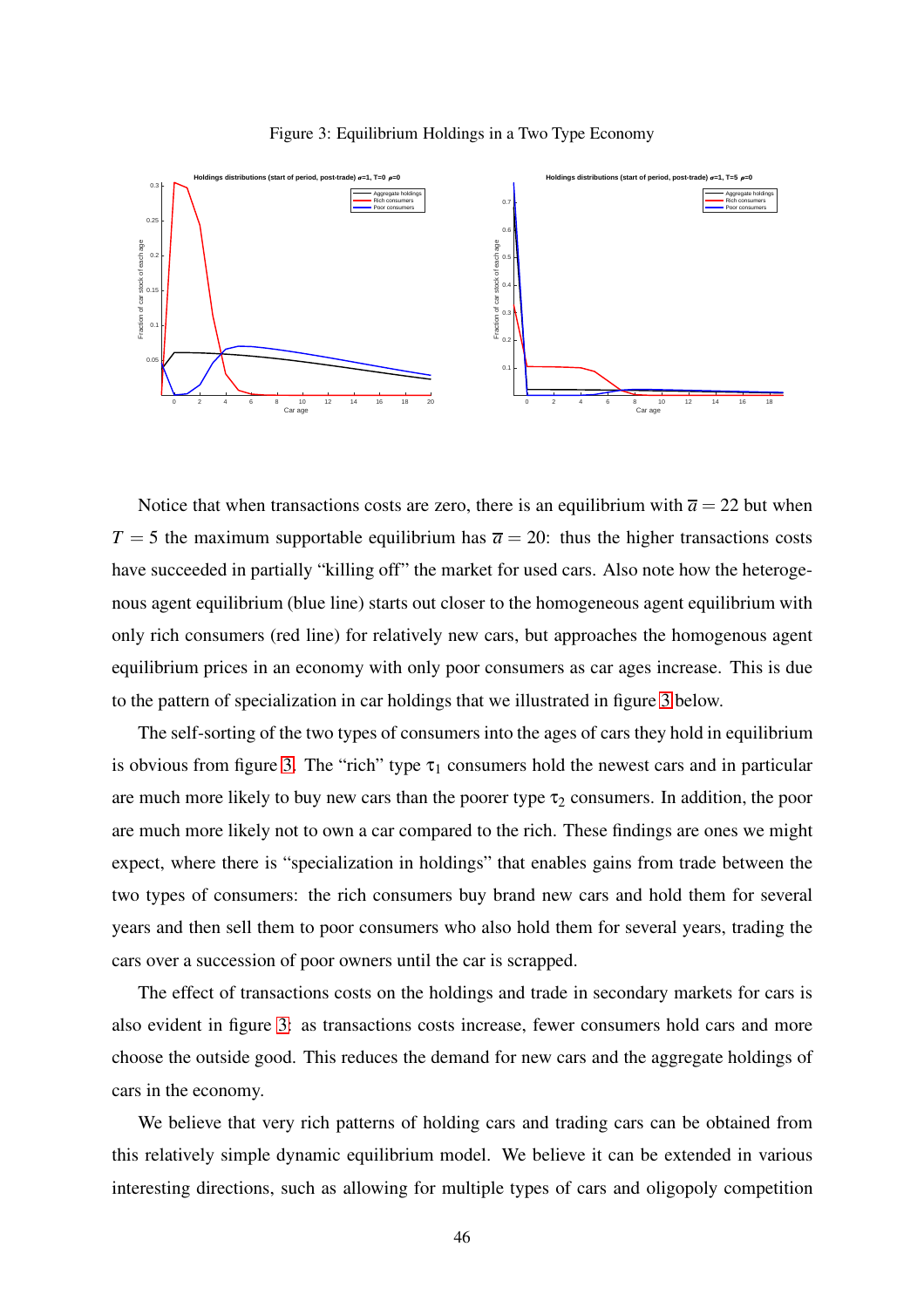in the new car market, where oligopolists consider not only the competition from other car manufacturers, but also the "competition" provided by their own used cars, similar to the lines of [Esteban and Shum](#page-81-0) [\(2007\)](#page-81-0). The model could be extended further by allowing oligopolists to make product quality and durability choices as well as pricing decisions, and it is potentially possible to allow for the presence of rental intermediaries as well. We will consider several of these extensions in section [5.](#page-67-0)

### <span id="page-47-0"></span>3.6 Equilibrium with different types of cars

Suppose there are *J* different types of cars (e.g. makes/models), with corresponding new car prices  $\overline{P}_j$ , and scrap prices  $\underline{P}_j$ ,  $j = 1, ..., J$ . We continue to treat new car prices as fixed, consistent with the "small open economy assumption" and continue to assume an infinitely elastic demand for cars for their scrap value, though at perhaps different values depending on the car type. In this section we derive equations characterizing a stationary equilibrium in a market with  $J > 1$  different types of cars. For notational reasons we will let the state and decision corresponding to the outside good (i.e. not owning a car) be denoted by  $j = 0$  and the decision to keep the current car be denoted by  $j = 0$  (as opposed to  $a = -1$  in our analysis of equilibrium with only one car type).

When there are multiple car types, it is reasonable adopt a *nested multinomial logit* (NMNL) specification for choice probabilities following [Berkovec](#page-81-1) [\(1985\)](#page-81-1). The motivation for a NMNL specification compared to the standard multinomial logit (MNL) specification for preference shocks used in the previous sections is to avoid the problem of *independence from irrelevant alternatives* (IIA) that is implied by the joint independence of the random preference shocks implicit in the MNL specification for choice probabilities. This implies an undesirable pattern of equal cross-elasticities in choice probabilities that [Berry, Levinsohn and Pakes](#page-81-2) [\(1995\)](#page-81-2) have emphasized. In addition, in a choice problems with large numbers of possible alternatives, the MNL specification is undesirable due to the assumption that the random preference shocks have *IID* Type 1 extreme value distributions. We would expect alternatives that are more similar in terms of their observed characteristics (such as two different ages of the same make/model of car) have preference shocks that are more correlated with each other compared to different ages of completely different types of cars. The independence property can therefore lead to excessive switching between different types of cars induced purely by chance realizations of the random preference shocks. In an NMNL specification, we can control the variability and correlation of the random preference shocks to reflect natural patterns of similarity, such as similar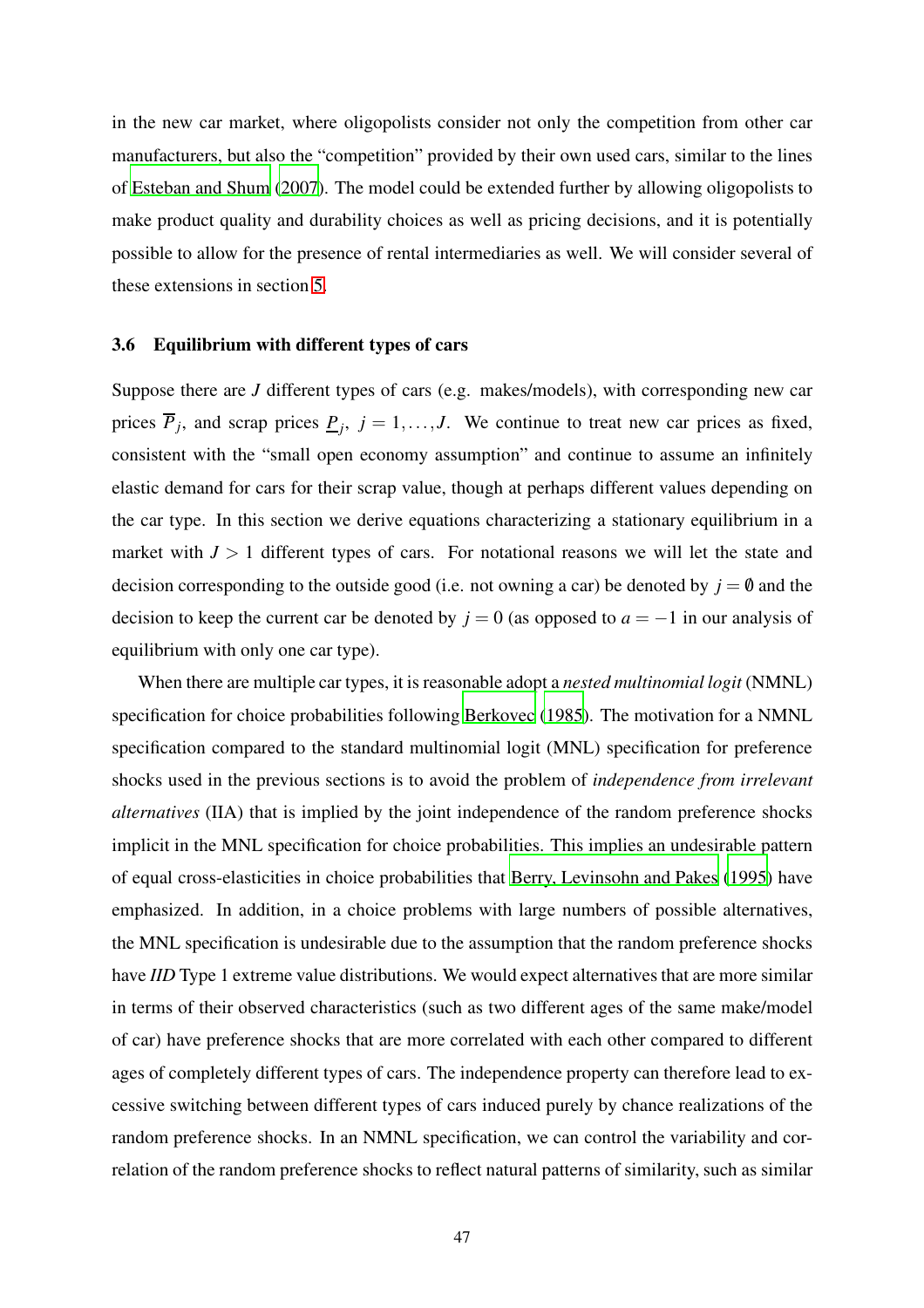unobserved attributes of different ages of the same type (e.g. make/model) of car. As a result the NMNL does not exhibit the IIA property of the MNL model, and the variability in random preference shocks can be more flexibly controlled to avoid excessive switching behavior. This can produce a higher degree of persistence in choices such as keeping the same car longer, and thereby reflecting "brand loyalty" at times when a consumer does decide to trade their old car for a new one.

The NMNL model is implied by a multivariate distribution for the vector  $\epsilon$  of idiosyncratic shocks to consumer utility corresponding to the different discrete choices a consumer can make. Consider a consumer who does not own a car, so their car state is denoted by  $\emptyset$ . The choice set for this consumer is  $D(\emptyset) = \{\emptyset, \{(j,d)|d = 0, \ldots, \overline{a}_j - 1, j = 1, \ldots, J\}\}\,$ , where the choice  $j = 0$  corresponds to remaining in the no car state, and the choice  $(j, d)$  corresponds to buying a car of type *j* and age *d*. Similarly, the choice set for an individual who has a car (*j*,*a*) of type *j* and age *a* is given by  $D(j, a) = \{0, 0, \{(j', d) | d = 0, ..., \overline{a}_{j'} - 1, j' = 1, ..., J\}\}$  where  $j = 0$  corresponds to the decision to purge their current car and own no car next period,  $j = 0$ corresponds to the decision to keep their current car and the choice pair  $(j', d)$  corresponds to the decision to trade their current car for another car of type  $j'$  and age  $d$ . Let  $\varepsilon$  be a vector whose indices are given by either the indices in  $D(\theta)$  (if the individual does not have a car) or *D*(*j*,*a*) (if the individual has a car of type *j* and age *a*).

[McFadden \(1981](#page-82-0)) introduced a class of multivariate extreme value distributions that include collections of *IID* Type 1 extreme value distributions as a special case. He called this class the generalized extreme value family (GEV) and showed it could be represented as a joint CDF of the form

<span id="page-48-0"></span>
$$
F(\varepsilon_1,\ldots,\varepsilon_n)=\exp\{-G(e^{-\varepsilon_1},\ldots,e^{-\varepsilon_n})\}\tag{79}
$$

where the function  $G$  maps the positive orthant of  $R<sup>n</sup>$  into the positive real line, and satisfies several properties, including homogeneity of degree  $\mu$  for some  $\mu > 0$ . Note that the CDF of a collection of *IID* Type 1 extreme value random variables is a special case of equation [\(79\)](#page-48-0) when  $G(y_1,..., y_n) = \sum_{i=1}^n y_i$ .

In the auto problem, we index the arguments of the joint CDF as  $(\epsilon_0, \epsilon_0, {\{\epsilon_{d,j}\}})$  where  $\epsilon_0$ is a random preference shock associated with the decision to chooce the outside good ( $j = \emptyset$ ),  $\varepsilon_0$  is a random preference shock associated with the decision to keep the current car  $(j = 0)$ , and  $\{\varepsilon_{d,i}\}\$  are the preference shocks associated with different possible choices of car types and ages,  $(d, j)$ . Thus,  $F(\epsilon_0, \epsilon_0, {\epsilon_{d,j}})$  is the CDF of these preference shocks and we assume it has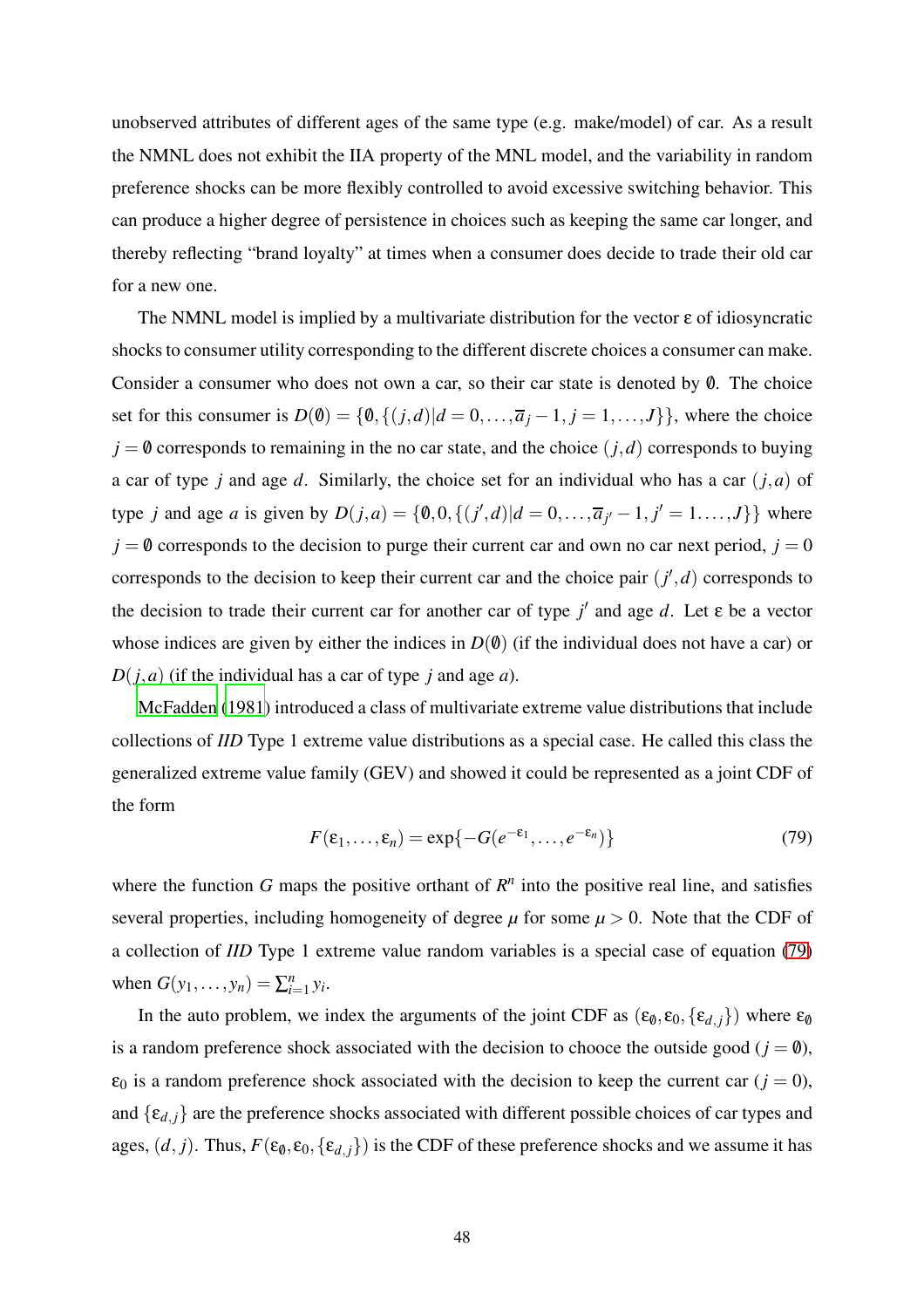the representation

<span id="page-49-0"></span>
$$
F(\varepsilon_0, \varepsilon_0, \{\varepsilon_{d,j}\}) = \exp\{-G(e^{-\varepsilon_0}, e^{-\varepsilon_0}, \{e^{-\varepsilon_{d,j}}\})\}\tag{80}
$$

where the function  $G(y_0, y_0, \{y_{d,j}\})$  is given by

<span id="page-49-1"></span>
$$
G(y_0, y_0, \{y_{d,j}\}) = y_0^{\frac{1}{\sigma}} + y_0^{\frac{1}{\sigma}} + \left(\sum_{j=1}^J \left(\sum_{d=0}^{\overline{a}_{j-1}} y_{d,j}^{\frac{1}{\sigma_j}}\right)^{\frac{\sigma_j}{\sigma_{j>0}}}\right)^{\frac{\sigma_{j>0}}{\sigma}}.
$$
(81)

where  $\sigma$ ,  $\sigma$ <sub>*i*>0</sub> and  $\{\sigma$ <sub>*j*</sub>}, *j* = 1,...,*J* are *J* + 2 "scale/similarity parameters" of the GEV distribution that control the scale of the random preference shocks as well as the degree of correlation in these shocks for subsets of car choices that we will explain below. To be a valid CDF, the similarity parameters must satisfy the inequalities

<span id="page-49-2"></span>
$$
\sigma \ge \sigma_{j>0} \ge \sigma_j \ge 0 \quad j=1,\ldots,J \tag{82}
$$

The top panel of figure [4](#page-50-0) illustrates the patterns of correlation and similarity in the random preference shocks implied by the nested logit GEV specification for *F* in equations [\(80\)](#page-49-0) and [\(81\)](#page-49-1). It take the form of three level choice tree, where at the top level of the choice tree there are only 3 alternatives: a) choose to have no car,  $j = \emptyset$ , b) choose to keep your current car,  $j = 0$ , or c) trade your car for another car of either the same or different type  $j \in \{1, ..., J\}$ , denoted by the branch  $j > 0$  in figure [4.](#page-50-0) If a person chooses to trade,  $j > 0$  then there is a two level nested logit sub-tree descending below the  $j > 0$  branch. There will be a similarity parameter  $\sigma_{j>0}$ scaling the shocks at the upper level of this subtree, as well as the car type specific similarity parameters  $\sigma_j$  discussed above. By choosing both  $\sigma_{j>0}$  and  $\sigma_j$  to be sufficiently small, we can reduce the effects of random shocks in current utility on car switching behavior, and thus the model can explain obdserved behavior using a lower level of transactions costs when these similarity parameters are sufficiently small. However the fact that there are these two ways to model car switching (i.e. either with high transactions costs in a two level nested logit model or lower transactions costs in a three level nested logit model where the additional parameters  $\sigma_{j>0}$  and  $\sigma_j$ ,  $j \in \{1, ..., J\}$  are chosen to be sufficiently small) raises the concern about the identification of these two different explanations for the dynamics of car switching behavior. Note that the parameter  $\sigma$  controls the level of variability of the preference shocks in the top level of the choice tree. As  $\sigma \rightarrow 0$  the overall scale of the preference shocks tend to zero due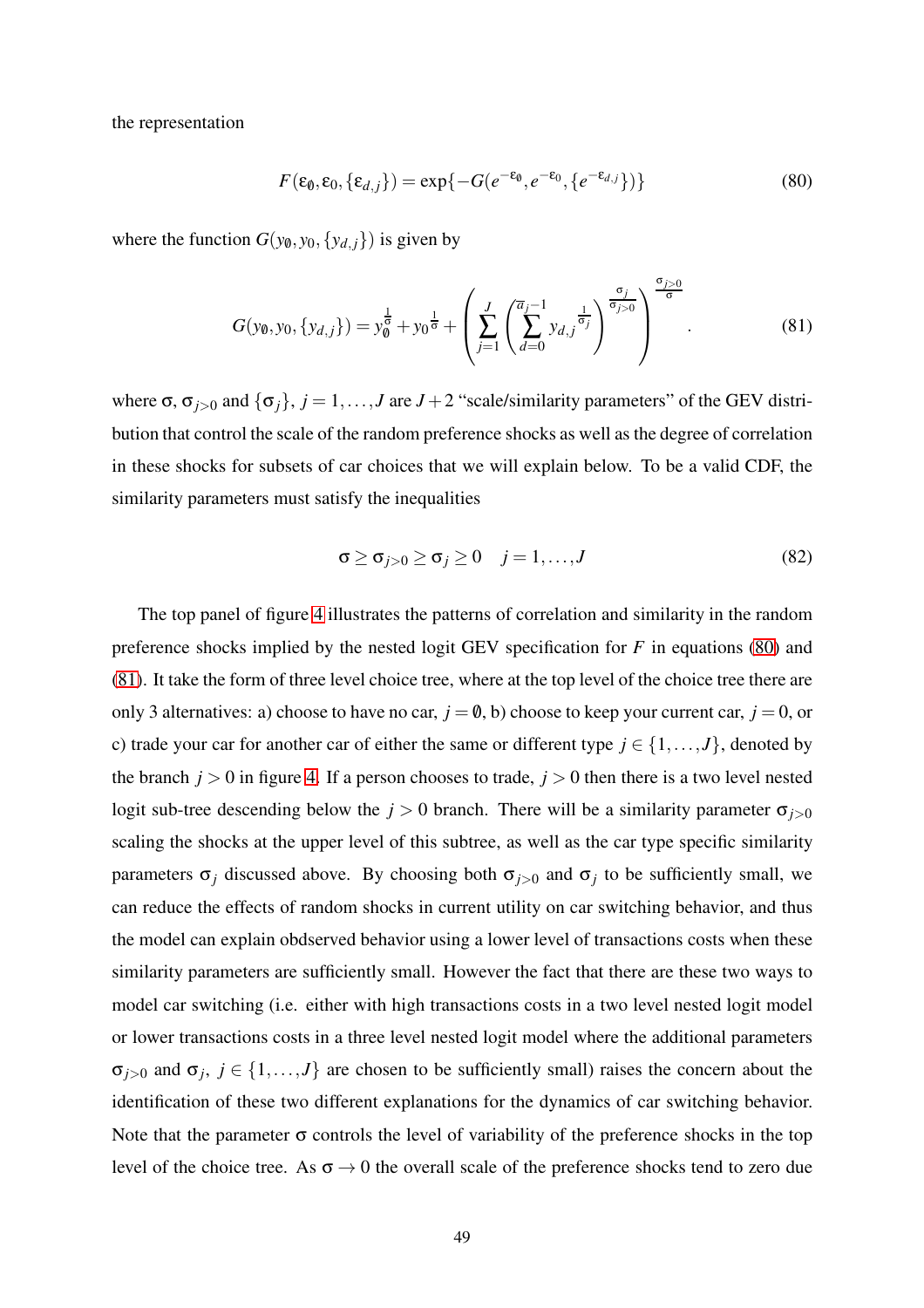

<span id="page-50-0"></span>

to the inequalities [\(82\)](#page-49-2). If we impose the restriction that  $\sigma = \sigma_{i>0}$ , then the three level NMNL choice tree collapses to the two level choice tree illustrated in the bottom panel of figure [4](#page-50-0) where the scale parameters preference shocks for the top level choices are the same, and we only allow different scale parameters  $\sigma_j$  to reflect correlation/similarity in different ages of the them type *j* of car. If we further restrict that  $\sigma = \sigma_{i>0} = \sigma_i$  for  $j = 1, ..., J$ , then the NMNL collapses to a standard MNL model, where there is a common scale parameter σ for all preference shocks, but these shocks are *IID.* Below we derive formulas for the value functions under the general three level NMNL specification illustrated in the top panel of figure [4.](#page-50-0)

Let  $V_{\tau}(\mathbf{0}, \varepsilon)$  be the discounted utility of a consumer  $\tau$  who does not own a car. Since  $\tau$  denotes the type of consumer which is time-invariant, we will suppress it to space in the equations below. The Bellman equation for this state is given by

$$
V_{\tau}(\boldsymbol{\theta}, \boldsymbol{\epsilon}) = \max \left[ v_{\tau}(\boldsymbol{\theta}, \boldsymbol{\theta}) + \varepsilon(\boldsymbol{\theta}), \max_{j \in \{1, \dots, J\}} \max_{d \in \{0, 1, \dots, \overline{a}_j - 1\}} [v_{\tau}(d, j, \boldsymbol{\theta}) + \varepsilon(d, j)] \right],
$$
(83)

where  $\overline{a}_j$  is the scrappage age for car type *j* and

$$
v_{\tau}(d,j,0) = u_{\tau}(d,j) - \mu[P(d,j) + T(P,d,j,0)] + \beta \left[ (1 - \alpha_j(d))EV_{\tau}(d+1,j) + \alpha_j(d)EV_{\tau}(\overline{a}_j,j) \right]
$$
  

$$
v_{\tau}(0,0) = u_{\tau}(0) + \beta EV_{\tau}(0),
$$
 (84)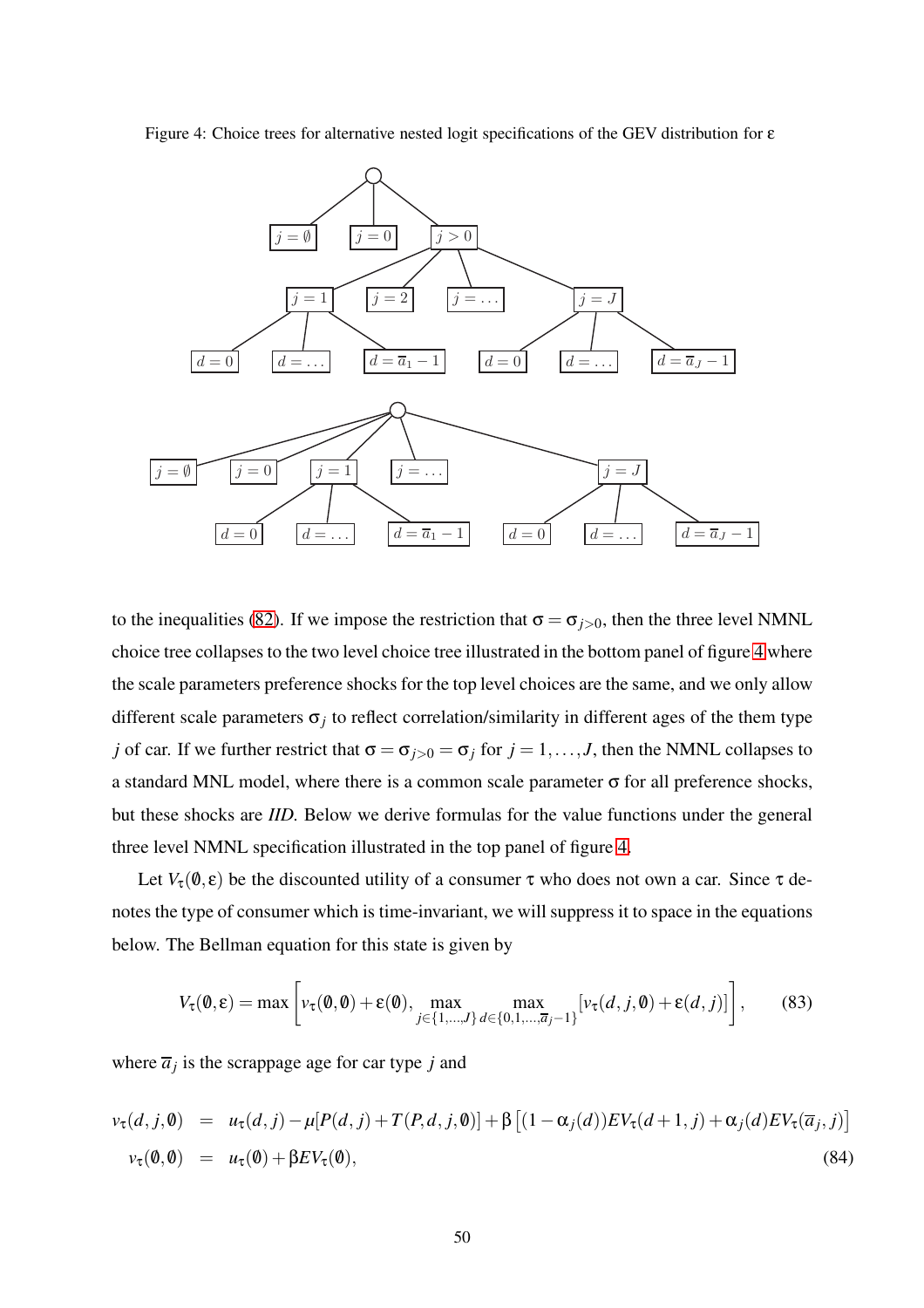where  $u_{\tau}(d, j)$  and  $EV_{\tau}(d, j)$  are the current period utility and expected future utility that a consumer obtains from owning a car of type *j* and age *d*,  $\alpha_i(d)$  is the probability that a car of type *j* and age *d* has an accident that results in a total loss, and  $EV_\tau(\theta)$  is the conditional expectation of  $V(\mathbf{0}, \varepsilon)$ , which represents the expectation of future utility for a consumer who does not currently own a car. When ε is a vector of *IID* GEV preference shocks, the expected value has a different formula than the one given in the logit case in equation [\(43\)](#page-30-0).

<span id="page-51-0"></span>
$$
EV_{\tau}(\mathbf{0}) = \sigma \log \left( \exp \{ v_{\tau}(\mathbf{0}, \mathbf{0}) / \sigma \} + \exp \{ I_{j>0}(\mathbf{0}) / \sigma \} \right) \tag{85}
$$

where  $I_{i>0}(\emptyset)$  is the *inclusive value* or *ex ante* expected maximized utility corresponding to the choice of moving out of the no car state and buying some car  $(d, j)$  that provides the consumer the *ex post* highest discounted utility after observing the preference shocks for each  $(d, j)$  alternative, and is given by

$$
I_{j>0}(0) = \sigma_{j>0} \log \left( \sum_{j=1}^{J} \exp\{I_j(0)/\sigma_{J>0}\} \right).
$$
 (86)

where  $I_i(0)$  is the inclusive value or expected maximal discounted utility associated with the choice of a particular car type *j* by an individual who does not own a car, and is given by

$$
I_j(\mathbf{0}) = \sigma_j \log \left( \sum_{d=0}^{\overline{a}_j - 1} \exp \{ v_\tau(d, j, \mathbf{0}) / \sigma_j \} \right). \tag{87}
$$

Similarly, we extend the Bellman equation for a consumer who owns a car of type *j* and age *a* to allow for the option to "purge" their car, i.e. sell the car but not buy another to replace it:

$$
V_{\tau}(a, j, \varepsilon) = \max \left[ v_{\tau}(\emptyset, a, j) + \varepsilon(\emptyset), v_{\tau}(0, a, j) + \varepsilon(0),
$$
  

$$
\max_{j' \in \{1, ..., J\}} \max_{d \in \{0, 1, ..., \overline{a}_{j'} - 1\}} [v_{\tau}(d, j', a, j) + \varepsilon(d, j')]\right],
$$

where  $v_{\tau}(\emptyset, a, j)$  is the value of selling one's current car of type *j* age *a* and not replacing it

$$
\nu_{\tau}(\mathbf{0}, a, j) = u_{\tau}(\mathbf{0}) + \mu P(a, j) + \beta E V_{\tau}(\mathbf{0}). \tag{88}
$$

and  $v_{\tau}(0, a, j)$  is the value of keeping the current car  $(a, j)$  given by

$$
v_{\tau}(0, a, j) = u_{\tau}(a, j) + \beta \left[ (1 - \alpha_j(a)) EV_{\tau}(a + 1, j) + \alpha_j(a) EV_{\tau}(\overline{a}_j, j) \right],
$$
(89)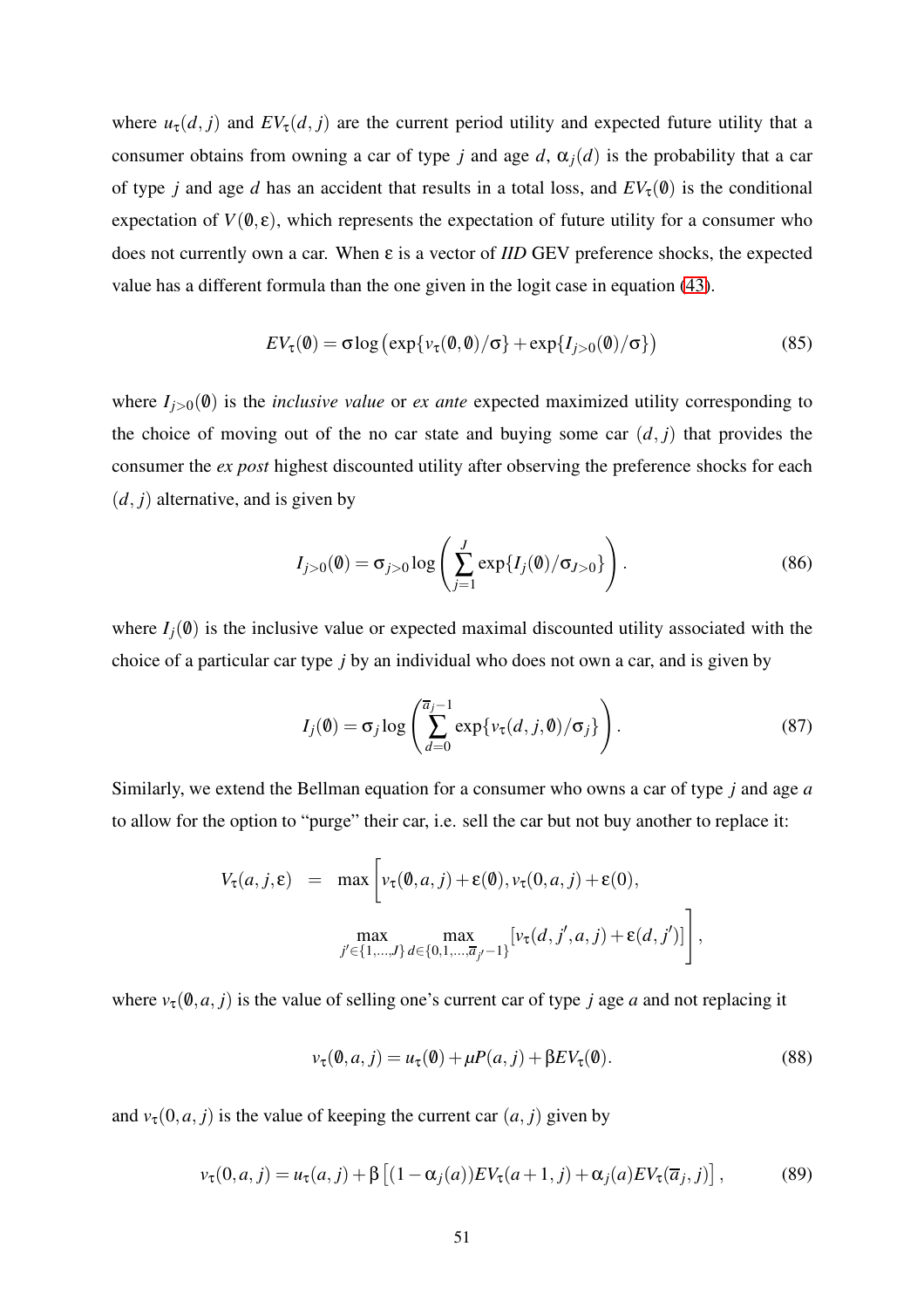and  $v_{\tau}(d, j', a, j)$  is the value of trading one's current car  $(a, j)$  for another car  $(d, j')$ .

<span id="page-52-1"></span>
$$
v_{\tau}(d, j', a, j) = u_{\tau}(d, j') - \mu[P(d, j') - P(a, j) + T(P, d, j', a, j)] +
$$
\n
$$
\beta \left[ (1 - \alpha_{j'}(d)) E V_{\tau}(d + 1, j') + \alpha_{j'}(d) E V_{\tau}(\overline{a}_{j'}, j') \right].
$$
\n(90)

The expected value of state  $(a, j)$  is  $EV_{\tau}(a, j)$  given by

<span id="page-52-0"></span>
$$
EV_{\tau}(a,j) = \begin{cases} \sigma \log (\exp\{v_{\tau}(\emptyset,a,j)/\sigma\} + \exp\{I_{j>0}(a,j)/\sigma\}) & \text{if } a = \overline{a}_j \\ \sigma \log (\exp\{v_{\tau}(\emptyset,a,j)/\sigma\} + \exp\{v_{\tau}(0,a,j)/\sigma\} + \exp\{I_{j>0}(a,j)/\sigma\}) & \text{otherwise} \end{cases}
$$
(91)

where the first equation for  $EV_{\tau}(a, j)$  in [\(91\)](#page-52-0) is for the case where the current car is at the scrappage age threshold,  $a = \overline{a}_j$ , so keeping this car is no longer an option, and the second formula is for the case where  $a < \overline{a_j}$  so the consumer has the additional option to choose to keep the current car  $(a, j)$  rather than trade it, which has the value  $v_\tau(0, a, j)$ . The inclusive value for the decision to trade for another car is  $I_{j>0}(a, j)$  given by

$$
I_{j>0}(a,j) = \sigma_{j>0} \log \left( \sum_{j'=1}^{J} \exp\{I_{j'}(a,j)/\sigma_{j>0}\} \right)
$$
 (92)

where  $I_{j}(a, j)$  is the inclusive value associated with the decision to trade the current car  $(a, j)$ for some car  $(d', j')$  of car type  $j'$  given by

$$
I_{j'}(a,j) = \sigma_{j'} \log \left( \sum_{d'=0}^{\overline{a}_{j'}-1} \exp \{ v_{\tau}(d',j',a,j) / \sigma_{j'} \} \right).
$$
 (93)

For notational simplicity, we suppressed the dependence of the value functions on the set of car prices. However to describe equilibrium it is now necessary to make the dependence on prices *P* explicit. Let *P* be the concatenated vector of prices for all ages of traded used cars, *a*<sup>*j*</sup> ∈ {1,2,..., $\overline{a}$ <sup>*j*</sup> −1}, *j* ∈ {1,2,...,*J*}

$$
P = (P'_1, P'_2, \dots, P'_J)'
$$
\n(94)

where  $P_j$  is the  $\overline{a}_j - 1 \times 1$  vector of age specific prices of car type *j*, i.e.  $P_j(a)$  is the price of a car of type *j* of age *a*. As in the previous sections, all of the key objects of the model, the expected values  $EV_{\tau}$  and value functions  $v_{\tau}$  and the implied choice probabilities  $\Pi_{\tau}$  will be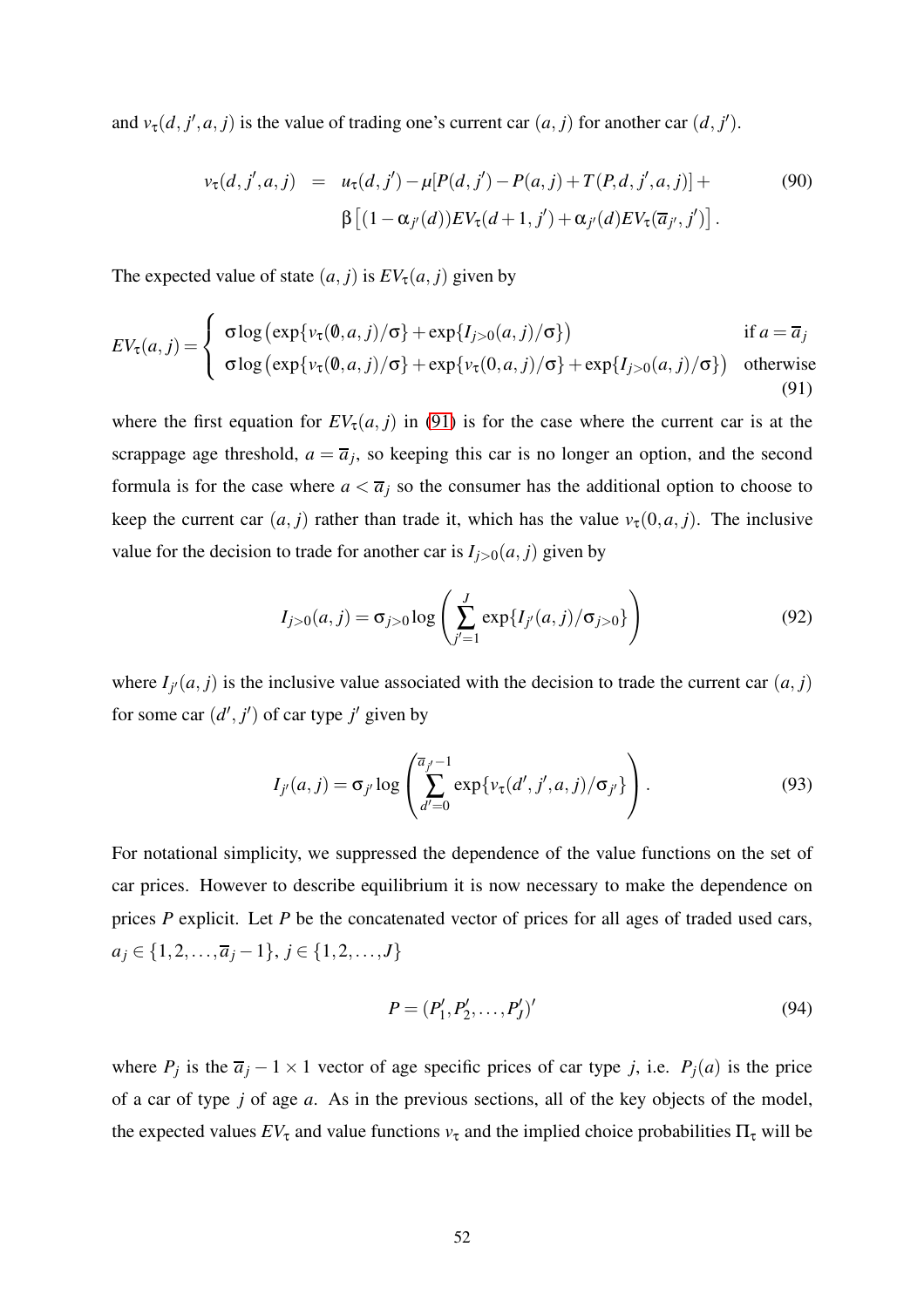implicit functions of *P*. Define  $\overline{a}$  as

$$
\overline{a} \equiv \sum_{j=1}^{J} \overline{a}_{j} \tag{95}
$$

Thus, *P* is the  $\overline{a}$  − *J* × 1 vector of prices of all traded used cars in the economy that must be determined in a stationary equilibrium of the model.

Similar to our discussion of the case of only one car type, the system of equations [\(85\)](#page-51-0) and [\(91\)](#page-52-0) are the equivalent of the Bellman equation, but after the *GEV* distributed preference shocks  $\epsilon$  have been integrated out. As we previously discussed the system defines  $EV_{\tau}$  as the unique fixed point to a contraction mapping, and  $EV_\tau$  can also be calculated using Newton iterations exactly as described in equation [\(47\)](#page-31-0) in the case of a single car type. We can also use the Implicit Function Theorem to show that  $EV_{\tau}$  is a smooth implicit function of *P* which we denote as *EV*<sub>τ</sub>(*P*). From the solution  $EV_{\tau}$  we can construct the choice-specific values  $v(d, j', a, j)$  which are also implicit functions of *P* and where appropriate we write  $v(d, j', a, j, P)$  to emphasize this.

However unlike the choice probability formulas in the previous sections, the GEV CDF for *F*(ε) implies the following *nested logit* choice probabilities for a consumer who does not own a car,  $j = 0$ . First consider the probability that the person chooses to remain in the no car state. This has probability  $\Pi(\emptyset|\emptyset, P)$  given by

$$
\Pi_{\tau}(\mathbf{0}|\mathbf{0}, P) = \frac{\exp\{v_{\tau}(\mathbf{0}, \mathbf{0})/\sigma\}}{\exp\{v_{\tau}(\mathbf{0}, \mathbf{0})/\sigma\} + \exp\{I_{j>0}(\mathbf{0})/\sigma\}}
$$
(96)

Let  $\Pi_{\tau}(d, j | \mathbf{0}, P)$  be the probability that the consumer chooses to buy a car  $(d, j)$ . This is given by the product of "transition probabilities" reflecting the three level choice tree

<span id="page-53-0"></span>
$$
\Pi_{\tau}(d,j|\mathbf{0},P) = \Pi_{\tau}(d|j,\mathbf{0},P)\Pi_{\tau}(j|j>0,\mathbf{0},P)\Pi_{\tau}(j>0|\mathbf{0},P) \tag{97}
$$

where  $\Pi_{\tau}(j > 0 | \emptyset, P)$  denotes the probability that the consumer chooses some type of car,

$$
\Pi_{\tau}(j>0|\mathbf{0},P) = 1 - \Pi_{\tau}(\mathbf{0}|\mathbf{0},P) = \frac{\exp\{I_{j>0}(\mathbf{0})/\sigma\}}{\exp\{\nu_{\tau}(\mathbf{0},\mathbf{0})/\sigma\} + \exp\{I_{j>0}(\mathbf{0})/\sigma\}},
$$
(98)

and  $\Pi_{\tau}(j | j > 0, \emptyset, P)$  is the probability the consumer chooses car type *j* given the decision to choose some type of car,

$$
\Pi_{\tau}(j|j>0,\emptyset,P) = \frac{\exp\{I_j(\emptyset)/\sigma_{j>0}\}}{\sum_{j'=1}^{J} \exp\{I_{j'}(\emptyset)/\sigma_{j>0}\}}
$$
(99)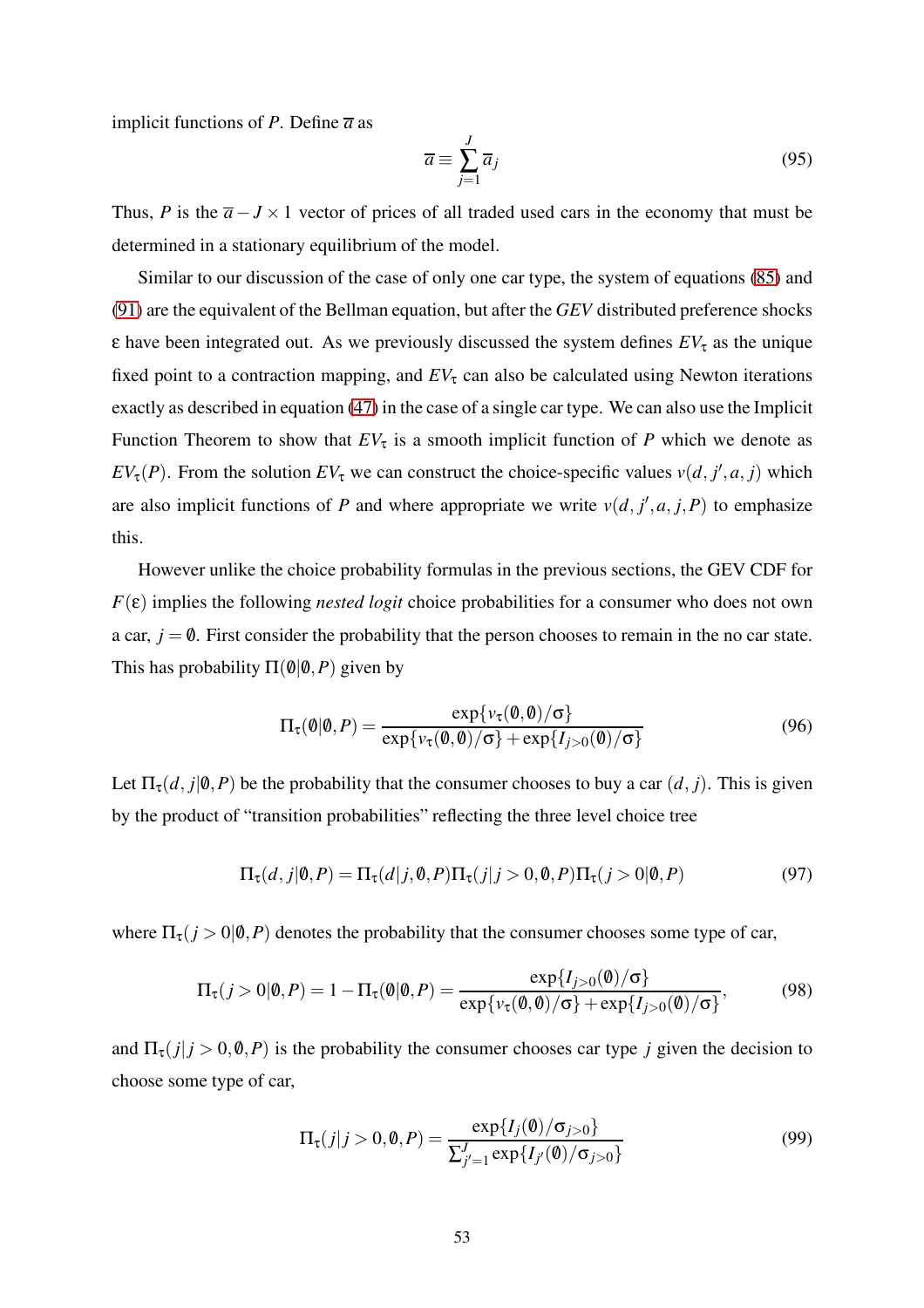and  $\Pi_{\tau}(d|j,0,P)$  is the probability the consumer chooses a car of age *d* given that they chose a car of type *j*

$$
\Pi_{\tau}(d|j,\mathbf{0},P) = \frac{\exp\{\nu_{\tau}(d,j,\mathbf{0},P)/\sigma_j\}}{\sum_{d'=0}^{\overline{a}_{j}-1} \exp\{\nu_{\tau}(d',j,\mathbf{0},P)/\sigma_j\}}.
$$
(100)

Now consider a consumer who has a car (*a*, *j*) of age *a* and type *j*. The probability of the choice  $d = 0$  (i.e. to sell their current car and not replace it with another one) is given by

$$
\Pi_{\tau}(\mathbf{0}|a,j,P) = \begin{cases}\n\frac{\exp\{v_{\tau}(\mathbf{0},a,j,P)/\sigma\}}{\exp\{v_{\tau}(\mathbf{0},a,j,P)/\sigma\} + \exp\{v_{\tau}(\mathbf{0},a,j,P)/\sigma\} + \exp\{I_{j>0}(a,j)/\sigma\}} & \text{if } a < \overline{a}_j \\
\frac{\exp\{v_{\tau}(\mathbf{0},a,j,P)/\sigma\}}{\exp\{v_{\tau}(\mathbf{0},a,j,P)/\sigma\} + \exp\{I_{j>0}(a,j)/\sigma\}} & \text{if } a = \overline{a}_j\n\end{cases}
$$
\n(101)

which reflects the constraint that for any car type *j* a consumer who holds the oldest possible age  $a = \overline{a}_j$  is forced to scrap it, so we have

$$
\Pi_{\tau}(0|a,j,P) = \begin{cases}\n\frac{\exp\{v_{\tau}(0,a,j,P)/\sigma\}}{\exp\{v_{\tau}(0,a,j,P)/\sigma\} + \exp\{v_{\tau}(0,a,j,P)/\sigma\} + \exp\{I_{j>0}(a,j)/\sigma\}} & \text{if } a < \overline{a}_j \\
0 & \text{if } a = \overline{a}_j\n\end{cases}
$$
\n(102)

Since there are only three possible choices at the top level of the choice tree in figure [4,](#page-50-0) it follows that the probability of choosing to trade the current car  $(a, j)$  for some other car  $(d, j')$ is given by

<span id="page-54-0"></span>
$$
\Pi_{\tau}(j > 0 | a, j, P) = 1 - \Pi_{\tau}(\mathbf{0} | a, j, P) - \Pi_{\tau}(0 | a, j, P)
$$
\n(103)

which is valid for any value of  $a \in \{1, \ldots, \overline{a}_j\}$ . Let  $\Pi_{\tau}(d, j'|a, j, P)$  be the probability the consumer trades their current car  $(a, j)$  for some other car  $(d, j')$ . Similar to the probability  $\Pi_{\tau}(d, j' | \emptyset, P)$  given in equation [\(97\)](#page-53-0) above, this probability can be written as a product of three "transition probabilities"

$$
\Pi_{\tau}(d, j'|a, j, P) = \Pi_{\tau}(d|j', a, j, P)\Pi_{\tau}(j'|j > 0, a, j, P)\Pi_{\tau}(j > 0|a, j, P)
$$
(104)

where the probability of choosing to trade the current car  $(a, j)$  for some other age and type of car is  $\Pi_{\tau}(j > 0 | a, j, P)$  given in equation [\(103\)](#page-54-0), and  $\Pi_{\tau}(j' | j > 0, a, j, P)$  is the probability the consumer chooses car type  $j'$  given the decision to trade,

$$
\Pi_{\tau}(j'|j>0,a,j,P) = \frac{\exp\{I_{j'}(a,j,P)/\sigma_{j>0}\}}{\sum_{j'=1}^{J} \exp\{I_{j'}(a,j,P)/\sigma_{j>0}\}},
$$
\n(105)

and  $\Pi_{\tau}(d|j',a,j,P)$  is the probability that the consumer chooses a car of age *d* given the choice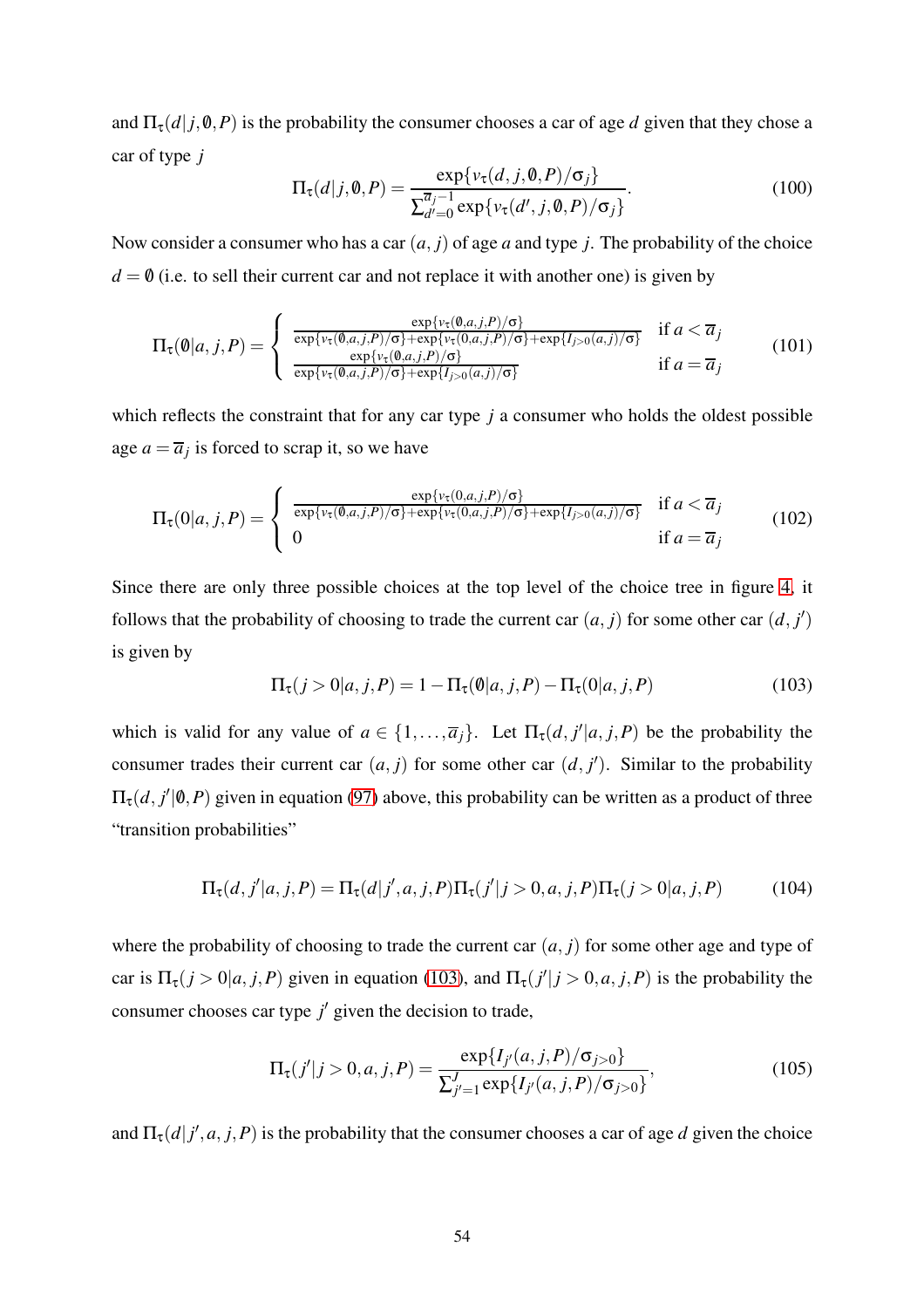of type of car *j* ′

$$
\Pi_{\tau}(d|j',a,j,P) = \frac{\exp\{v_{\tau}(d,j',a,j,P)/\sigma_{j'}\}}{\sum_{d'=0}^{\overline{a}_{j'}-1} \exp\{v_{\tau}(d',j',a,j,P)/\sigma_{j'}\}}.
$$
(106)

It is important to note that due to the separability implied by our quasi-linear specification of utility combined with a restriction that the transactions cost function is of the form  $T(P,d, j')$ depends only on the car the consumer buys,  $(d, j')$  but is independent of the type/age  $(a, j)$  of car the consumer trades in, implies that the choice of the optimal age of a replacement car will be independent of  $(a, j)$  as well, i.e. we have

<span id="page-55-0"></span>
$$
\Pi_{\tau}(d|j',a,j,P) = \Pi_{\tau}(d|j',P),\tag{107}
$$

so the choice probability for the age of a replacement car satisfies an additional *conditional independence property.* This implies that the only way we can model persistence in replacement choices is mainly on a prospective basis, by insuring that one of the types and ages of possible cars provides significantly higher expected discounted utility than the others. Transactions costs can explain persistence in *current holdings* (i.e. the decision to keep the current car), but conditional on the decision to trade the current car, (i.e. not to keep and not to choose the outside good), the age and type of the currently held car  $(a, j)$  has no effect on the consumer's choice of replacement vehicle. The only way we can model such dependence is by allowing the transactions cost function to depend on the current car  $(a, j)$  in a non-trivial way, so this would require a more complex specification of the form  $T(P, a, j, d, j')$  that depends on  $(a, j)$ and not just on  $(d, j')$ .

In our current specification we have  $T(P, a, j, d, j') = T + \rho P(d, j')$  where transactions costs equal the sum of a fixed component *T* plus a proportional component that is a fraction  $\rho$  of the price of the car the consumer buys,  $P(d, j')$ . However even if we were to change the transactions cost to depend on the difference between the price of the car the consumer purchases and the trade-in value of the car sold, so  $T(P, a, j, d, j') = T + \rho(P(d, j') - P(a, j))$ , the conditional independence assumption [\(107\)](#page-55-0) still holds as you can see from examining the formula for the value function for trading,  $v_{\tau}(d, j', a, j)$  in equation [\(91\)](#page-52-1) which is an additively separable function of its arguments, i.e. we can write it was

$$
\nu_{\tau}(d, j', a, j) = \nu_{1\tau}(d, j') + \nu_{2\tau}(a, j)
$$
\n(108)

even in the case where transactions cost are a fraction  $\rho$  of the net trade cost,  $P(d, j') - P(a, j)$ .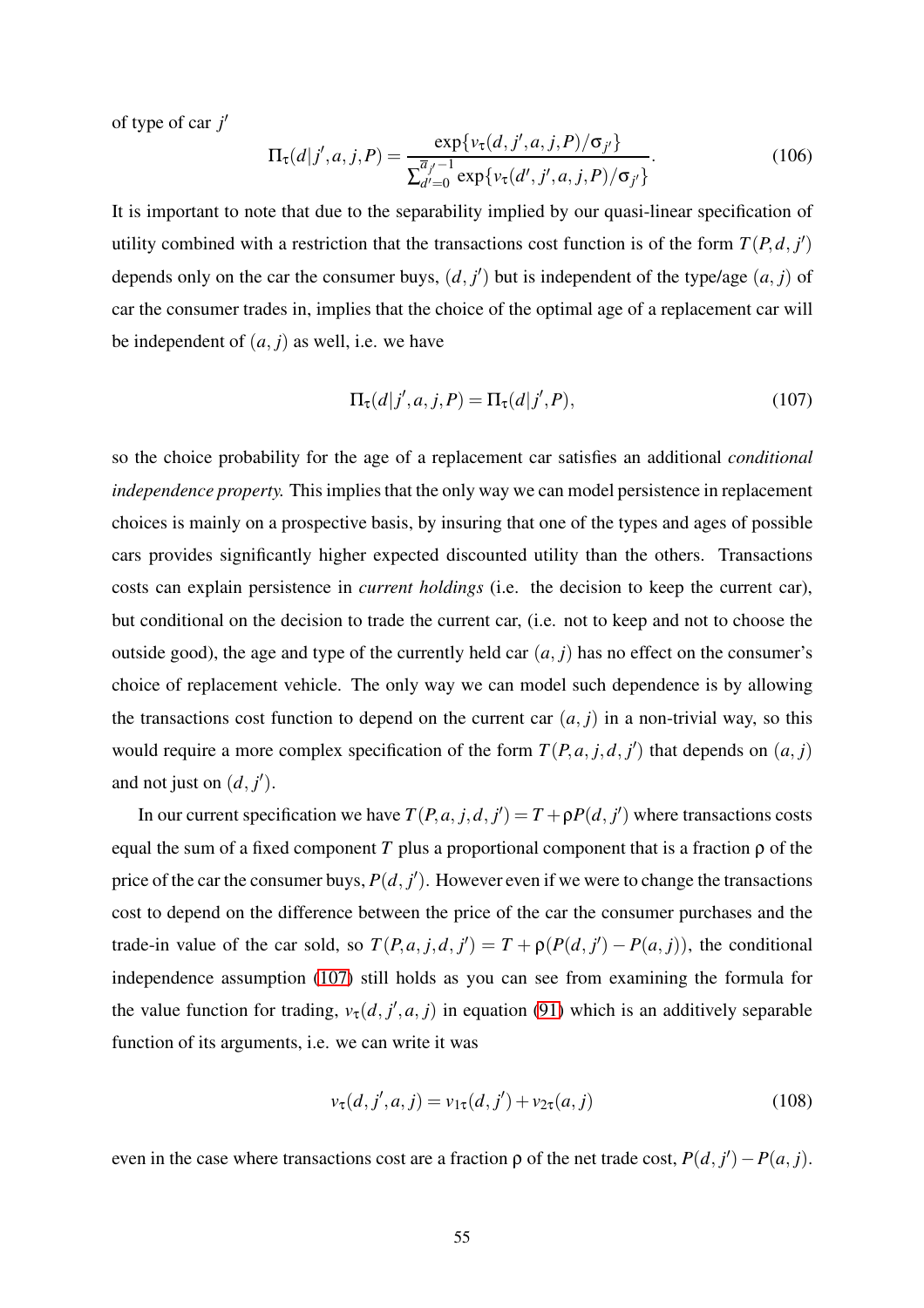Since the  $v_{2\tau}(a, j)$  is just an additive term that shifts the discounted utilities of all choices  $(d, j')$ the choice probability must be independent of  $(a, j)$  consistent with the conditional independence restriction [\(107\)](#page-55-0).

To complete our analysis, we now consider the definition of stationary equilibrium in a model with multiple car types and types of consumer. We start by writing the equation for excess demand, and we note that with multiple types of cars, each car may have different accident probabilities, so we let  $\alpha_i(a)$  denote the accident probability for a car of type *j* and age *a* (which leads to the scrappage of the car). Then let  $q_i(a)$  be the *conditional invariant distribution* of ages of cars of type *j*, following the same formula [\(29\)](#page-24-2) as we derived for the single type car case above.

Let  $\Omega_j$  be the  $\overline{a}_j \times \overline{a}_j$  transition probability matrix representing the aging of a car of type *j* allowing for accidents, i.e. the transition probability matrix given by formula [\(33\)](#page-25-0) but with the age-specific accident probabilities  $\alpha_i(a)$  given by those specific to car type *j*. Now consider the  $(\overline{a}+1) \times (\overline{a}+1)$  matrix  $\Omega$  given by

$$
\Omega = \begin{bmatrix}\n\Omega_1 & 0_{1,2} & \cdots & \cdots & 0_{1,J-2} & 0_{1,J-1} & 0_{1,J} & 0_1 \\
0_{2,1} & \Omega_2 & \cdots & \cdots & 0_{2,J-2} & 0_{2,J-1} & 0_{2,J} & 0_2 \\
\cdots & \cdots & \cdots & \cdots & \cdots & \cdots & \cdots \\
0_{J-2,1} & 0_{J-2,2} & \cdots & \Omega_{J-2} & 0_{J-2,J-1} & 0_{J-2,J} & 0_{J-2} \\
0_{J-1,1} & 0_{J-1,2} & \cdots & \cdots & 0_{J-1,J-2} & \Omega_{J-1} & 0_{J-1,J} & 0_{J-1} \\
0_{J,1} & 0_{J,2} & \cdots & \cdots & 0_{J,J-2} & 0_{J,J-1} & \Omega_{J} & 0_{J} \\
0'_{1} & 0'_{2} & \cdots & \cdots & 0'_{J-2} & 0'_{J-1} & 0'_{J} & 1\n\end{bmatrix},
$$
\n(109)

where  $0_{i,j}$  is a  $\overline{a_i} \times \overline{a_j}$  matrix of zeros and  $0_j$  is an  $\overline{a_j} \times 1$  vector of zeros. Similar to the case where there is only one type of car, there will be a continuum of stationary distributions to  $\Omega$ , i.e. a continuum of solutions satisfying  $q\Omega = q$ . Each solution will take the form

$$
q = \sum_{j=1}^{J} \eta_j q_j \tag{110}
$$

where  $\eta_i \in [0,1]$  and

$$
\sum_{j=1}^{J} \eta_j \le 1\tag{111}
$$

and  $q_j$  is the unique invariant distribution to  $\Omega_j$ , i.e. the unique solution to  $q_j = q_j \Omega_j$ ,  $j =$ 1,..., *J*. The parameter  $\eta_j$  represents the "market share" for car type *j*, i.e. the share of the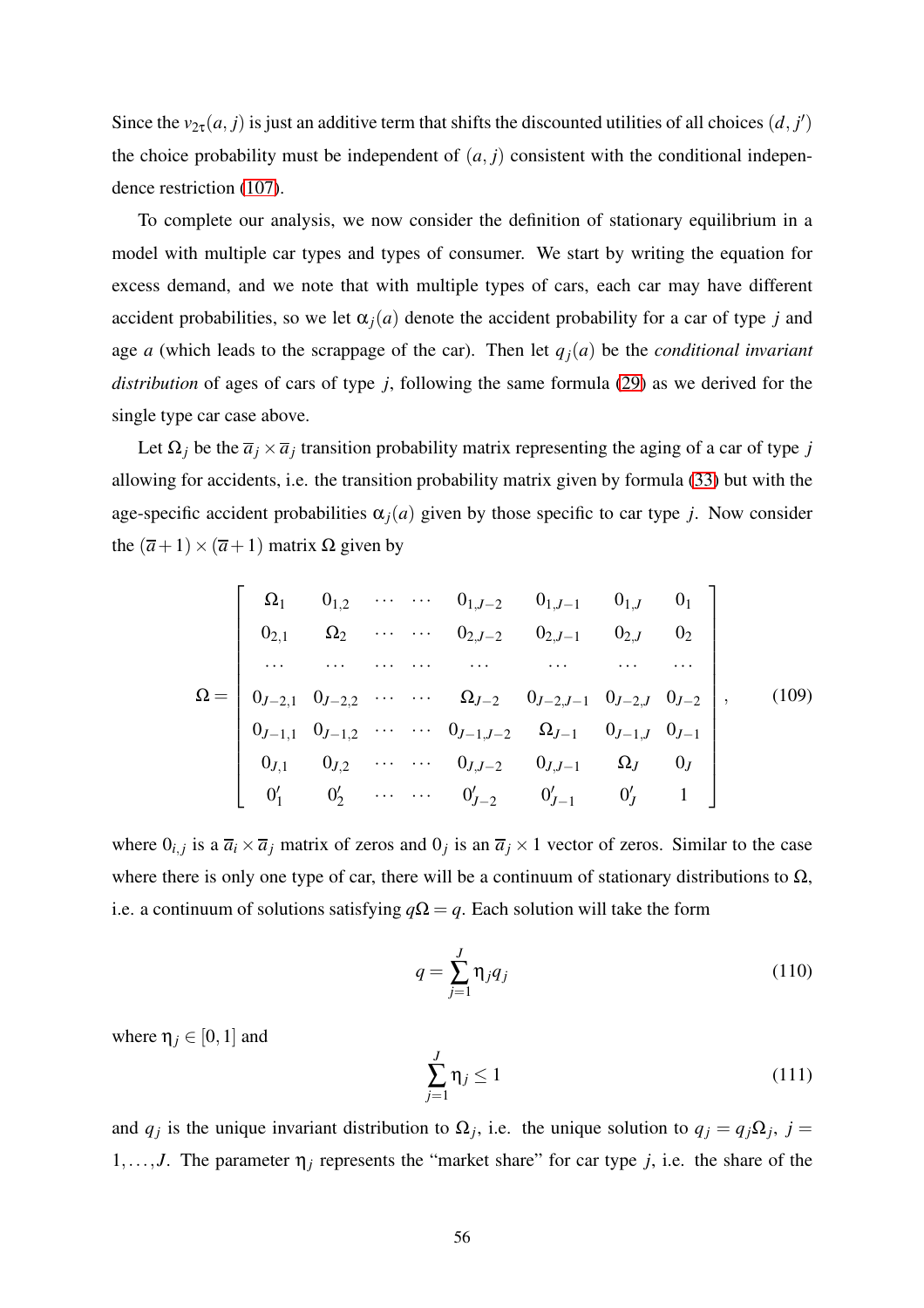total population that owns a car of type *j*, where the residual fraction of the consumers in the economy who choose the outside good is  $\eta_{\emptyset}$  given by

$$
\eta_{\emptyset} = 1 - \sum_{j=1}^{J} \eta_j \tag{112}
$$

represents the share of the population who chooses the outside good. Similar to the one car type case, we need additional restrictions to pin down the shares  $\eta_j$ ,  $j = 1, \ldots, J$ . These restrictions come from the equilibrium conditions that specify that the excess demand for each type of car is zero. These additional equilibrium restrictions will then to pick out a solution, i.e. an invariant distribution  $q\Omega = q$  from the continuum of possible invariant distributions that constitutes holdings of all ages of the *J* different cars and the fraction of the population choosing the outside good,  $d = \emptyset$ .

To do this, we follow the approach of the analysis of a single car type, but generalize it. Define the  $(\overline{a}+1) \times (\overline{a}+1)$  transition probability matrix  $\Delta_{\tau}(P)$  by

<span id="page-57-0"></span>
$$
\Delta_{\tau}(P) = \begin{bmatrix}\n\Delta_{\tau}(1|1, P) & \cdots & \Delta_{\tau}(J-1|1, P) & \Delta_{\tau}(J|1, P) & \Delta_{\tau}(\emptyset|1, P) \\
\Delta_{\tau}(1|2, P) & \cdots & \Delta_{\tau}(J-1|2, P) & \Delta_{\tau}(J|2, P) & \Delta_{\tau}(\emptyset|2, P) \\
\cdots & \cdots & \cdots & \cdots & \cdots \\
\Delta_{\tau}(1|J-1, P) & \cdots & \Delta_{\tau}(J-1|J-1, P) & \Delta_{\tau}(J|J-1, P) & \Delta_{\tau}(\emptyset|J-1, P) \\
\Delta_{\tau}(1|J, P) & \cdots & \Delta_{\tau}(J-1|J, P) & \Delta_{\tau}(J|J, P) & \Delta_{\tau}(\emptyset|J, P) \\
\Delta_{\tau}(1|\emptyset, P) & \cdots & \Delta_{\tau}(J-1|\emptyset, P) & \Delta_{\tau}(J|\emptyset, P) & \Delta_{\tau}(\emptyset|\emptyset, P)\n\end{bmatrix}
$$
\n(113)

where  $\Delta_{\tau}(\mathbf{0}|\mathbf{0},P)$  is the probability that a consumer who does not own a car at time *t* will continue not to own a car at time  $t + 1$  and is given by

$$
\Delta_{\tau}(\emptyset|\emptyset, P) = \Pi_{\tau}(\emptyset|\emptyset, P) \tag{114}
$$

where  $\Pi_{\tau}(\emptyset|\emptyset, P)$  is the probability that a consumer of type  $\tau$  who has no car chooses to remain in the state of having no car, similar to formula [\(48\)](#page-32-1) but generalized in the obvious way to allow multiple types of cars.

The generic element of the partitioned matrix  $\Delta(P, \tau)$  in equation [\(113\)](#page-57-0) is  $\Delta_{\tau}(k|j, P)$  which is a matrix of dimension  $\overline{a}_j\times \overline{a}_k$  that represents a "sub-transition matrix" of choice probabilites for a consumer who holds an existing car of type *j* but chooses to buy a car of type *k*. Let  $a_j \in \{1, 2, ..., \overline{a_j}\}\$ be the age of the current car of type *j* that a consumer of type  $\tau$  owns and let  $a_k \in \{0, 1, \ldots, \overline{a}_k - 1\}$  be the age of a car of type *k* that this consumer chooses to buy instead.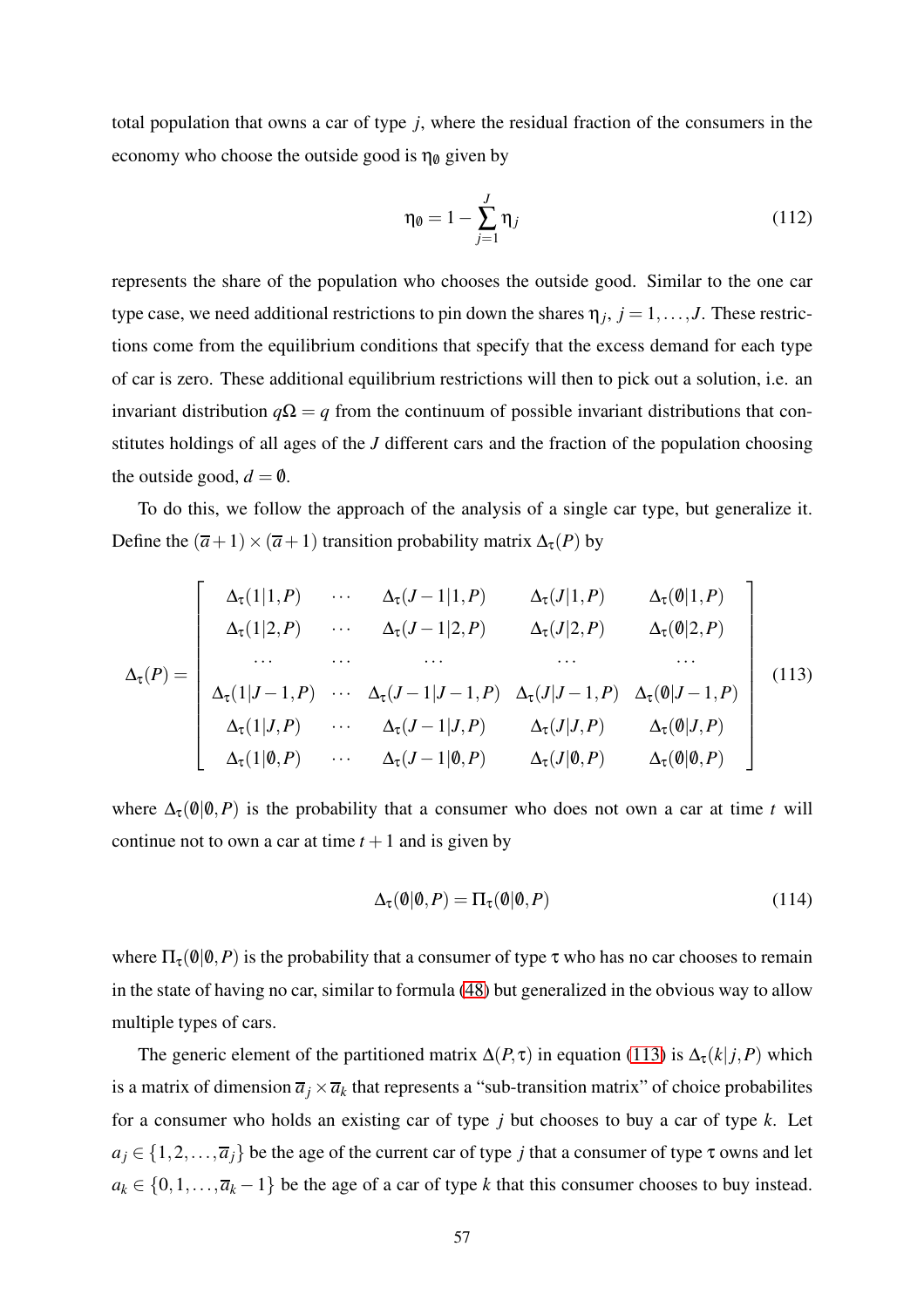Then we have

$$
\Delta_{\tau}(k|j,P)(a_j,a_k) = \Pi_{\tau}(a_k,k|a_j,j,P). \tag{115}
$$

Note that for technical reasons, we order the columns of  $\Delta_{\tau}(k|j, P)$  with respect to the car age index  $a_k$  as we did for the formula for  $\Delta_{\tau}(P)$  in the 1 car type case in equation [\(51\)](#page-32-0), namely to put the choice of a new car,  $a_k = 0$  in the next last column of this matrix and the choice of the outside good in the last column. Then it is possible to show that the analog of Lemma 1 holds in the multi-car case, and the multivariate version of equation [\(53\)](#page-33-1) holds

$$
\nabla_{EV}\Gamma(EV,\tau) = \beta \Delta_{\tau}(P)\Omega.
$$
\n(116)

Now consider the vector  $\Delta_{\tau}(\mathbf{0}|j, P)$ . This is a vector of dimension  $(\overline{a}_j \times 1)$  whose component *aj* is given by

$$
\Delta_{\tau}(\mathbf{0}|j, P)(a_j) = \Pi_{\tau}(\mathbf{0}|a_j, j, P). \tag{117}
$$

Finally, consider the diagonal elements of the partitioned choice probability transition matrix  $\Delta_{\tau}(P), \Delta_{\tau}(j|j, P), j \in \{1, 2, ..., J\}$ . These are the same as the off-diagonal blocks  $\Delta_{\tau}(i|j, P)$  for  $i \neq j$  except that the diagonal blocks are square  $(\overline{a}_j \times \overline{a}_j)$  matrices and the diagonal elements of these matrices include the probability of keeping the current vehicle which we recall is denoted by the choice  $j' = j = 0$ . So we have

$$
\Delta_{\tau}(j|j,P)(a_j,a_j) = \Pi_{\tau}(a_j,j|a_j,j,P) + \Pi_{\tau}(0|a_j,j,P),
$$
\n(118)

which describes the probability for the two ways of keeping the same age and type of car  $(a_j, j)$ : 1) trading the current car  $(a_j, j)$  for another car  $(a_j, j)$ , and 2) keeping the current car  $(a_j, j)$ . The matrix  $\Delta_{\tau}(P) \Omega$  can be written as

$$
\begin{bmatrix}\n\Delta_{\tau}(1|1, P)\Omega_{1} & \cdots & \Delta_{\tau}(J-1|1, P)\Omega_{J-1} & \Delta_{\tau}(J|1, P)\Omega_{J} & \Delta_{\tau}(\emptyset|1, P) \\
\Delta_{\tau}(1|2, P)\Omega_{1} & \cdots & \Delta_{\tau}(J-1|2, P)\Omega_{J-1} & \Delta_{\tau}(J|2, P)\Omega_{J} & \Delta_{\tau}(\emptyset|2, P) \\
\cdots & \cdots & \cdots & \cdots & \cdots \\
\Delta_{\tau}(1|J-1, P)\Omega_{1} & \cdots & \Delta_{\tau}(J-1|J-1, P)\Omega_{J-1} & \Delta_{\tau}(J|J-1, P)\Omega_{J} & \Delta_{\tau}(\emptyset|J-1, P) \\
\Delta_{\tau}(1|J, P)\Omega_{1} & \cdots & \Delta_{\tau}(J-1|J, P)\Omega_{J-1} & \Delta_{\tau}(J|J, P)\Omega_{J} & \Delta_{\tau}(\emptyset|J, P) \\
\Delta_{\tau}(1|\emptyset, P)\Omega_{1} & \cdots & \Delta_{\tau}(J-1|\emptyset, P)\Omega_{J-1} & \Delta_{\tau}(J|\emptyset, P)\Omega_{J} & \Delta_{\tau}(\emptyset|\emptyset, P)\n\end{bmatrix}
$$
\n(119)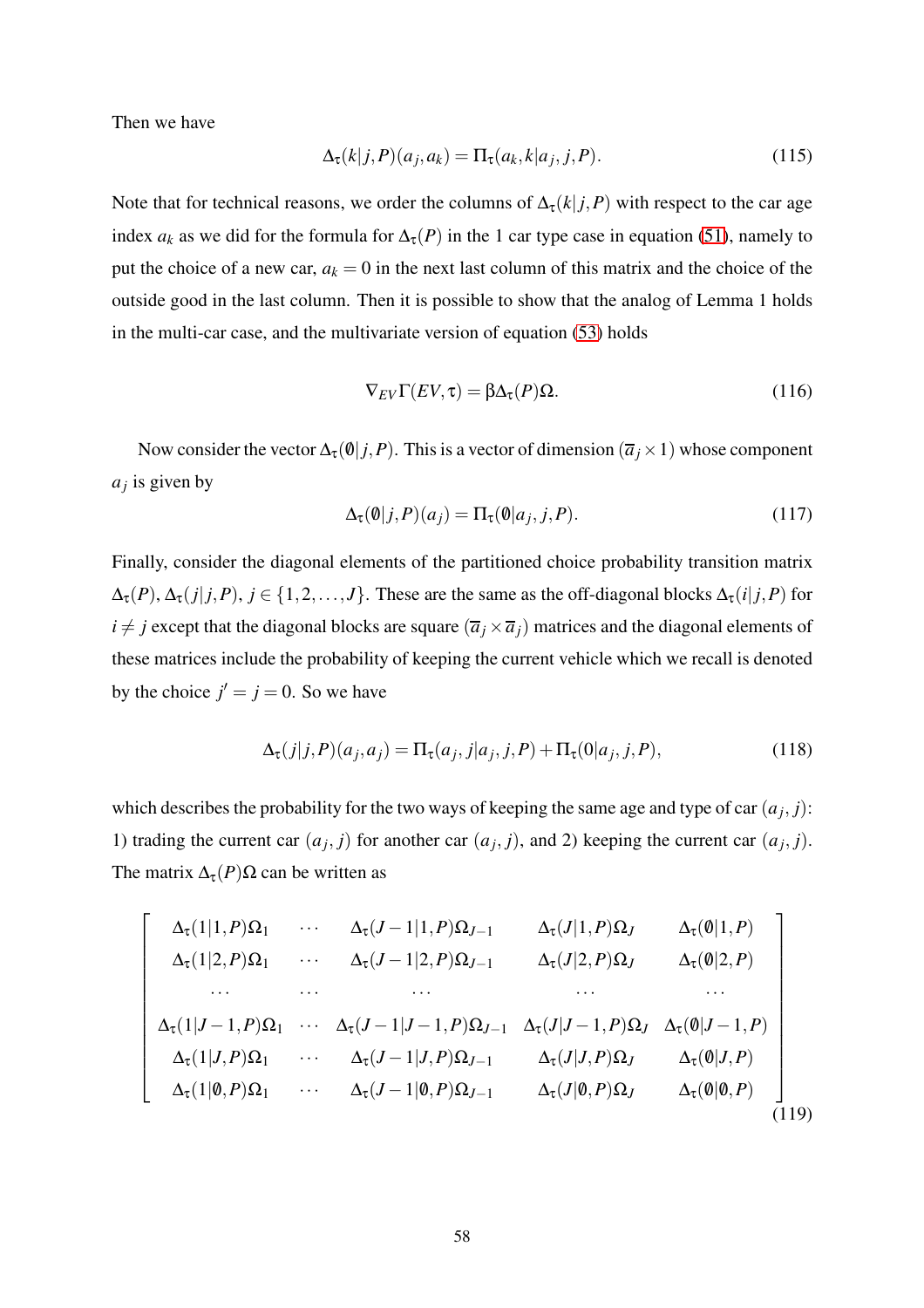Define  $q_τ(P)$  as the invariant distribution of the  $(ā+1) \times (ā+1)$  transition matrix  $Δτ(P)Ω$ , i.e.

<span id="page-59-0"></span>
$$
q_{\tau}(P) = q_{\tau}(P)\Delta_{\tau}(P)\Omega.
$$
 (120)

Thus,  $q_{\tau}(P)$  is a  $1 \times (\overline{a} + 1)$  row vector, representing the stationary holdings distribution for consumers of type  $\tau$  when the price vector is *P* (here *P* is the augmented  $(\overline{a}+J) \times 1$  vector that includes both the prices of used cars that are determined endogenously in equilibrium but also the exogenously specified new car prices  $\overline{P}_j$  and scrap prices  $\underline{P}_j$  for each of the  $j \in \{1, ..., J\}$ types of cars in the market. Note how  $q_{\tau}(P)$  is partitioned/indexed.  $q_{\tau}(0,P)$  denotes the last element of the vector, which is the fraction of type  $\tau$  consumers who do not have a car. The other elements are doubly indexed to indicate the conformable partitioning of  $q_{\tau}(P)$  into types and ages of different cars. Thus  $q_{\tau}(a, j, P)$  is the fraction of type  $\tau$  consumers who hold a car of type *j* and age *a*.

We are now ready to define a stationary equilibrium in the case of multiple car types. We now revert to treating the vector *P* as the  $(\overline{a}-J) \times 1$  vector of prices of *used cars* but excluding new cars  $a_j = 0$  and cars whose age equals the scrappage age  $a_j = \overline{a}_j$ , since the latter prices are exogenously specified and not determined as part of the equilibrium. A stationary equilibrium price vector is simply a solution *P* to the system of equations

$$
ED(P) = 0 \tag{121}
$$

where  $ED(P) = (ED_1(P), \ldots, ED_J(P))$  where

$$
ED_j(P) = D_j(P) - S_j(P)
$$
\n
$$
(122)
$$

where  $D_j(P)$  is the  $\overline{a}_j - 1 \times 1$  vector given by

$$
D_{j}(P) = \begin{bmatrix} \sum_{\tau} \left[ \Pi_{\tau}(1,j|\mathbf{0},P)q_{\tau}(\mathbf{0},P) + \sum_{l=1}^{J} \sum_{a=1}^{\overline{a}_{l}} \Pi_{\tau}(1,j|a,l,P)q_{\tau}(a,l,P) \right] f(\tau) \\ \sum_{\tau} \left[ \Pi_{\tau}(2,j|\mathbf{0},P)q_{\tau}(\mathbf{0},P) + \sum_{l=1}^{J} \sum_{a=1}^{\overline{a}_{l}} \Pi_{\tau}(2,j|a,l,P)q_{\tau}(a,l,P) \right] f(\tau) \\ \vdots \\ \sum_{\tau} \left[ \Pi_{\tau}(\overline{a}_{j}-2,j|\mathbf{0},P)q_{\tau}(\mathbf{0},P) + \sum_{l=1}^{J} \sum_{a=1}^{\overline{a}_{l}} \Pi_{\tau}(\overline{a}_{j}-2,j|a,l,P)q_{\tau}(a,l,P) \right] f(\tau) \\ \sum_{\tau} \left[ \Pi_{\tau}(\overline{a}_{j}-1,j|\mathbf{0},P)q_{\tau}(\mathbf{0},P) + \sum_{l=1}^{J} \sum_{a=1}^{\overline{a}_{l}} \Pi_{\tau}(\overline{a}_{j}-1,j|a,l,P)q_{\tau}(a,l,P) \right] f(\tau) \end{bmatrix}, \tag{123}
$$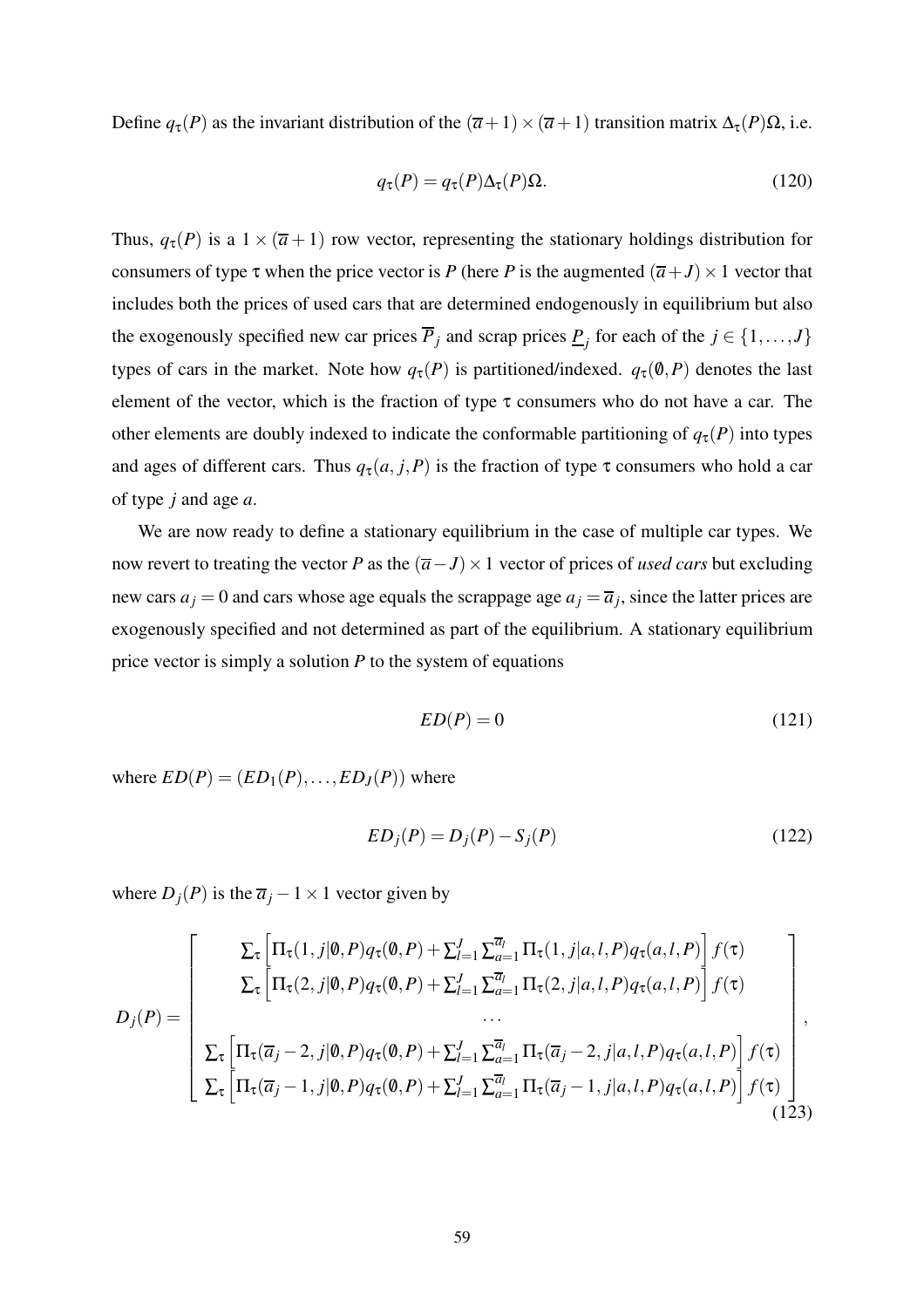and where  $S_i(P)$  is given by

$$
S_j(P) = \begin{bmatrix} \sum_{\tau} [1 - \Pi_{\tau}(-1|1, j, P)] q_{\tau}(1, j, P) f(\tau) \\ \sum_{\tau} [1 - \Pi_{\tau}(-1|2, j, P)] q_{\tau}(2, j, P) f(\tau) \\ \dots \\ \sum_{\tau} [1 - \Pi_{\tau}(-1|\overline{a}_j - 1, j, P)] q_{\tau}(\overline{a}_j - 1, P) f(\tau) \end{bmatrix} .
$$
(124)

where  $q_{\tau}(P)$  is the unique invariant distribition to  $\Delta_{\tau}(P)\Omega$  as per [\(120\)](#page-59-0). We note that Theorem 4 continues to hold in the multiple car type, multiple persistent consumer type case. That is, for the value of *P* that satisfies  $ED(P) = 0$ , we we let  $q = \sum_{\tau} q_{\tau}(P) f(\tau)$  where  $q_{\tau} = q_{\tau}(P) \Delta_{\tau}(P) \Omega$ for each consumer type  $\tau$ . By Theorem 4,  $q = q\Omega$  but by Theorem 5,  $q \neq q\Delta(P)\Omega$  where  $\Delta(P) = \sum_{\tau} \Delta_{\tau}(P) f(\tau).$ 

Similar to the single car case, we define a maximal equilibrium as the largest vector of scappage ages for the *J* cars,  $(\overline{a}_1,\ldots,\overline{a}_J)$ , with the property that  $P(a, j) \ge \underline{P}_j$  for  $a \in \{1,\ldots,\overline{a}_j-\}$ 1},  $j \in \{1, ..., J\}$ . We use the same iterative algorithm that we developed to find a maximal equilibrium in the single car case with the following modification. We solve the social planning problem for a homogeneous consumer economy for each consumer type τ and car type *j* and take the largest of these socially optimal scrapping thresholds over each consumer type τ and the corresponding shadow prices as our starting guess for prices in the multicar economy. If this initial guess results in a valid equilibrium, we increase the scrappage ages of all car types by 1 simultaneously and compute an updated solution to  $ED(P) = 0$  until we find a violation of the price constraint  $P(a, j) \ge \underline{P}_j$  for one or more car types *j*. Then we revert to the largest previous valid value of the vector of scrappage ages  $(\overline{a}_1, \ldots, \overline{a}_J)$ , i.e. the current estimate of the maximal equilibrium. Then we enter a final phase where we increment the scrappage ages of each car type *j* by 1 individually, keeping the other scrappage ages fixed. We keep doing this until we obtain a violation of the price constraints, and revert to the last estimate of the maximal equilibrium otherwise. When we are no longer able to individually increment the scrappage ages of any of the *J* car types without violating the price constraint the algorithm terminates, and returns the last estimate of the maximal equilibrium as the stationary equilibrium for the auto market.

Figure [5](#page-61-0) illustrates an example maximal equilibrium for an auto market with  $J = 3$  car types and 2 consumer types. As a test of the equilibrium, we made the utilities for two of the cars (car types 2 and 3) to be identical for both types of consumers:  $u_{\tau}(a,2) = u_{\tau}(a,3)$  for all ages *a* and both consumer types  $\tau$ . The two types of consumers differ in their marginal utilities of money: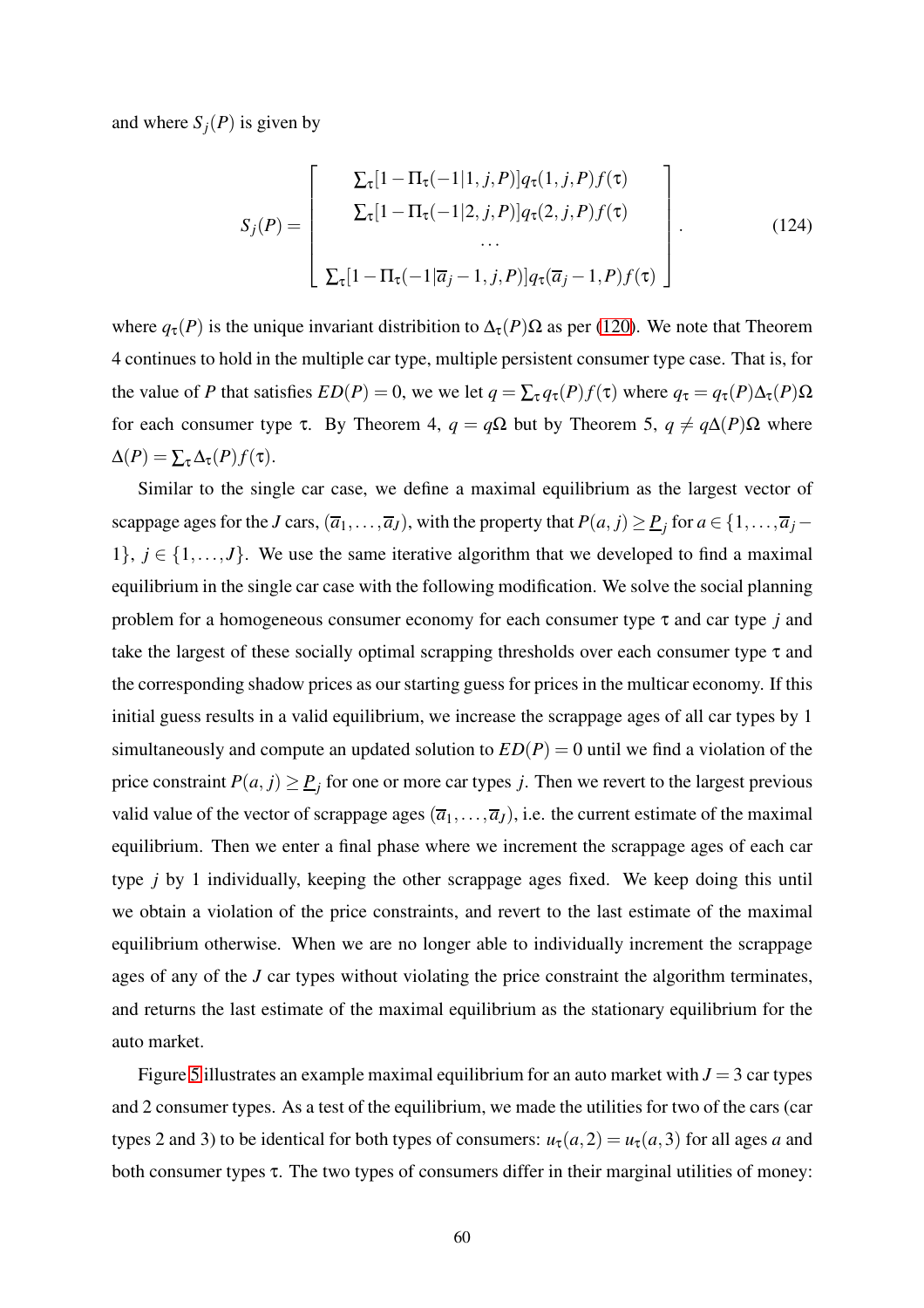<span id="page-61-0"></span>

Figure 5: Example Stationary Equilibrium: 3 Car Types and 2 Consumer types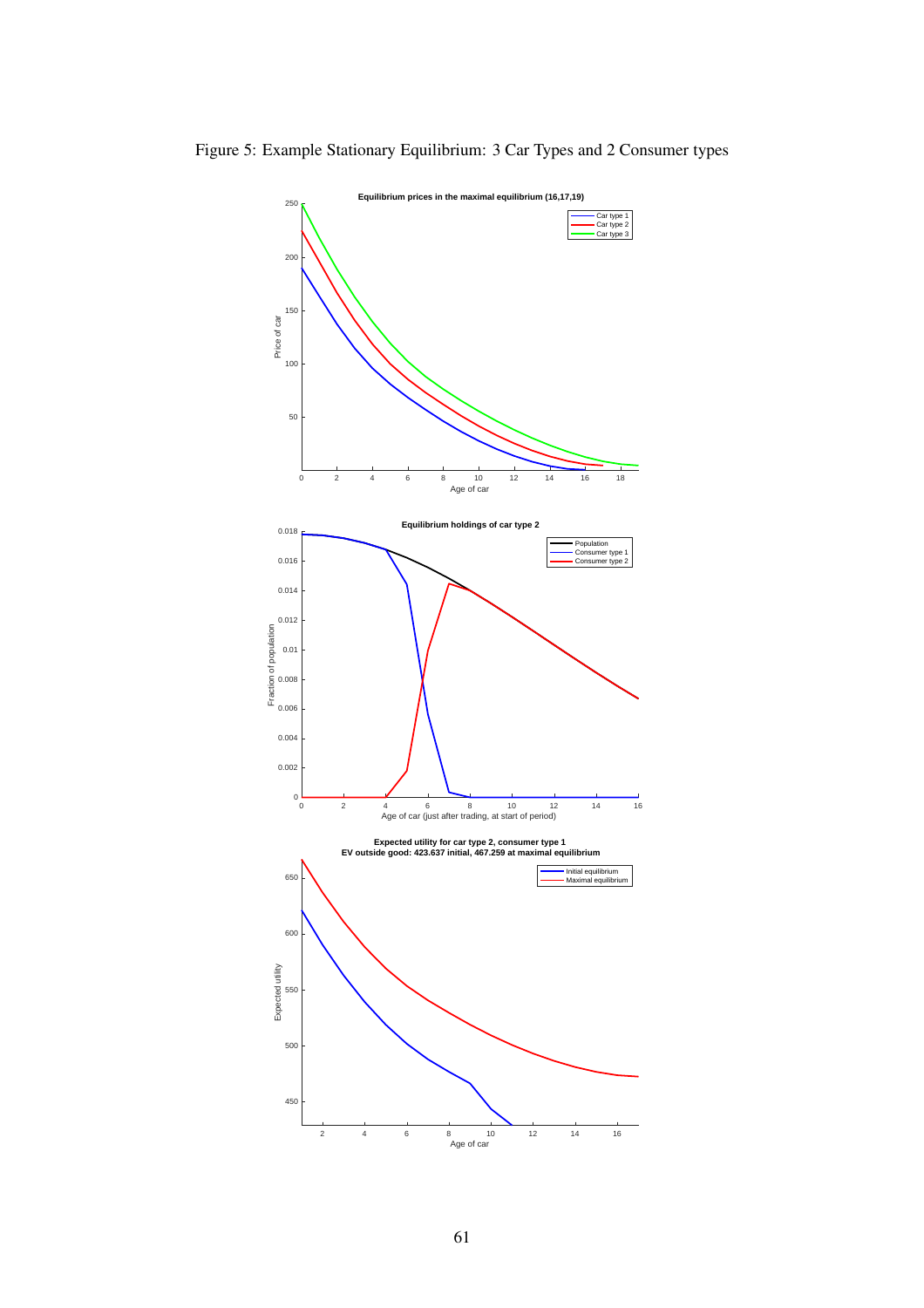20% of the consumers are "rich" with  $\mu_{\tau} = 1$  and the other 80% are "poor" with  $\mu_{\tau} = 2$ . The two consumer types also differ in their preference for the expensive and less expensive cars: the rich consumers obtain higher utility for the more expensive cars and their disutility from owning a car falls faster with age than for the poor consumers. Car types 2 and 3 are the expensive cars but car type 3 is more expensive:  $\overline{P}_3 = 250 > \overline{P}_2 = 225$ . Thus, we would expect few consumers would choose car type 3 in equilibrium since car type 2 provides the same utility but a new type 2 car is 10% cheaper than a new type 3 car.

Indeed, in the maximal equilibrium computed by our algorithm only 1 tenth of 1% of the population owns type 3 cars. The individuals who do own these cars are induced to buy them due to large idiosyncratic ε shocks. Car ownership is almost equally divided between car types 1 and 2: 22.6% of the population owns the cheaper car type 1 and 22.7% owns the more expensive car type 2. A majority of the population, 54.6%, owns no car. Most of these are the poor consumers: essentially all rich consumers own cars, whereas 68.2% of poor consumers do not own a car.

We also see an endogenous division of car holdings in the middle panel of figure [5:](#page-61-0) the rich consumers mostly buy new cars of both types and hold them until they are about 5 years old, and then sell them to a sequence of poor consumers who hold the car until it is scrapped. A typical car in this economy will have 3 or 4 different owners. The final panel of the figure shows the gain in discounted utility from the initial guess of the scrappage ages,  $(\overline{a}_1, \overline{a}_2, \overline{a}_3) = (10, 11, 12)$ to the final maximal equilibrium at  $(\overline{a}_1, \overline{a}_2, \overline{a}_3) = (16, 17, 19)$ . Again, we find a strict Pareto gain for all consumers and car types in the move from the initial equilibrium to the maximal equilibrium.

### 4 Analysis of Danish Car Tax Policy

In this section we illustrate the potential value of the model developed in the previous sections for use in policy analysis. We conduct a simplified, highly stylized analysis of various tax reforms that have been under discussion in Denmark, which has one of the highest tax rates on new cars in the world: 180% prior to 2016 and 150% after 2016 on new cars whose price exceeds approximately \$12000. As we noted in the introduction, the Danish government receives between 7 and 11% of all of its tax revenues from this registration tax, and so it is reluctant to simply reduce it without increasing some other tax to make up the difference. In this section we will consider a policy of reducing the new car tax and increasing the fuel tax by a sufficient amount to make the change in taxation approximately budget neutral, using a very simple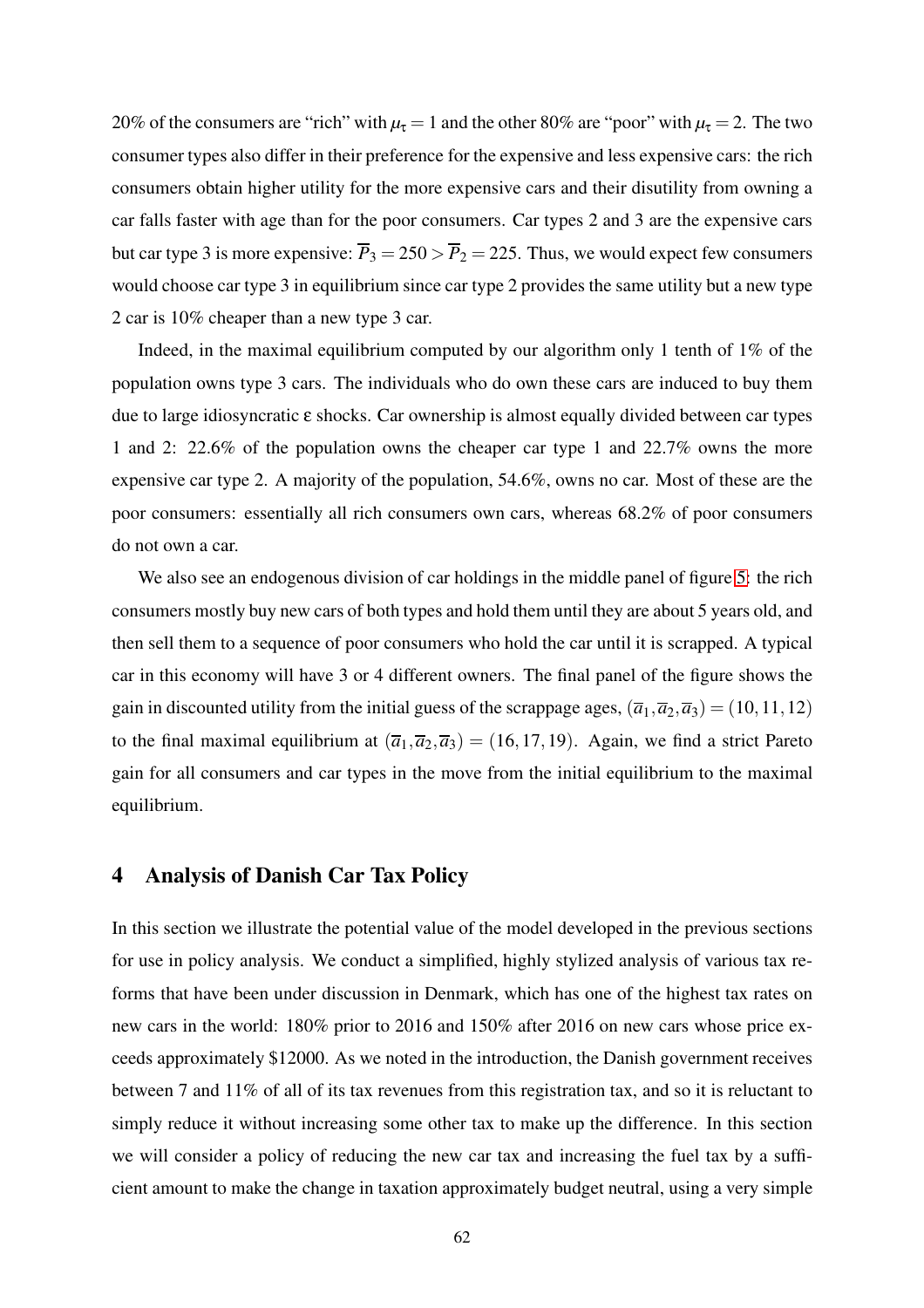stylized model of the automobile market in Denmark. In ongoing work we are estimating a large scale econometric model of auto trading and holdings by Danih households in an attempt to provide more refined and accurate forecasts of the welfare and environomental impacts of these types of tax reforms.

In order to do this, we need to extend our model to allow for driving, and to predict how consumers would react to a substantial increase in the gas tax. Obviously, a main reason to have a car is to drive it and the development of our model so far has ignored this key aspect of a car. Let *p<sup>j</sup>* denote the price per kilometer travelled for a car of type *j*. This equals the price of fuel (e.g. kroners per liter) divided by the car's fuel efficiency (kilometers per liter of gas) for car type *j*. We assume that fuel efficiency does not degrade with the age of the car and initially we treat the fuel price as fixed (i.e. it does not vary over time). For further simplicity, we consider the case of only one type of car,  $J = 1$ , below.

Let *x* denote the number of kilometers a consumer chooses to travel in each period, and let  $u_{\tau}(a, x)$  be the utility a consumer of type  $\tau$  obtains from owning a car of age *a* and driving it *x* kilometers during the period. We make a key assumption

# Assumption X *The probability of an accident and other physical deterioration in an automobile is independent of driving, x.*

Though this is a strong and unrealistic assumption, the benefit is that it implies that *driving is a static sub-problem of the consumer's overall dynamic optimization problem.* If we were to relax Assumption X, then the continuous driving choice has dynamic consequences, and the consumer must consider the effect of current driving on the future physical status of their auto. For example, in the automobile model of [Rust](#page-82-1) [\(1985c](#page-82-1)) the state of the car is captured by its odometer reading rather than its age, so driving has a direct effect on the depreciation of the car. In our model where the age of a car is the state variable, driving can affect the future value of a car if the probability of an accident is positively related to the amount an individual drives.

Though there is undoubtedly a relationship between the level of driving and the probability of an accident or the future value of the car (as reflected by a higher odometer reading, for any given age of car), we believe that the relationship between current driving decisions and the loss in future value of the car (via depreciation) or via accidents which are undoubtedly related to kilometers driven per period, is sufficiently weak that we believe it does not greatly distort our model to assume that consumers ignore this effect when making their driving decisions.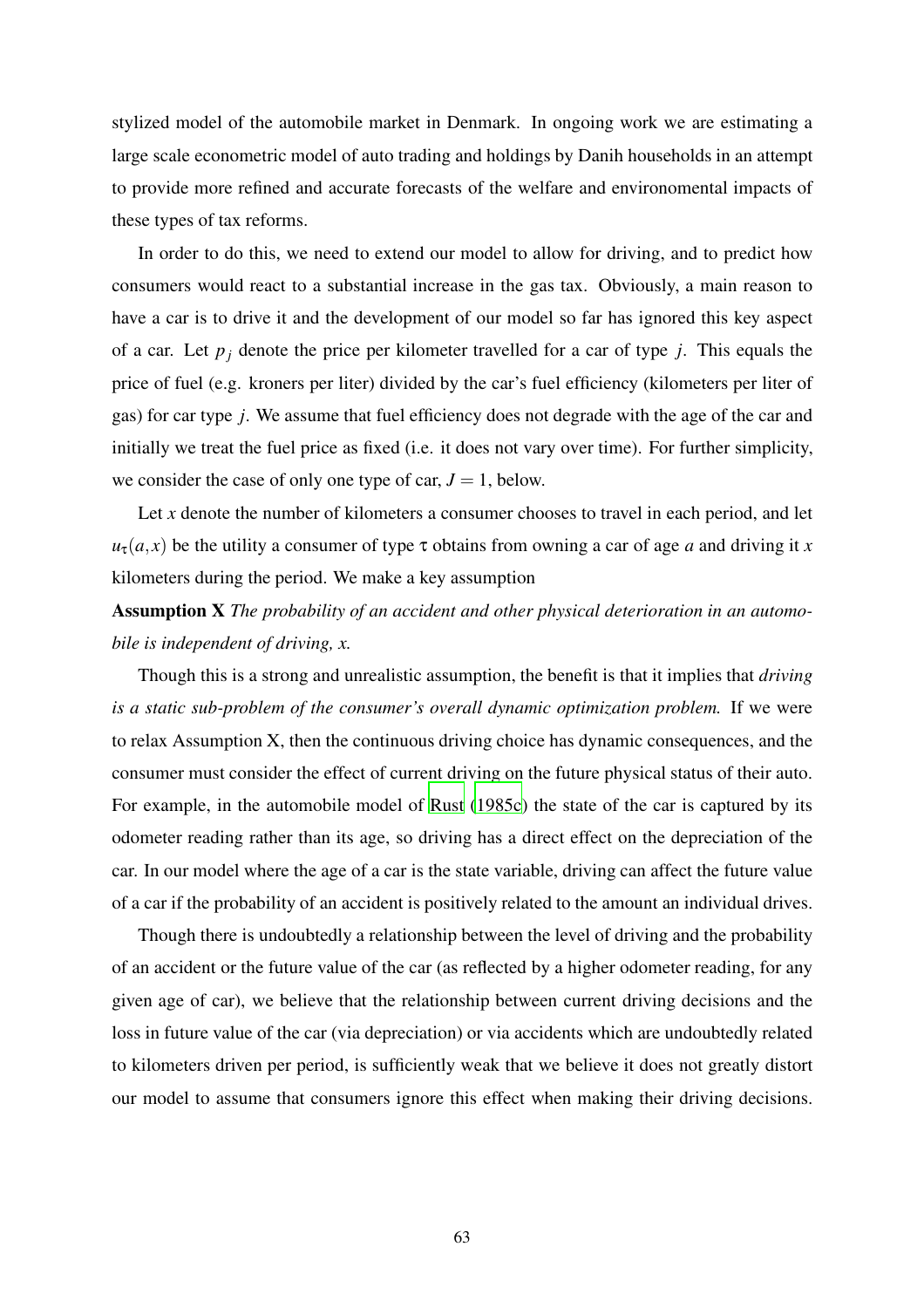This implies that driving solves the following *static sub-problem*

$$
x(a, p_f, \tau) = \underset{x}{argmax} u(a, x, \tau) - \mu(\tau) x p_f \tag{125}
$$

We can view  $x(a, p_f, \tau)$  as the "demand for driving" function, and besides the price per kilometer  $p_f$  it may depend on the age of the car  $a$ , especially if it is less pleasant or less safe to drive an older car compared to a newer one (the utility function can be specified to capture the probability of an accident and the possibility of loss of utility due to injury in an accident, but in the interest of space we do not bother to go into those details here). When we substitute the demand for driving function  $x(a, p_f, \tau)$  back into the utility function, we obtain an *indirect utility* for owning a car of age *a* that reflects the individual's optimal choice over driving, which we denote as  $u_{\tau}(a)$  to draw the link to our previous notation:

$$
u_{\tau}(a) = u_{\tau}(a, x(a, p_f, \tau)) - \mu_{\tau}x(a, p_f, \tau)p_f.
$$
 (126)

If  $p_f$  is time-invariant, then our previous analysis already subsumes the case where driving is a static subproblem since we can see that the utility function  $u\tau(a)$  can be interpreted as an indirect utility that incorporates an optimal choice of driving within each period. Though actual driving in any period is likely to be relatively variable, we can treat  $x(a, p_f, \tau)$  as  $planned$ *driving* and consider extensions where *actual driving* responds to *needs for driving* that cannot be predicted exactly *ex ante* by individuals at the start of each period. Let η represent a random variable that captures variable needs for driving that are revealed over time *within each period* and let  $u_{\tau}(a, x, \eta)$  be the utility function of an individual that reflects the *ex post* realization for the needs for driving within a given period. Then we can also allow the individual to take the information contained in η into account in determining how much to drive *ex post* in any given period. Then we have

$$
x(a, p_f, \eta, \tau) = \underset{x}{\operatorname{argmax}} u_{\tau}(a, x, \eta) - \mu_{\tau} x p_f \tag{127}
$$

so actual realized driving  $x(a, p_f, \eta, \tau)$  is a random variable that depends on the need for driving shock η. However if we assume that the consumer makes decisions about *keeping or trading a car* at the *start* of each period *before* the individual observes the need for driving η, then we can simply define  $u(a, \tau)$  to be the expected utility that the consumer obtains knowing that they will do their driving optimally within the coming period in response to the information they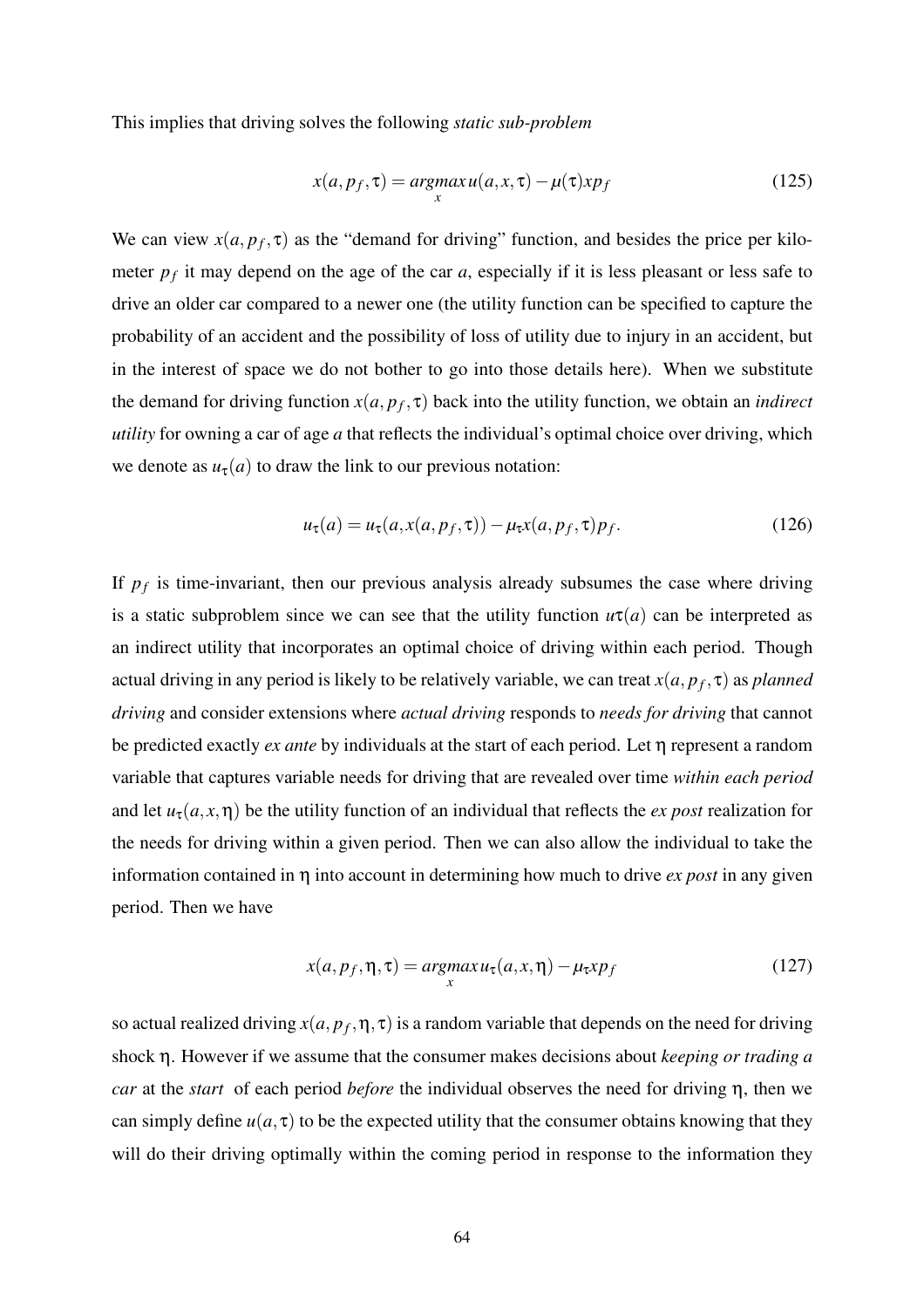observe on  $η$  that determines their need for driving. So we have

$$
u_{\tau}(a) = E\left\{u_{\tau}(a, x(a, p_f, \eta), \eta) - \mu_{\tau}x(a, p_f, \eta, \tau)p_f\right\}.
$$
 (128)

Thus, the model we introduced in the previous sections can be consistent with a range of flexible stochastic models for automobile driving as well as incorporating stochastic shocks that create flexibility to represent variability in the patterns of the discrete holding and trading decisions individuals make as well.

Consider the following specification,

<span id="page-65-0"></span>
$$
u(a,x) = u(a) + \alpha_1(a) + (\alpha_2(a) + \eta)x + \alpha_3(a)x^2
$$
 (129)

where we assume that  $\eta$  is a normally distributed random variable that represents varying needs for driving that are captured in the linear term of the utility function. We assume that  $\alpha_3(a) < 0$ so that there is diminishing marginal utility from driving. Solving for the optimal level of driving  $x(a, p_f, \eta)$  implied by this utility function we have

<span id="page-65-1"></span>
$$
x(a, p_f, \eta) = (\mu p_f - \alpha_2(a) - \eta) / 2\alpha_3(a). \tag{130}
$$

so that optimal driving is represented by a simple linear regression formula.<sup>11</sup>

The value of including driving in the model is that it can enable us to use the model to consider the impact of policy changes that may affect both the price per kilometer of driving *p<sup>f</sup>* and the prices of new and used cars. Consider a specific policy of interest in Denmark, which currently has one of the world's highest tax rates on the purchase of new cars (180%!, from which the Danish government earns approximately 7% of its tax revenues). A policy under consideration is to reduce the new car tax and replace it with either a fuel tax or road user charges (i.e. a tax based on kilometers travelled, *x*) that would be closely akin to a fuel tax. By incorprating the driving decision into the model we can model this tradeoff.

Figure [6](#page-66-0) illustrates the equilibrium prices and holdings under a 180% tax on new cars. The price of a new car is  $\bar{P} = 290$  in this equilibrium (which for concreteness we interpret as 290,000 Danish kroner), and this equals the manufacturer retail price of 161,111 plus the 180% tax on new cars. The market reacts to the high price of new cars due to the car tax by also raising the prices of used cars. Consumers also respond by keeping their cars longer in aggregate, so cars

<sup>&</sup>lt;sup>11</sup>Here we ignore the complication induced by the restriction that  $x(a, p_f, \eta) \ge 0$  which implies that  $\eta$  must actually be a truncated normal distribution.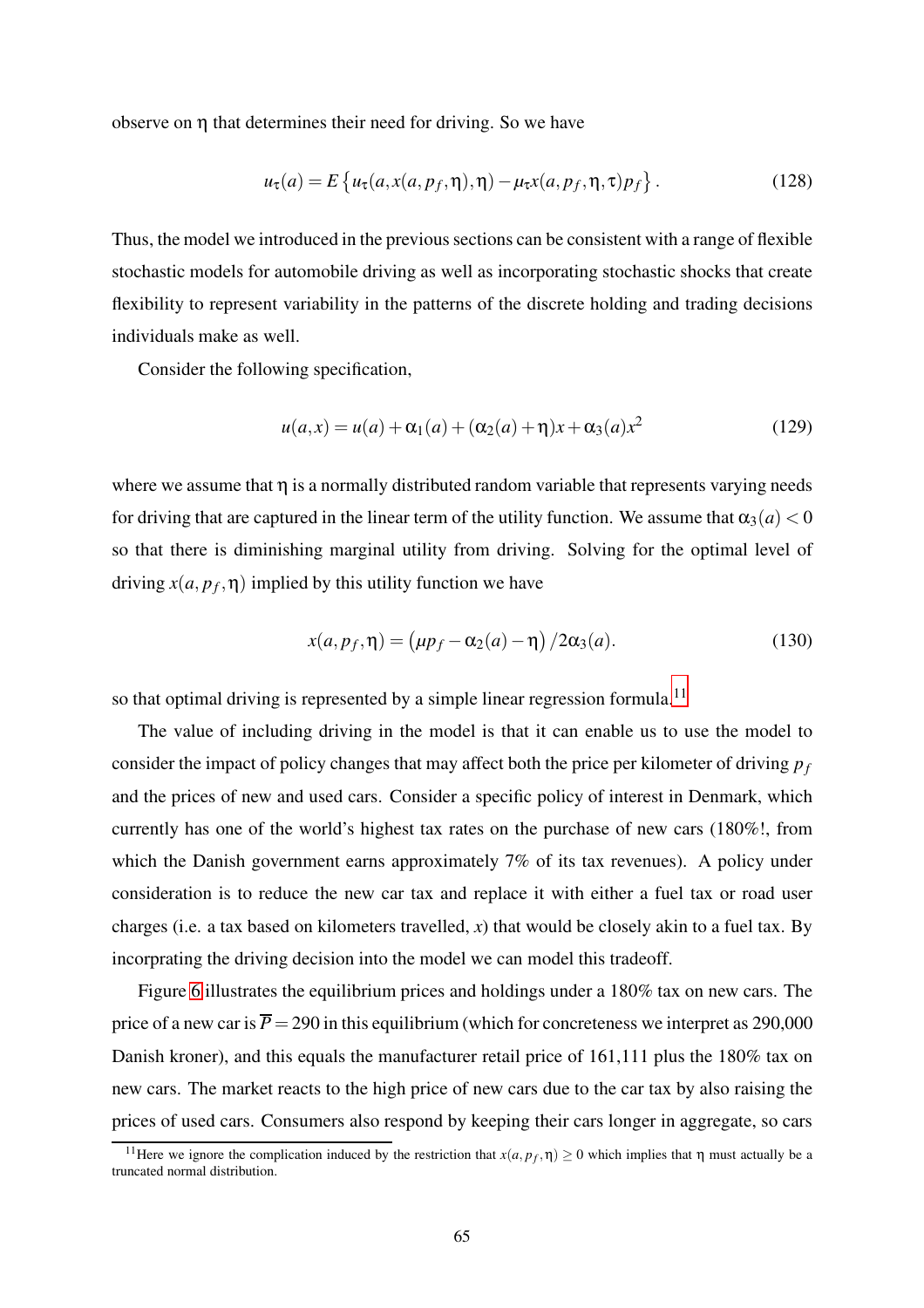<span id="page-66-0"></span>Figure 6: Equilibrium with a 180% new car tax



are not scrapped until they are 21 years old, as you can see in the left panel of figure [6.](#page-66-0) The right panel illustrates the equilibrium holdings of cars by rich and poor consumers, respectively. Poor consumers are hurt by the high car tax, and 55% of them conclude they cannot afford to own a new or used car and use alternative forms of transportation (e.g. public transportation). The 45% of poor consumers who do own cars own only cars that are 4 years or older. Rich consumers, on the other hand have no problem affording the high price of a new car. Only 1.5% or rich consumers do not own a car, and the remaining 98.5% own cars that are under 8 years old.

In aggregate, the high new car tax discourages new car sales and only 3.55% of the population buys new cars each period, so revenue from the new car tax amounts to 4,575 kroner per capita, or approximately 25.6 billion kroner from the 5.6 million Danish citizens, which is approximately the annual revenue Denmark actually earns from its new car "registration tax."

Now consider the effect of removing the registration tax but replacing it with a fuel tax (or "road user charge" based on kilometers travelled per year) that earns approximately the same annual tax revenue as the registration tax. We used a calibrated version of the quadratic utility function for driving given in equation [\(129\)](#page-65-0) above to predict the impact of this change in taxation. Prior to the imposition of a fuel tax, the average price per kilometer travelled given the average fuel economy of cars and gas prices in Denmark is  $p_f = 0.559$ . Using an estimated linear demand for driving given in equation [\(130\)](#page-65-1) and matching its coefficients to those implied by regression equation  $x = 23.5 - 10.9p_f$  estimated using Danish register data, the model implies that prior to the increase in the car tax the average car in Denmark is driven 17,000 kilometers per year.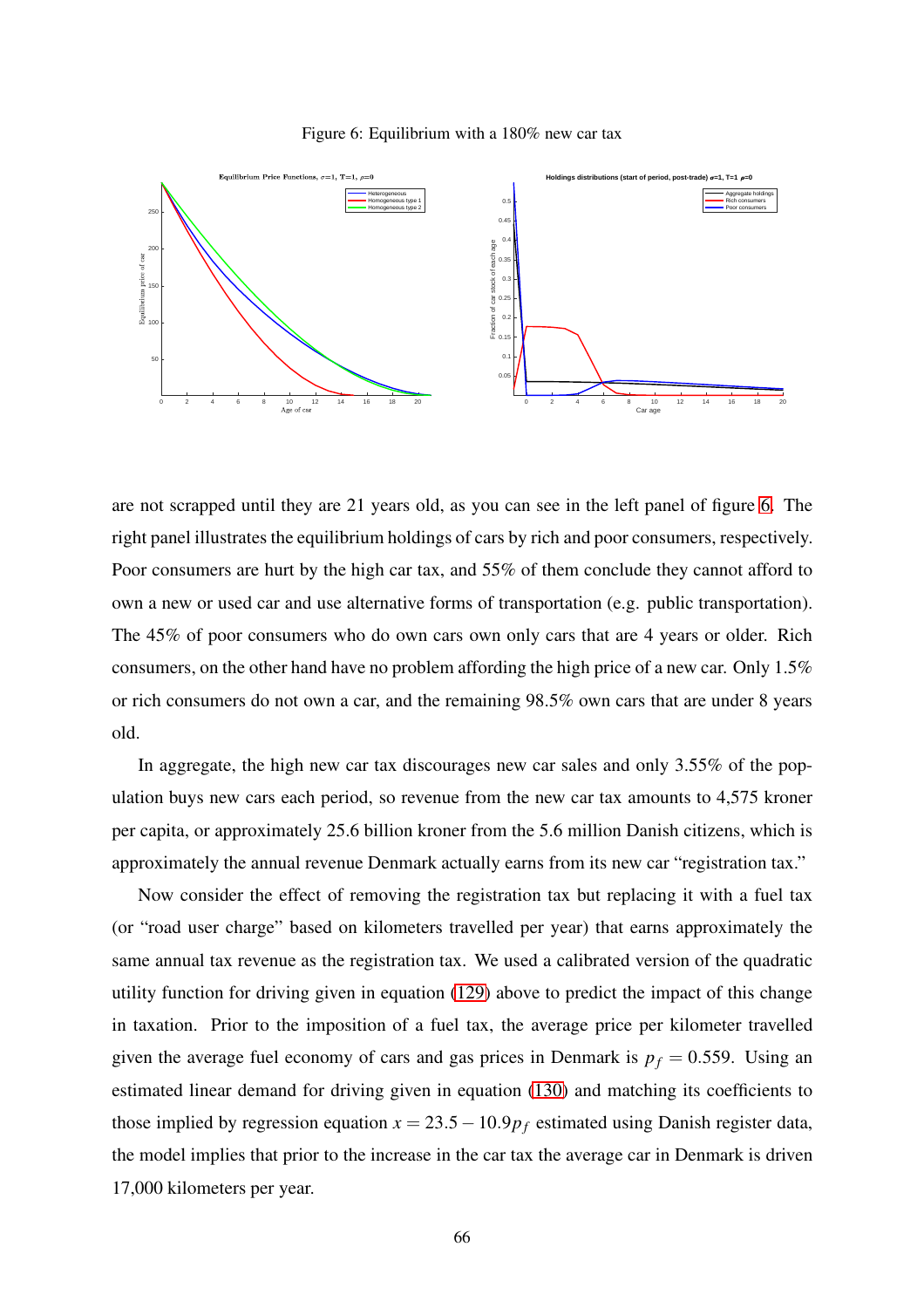<span id="page-67-1"></span>Figure 7: Equilibrium with no new car tax but a 30% increase in fuel tax



Figure [7](#page-67-1) illustrates the equilibrium in the auto market if the new car tax is scrapped and replaced by a 30% tax on the price of gas. The huge reduction in prices of new cars reduces the incentive to keep cars longer to economize on the high cost of purchasing new cars: now 8.2% of Danish households purchase new cars each year, and the scrappage age falls from 21 years to 15. The elimination of the new car tax also induces all consumers in the economy to own cars, though the gas tax induces each car owner to drive 13% fewer kilometers per year. However aggregate driving increases by nearly 60% because all Danish households own cars after the new car tax is eliminated. This is also why a relatively small 30% tax on fuel generates the same revenue as a 180% tax on new cars.

We can calculate consumer expected utility under both tax regimes. Utility of both poor and rich consumers is higher under the fuel tax regime. Valued in kroner, the switch to a 30% fuel tax is worth 162,348 kroner to a rich household and 23,190 kroner to a poor household. In aggregate, the change in tax regime generates a welfare gain of approximately 136 billion kroner for the 2.66 million Danish households. Note, however, that we have not attempted to value the potential loss in welfare due to increase road congestion and travel times that such a huge shift in car ownership might cause.

## <span id="page-67-0"></span>5 Endogenous Determination of New Car Prices

Now we extend our model to allow for endogenous determination of new car prices in the primary market. We consider the Bertrand-Nash equilibrium definition of equilibrium, but where new car producers take into account not only the effect of price changes on substitution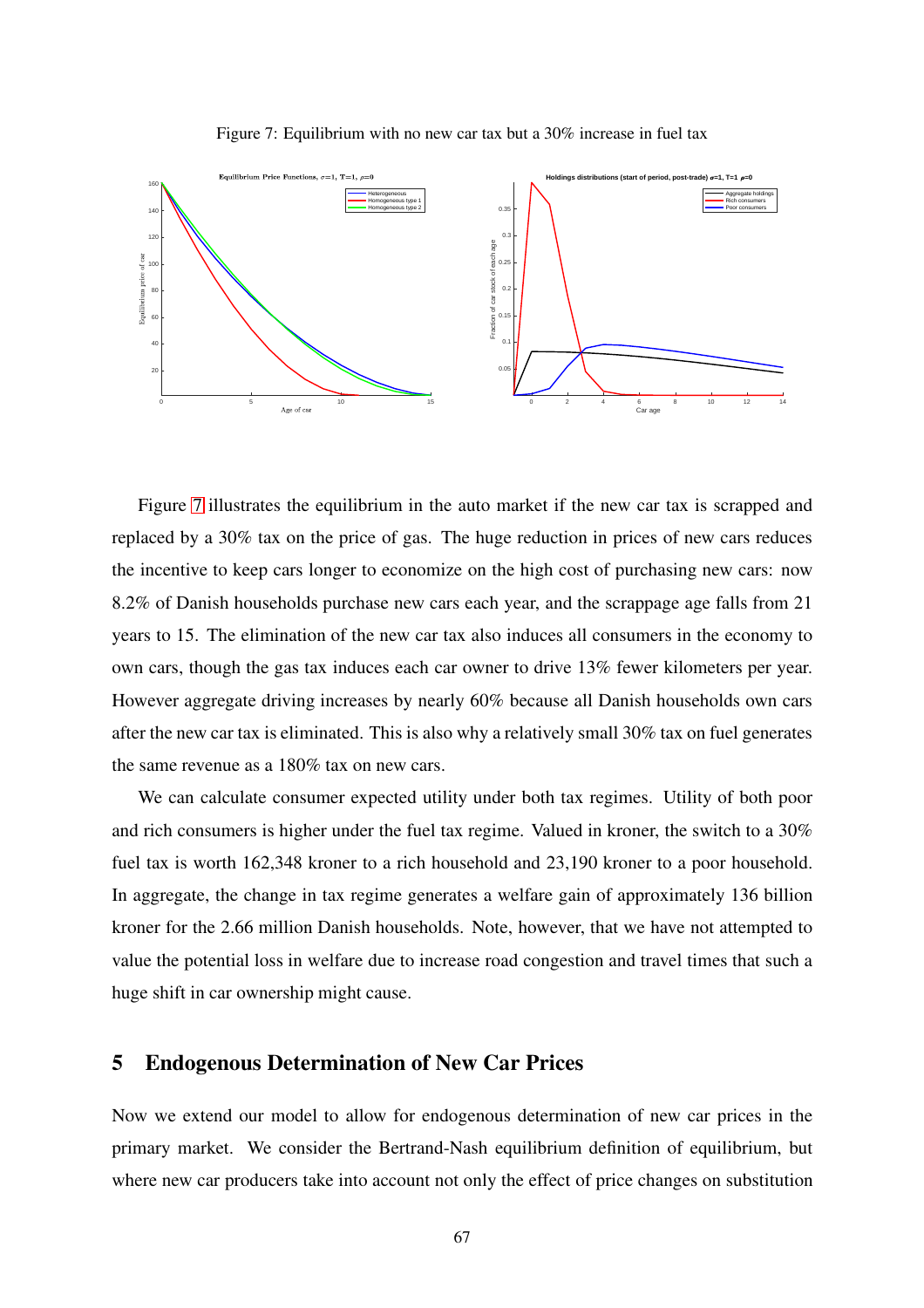to other new cars and to the outside good, but also its effect on equilibrium in the used car market and on the endogenous deterimination of scrappage ages. Thus, we assume new car producers correctly predict the effect of their collective action in setting new car prices on the overall equilibrium in the car market, both in the primary and in the secondary markets.

We allow for multi-product firms and define a Bertrand-Nash equilibrium where a firm that produces multiple cars internalizes the effect changing prices of its own car prices not just on its competitor market shares, but also on the composition of its own sales of the different types of cars it produces. Following the notation in section [3.6,](#page-47-0) we let  $j \in \{1, ..., J\}$  index the set of all cars that could potentially be produced by a total of *F* firms which we index as  $f \in \{1, ..., F\}$ . Let the sets  $(O_1, O_2, \ldots, O_F)$  be a partition of the set of possible car types  $\{1, \ldots, J\}$ , so that  $O_f$ denotes the set of car types owned and potentially produced by firm  $f$ . We can think of  $O_f$  as a collection of patents and production technologies that firm *f* has for producing its various car types. We use the qualifier "potentially" since whether or not firm *f* will actually produce all of the car types that it owns and could produce will be determined as part of the equilibrium in the primary market.

Let  $c_f(\vec{q}_f)$  be firm *f*'s cost function for producing the set of cars that it owns, where  $\vec{q}_f = \{q_j | j \in O_f\}$  is the vector of quantities of the various cars that firm f produces, normalized as shares of the population that buy new cars of these various types in a steady state equilibrium. Thus, at this level of generality we allow very flexible patterns of production interdependencies, such as economies of scale and economies arising from joint production due to central production of shared underlying vehicle components (e.g. engines or chassis, etc). At this stage of our analysis we ignore the higher level product R&D investments that firms use to introduce new car types into the market. We take the set of cars (and their characteristics) produced by firm  $f$ , i.e. the vehicle types in the set  $O_f$ , as given, and assume there is common knowledge by all car producers how different types of consumers perceive different types of cars. That is, we assume that there is common knowledge of consumer preferences  $u_{\tau}(a, j)$  and consumer marginal utilities of money,  $\mu_{\tau}$  by the firms in this market.

Let  $\overline{P}_f = \{ \overline{P}_j | j \in O_f \}$  be the vector of new car prices that firm f could potentially charge for its own car types  $j \in O_f$  in a stationary equilibrium, and let  $\overline{P}_{-f}$  denote the new car prices of all other types of cars that are owned and charged by firm *f*'s competitors. In a Bertrand-Nash equilibrium firm *f*'s prices will be set as a best response to the prices charged by its competitors, i.e. we will have

$$
\overline{P}_f = \Psi_f(\overline{P}_{-f}),\tag{131}
$$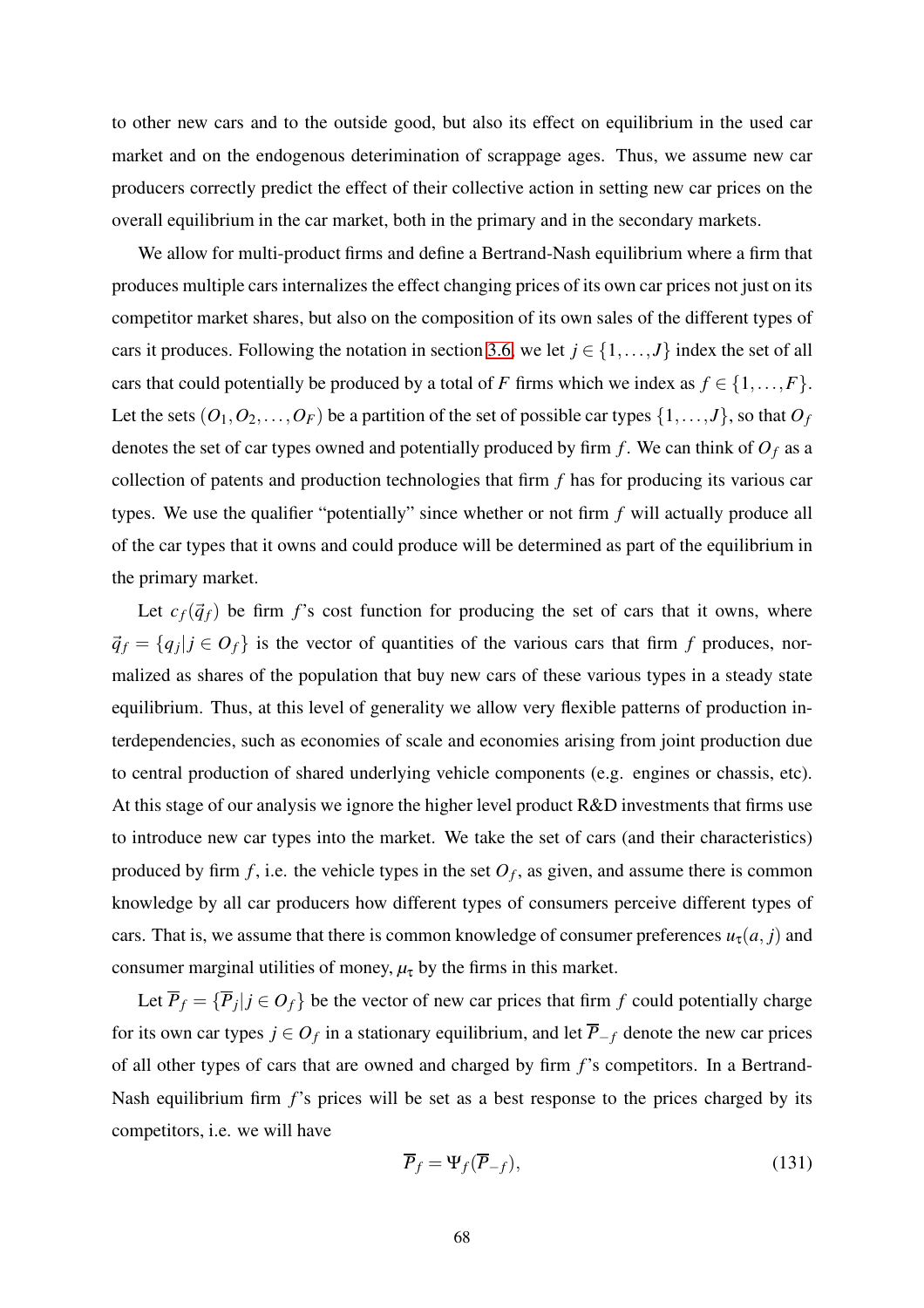where the function  $\Psi_f$  is given by

<span id="page-69-0"></span>
$$
\Psi_f(\overline{P}_{-f}) = \underset{\overline{P}_f}{\operatorname{argmax}} \sum_{j \in O_f} \overline{P}_j q(\overline{a}_j(\overline{P}_f, \overline{P}_{-f}), j, \overline{P}_f, \overline{P}_{-f}) - c_f(\{q(\overline{a}_j(\overline{P}_f, \overline{P}_{-f}), j, \overline{P}_f, \overline{P}_{-f}) | j \in O_f\}).
$$
\n(132)

Basically, equation [\(132\)](#page-69-0) states that firm  $f$  chooses the prices of its car types,  $\overline{P}_f$  to maximize the difference between revenues less cost of production, taking the prices of its competitors'  $\overline{P}_{-f}$  as given, but considering the effect of its prices (and those of its competitors) on the overall equilibrium in the new and used markets for cars, including potentially "internal competition" among its own different car types that it could potentialy produce. Though equation [\(132\)](#page-69-0) provides only single period profits, in a stationary equilibrium if firm *f* discounts future profits with discount factor  $\beta_f \in (0,1)$ , then discounted profits equal the right hand side of [\(132\)](#page-69-0) scaled up by  $1/(1 - \beta_f)$  which does not affect the definition of  $\Psi_f$ .

In equation [\(132\)](#page-69-0)  $q(\overline{a}_j(\overline{P}_f, \overline{P}_{-f}), j, \overline{P}_f, \overline{P}_{-f})$  represents the new car sales of car type  $j \in O_f$ in a stationary equilibrium of the model, where  $q$  is the invariant distribution of cars, and  $\overline{a}_j(\overline{P}_f, \overline{P}_{-f})$  is the scrappage age in the maximal equilibrium when the vector of new car prices set by firm *f* are given by  $\overline{P}_f$  and the vector of new car prices set by its competitors if  $\overline{P}_{-f}$ . To keep the notation simpler, we have omitted the dependence of all of the used car prices as arguments of the scrappage age function  $\overline{a}_i$  and the invariant distribution  $q(P)$  where

$$
q(P) = \sum_{\tau} q_{\tau}(P) \Delta_{\tau}(P) \Omega \tag{133}
$$

where  $q_{\tau}(P)$  is the stationary equilibrium holdings distribution for consumers of type  $\tau$  given in equation [\(120\)](#page-59-0) above. The prices of all used cars will be implicit functions of the set of new car prices  $(\overline{P}_f, \overline{P}_{-f})$  as described in section [3.6.](#page-47-0) Thus, though each firm takes its competitor prices as given, each firm is presumed to have a sophisticated understanding of the equilibrium in the overall car market, and how the vector of all prices  $(\overline{P}_f, \overline{P}_{-f})$  affects sales of all types of new and used cars, and the vector of scrappage ages  $\overline{a}_j(\overline{P}_f, \overline{P}_{-f})$ , and the stationary holdings distribution  $q(\overline{P}_f, \overline{P}_{-f})$  and via this, the effect of prices on the share of all consumers who choose not to own any car.

A Bertrand-Nash equilibrium is then any fixed point  $(\overline{P}_1^*)$  $\frac{1}{1}, \ldots, \overline{P}_F^*$  $\binom{F}{F}$  to the system of best response correspondences for the *F* firms operating in this market:

$$
(\overline{P}_1^*, \ldots, \overline{P}_F^*) \in (\Psi_1(\overline{P}_{-1}^*), \ldots, \Psi_F(\overline{P}_{-F}^*))
$$
\n(134)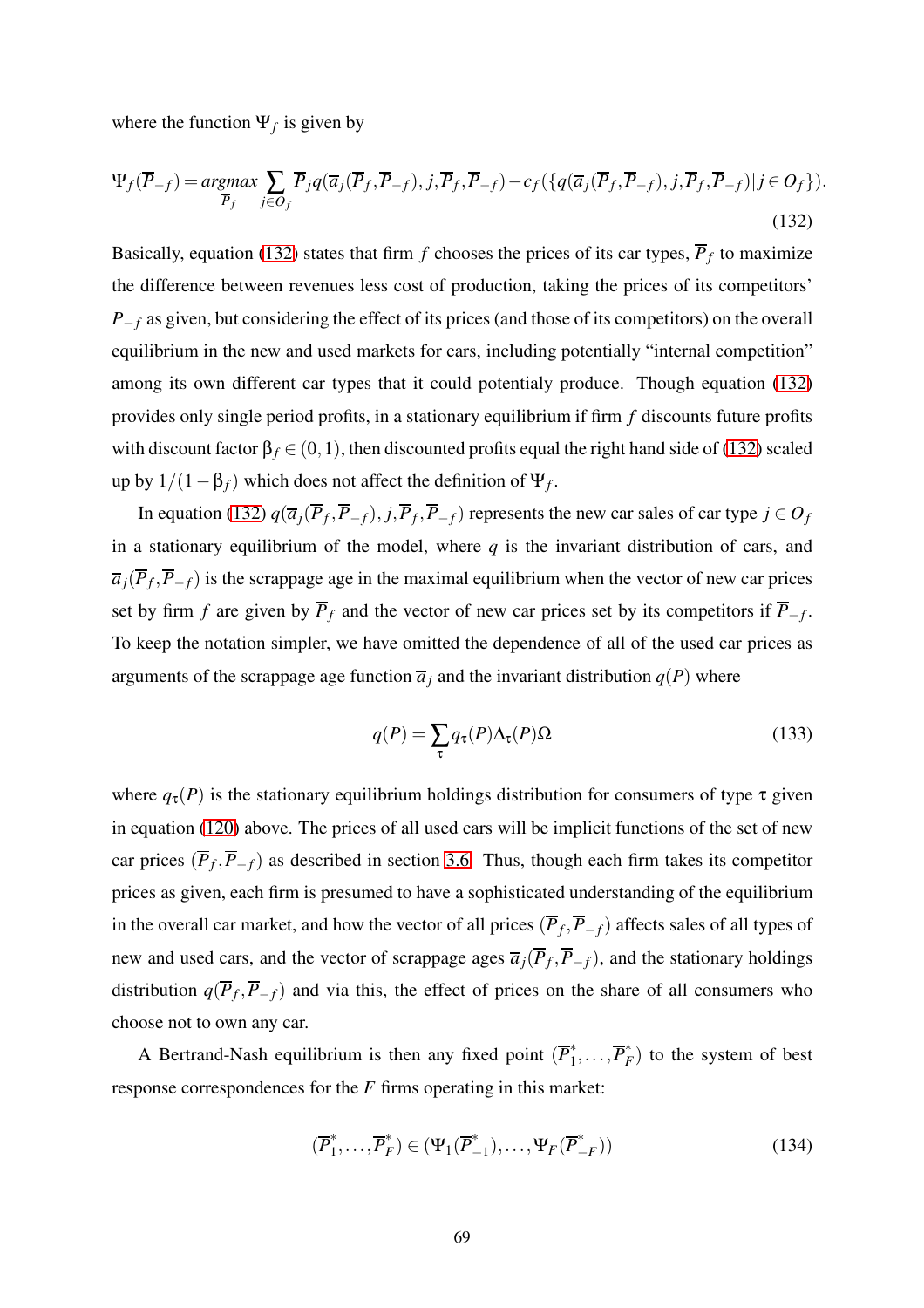We now present a simple, stylized analysis of a market with  $J = 2$  types of cars and  $F = 2$ firms to provide a concrete illustration of the rather abstract equations given above. Figure [8](#page-71-0) illustrates the demand curve for new cars and how scrappage and the share of consumers choosing the outside good changes as firm 1 changes the price of its car,  $\overline{P}_1$ , while firm 2 keeps its car price fixed at  $\overline{P}_2 = 220$ . The first panel of figure [8](#page-71-0) plots  $q(\overline{a}_1(\overline{P}_1, \overline{P}_2), 1)$  (new car 1 demand function) and  $q(\overline{a_2}(\overline{P}_1, \overline{P}_2), 2)$  (new car 2 demand function) as a function of  $\overline{P}_1$ . We see, as expected, that new car 1 demand is a downward sloping function of its own price, whereas the demand new cars of type 2 is an increasing function of the price of new cars of type 1,  $\overline{P}_1$ , reflecting a natural market level substitution effect. Notice a price of  $\overline{P}_2 = 220$  for car type 2 appears to cause consumers to regard it as an "overpriced good" in this market in the sense that for sufficiently low values of  $\overline{P}_1$  demand for car type 2 falls to zero. Demand for car type 2 only arises when  $\overline{P}_1 \ge 180$ . When  $\overline{P}_1$  rises to 220 (and thus equal to  $\overline{P}_2$ ), demand for car type 1 falls to 0, and the demand for car type 2 peaks at a little over 3% of the population buying new type 2 cars each period in equilibrium.

The middle and lower panels of figure [8](#page-71-0) provide more insight into the complexity of market demand when all relevant avenues of consumer substitution are considered. The middle panel show that as  $\overline{P}_1$  rises, the secondary market adjusts and the scrappage age  $\overline{a}_1(\overline{P}_1,\overline{P}_2)$  increases from 14 to 18. The increase in the scrappage ages reduces new car demand and contributes to the price elasticity of demand for new cars of type 1. The bottom panel of figure [8](#page-71-0) shows an additional margin of substitution: an increasing share of consumers choosing not to own cars as  $\overline{P}_1$  rises. At sufficiently low prices for  $\overline{P}_1$  virtually all consumers own cars but as  $\overline{P}_1$ approaches the price of car 2,  $\overline{P}_2 = 220$ , nearly 60% of the population choose not to own cars. Essentially all of these are in the 80% of the population who are "poor" (i.e. have the higher marginal utility of  $\mu_{\tau} = 2$  compared to  $\mu_{\tau} = 1$  for the "rich" consumers).

Figure [9](#page-72-0) illustrates the existence of a unique duopoly Bertrand-Nash equilibrium in this model. We assume that the two firms have constant marginal costs of production given by  $c_1 = 150$  for car type 1 and  $c_2 = 170$  for car type 2. In this figure we plot the two best response functions  $\Psi_1$  and  $\Psi_2$  as a function of the competitor's price. The reaction functions cross at the pair (*P* ∗  $\overline{P}_1^*, \overline{P}_2^*$  $\hat{L}_2^{\uparrow}$  = (151.84, 186.27). In this equilibrium ccar type 1 is actually the "inferior good" in the sense that even though it has a lower marginal cost of production and a lower price, both consumer types prefer car type 2 at the higher price of  $\overline{P}_2^* = 186.27$ . The markup for car type 1 is only 1.84 whereas the markup for car type 2 is 16.27: evidently, there is something about the utility provided by car type 2 that makes it relatively more valuable to consumers.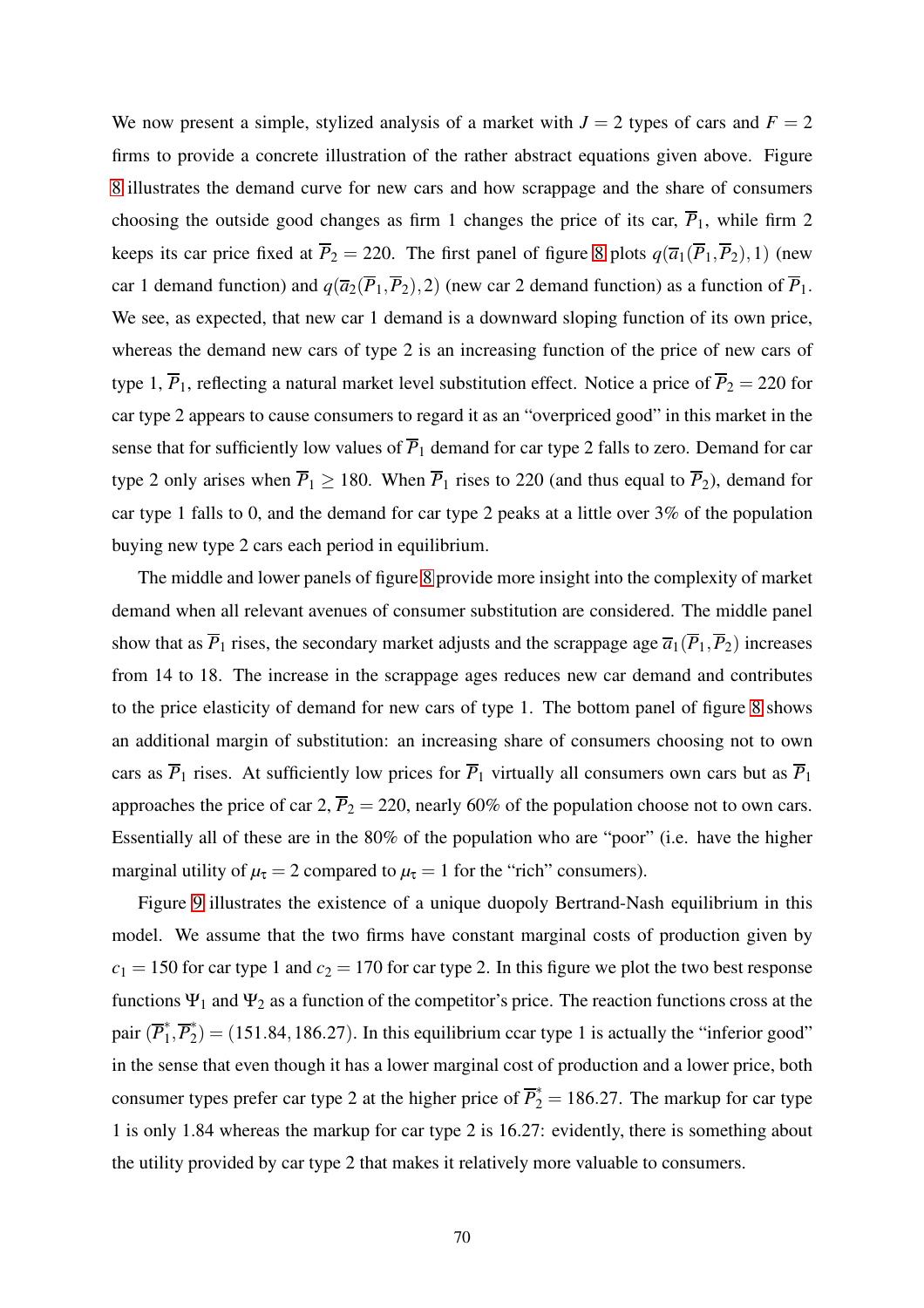

<span id="page-71-0"></span>Figure 8: Primary market demand as a function of  $\overline{P}_1$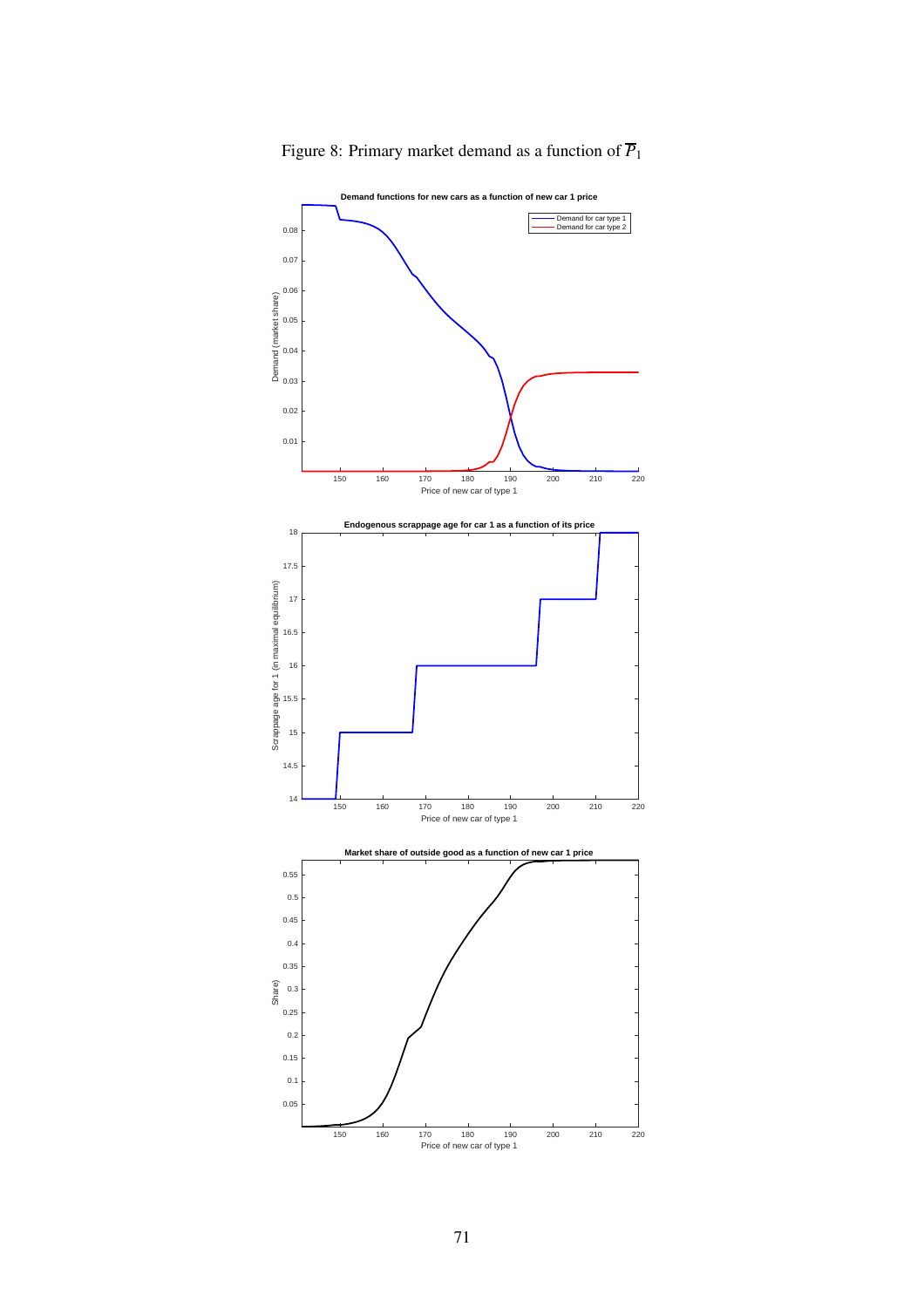

Figure 9: Betrand-Nash Equilibrium in the new car market

Table [1](#page-73-0) provides a final illustration of the usefulness of our equilibrium analysis for policy analysis. Suppose firms 1 and 2 were to merge: what would be the impact of this "merger to monopoly" be on prices, profits and consumer surplus? We can see from the table that allowing such a merger would have devastating impact on the car market: the prices of cars 1 and 2 more than double. The monopolist endogenously "overprices" car type 1 causing its market share to falls nearly to zero. In response to the high prices charged by the monopolist, nearly 78% of the population chooses to forgo owning a car after the merger. Though firm profits triple after the merger, consumer surplus is nearly cut in half and total surplus (consumer surplus plus total profits) falls by 44%. Since consumer surplus is vastly greater than firm profits, it seems that allowing a merger would be a very bad idea in this stylized economy.

There is some similarity in the adverse welfare consequences of the extremely high 180% registration tax imposed by the Danish government and the 107% "tax" a monopolist imposes on sales of its type 2 cars: in both cases the prices of cars have been driven up so high that a huge fraction of the population is unable to even afford them. In the case of a merger, the welfare cost of the prohibitively high new car prices charged by the monopolist falls mainly on poor consumers, who are are nearly entirely driven out of the car market. This is also true in our stylized analysis of the Danish registration tax: its incidence is largely borne by poor consumers. Our very simplified, stylized illustrations should not be taken as serious conclusions about mergers or Danish tax policy, but we believe that more realistically calibrated versions of our model could prove useful for a variety of types of policy analyses.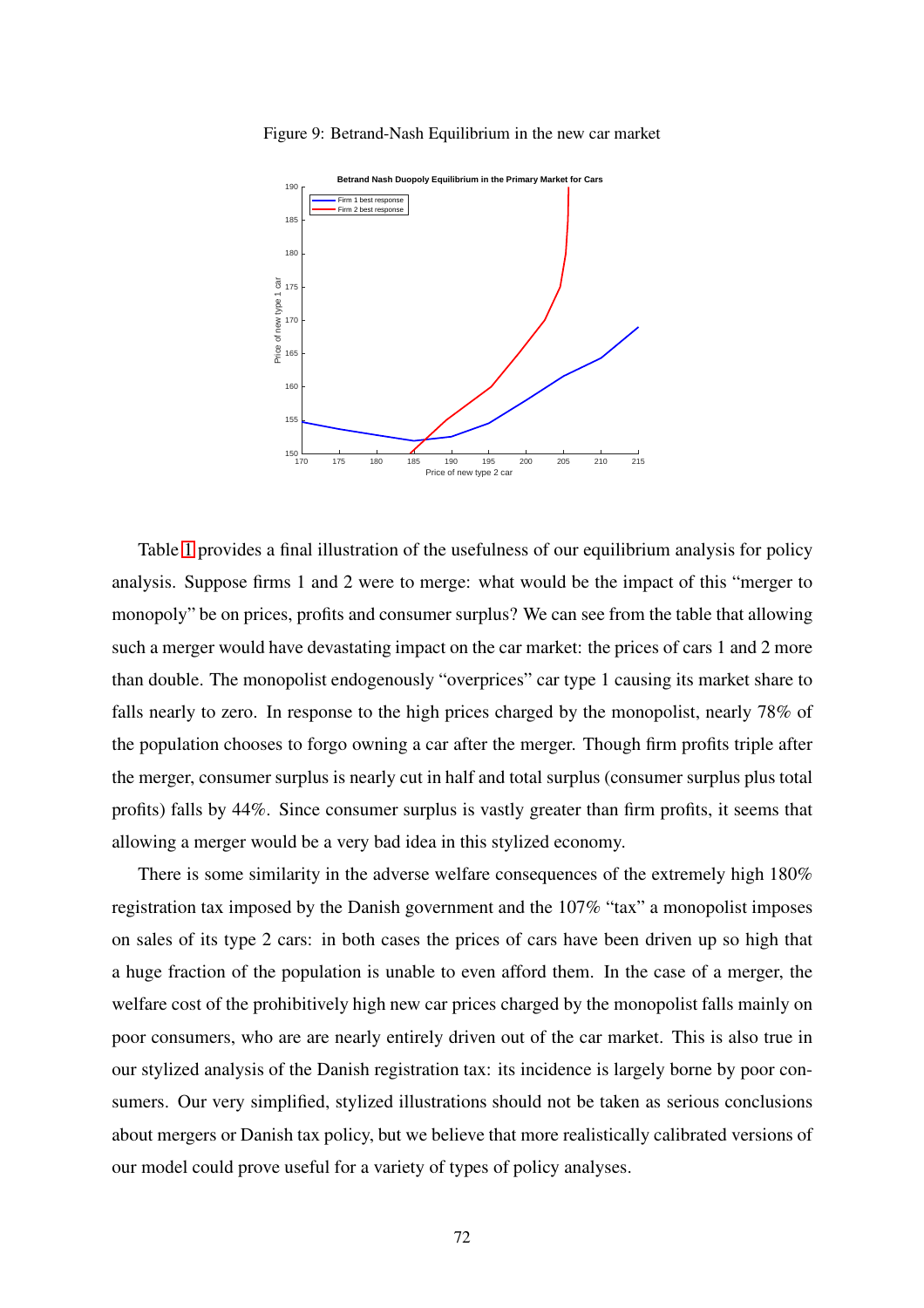| Outcome                          | Monopoly                         | Duopoly     |
|----------------------------------|----------------------------------|-------------|
| Price of car 1                   | 374.91                           | 151.84      |
| Price of car 2                   | 386.93                           | 186.27      |
| Profits car 1                    | $3 \times 10^{-4}$               | 0.0165      |
| Profits car 2                    | 3.35                             | 1.09        |
| Total profits                    | 3.35                             | 1.11        |
| Consumer surplus                 | 39.24                            | 74.48       |
| Social surplus                   | 42.59                            | 75.59       |
| Consumer surplus rich, cars 1/2  | 0.002/32.54                      | 2.66/26.33  |
| Consumer surplus poor, cars 1/2  | 0.0004/6.69                      | 3.23/42.26  |
| Fraction buying new cars 1/2     | $1.5 \times 10^{-4} \% / 1.5 \%$ | 0.9%/6.7%   |
| Fraction owning no car           | 77.9%                            | 0.3%        |
| Fraction of rich owning no car   | 2.4%                             | $0.0\%$     |
| Fraction of poor owning no car   | 96.8%                            | 0.04%       |
| Car 1/2 market shares, rich      | $7\times10^{-3}\%$ /97.6%        | 11.5%/88.5% |
| Car 1/2 market shares, poor      | $0\%/3.2\%$                      | 10.5%/89.1% |
| Scrappage ages cars 1/2          | 18/20                            | 15/18       |
| Average age held, cars 1/2, poor | 17.15/18.27                      | 8.8/9.9     |
| Average age held, cars 1/2, rich | 7.80/7.85                        | 2.00/2.15   |

<span id="page-73-0"></span>Table 1: Welfare Analysis of a Hypothetical Merger to Monopoly

## 6 Conclusion

We have introduced a computationally tractable model of equilibrium in the primary and secondary markets for automobiles that allows for flexible specifications of preferences and consumer heterogeneity and transactions costs. Our work was inspired by the early static, discrete choice models of equilibrium in the automobile market pioneered by Manski, Sherman, and Berkovec and the subsequent efforts to extend their models to include dynamics and transactions costs and model equilibrium price setting in the primary market by Rust, Stolyarov, and Esteban and Shum. We believe that our framework is promising for empirical applications and policy analysis, and in future work we plan to further extend and apply it in a number of directions. First, in ongoing work [Gillingham, Iskhakov, Munk-Nielsen, Rust and Schjerning](#page-81-0) [\(2019\)](#page-81-0) we are econometrically estimating an "overlapping generations" version of our model using Danish register data that we hope can provide the basis a more "serious" analysis of car tax reform policy in Denmark.

Second, we are developing alternatives to the [Berry, Levinsohn and Pakes](#page-81-1) [\(1995\)](#page-81-1) approach to estimating consumer preferences and analyzing equilibrium in automobile markets. We noted that their approach is based on a static model that fails to consider the relevant substitution margins available to consumers provided by secondary markets for cars, and the nature of endogenous, self selected patterns by heterogeneous consumers in these markets. Our model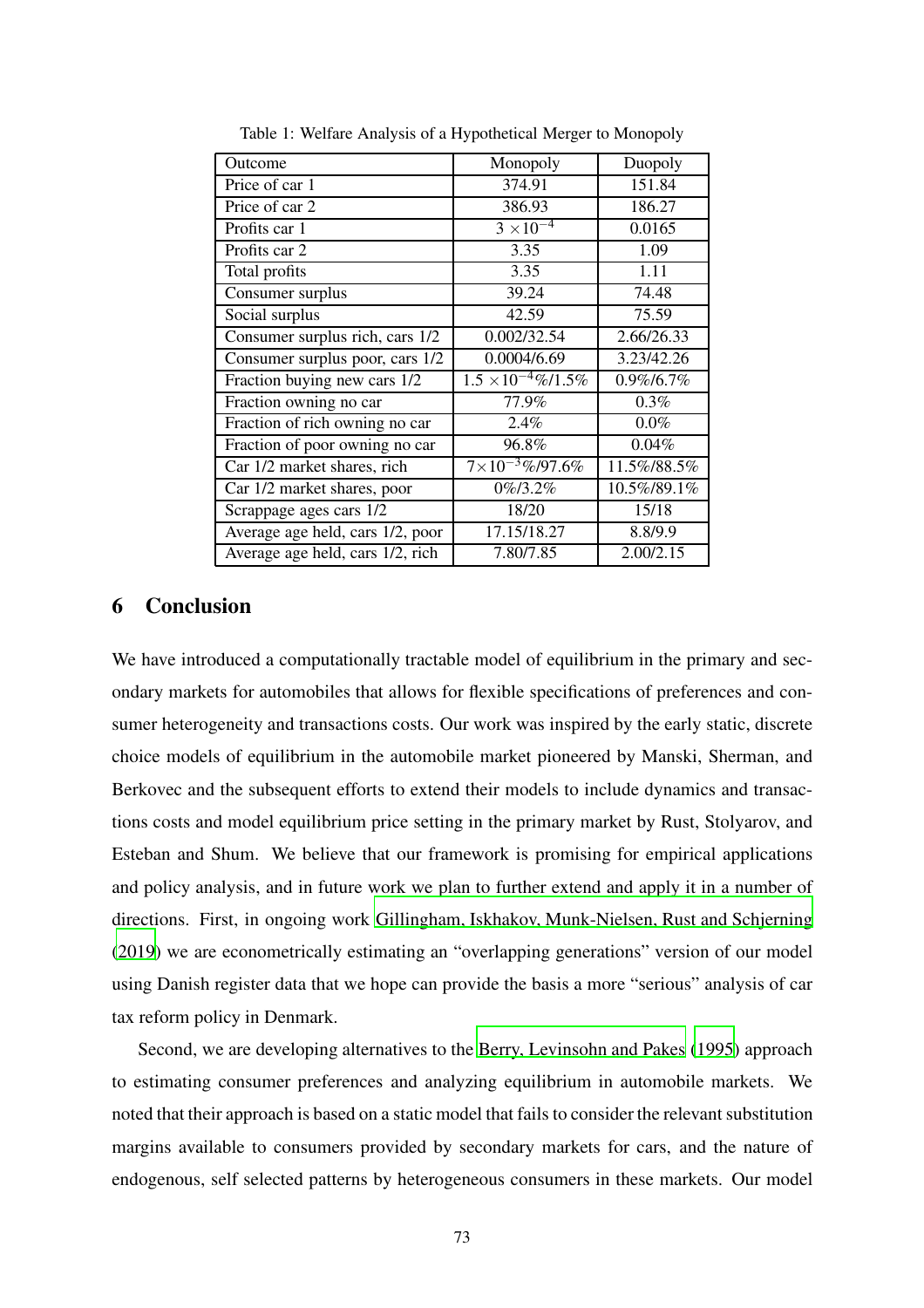can account for these features and in future work we plan to use our model to analyze the identification of structural econometric estimators in the context of a more realistic dynamic model of the auto market. We find severe identification problems associated with using only aggregate market share data and instrumental variable approaches to estimate these models.

Finally, we are working on relaxing the assumption of stationarity and extend our concept of equilibrium to allow for macro shocks that can capture the pronounced "waves" in the age distribution of cars that we observe in the data. We are comparing different solution concepts in terms of computational tractability and empirical realism, including the "temporary equilibrium" concept of [Grandmont \(1977](#page-81-2)), the "sufficient statistic" approach of [Krusell and Smith](#page-82-0) [\(1998\)](#page-82-0), as well as a full blown rational expectations equilibrium that takes into account the entire holdings distribution of cars as a component of the "state variables" that consumers use to predict future prices as in [Cao](#page-81-3) [\(2016\)](#page-81-3).

A very challenging extension is to use the model to endogenize the attributes and characteristics of vehicles which our model treats as exogenous and pre-determined. The essential part of competition in the new car market is to conduct R&D to produce new car designs and features that consumers value. This longer run competition on "product attributes" will likely require a fundamentally non-stationary framework with complicated issues of how consumers form expectations over future products that are not yet introduced into the market. Very promising headway into this sort of analysis has been done in the pioneering work of [Goettler and Gordon](#page-81-4) [\(2011\)](#page-81-4) and it may be possible to adapt their approach to endogenize R&D and new product development into a more evolutionary model of the automobile market.

Another challenging direction is to attempt to incorporate asymmetric information and a more detailed treatment of the "microstructure" of trade in the auto market, including endogenous intermediation of trade by car dealers as well as direct consumer to consumer transactions. Recent studies such as [Biglaiser, Li, Murry and Zhou](#page-81-5) [\(2019\)](#page-81-5) have provided new empirical insights into the microstructure of trade that will be important directions for modeling. They find that most of the transactions for relatively young used cars are intermediated by dealers (and at a higher price, or transactions cost) whereas most of the trade in relatively older cars occurs via direct consumer to consumer transactions at generally lower transactions costs. Car dealerships also play an important role via inventory holdings that help to buffer short term imbalances in supply and demand. These important features of trade in automobile markets have been ignored in our model but represent important directions to pursue in the development of more detailed and realistic models of trade in automobile markets.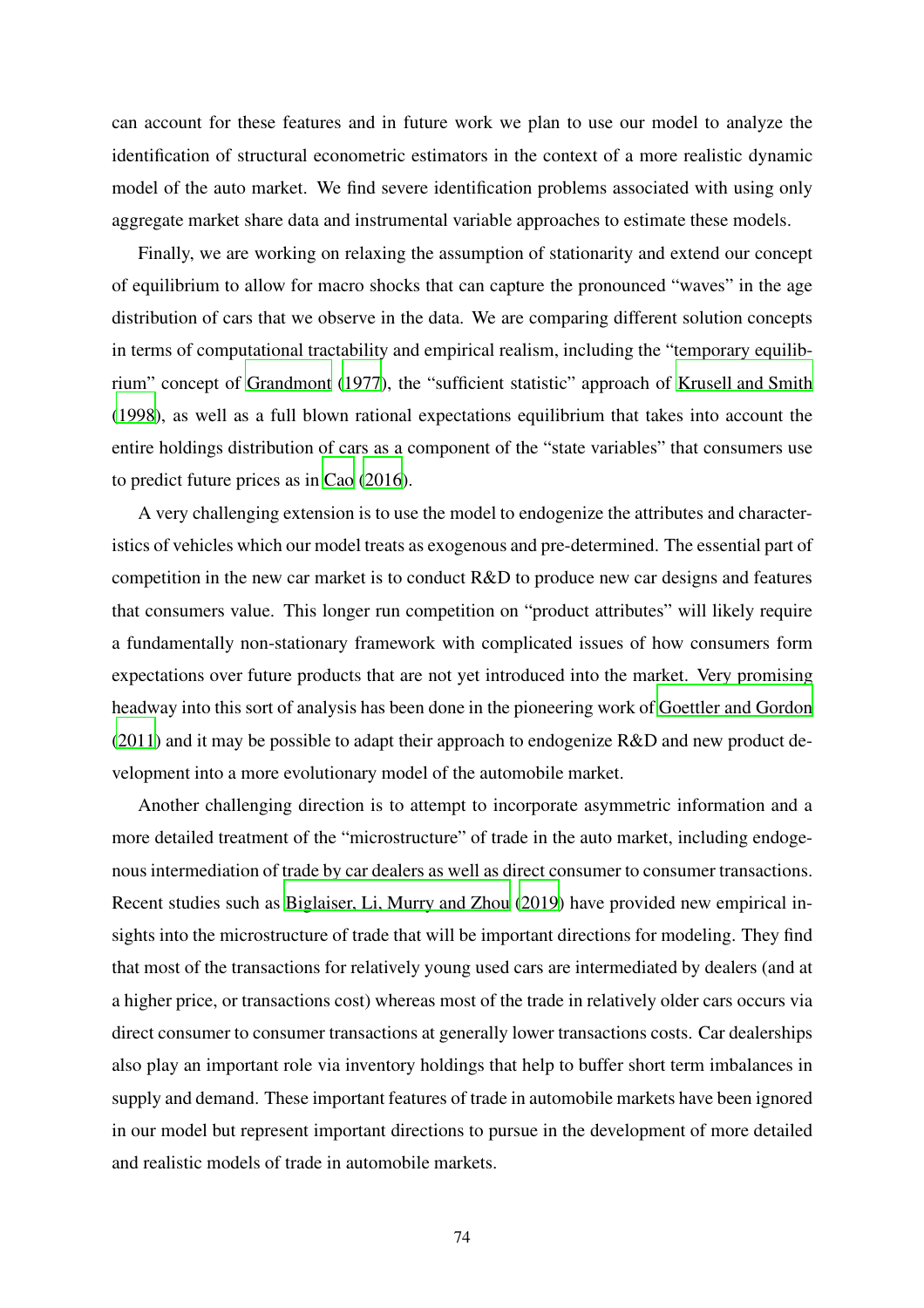## Appendix 1: Equilibrium with persistent, time-varying heterogeneity

Sections [3.1](#page-13-0) and [3.2](#page-22-0) covered the two polar cases: a) all heterogeneity in consumers is of the form of *IID* preference shocks, and b) in addition to the *IID* extreme value heterogeneity there is time invariant heterogeneity in the form of a finite number of fixed consumer types. This appendix covers the intermediate case where there is heterogeneity that is time-varying and persistent. To fix ideas, introduce a Markovian state variable income *y* that takes two possible values, low income  $y_l$  and high income  $y_h$ . We assume that income evolves in a serially correlated manner with a transition probabilty  $\pi(y'|y)$  and corresponding  $2 \times 2$  transition probability matrix *M*

$$
M = \left[\begin{array}{cc} \pi(y_l|y_l) & \pi(y_h|y_l) \\ \pi(y_l|y_n) & \pi(y_h|y_h) \end{array}\right].
$$
 (135)

Let  $\pi$  also denote the invariant probability distribution for the income process, i.e.  $\pi$  is the unique solution to

$$
\pi = \pi M \tag{136}
$$

so  $\pi(y_l)$  represents the fraction of consumers with low income in the economy in steady state and  $\pi(y_h) = 1 - \pi(y_l)$  represents the fraction of high income consumers. In a stationary equilibrium these fractions do not vary over time as we have not allowed for any macro shocks that could could cause correlation across consumers in their idiosyncratic indpendently evolving income processes.

We assume that the level of income could affect car choices in two different ways: 1) *y* could enter the utility of owning a car  $u(a, y)$ , or 2) income could enter the marginal utility of money  $\mu(y)$ . For example if  $\mu(y)$  is lower when y is high, this can generate an idiosyncratic motivation for either purchasing a car (for consumers who do not hold a car) or trading an existing car for a newer one.

Though we do not repeat the Bellman equations to conserve on space, let  $v(d, a, y)$  denote the value function for a consumer who makes choice *d* in car state *a* when their income is *y*. In general, income will affect the values of different choices in different states, and this will induce different choice probabilities. Let  $\Pi(d|a, y)$  be the choice probability of a consumer whose car state is *a* and whose current income is *y*. Since *y* affects utilities, and the values  $v(d, a, y)$  it will clearly affect the choice probabilities for consumers as well.

Clearly all consumers who currently have high income will behave differently from those who have low income, and this will affect their post-trade holdings of cars. Let  $\Delta(y, P)$  be the  $\overline{a}$  + 1 ×  $\overline{a}$  + 1 transition probability matrix for consumers in income state *y* given the current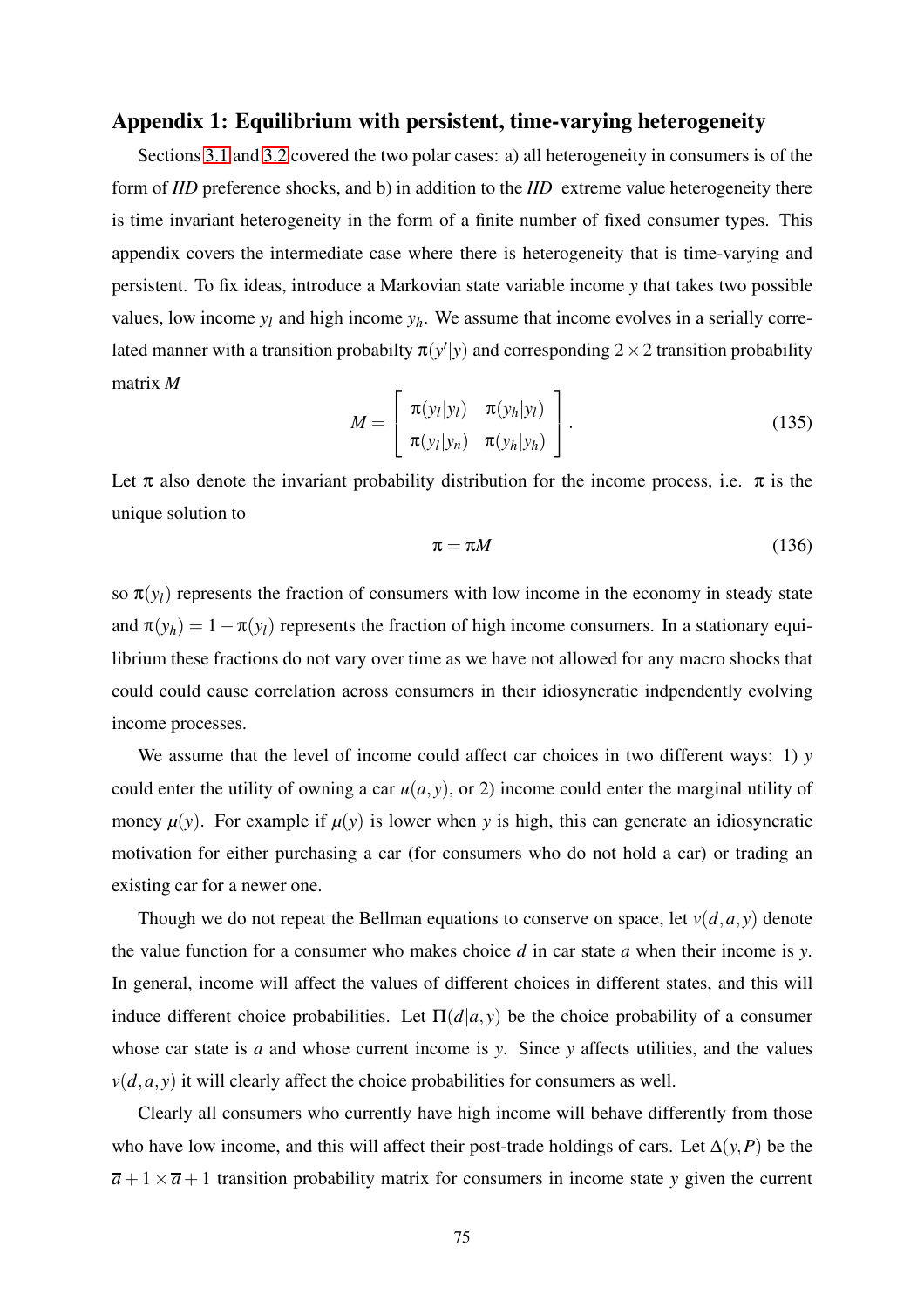price vector *P*. This is the same *post-trade transition probability matrix* given in equation [\(51\)](#page-32-0) except that we now allow for the effect of income *y* on this transition probability matrix.

We now claim there will be a stationary equilibrium in this market that takes the following form. Let *q* be the overall distribution of car holdings for the overall population. As in the case of time-invariant heterogeneity analyzed in the previous section, *q* must be be time invariant in the stationary equilibrium and statisfy the key condition,

$$
q = q\Omega \tag{137}
$$

However at any time, just after trading there will be two different holdings distributions for low and high income consumers. Let  $q<sub>y</sub>$  be given by

<span id="page-76-0"></span>
$$
q_{y} = q\Delta(y, P)\Omega.
$$
 (138)

Thus,  $q<sub>y</sub>$  represents the holdings of cars for consumers whose income is currently equal to *y* just after trade occurs. If  $\pi(y)$  is the invariant probability of income equalling level *y*, then we have

$$
q = \sum_{y} \pi(y) q_y = \sum_{y} q \Delta(y, P) \Omega \pi(y) = q \Delta(P) \Omega \tag{139}
$$

where  $\Delta(P)$  is the the averaged post-trade transition probability matrix given by

$$
\Delta(P) = \sum_{y} \pi(y) \Delta(y, P) \tag{140}
$$

So we see that in a stationary equilibrium  $q$  is also an invariant probability of the average posttrade transition probability matrix  $\Delta(P)$  just as we found in the case of an economy with no persistent heterogeneity (see equation (??) in Proposition 1). Equilibrium prices will be given by the solution to the same set of excess demand equations as in the case of of the "homogeneous agent equilibrium" (or more specifically the equilibrium with no persistent heteorgeneity amongst consumers). That is *P* will solve  $ED(P) = 0$  where  $ED$  is the mapping given in equation (??) above, with the only difference being that the choice probabilities entering the definition of equilibrium are averaged by the invariant probabilities  $\pi(y)$  of the different possible income states *y*,

$$
\Pi(d|a,P) = \sum_{y} \Pi(d|a,y,P)\pi(y).
$$
\n(141)

We conclude this section by discussing the difference between equation [\(138\)](#page-76-0) which provides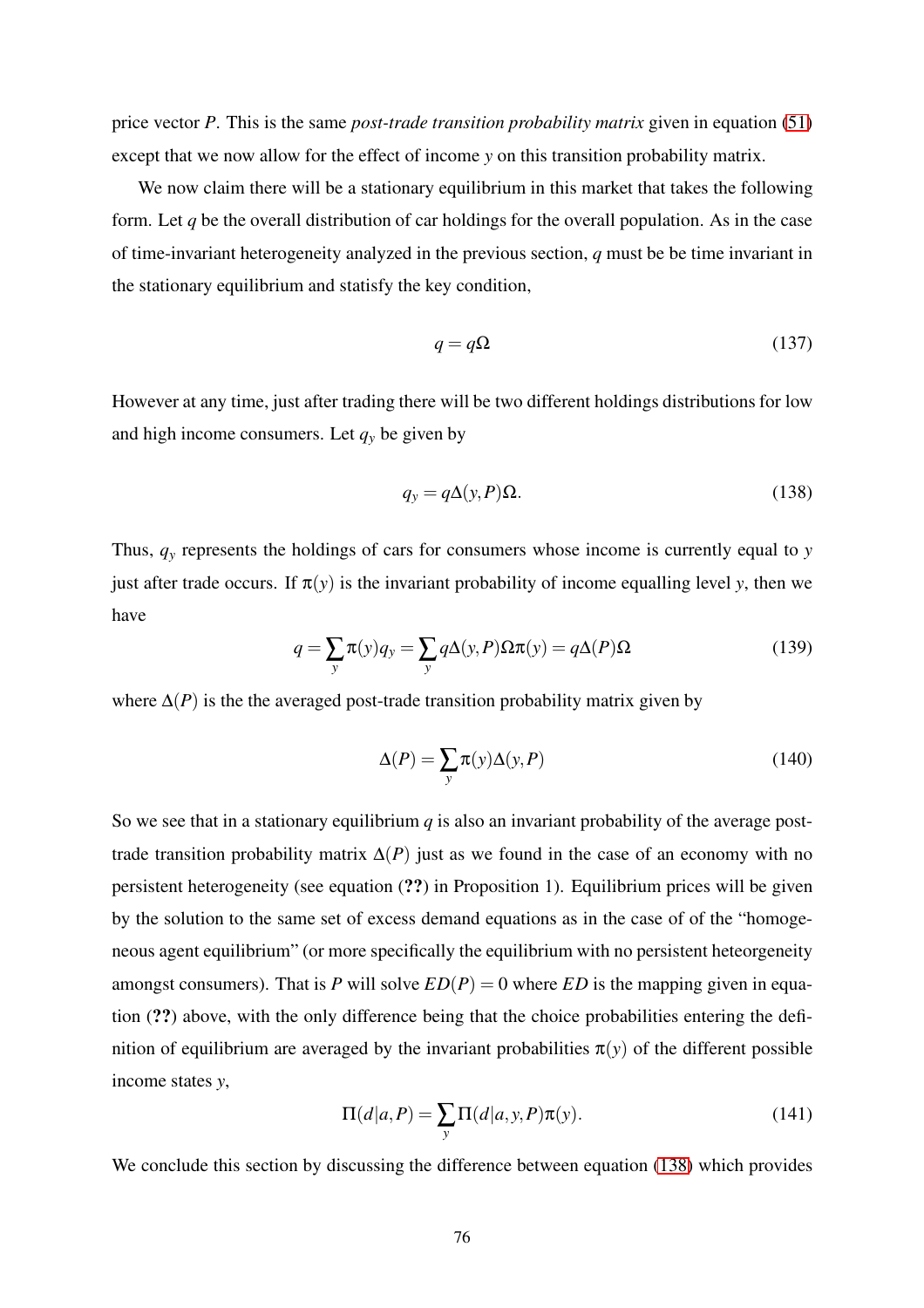the distribution of holdings of cars at the start of period  $t + 1$  for consumers who had income *y* in period  $t$  when they executed their trades at the equilibrium prices  $P$  versus the type-specific holding distribution  $q<sub>\tau</sub>$  given by the invariant distribution in equation [\(66\)](#page-41-0) in the previous section. The key difference is that in the case of  $q<sub>y</sub>$  we use the overall averaged holdings distribution *q* as the distribution of holdings multiplying the ∆(*y*,*P*)Ω transition matrix in equation [\(138\)](#page-76-0) whereas in the case of time-invariant heterogeneity we used  $q<sub>\tau</sub>$  as the holdings distribution multiplying the matrix  $\Delta_{\tau}(P)\Omega$  in equation [\(66\)](#page-41-0).

The reason for this difference is that when there is time-invariant heterogeneity, a consumer who is type  $\tau$  in period *t* will remain a type  $\tau$  consumer in period  $t + 1$  with probability 1, and thus, the relevant distribution of holdings for consumers of type  $\tau$  is  $q_{\tau}$  in both periods *t* and  $t+1$ , and it follows that  $q<sub>\tau</sub>$  must be an invariant distribution for the transition probability matrix  $\Delta_{\tau}(P)$ Ω. However when there is persistent by not completely time invariant heteorgeneity, the relevant distribution of holdings corresponding to the set of consumers who have income *y* at time *t* is the overall average distribution *q* rather than the income *y* specific holdings distribution *qy*.

To see this, note that at time *t* the fraction of individuals who have a given income *y* (say low income *yl*) is equal to a weighted average of consumers who previously had high income and those who previously had low income:

$$
\pi(y_l) = \pi(y_l)\pi(y_l|y_l) + \pi(y_h)\pi(y_l|y_h)
$$
\n(142)

Similarly, the distribution of holdings for all consumers who have low income at time *t* will be a weighted average of the income-specific holdings distributions  $q<sub>y</sub>$  given in equation [\(138\)](#page-76-0) above

$$
q = \pi(y_l)q_{y_l} + \pi(y_h)q_{y_h}
$$
\n(143)

Thus in a stationary equilibrium the "mixing" between consumers of different incomes generates a stationarity in overall holdings even though we will see in every time period differences in the holdings of cars of rich and poor consumers, both before and after trade occurs.

It is easy to see, then, from the forgoing discussion how to define equilibrium in cases where we have both time varying and time-invariant heterogeneity. For example if  $\tau$  indexes time-invariant heterogeneity in consumers (i.e. different "types" of consumers) and *y* indexes time-varying state variables that result in time varying heterogeneity in consumers, then we can combine the equilibrium conditions in this section and the previous section to define a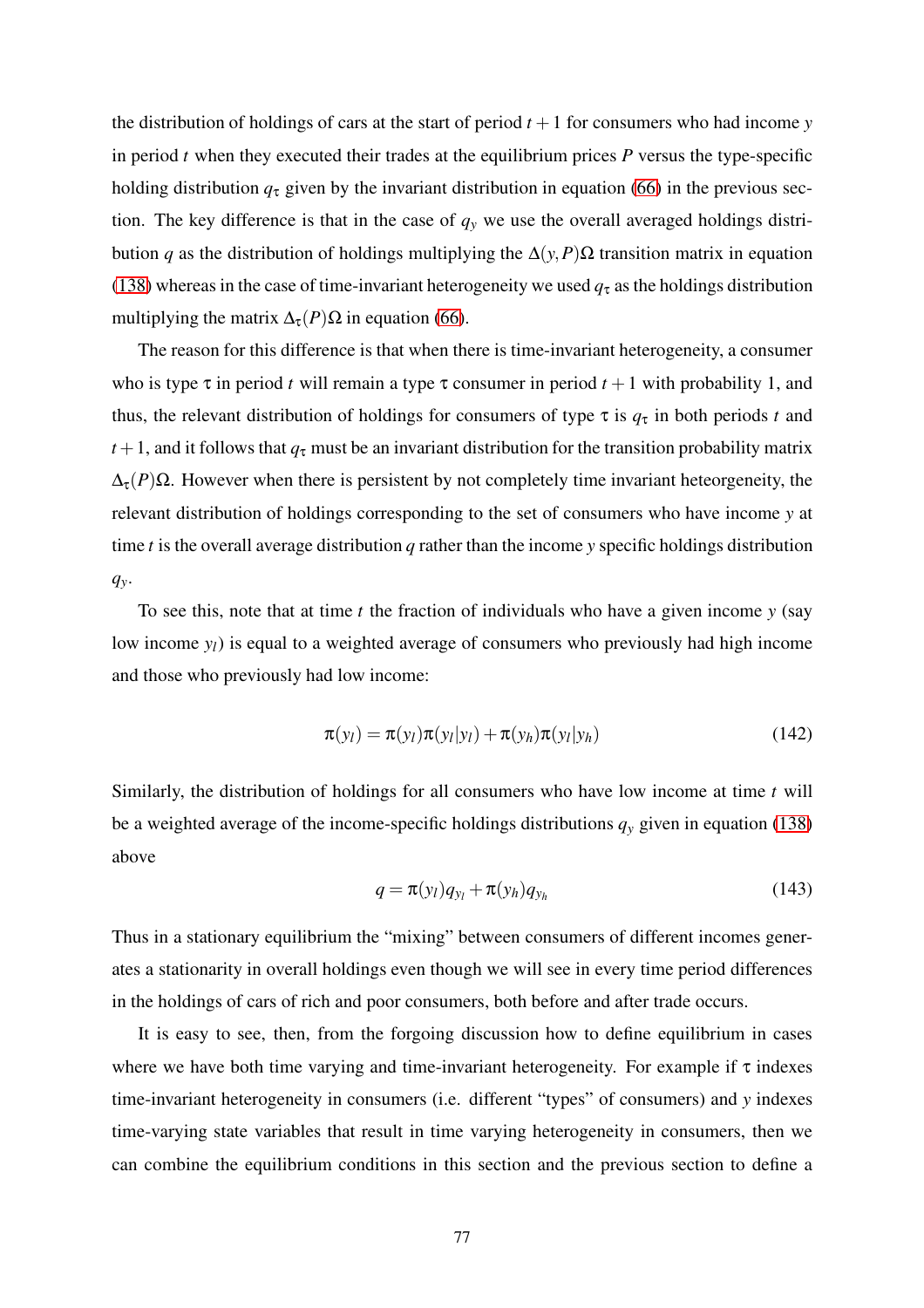stationary equilibrium as a price vector *P* that sets excess demand *ED*(*P*) to zero, where

$$
ED(P) = D(P) - S(P) \tag{144}
$$

and the supply and demand functions are given in equations [\(68](#page-41-1) and [\(69\)](#page-42-0) above respectively, where  $q<sub>\tau</sub>$  is given by the invariant distribution to equation [\(66\)](#page-41-0) but with the main difference is that the choice probabilities entering equations [\(68\)](#page-41-1) and [\(69\)](#page-42-0) are weighted average of the *y*-specific transition probabilities

$$
\Pi(d|a,\tau,P) = \sum_{y} \Pi(d|a,\tau,y,P)\pi(y)
$$
\n(145)

where  $\pi$  is the invariant distribution of the  $\{y_t\}$  process (which is again an idiosyncratic process that evolves indpendently over different consumers), and the  $\Delta_{\tau}(P)$  matrix that constitutes the post-trade transition probability matrix is also a weighted average of the *y*-specific transition matrices

$$
\Delta_{\tau}(P) = \sum_{y} \Delta_{\tau}(y, P)\pi(y). \tag{146}
$$

Thus, we can define  $q_{\tau,y}$  to be the holdings of type  $\tau$  consumers who had income *y* in the previous period by

$$
q_{\tau,y} = q_{\tau} D(\tau, y, P) \Omega \tag{147}
$$

and clearly we will have

$$
q_{\tau} = \sum_{y} q_{\tau, y} \pi(y) \tag{148}
$$

and finally we have the overall adding up condition of Proposition 3 continuing to hold, i.e.

$$
q = \sum_{\tau} q_{\tau} f(\tau) = q\Omega.
$$
 (149)

Finally it is possible to further extend this to allow the transition dynamics for the time-varying persistent heterogeneity *y* to depend on  $\tau$ . So if  $\pi(y'|y, \tau)$  is the transition probability for income for a type  $\tau$  consumer, then following our previous abuse of notation, then let  $\pi_{\tau}$  also denote the invariant distribution for income. Then it is easy to see all of the equations defining equilibrium hold except with  $\pi$  replaced by  $\pi_{\tau}$  in the equations above.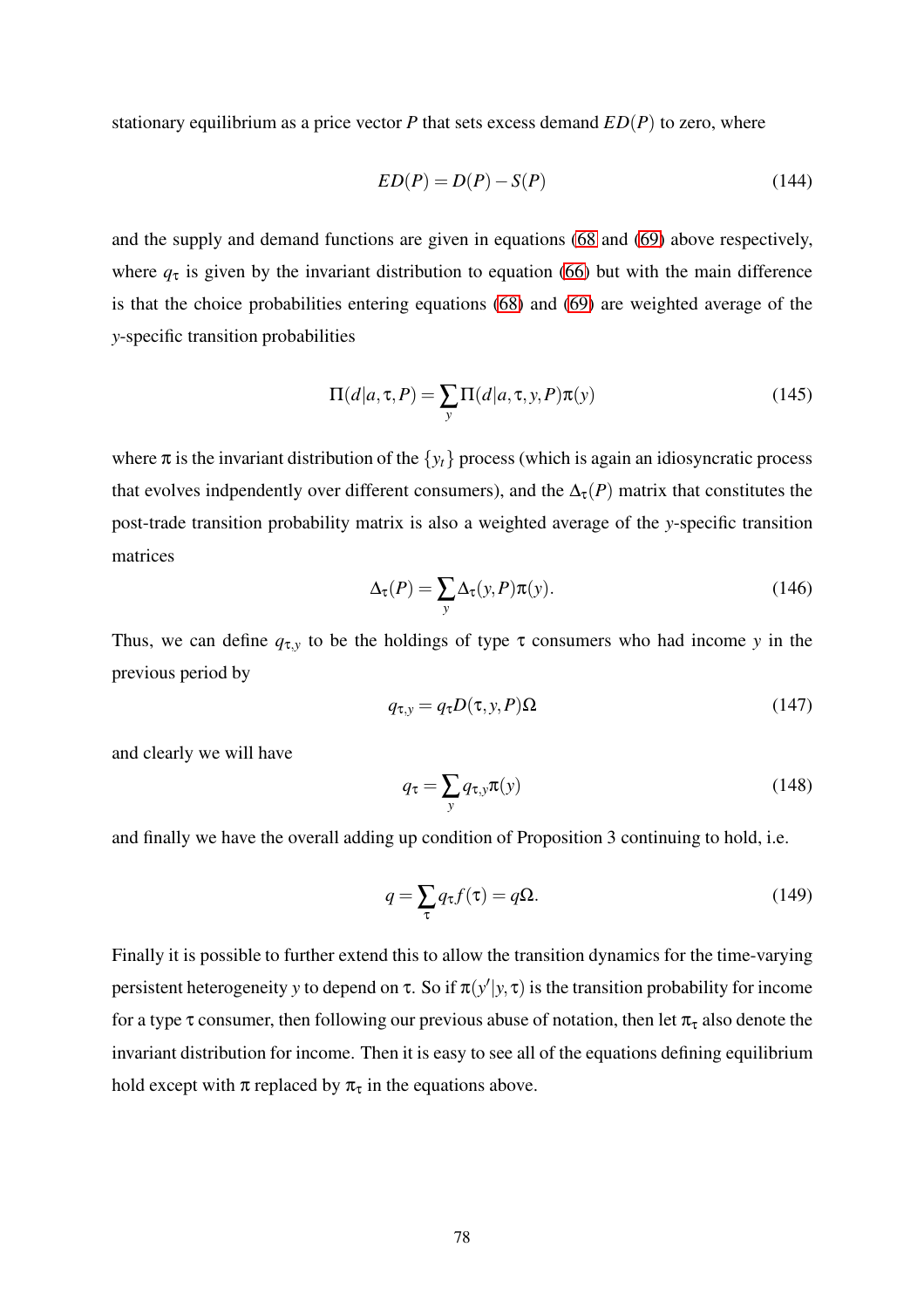## Appendix 2: Gradient of invariant distribution

In this appendix we consider the general problem of calculating the derivative of an invariant distribution with respect to parameters affecting a Markov transition matrix. Let the parameters be  $\theta$  (in our application  $\theta$  is a vector of prices of cars in a secondary market equilibrium) and consider a Markov transition probability matrix  $P(\theta)$  that depends on these parameters in a continuously differentiable fashion. Thus, we assume that the mapping  $\nabla_{\theta}P(\theta)$  from  $R^k$  to  $R^{k*n*n}$  (where the latter can be interpreted as the space of *k*-tuples of  $n \times n$  matrices) exists and is a continuous function of θ. To make things easier to understand, assume initially that *k* = 1 so we are considering *P*(θ) and *q*(θ) as functions of a single parameter θ. If θ has *k* components (i.e.  $\theta \in \mathbb{R}^k$ ) we simply "stack" the formulas we provide below in the univariate case into a *k*-tuple.

We are interested in determining the conditions under which  $q(\theta)$ , the unique invariant distribution of *P*(θ), is a continuously differentiable function of θ and, if so, to find an expression for  $\nabla_{\theta}q(\theta)$ . The invariant distribution  $q(\theta)$  satisfies the equation

$$
q(\theta) = q(\theta)P(\theta),\tag{150}
$$

which can be recast as  $q(\theta)$  being a left zero of the matrix  $I - P(\theta)$ ,  $q(\theta)[I - P(\theta)] = 0$ . The usual application of the Implicit Function Theorem applies when  $q(\theta)$  can be written as a zero of some continuously differentiable nonlinear mapping  $F(q, \theta) = 0$  with the added condition that  $\nabla_q F(q, \theta)$  is nonsingular at a zero of *F*. Then the Implicit Function Theorem guarantees that there is a continuously differentiable function  $q(\theta)$  in a neighborhod of this zero, and we have

$$
\nabla_{\theta} q(\theta) = -[\nabla_q F(q(\theta), \theta)]^{-1} \nabla_{\theta} F(q(\theta), \theta).
$$
 (151)

However this usual application of the Implicit Function Theorem is inapplicable because in this case  $\nabla_q F(q, \theta) = I - P(\theta)$  and this matrix is singular (note that if *e* is a vector of ones, then  $[I - P(\theta)]e = 0$  where 0 is a vector of zeros). Thus, we have to approach this problem from a different angle.

When the invariant distribution is unique, it can be shown that  $q(\theta)'$ , the  $n \times 1$  transpose of  $q(\theta)$ , is the unique solution to the expanded  $(n+1) \times (n+1)$  linear system given by

<span id="page-79-0"></span>
$$
\begin{bmatrix} I - P(\theta)' & e \\ e' & 1 \end{bmatrix} \begin{bmatrix} q(\theta)' \\ 1 \end{bmatrix} = \begin{bmatrix} e \\ 2 \end{bmatrix}
$$
 (152)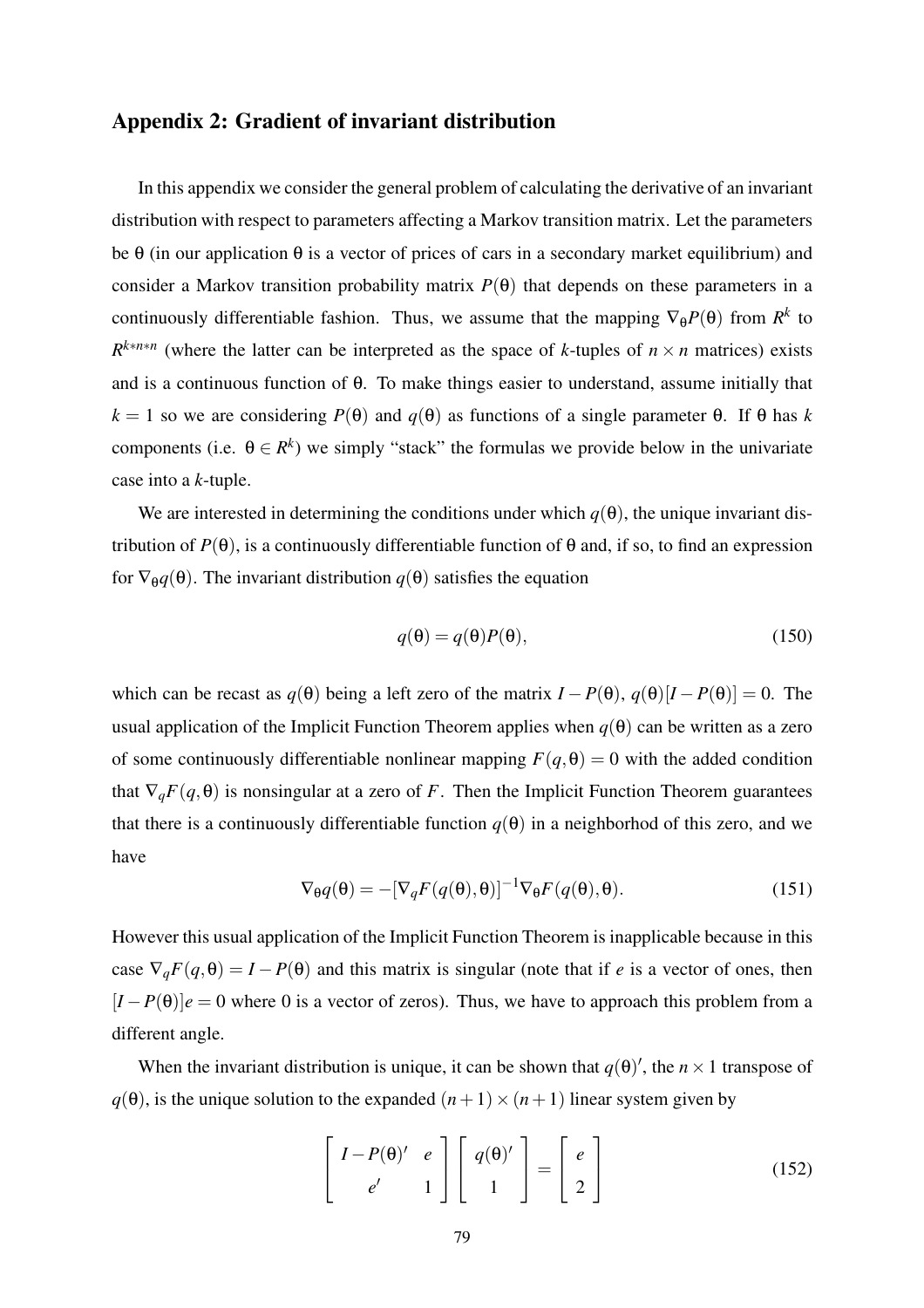where  $e$  is an  $n \times 1$  vector all of whose elements equal 1. Thus, the matrix on the right hand side of equation [\(152\)](#page-79-0) is invertible and we can write

$$
\begin{bmatrix} q(\theta)' \\ 1 \end{bmatrix} = \begin{bmatrix} I - P(\theta)' & e \\ e' & 1 \end{bmatrix}^{-1} \begin{bmatrix} e \\ 2 \end{bmatrix}.
$$
 (153)

Let  $A(\theta)$  be the  $(n+1) \times (n+1)$  matrix on the right hand side of equation [\(152\)](#page-79-0). Then we have that  $\nabla_{\theta}q(\theta)'$  is the upper left  $n \times n$  submatrix of the product of  $\nabla_{\theta}A^{-1}(\theta)$  times the vector  $(e' 2)'$ . Further, we use the following formula for the gradient of  $A^{-1}(\theta)$  with respect to  $\theta$ 

$$
\nabla_{\theta} A^{-1}(\theta) = -A^{-1}(\theta) \left[ \nabla_{\theta} A(\theta) \right] A^{-1}(\theta). \tag{154}
$$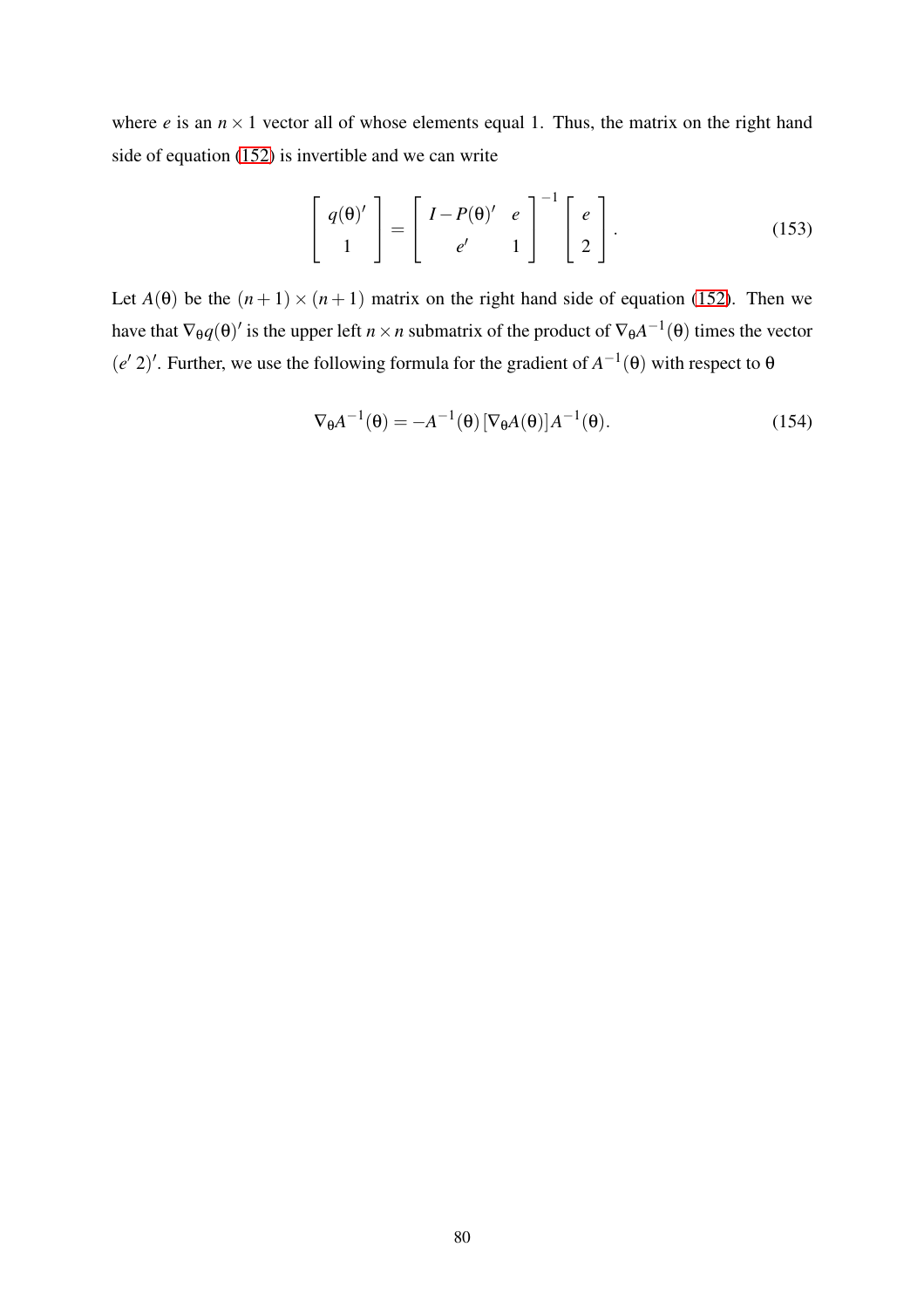## References

- AKERLOF, G. A. (1970): "The Market for 'Lemons': Quality Uncertainty and the Market Mechanism," *Quarterly Journal of Economics*, 84, 488–500.
- BERKOVEC, J. (1985): "New Car Sales and Used Car Stocks: A Model of the Automobile Market," *RAND Journal of Economics*, 16(2), 195–214.
- <span id="page-81-1"></span>BERRY, S., J. LEVINSOHN AND A. PAKES (1995): "Automobile Prices in Market Equilibrium," *Econometrica*, 63(4), 841–890.
- <span id="page-81-5"></span>BIGLAISER, G., F. LI, C. MURRY AND Y. ZHOU (2019): "Middlemen as Information Intermediaries: Evidence from Used Car Markets," *manuscript, Stony Brook University*.
- <span id="page-81-3"></span>CAO, D. (2016): "Recursive Equilibrium in Krusell and Smith (1998)," *manuscript*.
- ESTEBAN, S. AND M. SHUM (2007): "Durable-goods Oligopoly with Secondary Markets: The Case of Automobiles," *RAND Journal of Economics*, 38(2), 332–354.
- GAVAZZA, A., A. LIZZERI AND N. ROKETSKIY (2014): "A Quantitative Analysis of the Used-Car Market," *American Economic Review*, 104(11), 3668–3700.
- <span id="page-81-0"></span>GILLINGHAM, K., F. ISKHAKOV, A. MUNK-NIELSEN, J. RUST AND B. SCHJERNING (2019): "A Dynamic Model of Vehicle Ownership, Type Choice, and Usage," *manuscript*.
- <span id="page-81-4"></span>GOETTLER, R. L. AND B. R. GORDON (2011): "Does AMD Spur Intel to Innovate More?," *Journal of Political Economy*, 119(6), 1141–1200.
- <span id="page-81-2"></span>GRANDMONT, J. M. (1977): "Temporary General Equilbrium Theory," *Econometrica*, 45(3), 535–572.
- HENDEL, I. AND A. LIZZERI (1999): "Adverse Selection in Durable Goods Markets," *American Economic Review*, 89(5), 1097–1115.
- HOWARD, R. A. (1960): *Dynamic Programming and Markov Processes*. MIT Press, Cambridge, MA.
- KONISHI, H. AND M. SANDFORT (2002): "Existence of Stationary Equilibrium in the Markets for New and Used Durable Goods," *Journal of Economic Dynamics and Control*, 26(6), 1029–1052.